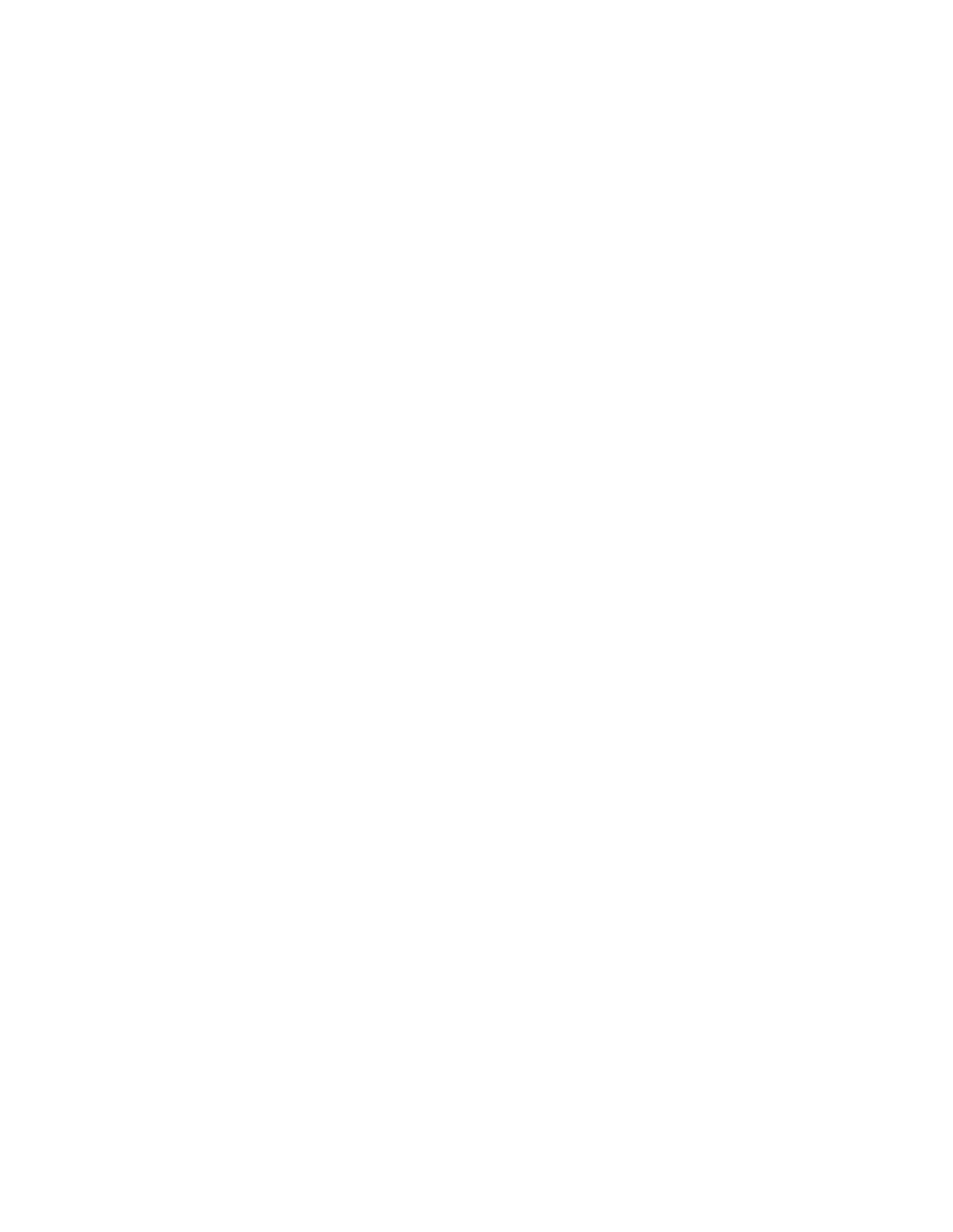### FULL-TIME MUSIC FACULTY SALARIES: FEMALE PRIVATE INSTITUTIONS

|                          | Number of      | Lowest            | 5th          |      | 25th        | 50th      | 75th              | 95th        | Highest                                                                                   | Average All  |
|--------------------------|----------------|-------------------|--------------|------|-------------|-----------|-------------------|-------------|-------------------------------------------------------------------------------------------|--------------|
|                          | Institutions   |                   |              |      |             |           |                   |             | Individual Percentile Percentile Percentile Percentile Percentile Individual Institutions |              |
|                          | Reporting      | Salary            | Average      |      | Average     | Average   | Average           | Average     | Salary                                                                                    |              |
|                          |                |                   | Salary       |      | Salary      | Salary    | Salary            | Salary      |                                                                                           |              |
| 1-50 Music Majors        |                |                   |              |      |             |           |                   |             |                                                                                           |              |
| Professor                | 24             | \$<br>43,600      | \$<br>44,526 | - \$ | $47,886$ \$ | 53,875    | \$<br>$66,355$ \$ | 78,752 \$   | 83,350                                                                                    | \$<br>57,544 |
| Associate Professor      | 28             | 32,500            | 37, 417      |      | 44, 417     | 47,500    | 52,870            | 59,363      | 63,273                                                                                    | 48,277       |
| Assistant Professor      | 29             | 31,005            | 33,644       |      | 38,650      | 41,381    | 43,577            | 47,681      | 59,800                                                                                    | 41,086       |
| Instructor               | 6              | 26,500            | 26,643       |      | 30,934      | 34,282    | 38,110            | 41,847      | 43,652                                                                                    | 33,933       |
| Lecturer                 | $\mathbf{1}$   | 37,000            | 37,000       |      | 37,000      | 37,000    | 37,000            | 37,000      | 37,000                                                                                    | 37,000       |
| Unranked                 | $\overline{a}$ | 23,000            | 23,656       |      | 26,278      | 29,556    | 32,834            | 35,456      | 36,112                                                                                    | 29,556       |
| Visiting Faculty         | 3              | 32,000            | 32,880       |      | 36,400      | 40,800    | 41,900            | 42,780      | 43,000                                                                                    | 38,600       |
| 51-100 Music Majors      |                |                   |              |      |             |           |                   |             |                                                                                           |              |
| Professor                | 36             | \$<br>$42,391$ \$ | 48,001 \$    |      | 54,878 \$   | 59,624 \$ | $65,505$ \$       | $82,334$ \$ | 94,905                                                                                    | \$<br>61,616 |
| Associate Professor      | 42             | 36,781            | 37,931       |      | 42,000      | 45,641    | 52,500            | 61,141      | 72,000                                                                                    | 47,584       |
| Assistant Professor      | 44             | 32,000            | 33,500       |      | 40,045      | 44,000    | 48,500            | 56,000      | 59,546                                                                                    | 44,150       |
| Instructor               | 12             | 27,171            | 27,171       |      | 30,793      | 33,013    | 37,458            | 43,483      | 51,574                                                                                    | 34,443       |
| Lecturer                 | $\overline{4}$ | 33,000            | 33,975       |      | 37,875      | 42,744    | 46,461            | 47,595      | 47,879                                                                                    | 41,592       |
| Unranked                 | $\overline{4}$ | 37,079            | 38,414       |      | 43,753      | 44,130    | 45,900            | 56,861      | 59,601                                                                                    | 46,093       |
| Visiting Faculty         | 3              | 35,000            | 36,417       |      | 42,084      | 49,167    | 49,584            | 49,917      | 50,000                                                                                    | 44,722       |
| 101-200 Music Majors     |                |                   |              |      |             |           |                   |             |                                                                                           |              |
| Professor                | 21             | \$<br>$42,997$ \$ | $47,358$ \$  |      | $53,870$ \$ | 58,608 \$ | $65,850$ \$       | $73,164$ \$ | 87,149                                                                                    | \$<br>59,914 |
| Associate Professor      | 26             | 31,419            | 37,555       |      | 47,584      | 50,945    | 53,850            | 61,966      | 94,492                                                                                    | 51,112       |
| Assistant Professor      | 28             | 29,758            | 34,272       |      | 38,513      | 43,550    | 47,136            | 54,331      | 63,041                                                                                    | 43,205       |
| Instructor               | 7              | 31,199            | 31,499       |      | 32,242      | 33,000    | 36,812            | 43,098      | 45,240                                                                                    | 35,364       |
| Lecturer                 | 4              | 25,000            | 26,950       |      | 31,750      | 39,621    | 44,832            | 51,331      | 52,431                                                                                    | 38,602       |
| Unranked                 | 3              | 31,550            | 32,080       |      | 34,200      | 36,850    | 38,865            | 40,477      | 40,880                                                                                    | 36,427       |
| Visiting Faculty         | 3              | 32,000            | 32,542       |      | 34,708      | 37, 417   | 38,708            | 39,742      | 40,000                                                                                    | 36,472       |
| 201+ Music Majors        |                |                   |              |      |             |           |                   |             |                                                                                           |              |
| Professor                | 27             | 44,000 \$         |              |      |             |           |                   |             | $55,440$ \$ 66,719 \$ 72,585 \$ 80,626 \$ 108,174 \$ 141,000                              | \$75,943     |
| Associate Professor      | 32             | 29,000            | 44,533       |      | 52,098      | 59,280    | 68,244            | 81,602      | 95,000                                                                                    | 60,548       |
| Assistant Professor      | 34             | 30,000            | 39,520       |      | 44,040      | 48,583    | 53,178            | 60,690      | 72,000                                                                                    | 48,816       |
| Instructor               | 11             | 29,826            | 30,000       |      | 34,881      | 37,454    | 39,550            | 43,033      | 47,350                                                                                    | 37,381       |
| Lecturer                 | 10             | 18,554            | 25,106       |      | 30,599      | 38,200    | 51,920            | 63,550      | 69,500                                                                                    | 41,162       |
| Unranked                 | 8              | 20,648            | 22,000       |      | 39,576      | 52,557    | 72,866            | 116,512     | 129,551                                                                                   | 58,274       |
| Visiting Faculty         | 6              | 25,419            | 29,892       |      | 43,733      | 47,500    | 55,625            | 59,375      | 60,000                                                                                    | 46,872       |
| All Private Institutions |                |                   |              |      |             |           |                   |             |                                                                                           |              |
| Professor                | 108            |                   |              |      |             |           |                   |             | $$42,391$ $$47,212$ $$57,382$ $$65,370$ $$75,086$ $$94,810$ $$141,000$                    | \$67,379     |
| Associate Professor      | 128            | 29,000            | 38,002       |      | 46,094      | 52,296    | 59,932            | 76,912      | 95,000                                                                                    | 54,075       |
| Assistant Professor      | 135            | 29,758            | 34,985       |      | 41,084      | 44,558    | 49,590            | 58,952      | 72,000                                                                                    | 45,511       |
| Instructor               | 36             | 26,500            | 27,171       |      | 31,283      | 35,250    | 38,343            | 44,367      | 51,574                                                                                    | 35,665       |
| Lecturer                 | 19             | 18,554            | 24,959       |      | 32,250      | 38,850    | 48,382            | 58,870      | 69,500                                                                                    | 40,627       |
| Unranked                 | 17             | 20,648            | 22,000       |      | 37,079      | 51,556    | 68,700            | 113,570     | 129,551                                                                                   | 56,296       |
| Visiting Faculty         | 15             | 25,419            | 30,026       |      | 36,208      | 43,000    | 49,584            | 58,250      | 60,000                                                                                    | 42,708       |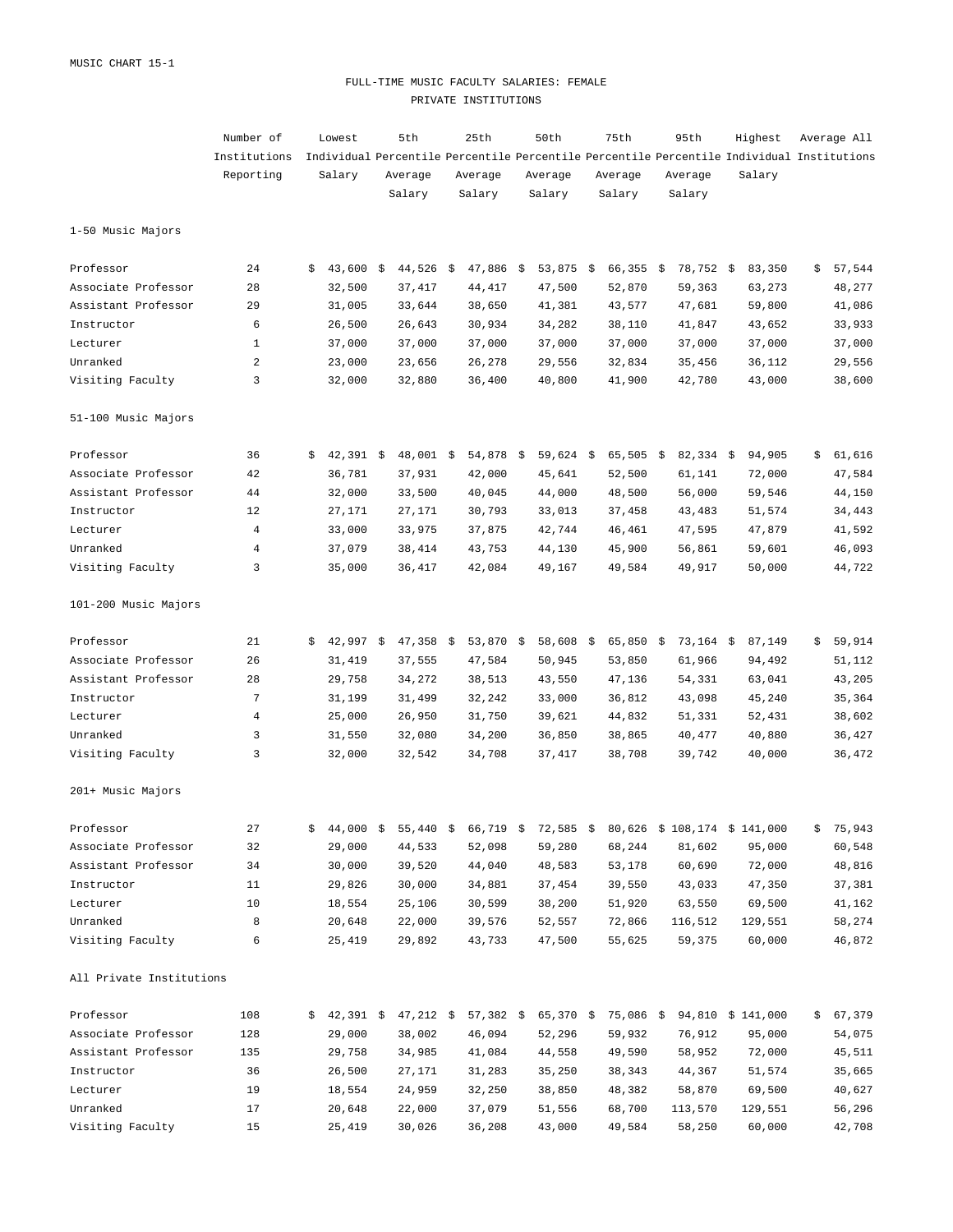### FULL-TIME MUSIC FACULTY SALARIES: FEMALE PUBLIC INSTITUTIONS

|                         | Number of      |    | Lowest      | 5th         | 25th          | 50th        | 75th                                                                    | 95th          | Highest                                                                                   | Average All  |
|-------------------------|----------------|----|-------------|-------------|---------------|-------------|-------------------------------------------------------------------------|---------------|-------------------------------------------------------------------------------------------|--------------|
|                         | Institutions   |    |             |             |               |             |                                                                         |               | Individual Percentile Percentile Percentile Percentile Percentile Individual Institutions |              |
|                         | Reporting      |    | Salary      | Average     | Average       | Average     | Average                                                                 | Average       | Salary                                                                                    |              |
|                         |                |    |             | Salary      | Salary        | Salary      | Salary                                                                  | Salary        |                                                                                           |              |
| 1-100 Music Majors      |                |    |             |             |               |             |                                                                         |               |                                                                                           |              |
| Professor               | 41             | \$ | $45,781$ \$ | $48,226$ \$ | 52,419 \$     | $59,044$ \$ | $65,790$ \$                                                             | 82,817 \$     | 89,733                                                                                    | \$<br>61,655 |
| Associate Professor     | 33             |    | 39,924      | 41,700      | 45,503        | 49,300      | 56,000                                                                  | 69,410        | 84,756                                                                                    | 51,934       |
| Assistant Professor     | 50             |    | 30,954      | 37,455      | 40,000        | 42,000      | 45,692                                                                  | 58,328        | 68,357                                                                                    | 43,811       |
| Instructor              | 23             |    | 25,197      | 29,100      | 32,750        | 36,472      | 39,656                                                                  | 59,290        | 67,764                                                                                    | 38,265       |
| Lecturer                | 8              |    | 16,000      | 21,141      | 36,500        | 40,425      | 44,889                                                                  | 46,978        | 47,778                                                                                    | 38,161       |
| Unranked                | 2              |    | 39,200      | 40,527      | 45,835        | 52,470      | 59,910                                                                  | 65,862        | 67,350                                                                                    | 53,007       |
| Visiting Faculty        | 5              |    | 36,595      | 36,596      | 36,601        | 39,000      | 40,000                                                                  | 42,800        | 43,500                                                                                    | 39,139       |
| 101-200 Music Majors    |                |    |             |             |               |             |                                                                         |               |                                                                                           |              |
| Professor               | 52             | Ŝ. | $26,599$ \$ | $49,593$ \$ | $56,674$ \$   | $63,694$ \$ | 74,819 \$                                                               | 89,470 \$     | 96,142                                                                                    | \$<br>65,975 |
| Associate Professor     | 60             |    | 28,758      | 42,477      | 47,566        | 51,237      | 56,480                                                                  | 69,778        | 77,552                                                                                    | 52,865       |
| Assistant Professor     | 72             |    | 30,000      | 34,556      | 40,396        | 42,993      | 45,631                                                                  | 55,342        | 68,688                                                                                    | 43,674       |
| Instructor              | 19             |    | 24,000      | 25,709      | 30,646        | 33,682      | 38,251                                                                  | 43,407        | 47,191                                                                                    | 34,495       |
| Lecturer                | 14             |    | 16,975      | 22,576      | 33,443        | 36,083      | 38,360                                                                  | 44,852        | 45, 453                                                                                   | 34,841       |
| Unranked                | 5              |    | 25,000      | 25,000      | 25,000        | 25,262      | 32,915                                                                  | 52,021        | 57,600                                                                                    | 31,848       |
| Visiting Faculty        | 3              |    | 22,810      | 22,974      | 26,601        | 36,000      | 36,706                                                                  | 38,762        | 39,368                                                                                    | 32,431       |
| 201-400 Music Majors    |                |    |             |             |               |             |                                                                         |               |                                                                                           |              |
| Professor               | 59             | Ŝ. | $46,001 \&$ | 51,904 \$   | $60,211$ \$   | $65,731$ \$ | $75,951$ \$                                                             |               | 92,173 \$ 114,911                                                                         | \$<br>68,608 |
| Associate Professor     | 64             |    | 39,682      | 43,247      | 47,193        | 52,870      | 58,237                                                                  | 65,732        | 84,164                                                                                    | 53,373       |
| Assistant Professor     | 59             |    | 30,000      | 39,037      | 42,254        | 44,972      | 48,636                                                                  | 54,287        | 58,769                                                                                    | 45,558       |
| Instructor              | 12             |    | 23,516      | 23,523      | 30,000        | 34,616      | 36,920                                                                  | 43,674        | 46,000                                                                                    | 34,559       |
| Lecturer                | 15             |    | 19,092      | 24,840      | 29,686        | 33,209      | 35,496                                                                  | 43,632        | 45,826                                                                                    | 33,007       |
| Unranked                | 4              |    | 22,500      | 24,962      | 32,000        | 33,557      | 36,660                                                                  | 37,033        | 37,044                                                                                    | 32,917       |
| Visiting Faculty        | 9              |    | 23,000      | 27,675      | 36,500        | 39,532      | 42,212                                                                  | 44,711        | 44,976                                                                                    | 38,282       |
| 401+ Music Majors       |                |    |             |             |               |             |                                                                         |               |                                                                                           |              |
| Professor               | 38             |    |             |             |               |             | $$41,580$ $$55,564$ $$65,608$ $$72,466$ $$84,332$ $$104,932$ $$130,659$ |               |                                                                                           | \$76,035     |
| Associate Professor     | 38             |    | 39,852      | 45,786      | 51,509        | 56,294      | 61,958                                                                  |               | 79,942 153,587                                                                            | 59,189       |
| Assistant Professor     | 39             |    | 26,449      |             | 39,172 44,420 | 46,889      |                                                                         | 50,702 58,184 | 73,189                                                                                    | 47,883       |
| Instructor              | 15             |    | 15,863      | 20,400      | 31,424        | 40,600      |                                                                         | 45,903 57,218 | 63,043                                                                                    | 39,457       |
| Lecturer                | 15             |    | 24,516      | 30,586      | 35,940        | 41,152      | 43,551                                                                  | 55,516        | 77,000                                                                                    | 41,567       |
| Unranked                | $\overline{4}$ |    | 25,939      | 27,580      | 30,680        | 38,465      | 49,644                                                                  | 56,415        | 57,661                                                                                    | 40,659       |
| Visiting Faculty        | 8              |    | 30,000      | 31,152      | 34,993        | 38,000      | 41,600                                                                  | 45,545        | 45,909                                                                                    | 37,931       |
| All Public Institutions |                |    |             |             |               |             |                                                                         |               |                                                                                           |              |
| Professor               | 190            |    |             |             |               |             |                                                                         |               | $$26,599$ \$ 50,693 \$ 60,002 \$ 67,098 \$ 77,940 \$ 94,853 \$ 130,659                    | \$69,796     |
| Associate Professor     | 195            |    | 28,758      | 43,247      | 48,536        | 53,442      | 59,000                                                                  |               | 74,586 153,587                                                                            | 55,402       |
| Assistant Professor     | 220            |    | 26,449      |             | 37,361 41,648 | 44,505      | 48,720                                                                  |               | 57,286 73,189                                                                             | 45,427       |
| Instructor              | 69             |    | 15,863      | 24,711      | 31,511        | 35,700      | 41,029                                                                  |               | 54,104 67,764                                                                             | 37,039       |
| Lecturer                | 52             |    | 16,000      | 23,018      | 31,525        | 36,395      | 42,382                                                                  | 46,508        | 77,000                                                                                    | 36,741       |
| Unranked                | 15             |    | 22,500      | 25,000      | 27,970        | 36,000      | 42,306                                                                  | 57,643        | 67,350                                                                                    | 37,413       |
| Visiting Faculty        | 25             |    | 22,810      | 23,257      | 34,998        | 38,000      | 41,560                                                                  | 44,987        | 45,909                                                                                    | 37,220       |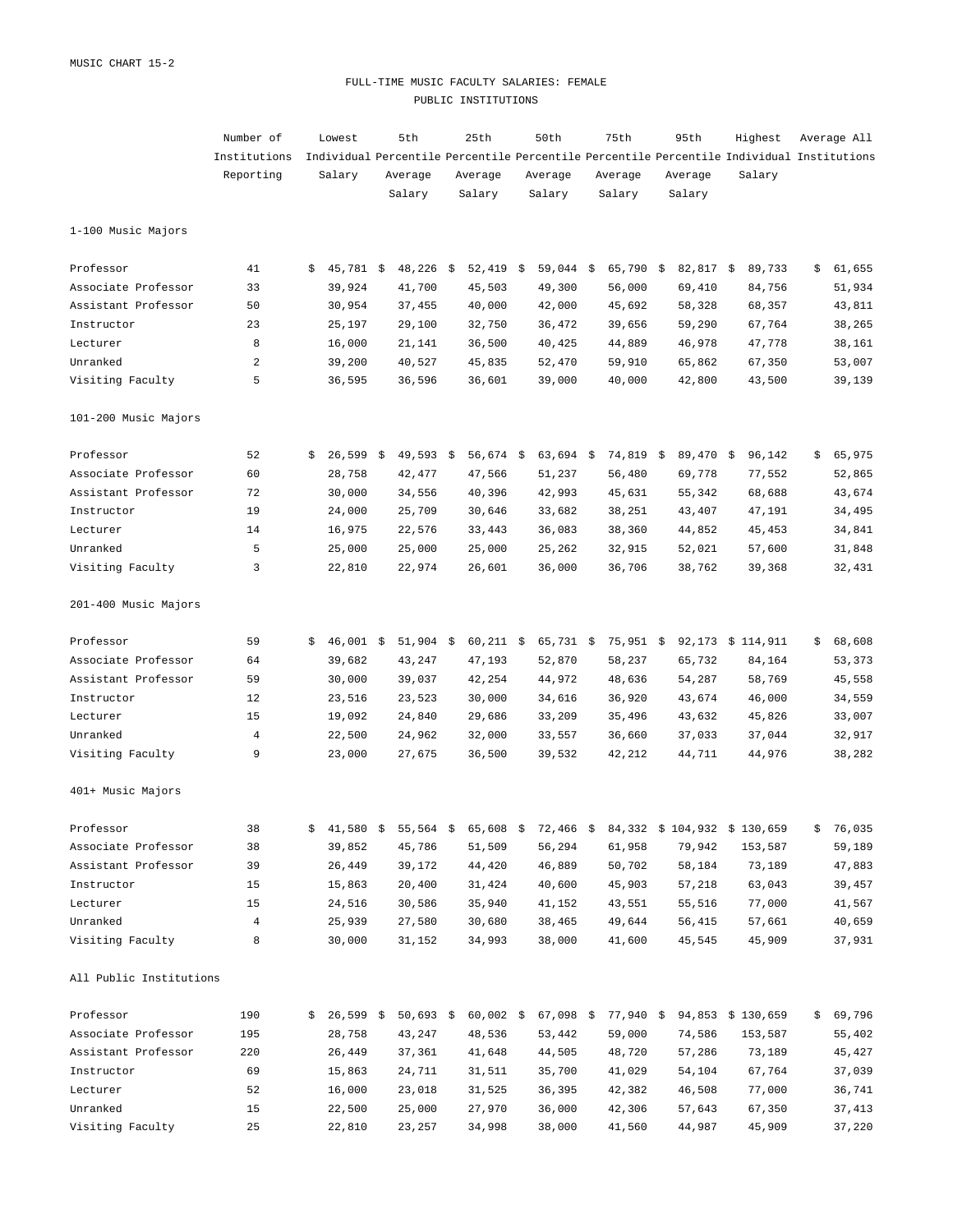## FULL-TIME MUSIC FACULTY SALARIES: ALL FACULTY PRIVATE INSTITUTIONS

|                          | Number of    | Lowest                                                                                    | 5th         | 25th        | 50th        | 75th        | 95th        | Highest                                                                | Average All  |
|--------------------------|--------------|-------------------------------------------------------------------------------------------|-------------|-------------|-------------|-------------|-------------|------------------------------------------------------------------------|--------------|
|                          | Institutions | Individual Percentile Percentile Percentile Percentile Percentile Individual Institutions |             |             |             |             |             |                                                                        |              |
|                          | Reporting    | Salary                                                                                    | Average     | Average     | Average     | Average     | Average     | Salary                                                                 |              |
|                          |              |                                                                                           | Salary      | Salary      | Salary      | Salary      | Salary      |                                                                        |              |
| 1-50 Music Majors        |              |                                                                                           |             |             |             |             |             |                                                                        |              |
| Professor                | 54           | $39,500$ \$                                                                               | $44,500$ \$ | $49,798$ \$ | $57,000$ \$ | $67,209$ \$ | $80,667$ \$ | 90,550                                                                 | \$<br>59,192 |
| Associate Professor      | 56           | 32,500                                                                                    | 38,495      | 44,624      | 47,206      | 53,090      | 60,340      | 63,273                                                                 | 48,790       |
| Assistant Professor      | 54           | 28,300                                                                                    | 32,784      | 38,000      | 42,000      | 44,917      | 56,750      | 62,840                                                                 | 42,151       |
| Instructor               | 16           | 18,444                                                                                    | 18,905      | 30,574      | 38,110      | 42,826      | 50,684      | 53,000                                                                 | 36,177       |
| Lecturer                 | 3            | 25,000                                                                                    | 26,150      | 30,750      | 36,500      | 36,750      | 36,950      | 37,000                                                                 | 32,833       |
| Unranked                 | 2            | 23,000                                                                                    | 24,311      | 29,556      | 36,112      | 41,356      | 45,550      | 46,599                                                                 | 35,237       |
| Visiting Faculty         | 8            | 21,717                                                                                    | 26,489      | 32,000      | 40,000      | 43,000      | 46,446      | 63,400                                                                 | 37,931       |
| 51-100 Music Majors      |              |                                                                                           |             |             |             |             |             |                                                                        |              |
| Professor                | 68           | $42,391$ \$                                                                               | $48,499$ \$ | $57,094$ \$ | $64,529$ \$ | 71,706 \$   |             | 91,842 \$ 120,000                                                      | \$<br>65,910 |
| Associate Professor      | 70           | 30,000                                                                                    | 38,180      | 44,000      | 49,526      | 56,320      | 64,052      | 72,000                                                                 | 50,315       |
| Assistant Professor      | 66           | 25,000                                                                                    | 34,698      | 39,282      | 43,810      | 48,000      | 54,535      | 59,546                                                                 | 43,801       |
| Instructor               | 21           | 27,171                                                                                    | 27,544      | 30,372      | 34,713      | 37,811      | 45,500      | 51,574                                                                 | 34,755       |
| Lecturer                 | 7            | 26,471                                                                                    | 29,409      | 34,250      | 36,535      | 44,366      | 48,496      | 49,000                                                                 | 38,391       |
| Unranked                 | 8            | 26,000                                                                                    | 31,540      | 39,709      | 44,130      | 53,878      | 64,800      | 70,000                                                                 | 46,694       |
| Visiting Faculty         | 10           | 18,000                                                                                    | 23,500      | 32,500      | 37,000      | 49,334      | 70,000      | 90,000                                                                 | 42,202       |
| 101-200 Music Majors     |              |                                                                                           |             |             |             |             |             |                                                                        |              |
| Professor                | 35           | $42,997$ \$                                                                               | $48,374$ \$ | $57,000$ \$ | $61,950$ \$ | $70,659$ \$ |             | 84,102 \$ 106,524                                                      | \$<br>64,007 |
| Associate Professor      | 36           | 31,419                                                                                    | 41,902      | 48,105      | 52,000      | 57,324      | 70,209      | 94,492                                                                 | 53,490       |
| Assistant Professor      | 37           | 17,600                                                                                    | 33,856      | 39,920      | 43,892      | 48,000      | 58,262      | 72,097                                                                 | 44,638       |
| Instructor               | 12           | 31,199                                                                                    | 32,212      | 33,295      | 37,550      | 40,944      | 55,742      | 64,000                                                                 | 39,304       |
| Lecturer                 | 6            | 15,450                                                                                    | 21,658      | 29,625      | 35,810      | 46,799      | 55,052      | 59,735                                                                 | 37,611       |
| Unranked                 | 4            | 31,550                                                                                    | 32,610      | 36,850      | 37,100      | 40,880      | 54,856      | 58,350                                                                 | 40,946       |
| Visiting Faculty         | 3            | 32,000                                                                                    | 32,542      | 34,708      | 37,417      | 38,708      | 39,742      | 40,000                                                                 | 36,472       |
| 201+ Music Majors        |              |                                                                                           |             |             |             |             |             |                                                                        |              |
| Professor                | 40           |                                                                                           |             |             |             |             |             | $34,240$ \$ 56,038 \$ 68,021 \$ 76,100 \$ 88,946 \$ 121,972 \$ 180,858 | \$80,724     |
| Associate Professor      | 40           | 29,000                                                                                    | 44,015      | 51,548      | 58,938      | 67,776      | 85,525      | 115,500                                                                | 60,762       |
| Assistant Professor      | 39           | 30,000                                                                                    | 38,000      | 43,900      | 48,000      | 53,795      | 62,414      | 87,000                                                                 | 49,253       |
| Instructor               | 15           | 17,000                                                                                    | 28,568      | 35,508      | 39,547      | 46,900      | 65,266      | 69,457                                                                 | 42,159       |
| Lecturer                 | 11           | 16,000                                                                                    | 27,738      | 32,939      | 40,104      | 50,616      | 66,057      | 83,000                                                                 | 42,860       |
| Unranked                 | 9            | 12,835                                                                                    | 22,618      | 34,862      | 52,557      | 80,181      | 129,438     | 160,780                                                                | 61,371       |
| Visiting Faculty         | 13           | 21,600                                                                                    | 25,648      | 40,000      | 47,714      | 54,445      | 64,750      | 84,187                                                                 | 47,618       |
| All Private Institutions |              |                                                                                           |             |             |             |             |             |                                                                        |              |
| Professor                | 197          |                                                                                           |             |             |             |             |             | 34,240 \$ 48,510 \$ 60,196 \$ 68,911 \$ 79,852 \$ 111,258 \$ 180,858   | \$72,589     |
| Associate Professor      | 202          | 29,000                                                                                    | 40,254      | 47,488      | 53,622      | 61,504      | 79,134      | 115,500                                                                | 55,886       |
| Assistant Professor      | 196          | 25,000                                                                                    | 35,000      | 41,000      | 45,000      | 50,304      | 59,763      | 87,000                                                                 | 46,137       |
| Instructor               | 64           | 18,444                                                                                    | 26,904      | 32,506      | 37,916      | 42,367      | 60,444      | 69,457                                                                 | 39,185       |
| Lecturer                 | 27           | 15,450                                                                                    | 25,250      | 32,000      | 39,675      | 49,000      | 64,626      | 83,000                                                                 | 41,448       |
| Unranked                 | 23           | 12,835                                                                                    | 23,018      | 35,000      | 51,556      | 77,571      | 128,410     | 160,780                                                                | 60,239       |
| Visiting Faculty         | 34           | 18,000                                                                                    | 23,198      | 36,050      | 40,500      | 50,000      | 63,000      | 90,000                                                                 | 43,150       |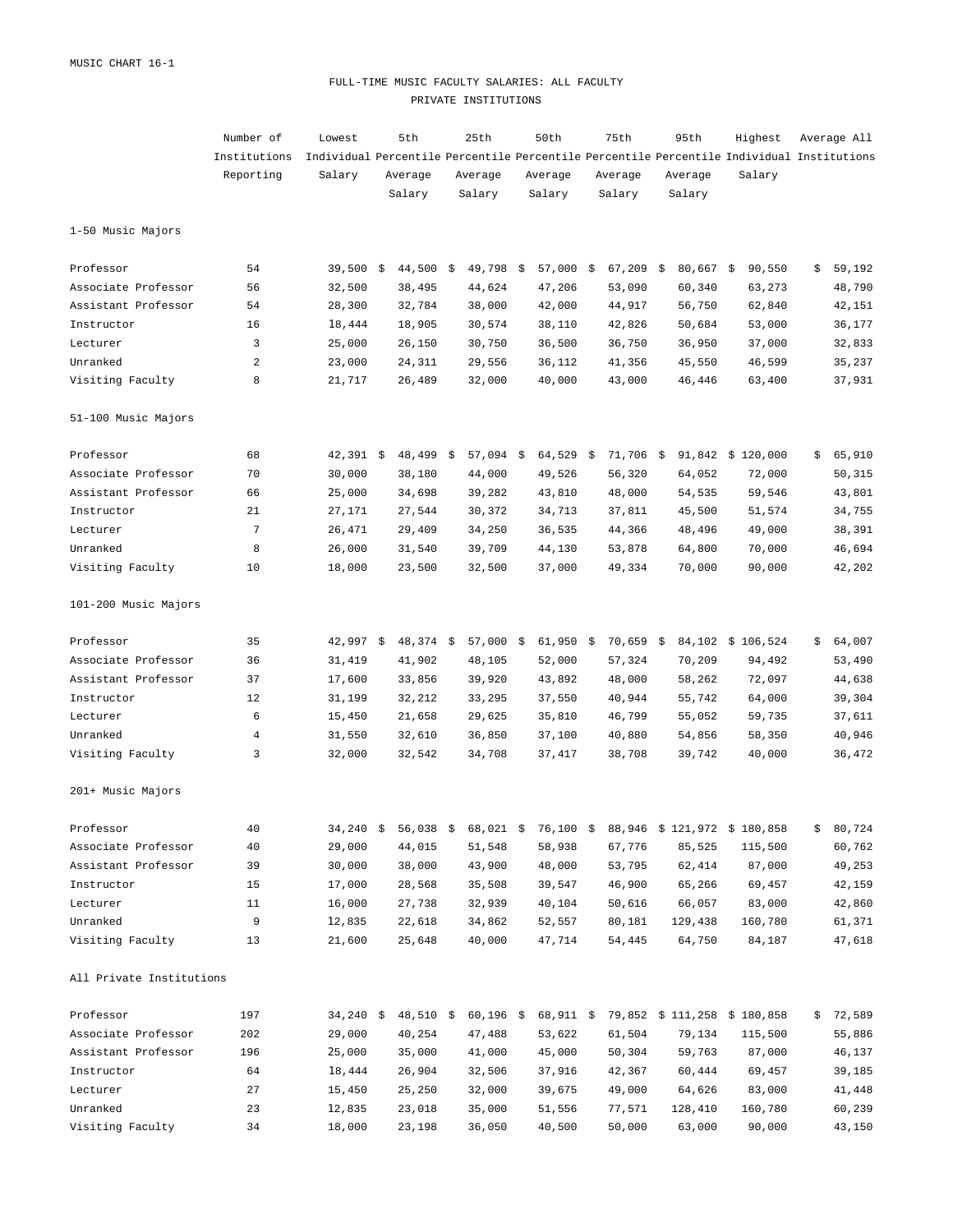## FULL-TIME MUSIC FACULTY SALARIES: ALL FACULTY PUBLIC INSTITUTIONS

|                         | Number of      | Lowest                                                                                    | 5th         | 25th        | 50th        | 75th        | 95th        | Highest                                                              | Average All  |
|-------------------------|----------------|-------------------------------------------------------------------------------------------|-------------|-------------|-------------|-------------|-------------|----------------------------------------------------------------------|--------------|
|                         | Institutions   | Individual Percentile Percentile Percentile Percentile Percentile Individual Institutions |             |             |             |             |             |                                                                      |              |
|                         | Reporting      | Salary                                                                                    | Average     | Average     | Average     | Average     | Average     | Salary                                                               |              |
|                         |                |                                                                                           | Salary      | Salary      | Salary      | Salary      | Salary      |                                                                      |              |
| 1-100 Music Majors      |                |                                                                                           |             |             |             |             |             |                                                                      |              |
| Professor               | 82             | $42,407$ \$                                                                               | $47,775$ \$ | 53,620 \$   | $59,875$ \$ | $66,166$ \$ | $83,725$ \$ | 98,098                                                               | \$<br>61,851 |
| Associate Professor     | 76             | 36,527                                                                                    | 42,020      | 47,018      | 50,786      | 56,141      | 72,480      | 84,756                                                               | 52,775       |
| Assistant Professor     | 83             | 30,954                                                                                    | 36,752      | 40,000      | 43,057      | 46,592      | 58,237      | 74,000                                                               | 44,446       |
| Instructor              | 43             | 16,000                                                                                    | 27,812      | 32,000      | 38,000      | 42,490      | 55,490      | 67,764                                                               | 38,803       |
| Lecturer                | 19             | 16,000                                                                                    | 24,408      | 32,850      | 37,000      | 41,760      | 45,910      | 47,778                                                               | 36,748       |
| Unranked                | 5              | 29,631                                                                                    | 30,238      | 41,815      | 47,473      | 59,396      | 68,976      | 73,945                                                               | 49,468       |
| Visiting Faculty        | 11             | 30,500                                                                                    | 30,825      | 36,596      | 37,074      | 39,750      | 42,525      | 43,500                                                               | 37,155       |
| 101-200 Music Majors    |                |                                                                                           |             |             |             |             |             |                                                                      |              |
| Professor               | 84             | $35,940$ \$                                                                               | $51,603$ \$ | $57,527$ \$ | $64,110$ \$ | 74,284 \$   |             | 94,212 \$ 136,189                                                    | \$<br>67,506 |
| Associate Professor     | 91             | 28,758                                                                                    | 41,577      | 47,680      | 51,756      | 57,319      | 72,554      | 121,879                                                              | 53,514       |
| Assistant Professor     | 93             | 27,100                                                                                    | 35,576      | 41,000      | 44,000      | 47,110      | 58,929      | 110,000                                                              | 44,990       |
| Instructor              | 35             | 22,612                                                                                    | 26,120      | 32,178      | 35,850      | 41,641      | 48,372      | 67,593                                                               | 37,173       |
| Lecturer                | 23             | 21,793                                                                                    | 16,975      | 33,628      | 36,574      | 39,611      | 47,608      | 63,200                                                               | 35,394       |
| Unranked                | 8              | 25,000                                                                                    | 25,000      | 25,000      | 30,000      | 41,165      | 82,017      | 104,761                                                              | 39,013       |
| Visiting Faculty        | 14             | 22,810                                                                                    | 25,292      | 36,000      | 39,684      | 41,116      | 54,572      | 62,256                                                               | 39,139       |
| 201-400 Music Majors    |                |                                                                                           |             |             |             |             |             |                                                                      |              |
| Professor               | 78             | 46,001 \$                                                                                 | 54,149 \$   | $61,578$ \$ | $68,857$ \$ | $80,228$ \$ |             | 96,808 \$150,168                                                     | \$<br>71,621 |
| Associate Professor     | 75             | 38,984                                                                                    | 44,016      | 49,154      | 54,308      | 59,627      | 69,599      | 106,109                                                              | 55,043       |
| Assistant Professor     | 77             | 30,000                                                                                    | 37,559      | 42,000      | 44,793      | 48,992      | 58,595      | 80,548                                                               | 45,984       |
| Instructor              | 31             | 17,916                                                                                    | 24,804      | 32,345      | 35,200      | 38,000      | 51,591      | 63,509                                                               | 36,376       |
| Lecturer                | 25             | 18,000                                                                                    | 23,296      | 30,000      | 36,000      | 43,632      | 63,472      | 77,249                                                               | 38,585       |
| Unranked                | $\overline{7}$ | 22,500                                                                                    | 23,946      | 32,500      | 36,312      | 39,672      | 64,783      | 65,491                                                               | 38,202       |
| Visiting Faculty        | 19             | 17,000                                                                                    | 31,509      | 35,136      | 37,800      | 40,000      | 44,446      | 51,010                                                               | 37,527       |
| 401+ Music Majors       |                |                                                                                           |             |             |             |             |             |                                                                      |              |
| Professor               | 39             |                                                                                           |             |             |             |             |             | 41,580 \$ 56,434 \$ 64,026 \$ 73,373 \$ 88,748 \$ 117,555 \$ 140,876 | \$78,102     |
| Associate Professor     | 39             | 36,576                                                                                    | 45,414      | 51,478      | 57,136      | 65,138      | 83,782      | 538,827                                                              | 59,493       |
| Assistant Professor     | 40             | 30,521                                                                                    | 39,197      | 44,420      | 47,271      | 51,553      | 63,660      | 79,729                                                               | 48,657       |
| Instructor              | 17             | 20,757                                                                                    | 25,978      | 31,870      | 40,157      | 46,443      | 57,490      | 92,663                                                               | 40,661       |
| Lecturer                | 17             | 24,516                                                                                    | 28,343      | 34,262      | 37,500      | 42,970      | 55,516      | 88,740                                                               | 39,895       |
| Unranked                | 8              | 25,939                                                                                    | 29,221      | 35,154      | 42,382      | 49,644      | 61,129      | 75,000                                                               | 43,509       |
| Visiting Faculty        | 12             | 27,710                                                                                    | 30,720      | 33,873      | 38,000      | 44,856      | 51,814      | 63,000                                                               | 39,880       |
| All Public Institutions |                |                                                                                           |             |             |             |             |             |                                                                      |              |
| Professor               | 283            |                                                                                           |             |             |             |             |             | 35,940 \$ 52,292 \$ 60,350 \$ 68,335 \$ 81,144 \$ 103,025 \$ 150,168 | \$72,105     |
| Associate Professor     | 281            | 28,758                                                                                    | 43,565      | 49,072      | 54,121      | 60,435      | 76,186      | 538,827                                                              | 56,086       |
| Assistant Professor     | 293            | 27,100                                                                                    | 37,250      | 41,889      | 45,000      | 49,201      | 60,707      | 110,000                                                              | 46,233       |
| Instructor              | 126            | 16,000                                                                                    | 25,877      | 32,000      | 36,618      | 42,384      | 55,739      | 92,663                                                               | 38,255       |
| Lecturer                | 84             | 12,793                                                                                    | 22,890      | 32,103      | 37,006      | 42,462      | 55,757      | 88,740                                                               | 37,916       |
| Unranked                | 28             | 22,500                                                                                    | 25,000      | 30,429      | 40,210      | 49,632      | 71,314      | 104,761                                                              | 42,620       |
| Visiting Faculty        | 56             | 17,000                                                                                    | 29,194      | 35,156      | 38,000      | 41,240      | 50,101      | 63,000                                                               | 38,485       |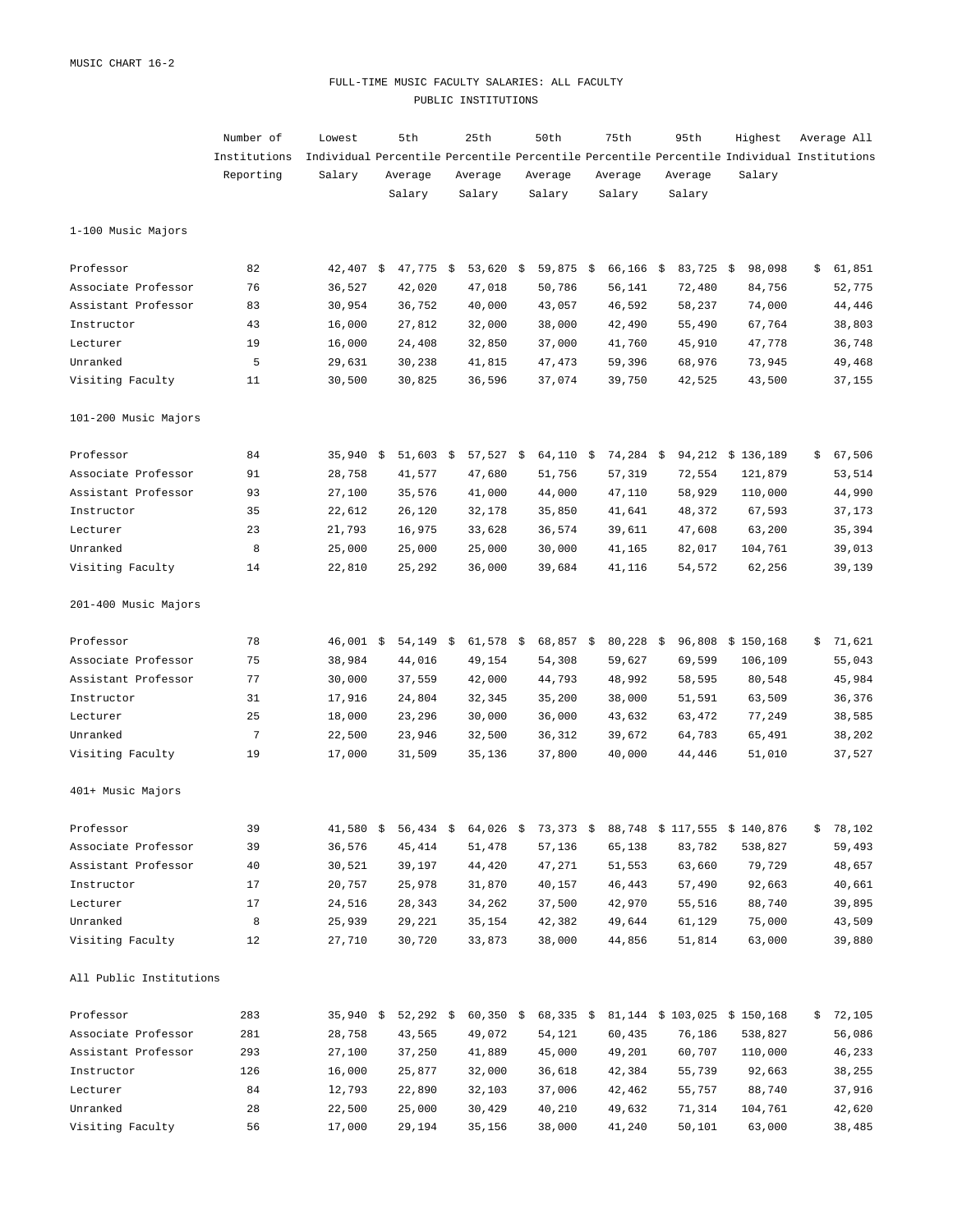#### PART-TIME MUSIC INSTRUCTION: MALE

|                                         | Number of    | Average Number of | Average FTE | Average Part-Time | Average           |
|-----------------------------------------|--------------|-------------------|-------------|-------------------|-------------------|
|                                         | Institutions | Persons           |             | Salaries          | Percentage of     |
|                                         | Reporting    |                   |             |                   | Total             |
|                                         |              |                   |             |                   | Instructional FTE |
| WITH FACULTY STATUS                     |              |                   |             |                   |                   |
| Private Institutions                    |              |                   |             |                   |                   |
| 1-50 Music Majors                       | 20           | 2.45              | 0.95        | \$13,149          | 12%               |
| 51-100 Music Majors                     | 25           | 2.96              | 1.22        | 10,217            | 10 <sup>8</sup>   |
| 101-200 Music Majors                    | 16           | 6.12              | 3.32        | 10,128            | $11$ %            |
| 201+ Music Majors                       | 28           | 20.79             | 8.90        | 12,364            | 14%               |
| Public Institutions                     |              |                   |             |                   |                   |
| 1-100 Music Majors                      | 19           | 3.89              | 2.12        | \$16,757          | 10 <sup>8</sup>   |
| 101-200 Music Majors                    | 31           | 2.94              | 1.16        | 13,131            | 6%                |
| 201-400 Music Majors                    | 33           | 6.42              | 2.57        | 15,908            | $7\%$             |
| 401+ Music Majors                       | 23           | 7.22              | 2.88        | 14,217            | $4\%$             |
| All Institutions                        | 195          | 6.90              | 2.97        | \$13,192          | 9%                |
| ADJUNCT FACULTY OR TEACHING ASSOCIATES  |              |                   |             |                   |                   |
| Private Institutions                    |              |                   |             |                   |                   |
| 1-50 Music Majors                       | 55           | 6.02              | 1.59        | \$5,213           | 18%               |
| 51-100 Music Majors                     | 64           | 7.34              | 2.14        | 5,411             | 17%               |
| 101-200 Music Majors                    | 28           | 7.64              | 2.47        | 5,953             | 14%               |
| 201+ Music Majors                       | 26           | 17.04             | 7.20        | 10,050            | 14%               |
| Public Institutions                     |              |                   |             |                   |                   |
| 1-100 Music Majors                      | 80           | 5.34              | 1.76        | \$6,243           | 16%               |
| 101-200 Music Majors                    | 69           | 6.70              | 1.97        | 7,618             | 10 <sup>8</sup>   |
| 201-400 Music Majors                    | 53           | 10.74             | 4.14        | 8,433             | 13%               |
| 401+ Music Majors                       | 23           | 12.22             | 4.38        | 9,169             | $6\%$             |
| All Institutions                        | 398          | 8.03              | 2.71        | \$7,368           | 14%               |
| GRADUATE TEACHING ASSISTANTS/ASSOCIATES |              |                   |             |                   |                   |
| Private Institutions                    |              |                   |             |                   |                   |
| 1-50 Music Majors                       | $\mathbf 0$  | 0.00              | 0.00        | \$<br>$\mathbf 0$ | 0 %               |
| 51-100 Music Majors                     | 2            | 1.50              | 0.78        | 4,344             | 5%                |
| 101-200 Music Majors                    | 5            | 2.40              | 0.57        | 4,139             | $4\,$             |
| 201+ Music Majors                       | 11           | 26.09             | 7.69        | 4,795             | $7\%$             |
| Public Institutions                     |              |                   |             |                   |                   |
| 1-100 Music Majors                      | 6            | 4.33              | 1.95        | \$6,327           | 10 <sup>8</sup>   |
| 101-200 Music Majors                    | 23           | 5.48              | 1.48        | 8,082             | 6%                |
| 201-400 Music Majors                    | 45           | 8.33              | 2.95        | 9,087             | $7\%$             |
| 401+ Music Majors                       | 31           | 31.48             | 9.89        | 5,539             | $11$ %            |
| All Institutions                        | 123          | 14.67             | 4.67        | \$6,335           | 8 <sup>°</sup>    |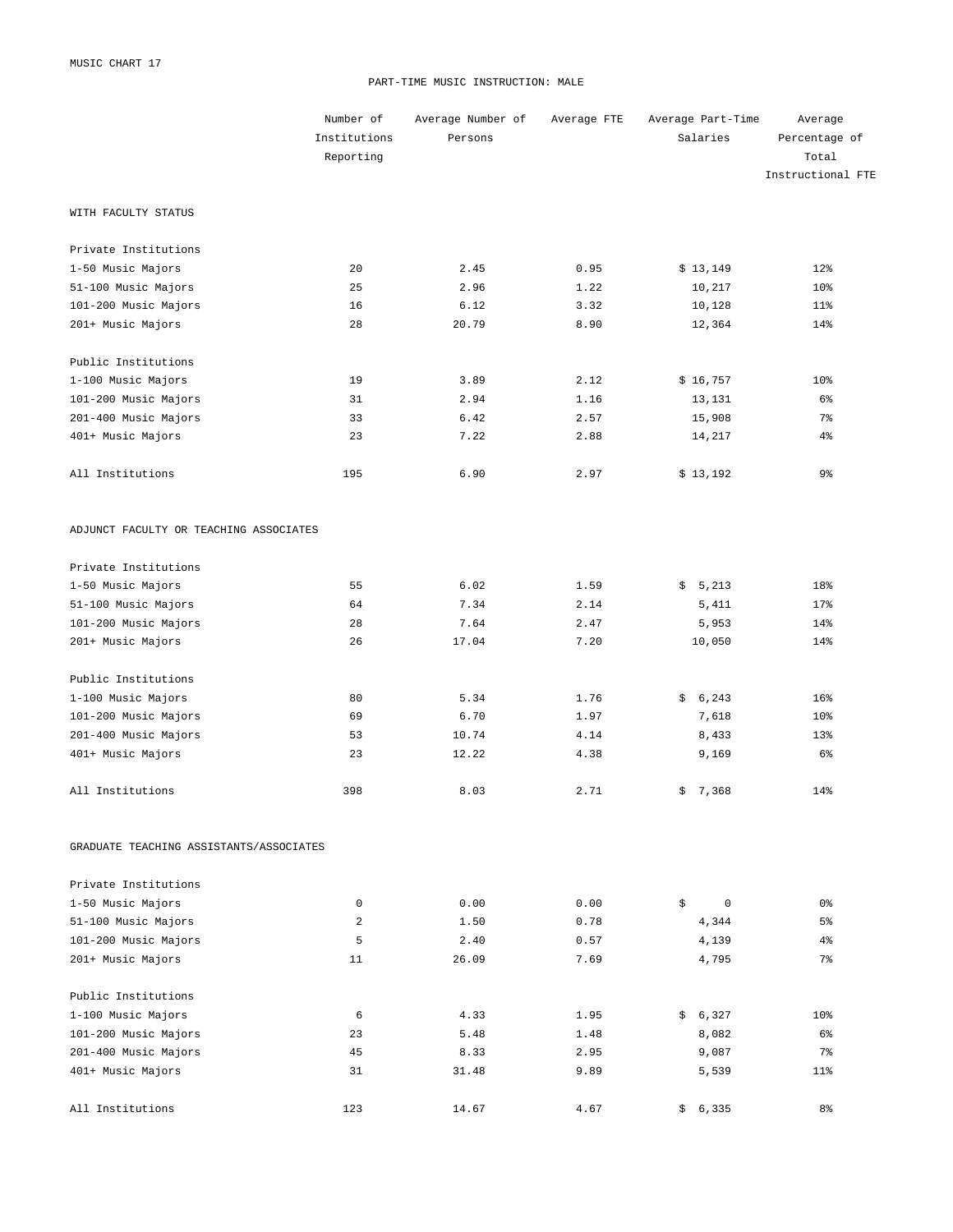#### PART-TIME MUSIC INSTRUCTION: FEMALE

|                                         | Number of    | Average Number of | Average FTE | Average Part-Time | Average           |
|-----------------------------------------|--------------|-------------------|-------------|-------------------|-------------------|
|                                         | Institutions | Persons           |             | Salaries          | Percentage of     |
|                                         | Reporting    |                   |             |                   | Total             |
|                                         |              |                   |             |                   | Instructional FTE |
| WITH FACULTY STATUS                     |              |                   |             |                   |                   |
| Private Institutions                    |              |                   |             |                   |                   |
| 1-50 Music Majors                       | 15           | 2.40              | 1.02        | \$14,866          | 14%               |
| 51-100 Music Majors                     | 18           | 3.83              | 1.56        | 10,217            | 12%               |
| 101-200 Music Majors                    | 17           | 6.76              | 3.90        | 11,104            | 15%               |
| 201+ Music Majors                       | 27           | 14.11             | 6.85        | 13,081            | 12%               |
| Public Institutions                     |              |                   |             |                   |                   |
| 1-100 Music Majors                      | 18           | 2.44              | 1.25        | \$13,328          | $7\%$             |
| 101-200 Music Majors                    | 35           | 3.09              | 1.60        | 14,918            | 8 <sup>°</sup>    |
| 201-400 Music Majors                    | 30           | 4.47              | 2.17        | 15,500            | $6\%$             |
| 401+ Music Majors                       | 19           | 6.74              | 2.73        | 14,330            | $4\%$             |
| All Institutions                        | 179          | 5.67              | 2.74        | \$13,409          | 9%                |
| ADJUNCT FACULTY OR TEACHING ASSOCIATES  |              |                   |             |                   |                   |
| Private Institutions                    |              |                   |             |                   |                   |
| 1-50 Music Majors                       | 57           | 5.04              | 1.50        | \$4,937           | 16%               |
| 51-100 Music Majors                     | 62           | 6.71              | 2.27        | 5,882             | 18%               |
| 101-200 Music Majors                    | 31           | 6.29              | 2.35        | 5,829             | 13%               |
| 201+ Music Majors                       | 25           | 12.92             | 5.53        | 8,846             | 12%               |
| Public Institutions                     |              |                   |             |                   |                   |
| 1-100 Music Majors                      | 74           | 4.66              | 1.63        | \$5,862           | 14%               |
| 101-200 Music Majors                    | 69           | 6.01              | 1.90        | 6,148             | 9%                |
| 201-400 Music Majors                    | 52           | 7.75              | 2.91        | 8,009             | 9%                |
| 401+ Music Majors                       | 23           | 8.74              | 3.43        | 10,181            | 5 <sup>°</sup>    |
| All Institutions                        | 393          | 6.58              | 2.34        | \$6,849           | 13%               |
| GRADUATE TEACHING ASSISTANTS/ASSOCIATES |              |                   |             |                   |                   |
| Private Institutions                    |              |                   |             |                   |                   |
| 1-50 Music Majors                       | $\mathbf 0$  | 0.00              | 0.00        | \$<br>0           | 0 %               |
| 51-100 Music Majors                     | 1            | 3.00              | 0.90        | 4,030             | 6%                |
| 101-200 Music Majors                    | 4            | 3.75              | 0.50        | 3,060             | 3%                |
| 201+ Music Majors                       | 11           | 23.55             | 7.06        | 4,945             | $7\%$             |
| Public Institutions                     |              |                   |             |                   |                   |
| 1-100 Music Majors                      | 5            | 2.80              | 1.34        | \$6,997           | 7%                |
| 101-200 Music Majors                    | 27           | 4.63              | 1.08        | 7,617             | 5%                |
| 201-400 Music Majors                    | 44           | 7.61              | 2.56        | 9,811             | 6%                |
| 401+ Music Majors                       | 30           | 27.27             | 8.53        | 5,456             | 10 <sub>8</sub>   |
| All Institutions                        | 122          | 12.86             | 3.98        | 6,462<br>\$       | 6%                |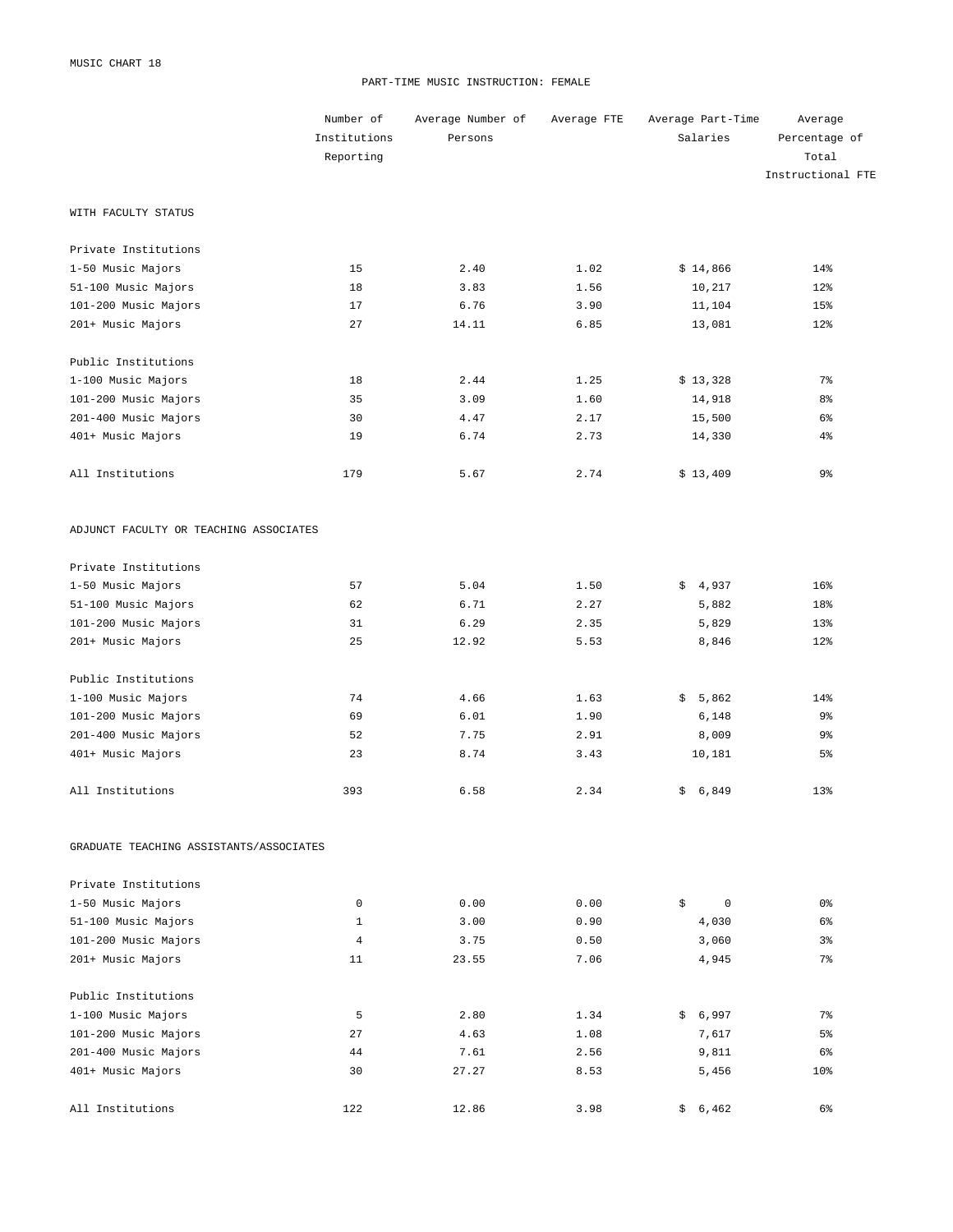#### PART-TIME MUSIC INSTRUCTION: ALL PART-TIME FACULTY

|                                         | Number of               | Average Number of | Average FTE | Average Part-Time | Average           |
|-----------------------------------------|-------------------------|-------------------|-------------|-------------------|-------------------|
|                                         | Institutions            | Persons           |             | Salaries          | Percentage of     |
|                                         | Reporting               |                   |             |                   | Total             |
|                                         |                         |                   |             |                   | Instructional FTE |
| WITH FACULTY STATUS                     |                         |                   |             |                   |                   |
| Private Institutions                    |                         |                   |             |                   |                   |
| 1-50 Music Majors                       | 28                      | 3.43              | 1.42        | \$14,277          | 18%               |
| 51-100 Music Majors                     | 29                      | 4.93              | 2.02        | 10,217            | 16%               |
| 101-200 Music Majors                    | 21                      | 14.10             | 7.69        | 13,720            | 24%               |
| 201+ Music Majors                       | 30                      | 37.63             | 16.21       | 13,321            | 26%               |
| Public Institutions                     |                         |                   |             |                   |                   |
| 1-100 Music Majors                      | 27                      | 6.15              | 2.62        | \$12,704          | 16%               |
| 101-200 Music Majors                    | 39                      | 5.10              | 2.36        | 14,101            | 12%               |
| 201-400 Music Majors                    | 37                      | 9.38              | 4.08        | 15,819            | 12%               |
| 401+ Music Majors                       | 24                      | 12.62             | 5.21        | 15,118            | 8 <sup>°</sup>    |
| All Institutions                        | 235                     | 11.40             | 5.04        | \$13,780          | 16%               |
| ADJUNCT FACULTY OR TEACHING ASSOCIATES  |                         |                   |             |                   |                   |
| Private Institutions                    |                         |                   |             |                   |                   |
| 1-50 Music Majors                       | 65                      | 10.69             | 2.99        | \$4,981           | 34%               |
| 51-100 Music Majors                     | 69                      | 14.35             | 4.60        | 5,480             | 34%               |
| 101-200 Music Majors                    | 33                      | 14.21             | 5.15        | 6,165             | 26%               |
| 201+ Music Majors                       | 30                      | 30.57             | 13.33       | 9,657             | 27%               |
| Public Institutions                     |                         |                   |             |                   |                   |
| 1-100 Music Majors                      | 85                      | 9.27              | 3.16        | \$6,062           | 28%               |
| 101-200 Music Majors                    | 76                      | 12.57             | 3.88        | 6,929             | 19%               |
| 201-400 Music Majors                    | 60                      | 19.02             | 7.11        | 8,132             | 22%               |
| 401+ Music Majors                       | 26                      | 25.85             | 8.99        | 9,508             | 12%               |
| All Institutions                        | 444                     | 14.93             | 5.19        | \$7,197           | 26%               |
| GRADUATE TEACHING ASSISTANTS/ASSOCIATES |                         |                   |             |                   |                   |
| Private Institutions                    |                         |                   |             |                   |                   |
| 1-50 Music Majors                       | 0                       | 0.00              | 0.00        | \$<br>$\circ$     | 0 %               |
| 51-100 Music Majors                     | $\overline{\mathbf{c}}$ | 3.00              | 1.23        | 4,187             | 8 <sup>°</sup>    |
| 101-200 Music Majors                    | 6                       | 4.50              | 0.81        | 3,540             | 5%                |
| 201+ Music Majors                       | 14                      | 46.07             | 13.20       | 5,246             | 13%               |
| Public Institutions                     |                         |                   |             |                   |                   |
| 1-100 Music Majors                      | 6                       | 6.67              | 3.07        | \$6,561           | 15%               |
| 101-200 Music Majors                    | 29                      | 9.17              | 2.33        | 7,713             | 10%               |
| 201-400 Music Majors                    | 52                      | 13.79             | 4.75        | 9,433             | 10%               |
| 401+ Music Majors                       | 33                      | 56.58             | 17.64       | 5,773             | 19%               |
| All Institutions                        | 142                     | 25.13             | 7.80        | \$6,548           | 13%               |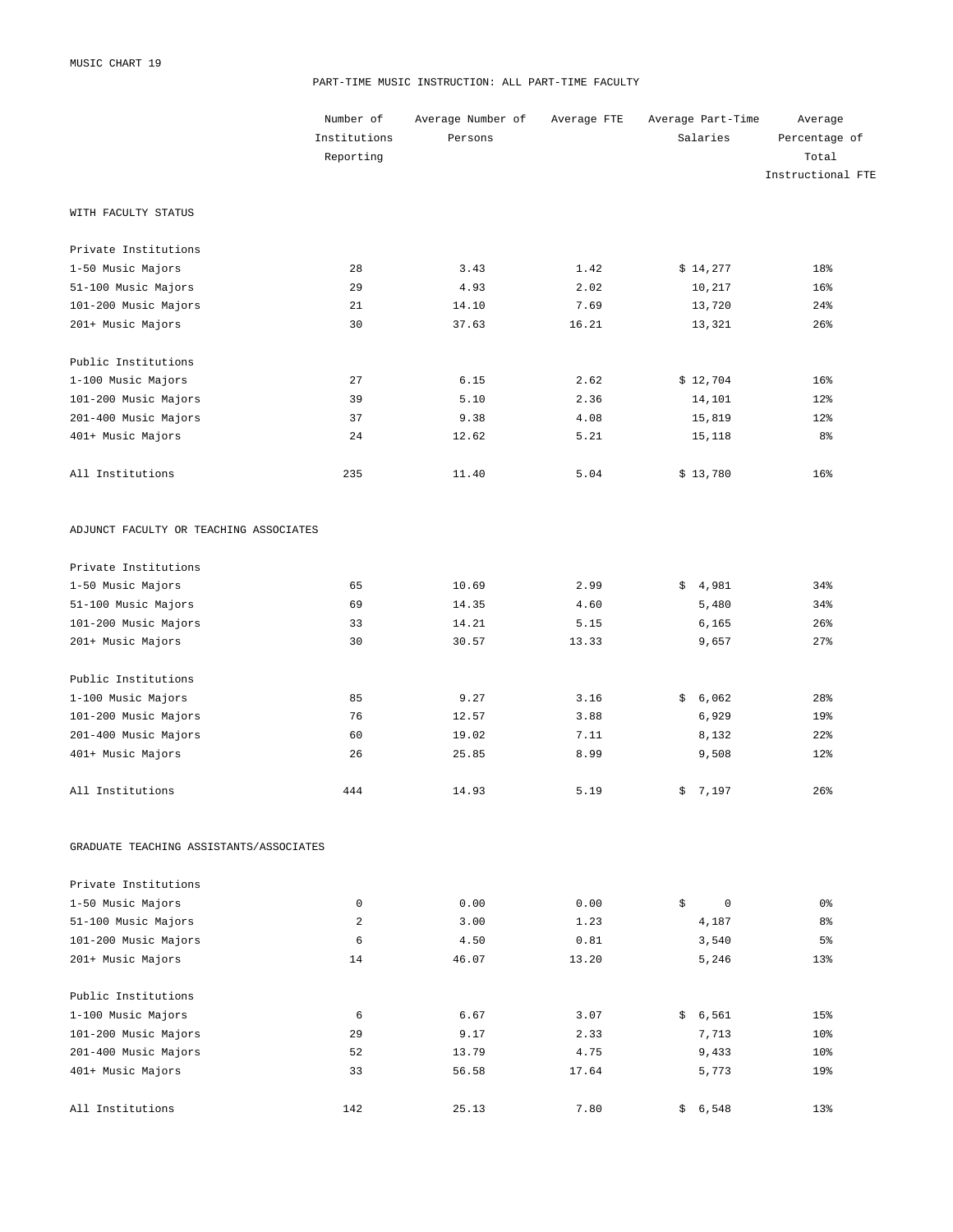## PART-TIME MUSIC PERFORMANCE STAFF HIGHEST DEGREE EARNED

|                      | Number of    | With      | With    | With      | With           | With                    | With No | Total |
|----------------------|--------------|-----------|---------|-----------|----------------|-------------------------|---------|-------|
|                      | Institutions | Doctorate | Masters | Bachelors |                | Associates Certificate/ | Degree  |       |
|                      | Reporting    |           |         |           |                | Diploma                 |         |       |
|                      |              |           |         |           |                |                         |         |       |
| Private Institutions |              |           |         |           |                |                         |         |       |
|                      |              |           |         |           |                |                         |         |       |
| 1-50 Music Majors    | 63           | 88        | 502     | 146       | $\mathbf{1}$   | 3                       | 31      | 763   |
| 51-100 Music Majors  | 66           | 159       | 722     | 224       | 3              | 10                      | 24      | 1,142 |
| 101-200 Music Majors | 33           | 87        | 437     | 144       | 0              | 17                      | 13      | 710   |
| 201+ Music Majors    | 43           | 166       | 735     | 392       | 10             | 67                      | 241     | 1,611 |
|                      |              |           |         |           |                |                         |         |       |
| Public Institutions  |              |           |         |           |                |                         |         |       |
|                      |              |           |         |           |                |                         |         |       |
| 1-100 Music Majors   | 71           | 97        | 465     | 127       | 2              | 6                       | 21      | 718   |
| 101-200 Music Majors | 66           | 102       | 555     | 168       | 7              | 12                      | 25      | 885   |
| 201-400 Music Majors | 61           | 119       | 650     | 206       | $\mathbf{1}$   | 10                      | 54      | 1,027 |
| 401+ Music Majors    | 32           | 105       | 412     | 160       | $\overline{4}$ | 14                      | 23      | 706   |
|                      |              |           |         |           |                |                         |         |       |
| All Institutions     | 435          | 923       | 4,478   | 1,567     | 28             | 139                     | 432     | 7,562 |

#### LENGTH OF SERVICE

|                      | Number of    | 1-4 Years | 5-9 Years | 10+ Years | Total |
|----------------------|--------------|-----------|-----------|-----------|-------|
|                      | Institutions |           |           |           |       |
|                      | Reporting    |           |           |           |       |
| Private Institutions |              |           |           |           |       |
| 1-50 Music Majors    | 63           | 417       | 185       | 171       | 763   |
| 51-100 Music Majors  | 66           | 535       | 310       | 297       | 1,142 |
| 101-200 Music Majors | 33           | 309       | 205       | 182       | 710   |
| 201+ Music Majors    | 43           | 712       | 392       | 507       | 1,611 |
| Public Institutions  |              |           |           |           |       |
| 1-100 Music Majors   | 71           | 330       | 197       | 191       | 718   |
| 101-200 Music Majors | 66           | 435       | 259       | 175       | 885   |
| 201-400 Music Majors | 61           | 499       | 283       | 251       | 1,027 |
| 401+ Music Majors    | 32           | 384       | 163       | 185       | 706   |
| All Institutions     | 435          | 3,621     | 1,994     | 1,959     | 7,562 |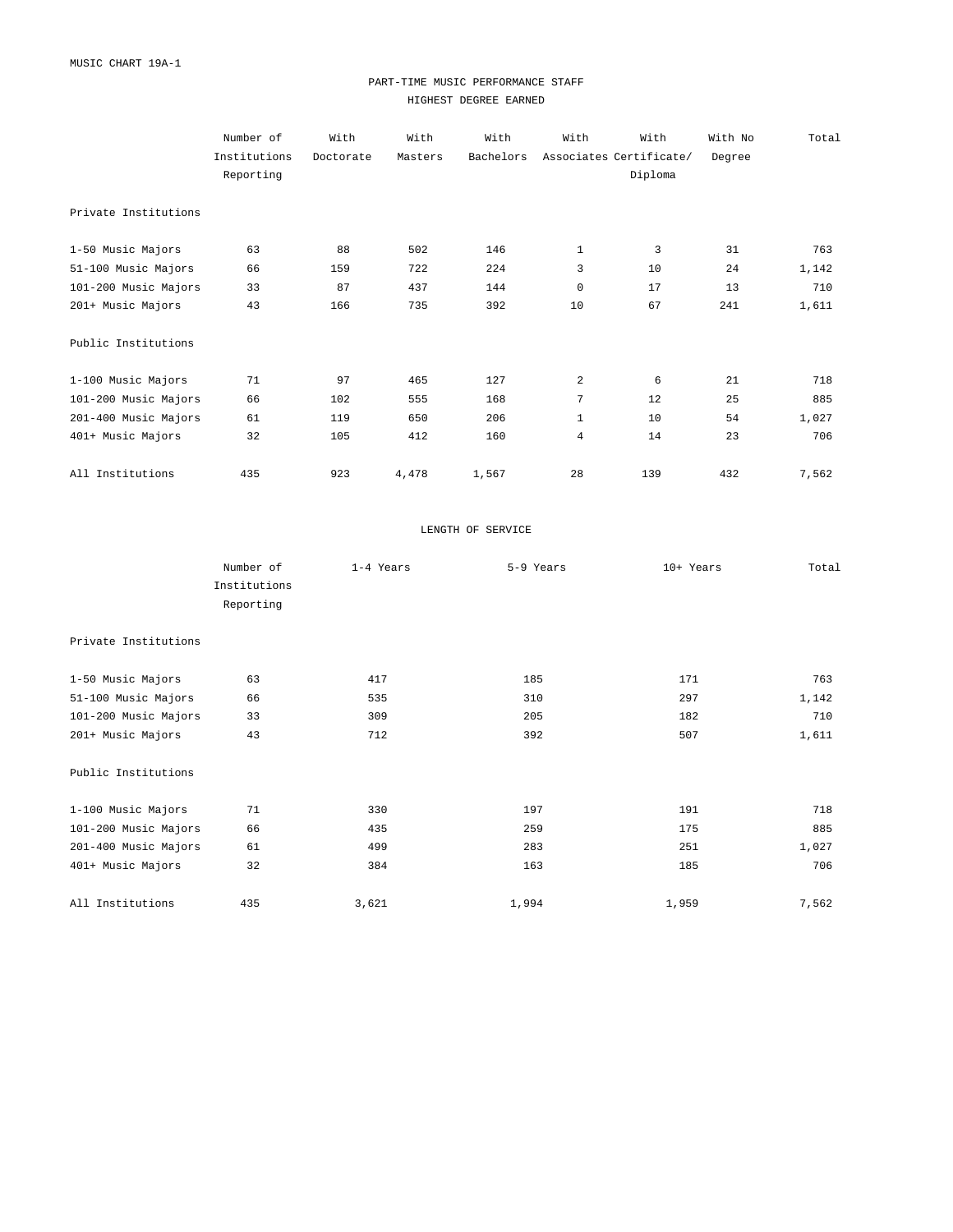#### PART-TIME MUSIC PERFORMANCE STAFF HOURLY WAGES

|                      | Number of    |    | Lowest |    | 5th                                                    |    | 25th  |    | 50th  |    | 75th  |    | 95th     | Highest  | Average All  |
|----------------------|--------------|----|--------|----|--------------------------------------------------------|----|-------|----|-------|----|-------|----|----------|----------|--------------|
|                      | Institutions |    | Hourly |    | Percentile Percentile Percentile Percentile Percentile |    |       |    |       |    |       |    |          | Hourly   | Institutions |
|                      | Reporting    |    | Wage   |    |                                                        |    |       |    |       |    |       |    |          | Wage     |              |
| Private Institutions |              |    |        |    |                                                        |    |       |    |       |    |       |    |          |          |              |
| 1-50 Music Majors    | 63           | Ŝ. | 12.00  | \$ | 23.00                                                  | Ŝ. | 32.00 | Ŝ. | 38.00 | Ŝ. | 43.00 | Ŝ. | 76.00    | \$192.00 | \$42.27      |
| 51-100 Music Majors  | 66           |    | 16.25  |    | 25.00                                                  |    | 30.25 |    | 38.00 |    | 46.00 |    | 60.00    | 120.00   | 40.60        |
| 101-200 Music Majors | 33           |    | 15.00  |    | 26.65                                                  |    | 34.00 |    | 38.50 |    | 48.00 |    | 120.35   | 139.00   | 43.84        |
| 201+ Music Majors    | 42           |    | 14.76  |    | 25.00                                                  |    | 42.00 |    | 60.00 |    | 87.00 |    | 155.00   | 287.32   | 70.54        |
| Public Institutions  |              |    |        |    |                                                        |    |       |    |       |    |       |    |          |          |              |
| 1-100 Music Majors   | 71           | Ŝ. | 13.33  | Ŝ. | 20.00                                                  | Ŝ. | 28.00 | Ŝ. | 33.00 | Ŝ. | 42.00 | Ŝ. | 75.00    | \$123.00 | \$39.15      |
| 101-200 Music Majors | 66           |    | 11.54  |    | 20.00                                                  |    | 29.00 |    | 39.00 |    | 46.00 |    | 77.00    | 200.00   | 43.86        |
| 201-400 Music Majors | 60           |    | 11.00  |    | 18.00                                                  |    | 30.23 |    | 42.00 |    | 54.50 |    | 74.00    | 125.00   | 41.56        |
| 401+ Music Majors    | 32           |    | 13.21  |    | 21.00                                                  |    | 32.00 |    | 53.00 |    | 72.50 |    | 109.10   | 200.00   | 57.96        |
| All Institutions     | 433          | \$ | 11.00  | Ŝ  | 22.00                                                  | Ŝ. | 32.00 | \$ | 40.00 | \$ | 57.00 |    | \$111.00 | \$287.32 | \$46.80      |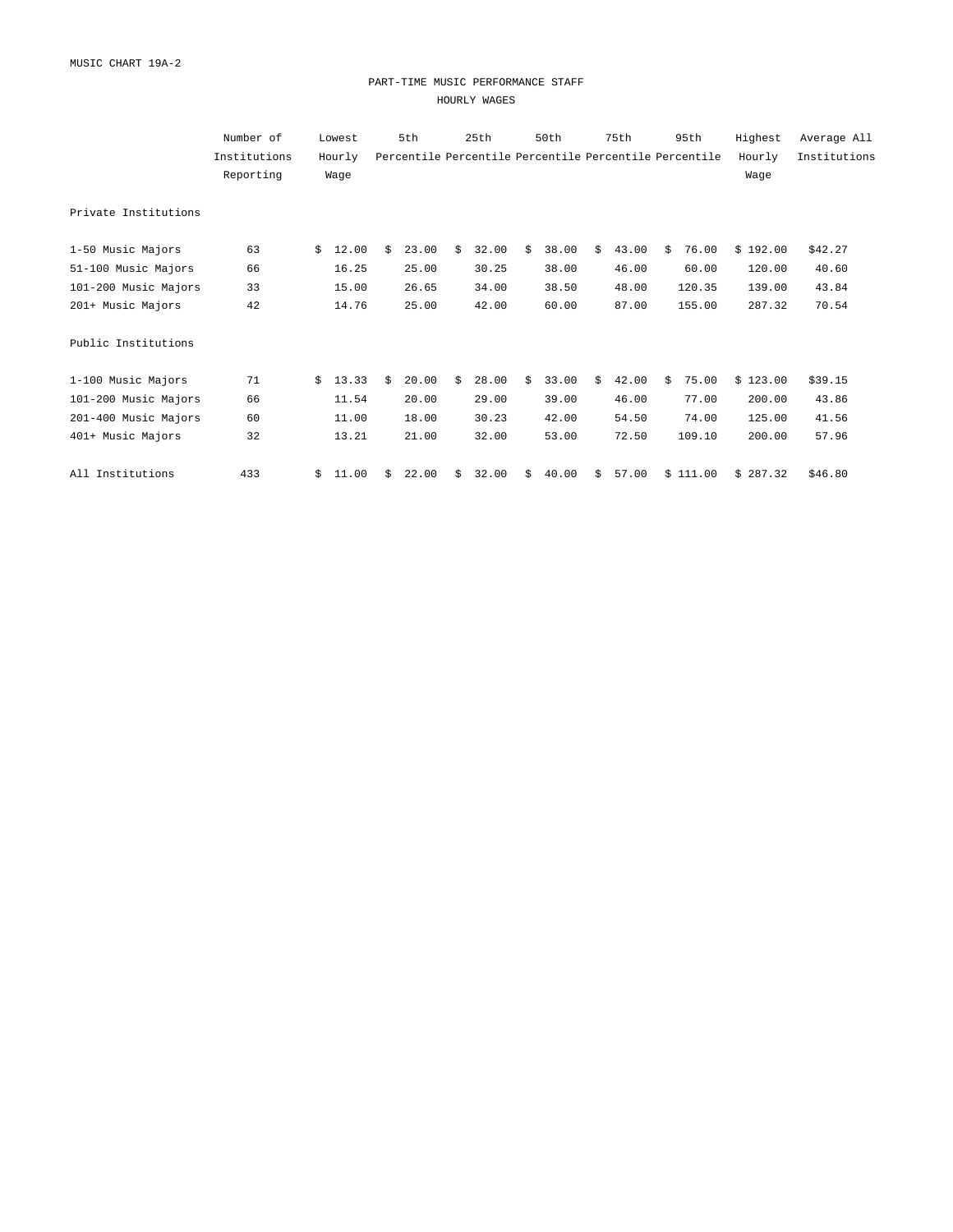# Higher Education Arts Data Services DATA SUMMARIES 2005-2006

# **MUSIC ADMINISTRATION**

**Chart 20 and Chart 21** provide information on salaries for music executives and assistant/associate music executives for the 2005-2006 academic year. There are separate charts for salaries based on nine or ten months (Chart 20) and eleven or twelve months (Chart 21). The charts reflect gross yearly salary only and do not include benefits.

*Example: Chart 21 - "Music Executives' Salaries Based on Eleven or Twelve Months," Public Institutions, 401+ Music Majors.* Thirty-seven institutions reported music executive salaries in this category. The average salary was \$136,593. The range of salaries from the 5 percentile to the 95 percentile was \$84,028 to \$203,135. Additional percentile figures are also included to analyze the range of salaries.

**Chart 22** describes the appointment process for music executives.

*Example: Chart 22 - "Music Executives' Appointment Process," Public Institutions, 101-200 Music Majors.* Of the 94 institutions in this category reporting, 70% of music executives are appointed by the administration; 43% are elected by the faculty; and 77% are subject to formal faculty review on an average of every 2 years.

**Chart 23** analyzes the average amount of time spent on specific responsibilities by music executives and assistant or associate music executives.

*Example: Chart 23 - "Executives' Job Analysis: Average Percentage of Time Spent," Public Institutions, 201-400 Music Majors.* Music executives at 77 institutions in this category spend an average of 16% of time teaching, 8% in research/creative activities, 63% in administrative matters, 6% in service-related functions, and 7% in fundraising. Assistant or associate music executives at 49 public institutions with 201-400 music majors spend an average of 43% of time teaching, 11% in research/creative activities, 40% in administrative matters, 5% in service-related functions, and 1% in fundraising.

**Chart 24** provides data on personnel assignments in the areas of secretarial/clerical assistance, library staff, and professional/technical staff.

*Example: Chart 24-1 - "Music Administrative and Staff Assistance," Private Institutions, 201+ Music Majors.* At 48 institutions in this category, the average full-time equivalent (FTE) secretarial/clerical staff is 6.52 and the average salary expenditure is \$181,326. The music library staff at 41 institutions is 2.44 FTE at branch music libraries, and 1.62 in main libraries. The average annual salary expenditure for music library staff in all three areas is \$147,962.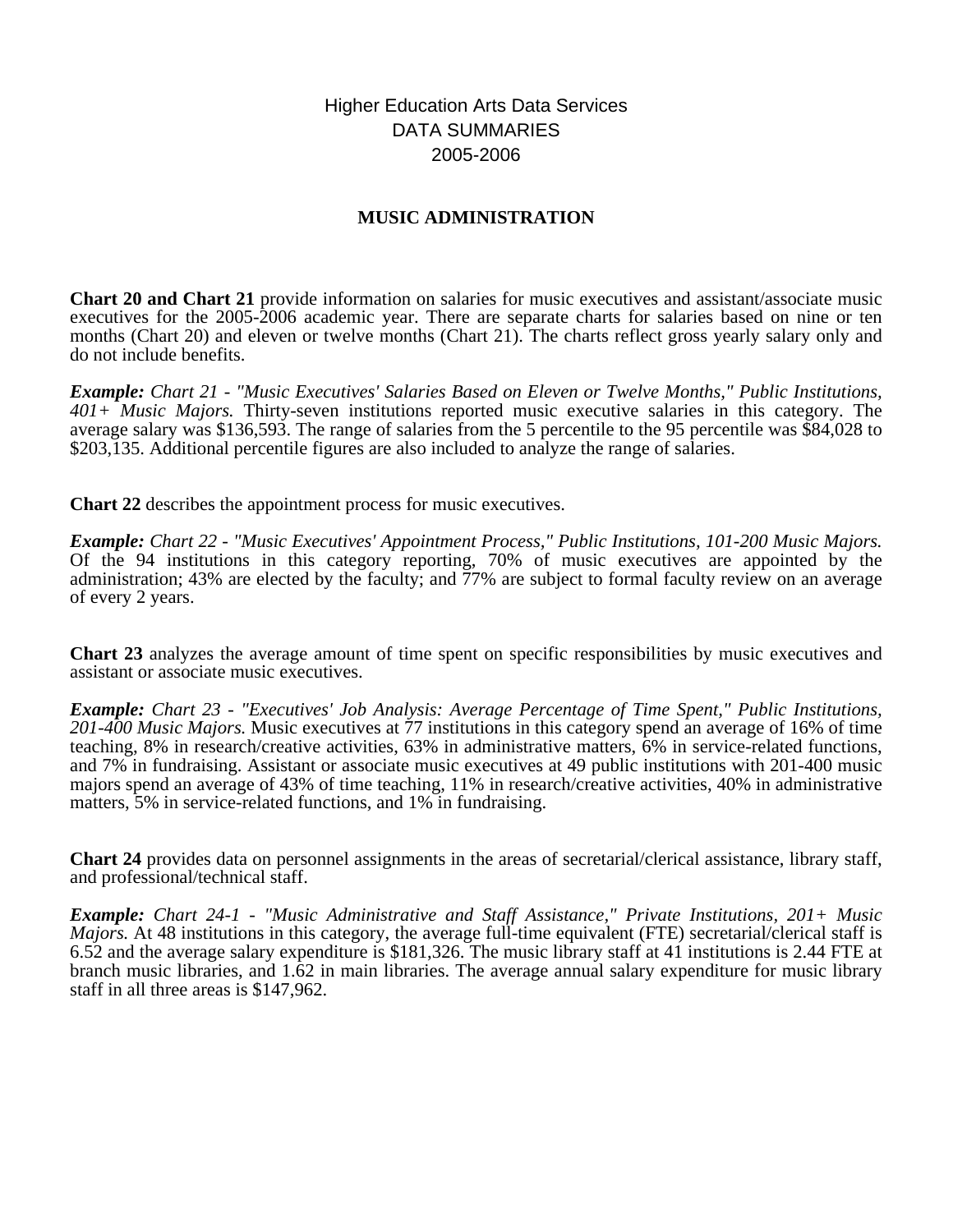## MUSIC EXECUTIVES' SALARIES BASED ON NINE OR TEN MONTHS (Exclusive of Benefits)

|                                     | Number of<br>Institutions<br>Reporting | 5th<br>Percentile |      | 25th<br>Percentile | 50th<br>Percentile | 75th<br>Percentile | 95th<br>Percentile | Average |
|-------------------------------------|----------------------------------------|-------------------|------|--------------------|--------------------|--------------------|--------------------|---------|
| MUSIC EXECUTIVE                     |                                        |                   |      |                    |                    |                    |                    |         |
| Private Institutions                |                                        |                   |      |                    |                    |                    |                    |         |
| 1-50 Music Majors                   | 57                                     | \$<br>$39,926$ \$ |      | $45,512$ \$        | $51,334$ \$        | 58,355 \$          | $70,528$ \$        | 61,915  |
| 51-100 Music Majors                 | 52                                     | 45,008            |      | 54,302             | 58,479             | 70,054             | 87,165             | 62,811  |
| 101-200 Music Majors                | 15                                     | 53,154            |      | 61,500             | 63,458             | 73,622             | 99,917             | 70,007  |
| 201+ Music Majors                   | 7                                      | 69,470            |      | 74,498             | 76,354             | 85,159             | 110,390            | 83, 315 |
| Public Institutions                 |                                        |                   |      |                    |                    |                    |                    |         |
| 1-100 Music Majors                  | 52                                     | \$<br>$43,415$ \$ |      | $55,075$ \$        | $61,822$ \$        | $69,726$ \$        | $86,928$ \$        | 63,410  |
| 101-200 Music Majors                | 43                                     | 47,962            |      | 58,228             | 64,903             | 69,768             | 90,650             | 65,481  |
| 201-400 Music Majors                | 24                                     | 60,569            |      | 69,919             | 78,126             | 84,434             | 90,763             | 77,907  |
| 401+ Music Majors                   | 3                                      | 91,271            |      | 92,353             | 93,706             | 120,514            | 141,961            | 110,676 |
| All Institutions                    | 253                                    | \$<br>$43,124$ \$ |      | $53,531$ \$        | $61,800$ \$        | $71,263$ \$        | $93,045$ \$        | 66,180  |
| ASSISTANT/ASSOCIATE MUSIC EXECUTIVE |                                        |                   |      |                    |                    |                    |                    |         |
| Private Institutions                |                                        |                   |      |                    |                    |                    |                    |         |
| 1-50 Music Majors                   | 2                                      | \$<br>$44,076$ \$ |      | $47,302$ \$        | $51,334$ \$        | $51,717$ \$        | $52,023$ \$        | 48,901  |
| 51-100 Music Majors                 | 8                                      | 41,545            |      | 43,260             | 50,000             | 60,660             | 61,300             | 51,445  |
| 101-200 Music Majors                | 3                                      | 36,659            |      | 42,137             | 48,985             | 51,255             | 53,071             | 45,933  |
| 201+ Music Majors                   | 7                                      | 49,154            |      | 66,122             | 76,994             | 82,618             | 95,962             | 74,601  |
| Public Institutions                 |                                        |                   |      |                    |                    |                    |                    |         |
| 1-100 Music Majors                  | 8                                      | \$<br>43,310      | - \$ | 47,515 \$          | 55,400 \$          | $66,056$ \$        | 74,823 \$          | 57,009  |
| 101-200 Music Majors                | 11                                     | 33,636            |      | 47,160             | 65,000             | 75,248             | 86,694             | 61,326  |
| 201-400 Music Majors                | 37                                     | 49,358            |      | 58,244             | 67,977             | 79,176             | 95,017             | 69,105  |
| 401+ Music Majors                   | 14                                     | 35,908            |      | 59,193             | 66,417             | 78,155             | 98,699             | 67,657  |

All Institutions 65,030 \$ 41,044 \$ 52,000 \$ 64,588 \$ 75,702 \$ 93,184 \$ 65,030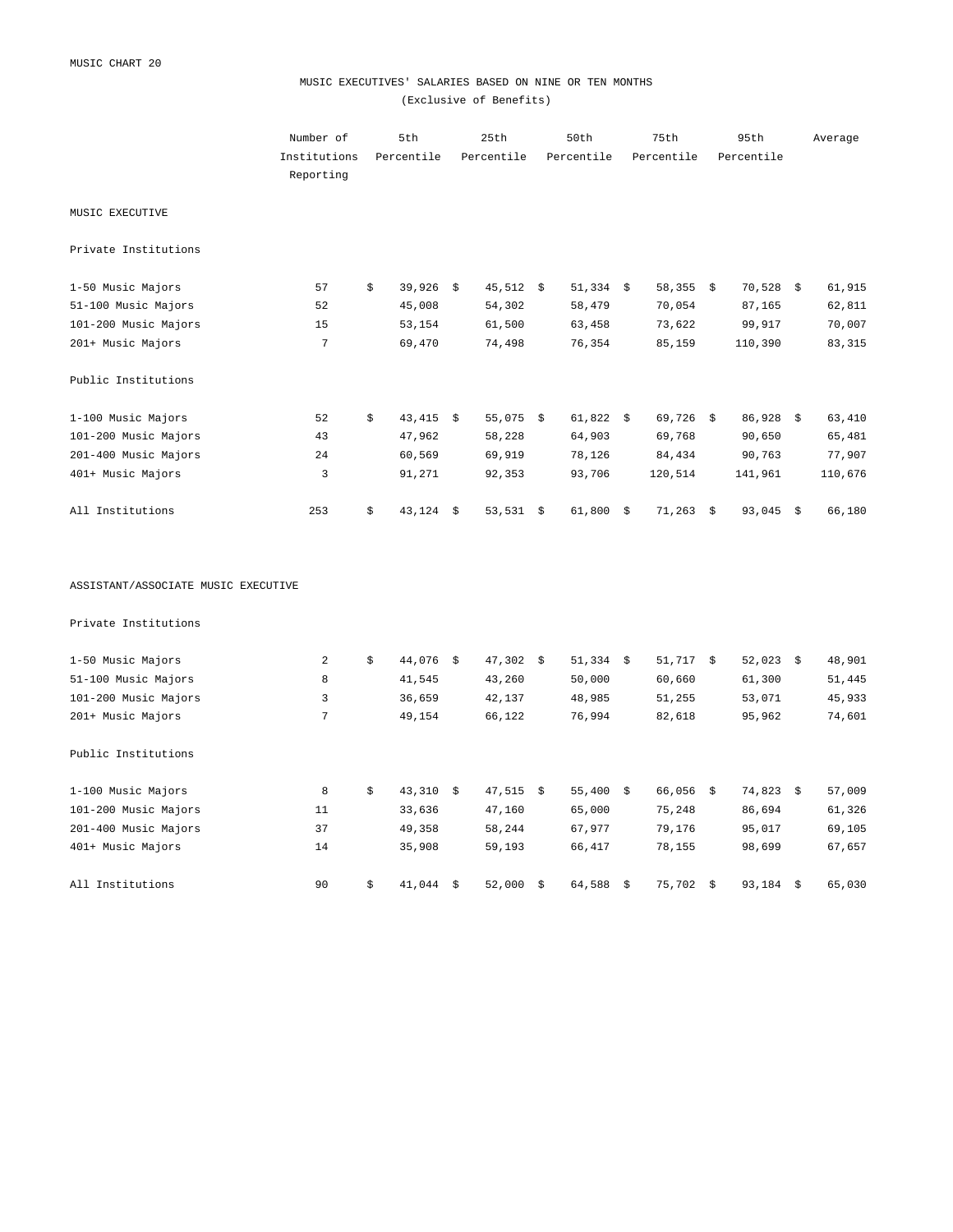## MUSIC EXECUTIVES' SALARIES BASED ON ELEVEN OR TWELVE MONTHS (Exclusive of Benefits)

|                                     | Number of<br>Institutions | 5th<br>Percentile | 25th<br>Percentile |      | 50th<br>Percentile | 75th<br>Percentile | 95th<br>Percentile |      | Average |
|-------------------------------------|---------------------------|-------------------|--------------------|------|--------------------|--------------------|--------------------|------|---------|
|                                     | Reporting                 |                   |                    |      |                    |                    |                    |      |         |
| MUSIC EXECUTIVE                     |                           |                   |                    |      |                    |                    |                    |      |         |
| Private Institutions                |                           |                   |                    |      |                    |                    |                    |      |         |
| 1-50 Music Majors                   | 19                        | \$<br>$44,918$ \$ | $57,975$ \$        |      | $63,138$ \$        | $68,444$ \$        | $76,400$ \$        |      | 62,724  |
| 51-100 Music Majors                 | 25                        | 49,670            | 55,136             |      | 62,250             | 74,211             | 106,711            |      | 68,332  |
| 101-200 Music Majors                | 25                        | 55,720            | 67,250             |      | 74,160             | 94,080             | 135,423            |      | 87,493  |
| 201+ Music Majors                   | 41                        | 65,000            | 102,882            |      | 131,768            | 156,000            | 230,000            |      | 131,145 |
| Public Institutions                 |                           |                   |                    |      |                    |                    |                    |      |         |
| 1-100 Music Majors                  | 48                        | \$<br>49,310 \$   | $65,441$ \$        |      | 74,465 \$          | 85,080 \$          | $102, 275$ \$      |      | 75,077  |
| 101-200 Music Majors                | 51                        | 65,511            | 74,985             |      | 85,000             | 91,113             | 112,798            |      | 87,600  |
| 201-400 Music Majors                | 53                        | 70,584            | 85,000             |      | 93,360             | 106,296            | 128,549            |      | 96,792  |
| 401+ Music Majors                   | 37                        | 84,028            | 111,418            |      | 123,174            | 150,946            | 203,135            |      | 136,593 |
| All Institutions                    | 299                       | \$<br>$53,891$ \$ | 71,008             | - \$ | 85,902 \$          | $109,971$ \$       | $160,000$ \$       |      | 96,052  |
| ASSISTANT/ASSOCIATE MUSIC EXECUTIVE |                           |                   |                    |      |                    |                    |                    |      |         |
| Private Institutions                |                           |                   |                    |      |                    |                    |                    |      |         |
| 1-50 Music Majors                   | 1                         | \$<br>$44,903$ \$ | $44,903$ \$        |      | $44,903$ \$        | $44,903$ \$        | $44,903$ \$        |      | 44,903  |
| 51-100 Music Majors                 | 3                         | 27,429            | 29,780             |      | 32,720             | 43,390             | 51,926             |      | 37,874  |
| 101-200 Music Majors                | 6                         | 43,763            | 54,332             |      | 62,104             | 66,562             | 98,257             |      | 64,922  |
| 201+ Music Majors                   | 33                        | 40,480            | 61,300             |      | 72,100             | 87,550             | 114,885            |      | 75,302  |
| Public Institutions                 |                           |                   |                    |      |                    |                    |                    |      |         |
| 1-100 Music Majors                  | 2                         | \$<br>36,500      | \$<br>38,500       | \$   | $41,000$ \$        | $43,500$ \$        | $45,500$ \$        |      | 41,000  |
| 101-200 Music Majors                | 9                         | 42,357            | 68,509             |      | 79,194             | 80,962             | 84,428             |      | 70,819  |
| 201-400 Music Majors                | 19                        | 51,622            | 57,736             |      | 69,844             | 85,514             | 101,028            |      | 74,262  |
| 401+ Music Majors                   | 28                        | 50,500            | 71,798             |      | 80,504             | 95,600             | 124,703            |      | 83,587  |
| All Institutions                    | 101                       | \$<br>40,608      | \$<br>60,500       | \$   | $74,183$ \$        | 88,275             | \$<br>119,544      | - \$ | 75,606  |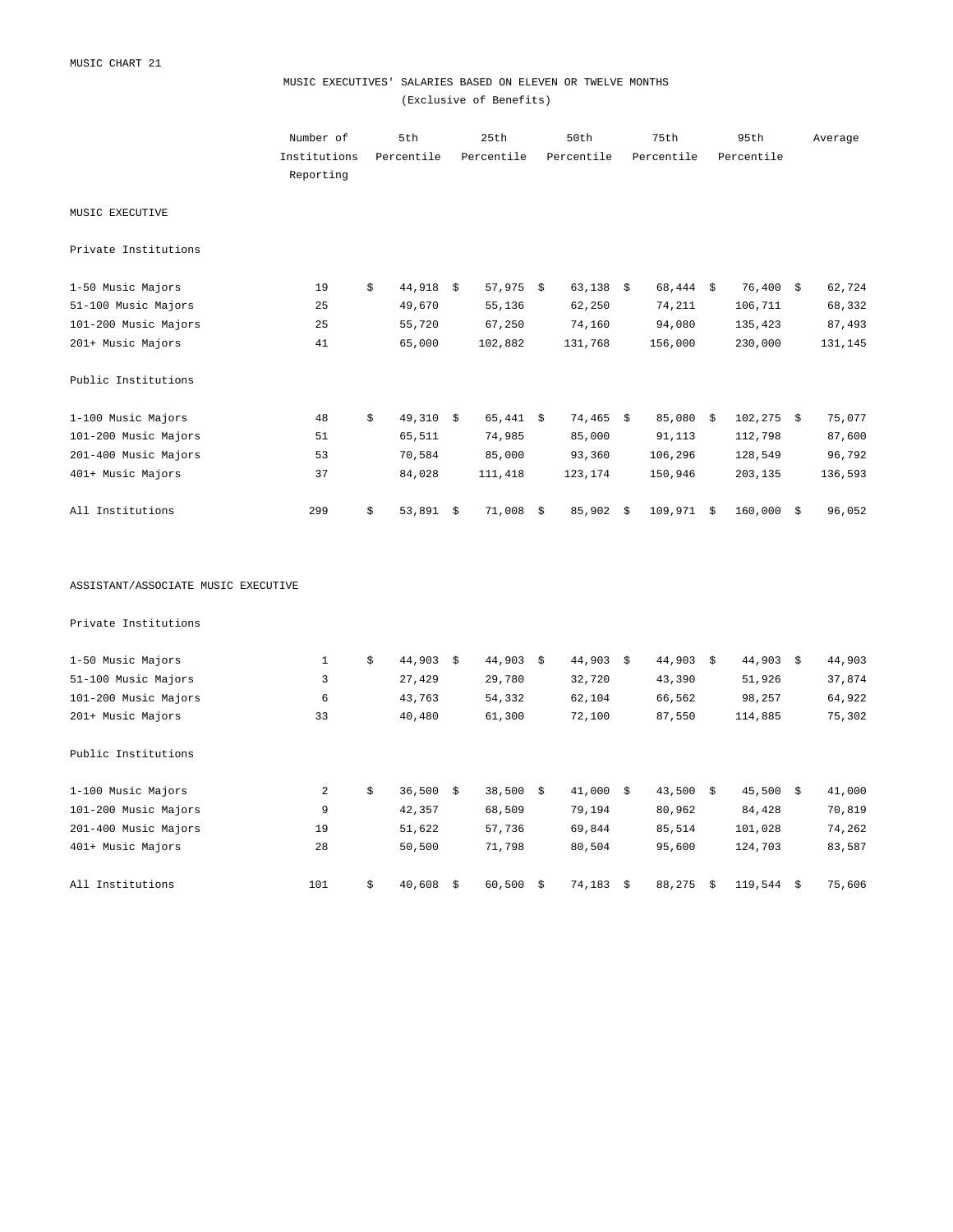#### MUSIC EXECUTIVES' APPOINTMENT PROCESS

|                      | Number of    |                   |                | Percent Appointed Percent Elected by Percent Subject to Average Number of |                |
|----------------------|--------------|-------------------|----------------|---------------------------------------------------------------------------|----------------|
|                      | Institutions | by Administration | Faculty        | Formal Review                                                             | Years Between  |
|                      | Reporting    |                   |                |                                                                           | Reviews        |
| Private Institutions |              |                   |                |                                                                           |                |
| 1-50 Music Majors    | 76           | 75%               | 28%            | 59%                                                                       | 2              |
| 51-100 Music Majors  | 77           | 78%               | 21%            | 63%                                                                       | 3              |
| 101-200 Music Majors | 40           | 76%               | 27%            | 63%                                                                       | 2              |
| 201+ Music Majors    | 48           | 94%               | 8 <sup>°</sup> | 67%                                                                       | 3              |
| Public Institutions  |              |                   |                |                                                                           |                |
| 1-100 Music Majors   | 100          | 64%               | 37%            | 68%                                                                       | $\overline{a}$ |
| 101-200 Music Majors | 94           | 70%               | 43%            | 77%                                                                       | $\overline{a}$ |
| 201-400 Music Majors | 78           | 73%               | 47%            | 91%                                                                       | 3              |
| 401+ Music Majors    | 40           | 90 <sub>8</sub>   | 15%            | 80%                                                                       | 3              |
| All Institutions     | 553          | 75%               | 31%            | 71%                                                                       | 3              |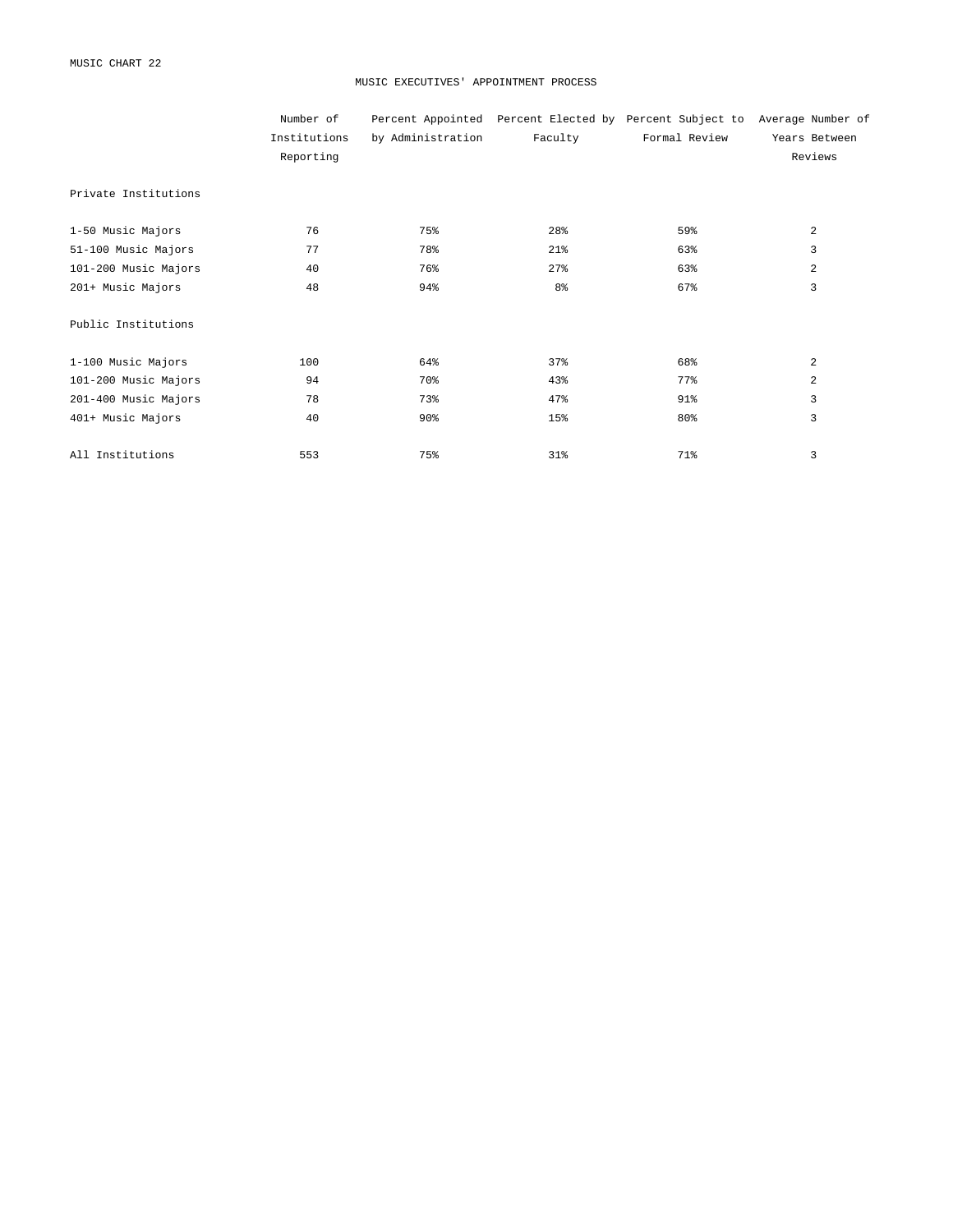#### MUSIC EXECUTIVES' JOB ANALYSIS: AVERAGE PERCENT OF TIME SPENT

|                      | Number of<br>Institutions<br>Reporting | Teaching       | Research/<br>Creative<br>Activities | Administrative<br>Matters | Service        | Fundraising     |
|----------------------|----------------------------------------|----------------|-------------------------------------|---------------------------|----------------|-----------------|
| MUSIC EXECUTIVE      |                                        |                |                                     |                           |                |                 |
| Private Institutions |                                        |                |                                     |                           |                |                 |
| 1-50 Music Majors    | 76                                     | 50%            | 10%                                 | 34%                       | 5 <sup>°</sup> | 2 <sup>°</sup>  |
| 51-100 Music Majors  | 77                                     | 45%            | 7 <sup>8</sup>                      | $41\%$                    | 5 <sup>°</sup> | 3 <sup>°</sup>  |
| 101-200 Music Majors | 40                                     | 36%            | 6 <sup>°</sup>                      | 50%                       | 4 <sup>°</sup> | 5 <sup>°</sup>  |
| 201+ Music Majors    | 48                                     | 10%            | 7 <sup>8</sup>                      | 62%                       | 8 <sup>°</sup> | 14%             |
| Public Institutions  |                                        |                |                                     |                           |                |                 |
| 1-100 Music Majors   | 100                                    | 42%            | 6 <sup>°</sup>                      | 46%                       | 5 <sup>°</sup> | 2 <sup>°</sup>  |
| 101-200 Music Majors | 94                                     | 30%            | 7 <sup>8</sup>                      | 53%                       | 6 <sup>°</sup> | $3\frac{6}{9}$  |
| 201-400 Music Majors | 77                                     | 16%            | 8 <sup>°</sup>                      | 63%                       | 6 <sup>°</sup> | 7 <sup>8</sup>  |
| 401+ Music Majors    | 40                                     | $3\frac{6}{9}$ | 6 <sup>°</sup>                      | 63%                       | 8 <sup>°</sup> | 20 <sup>8</sup> |
| All Institutions     | 552                                    | 32%            | 7%                                  | 50%                       | 6%             | 6%              |

| Number of    | Teaching | Research/  | Administrative | Service | Fundraising |
|--------------|----------|------------|----------------|---------|-------------|
| Institutions |          | Creative   | Matters        |         |             |
| Reporting    |          | Activities |                |         |             |

ASSISTANT/ASSOCIATE MUSIC EXECUTIVE

Private Institutions

| 1-50 Music Majors    | 3   | 52% | 12%            | 21%             | 14%            | 0 <sub>8</sub> |
|----------------------|-----|-----|----------------|-----------------|----------------|----------------|
| 51-100 Music Majors  | 12  | 52% | 6 <sup>°</sup> | 33%             | 7 <sup>°</sup> | 2 <sup>°</sup> |
| 101-200 Music Majors | 10  | 37% | 7 <sup>8</sup> | 49%             | 5 <sup>°</sup> | 1 <sup>°</sup> |
| 201+ Music Majors    | 39  | 21% | 10%            | 67%             | $3\frac{6}{6}$ | 2 <sup>°</sup> |
|                      |     |     |                |                 |                |                |
| Public Institutions  |     |     |                |                 |                |                |
|                      |     |     |                |                 |                |                |
| 1-100 Music Majors   | 10  | 47% | 14%            | 30 <sup>8</sup> | 9 <sub>8</sub> | 0 %            |
| 101-200 Music Majors | 19  | 52% | 9 <sub>8</sub> | 32%             | 6 <sup>°</sup> | 1 <sup>°</sup> |
| 201-400 Music Majors | 49  | 43% | $11$ %         | 40%             | 5 <sup>°</sup> | 1 <sup>°</sup> |
| 401+ Music Majors    | 35  | 30% | 10%            | 60%             | 4 <sup>°</sup> | 1 <sup>°</sup> |
|                      |     |     |                |                 |                |                |
| All Institutions     | 177 | 35% | 10%            | 51%             | $5\%$          | $1\%$          |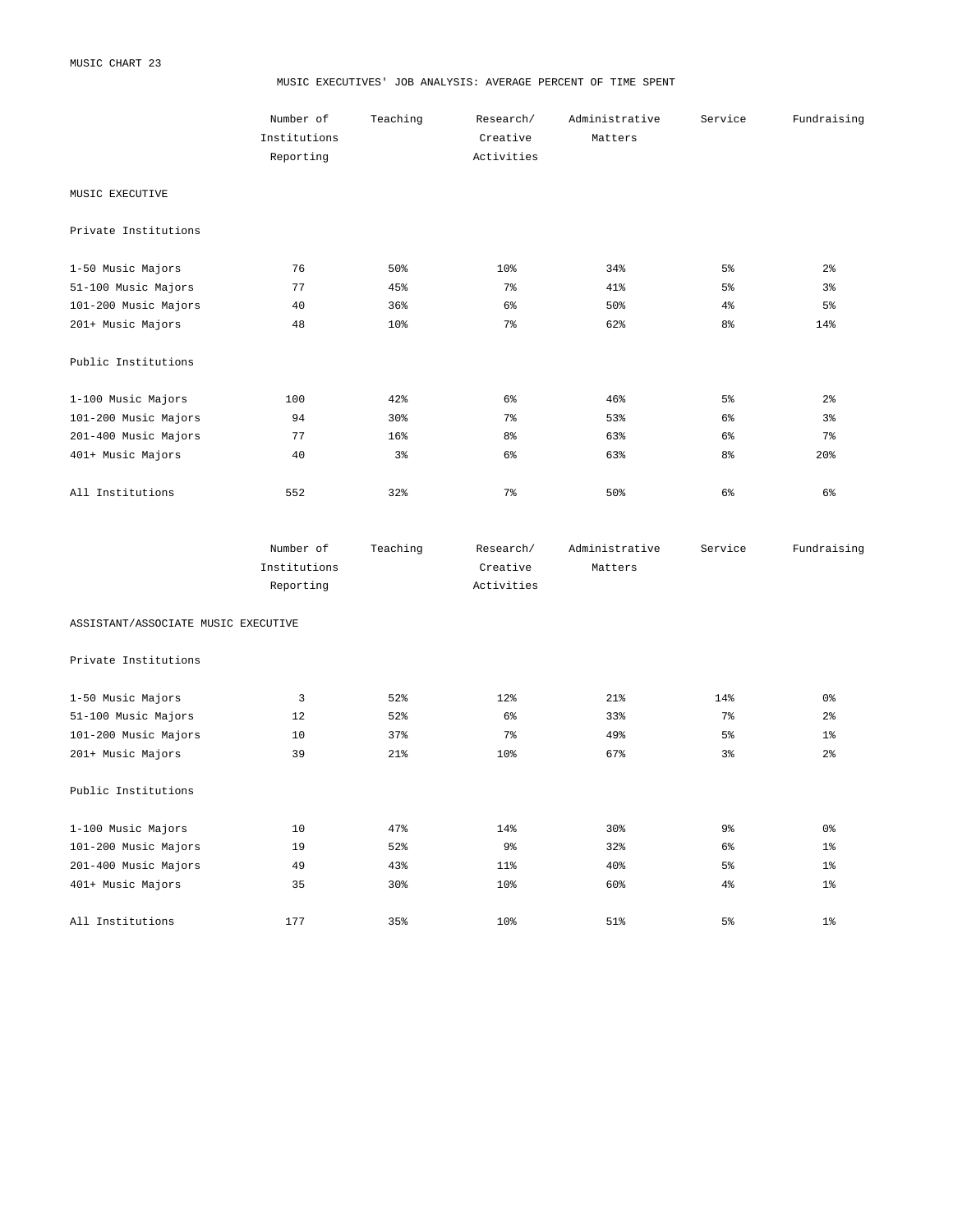#### MUSIC ADMINISTRATIVE AND STAFF ASSISTANCE

|                      | Number of                 |            | Average FTE |           | Average Expense |
|----------------------|---------------------------|------------|-------------|-----------|-----------------|
|                      | Institutions              |            |             |           |                 |
|                      | Reporting                 |            |             |           |                 |
| SECRETARIAL/CLERICAL |                           |            |             |           |                 |
| Private Institutions |                           |            |             |           |                 |
| 1-50 Music Majors    | 67                        |            | 2.62        |           | \$<br>19,488    |
| 51-100 Music Majors  | 75                        |            | 2.65        |           | 30,916          |
| 101-200 Music Majors | 40                        |            | 1.82        |           | 57,123          |
| 201+ Music Majors    | 48                        |            | 6.52        |           | 181,326         |
| Public Institutions  |                           |            |             |           |                 |
| 1-100 Music Majors   | 95                        |            | 1.12        |           | \$<br>28,533    |
| 101-200 Music Majors | 93                        |            | 2.59        |           | 45,761          |
| 201-400 Music Majors | 78                        |            | 2.98        |           | 83,608          |
| 401+ Music Majors    | 40                        |            | 6.47        |           | 196,560         |
| All Institutions     | 536                       |            | 4.25        |           | \$<br>67,056    |
|                      | Number of                 | Branch FTE | Main FTE    | Other FTE | Average Expense |
|                      | Institutions<br>Reporting |            |             |           |                 |
| LIBRARY STAFF        |                           |            |             |           |                 |
| Private Institutions |                           |            |             |           |                 |
| 1-50 Music Majors    | 40                        | 0.39       | 0.84        | 0.01      | \$<br>12,339    |
| 51-100 Music Majors  | 41                        | 1.03       | 0.70        | 0.04      | 19,066          |
| 101-200 Music Majors | 26                        | 0.85       | 1.12        | 0.00      | 52,913          |
| 201+ Music Majors    | 41                        | 2.44       | 1.62        | 0.09      | 147,962         |
| Public Institutions  |                           |            |             |           |                 |
| 1-100 Music Majors   | 39                        | 0.23       | 0.38        | 0.02      | \$<br>17,079    |
| 101-200 Music Majors | 48                        | 1.61       | 0.36        | 0.09      | 28,449          |
| 201-400 Music Majors | 57                        | 1.19       | 0.81        | 0.12      | 67,416          |
| 401+ Music Majors    | 34                        | 3.94       | 1.99        | 0.06      | 175,937         |
| All Institutions     | 326                       | 1.44       | 0.93        | 0.06      | \$<br>63,144    |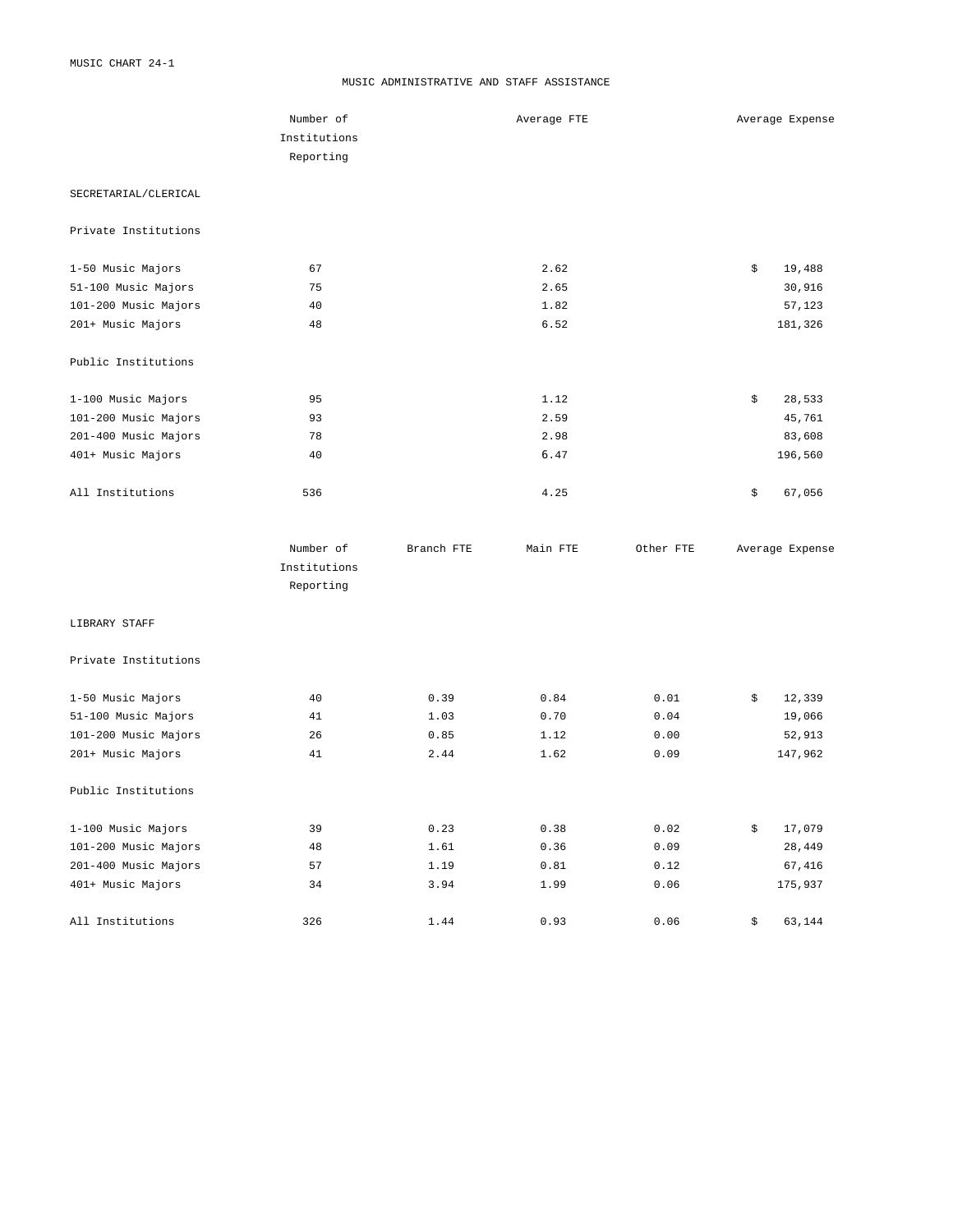#### MUSIC ADMINISTRATIVE AND STAFF ASSISTANCE

|                                      | Number of    | Average FTE | Average Expense |
|--------------------------------------|--------------|-------------|-----------------|
|                                      |              |             |                 |
|                                      | Institutions |             |                 |
|                                      | Reporting    |             |                 |
| TECHNICAL STAFF                      |              |             |                 |
| Private Institutions                 |              |             |                 |
| 1-50 Music Majors                    | 18           | 0.47        | \$<br>13,917    |
| 51-100 Music Majors                  | 23           | 0.89        | 20,376          |
| 101-200 Music Majors                 | 19           | 1.56        | 61,345          |
| 201+ Music Majors                    | 35           | 5.93        | 189,618         |
| Public Institutions                  |              |             |                 |
| 1-100 Music Majors                   | 25           | 0.73        | \$<br>24,117    |
| 101-200 Music Majors                 | 45           | 1.27        | 40,537          |
| 201-400 Music Majors                 | 54           | 2.19        | 53,017          |
| 401+ Music Majors                    | 39           | 4.76        | 185,250         |
| All Institutions                     | 258          | 2.50        | \$<br>81,377    |
|                                      | Number of    | Average FTE | Average Expense |
|                                      | Institutions |             |                 |
|                                      | Reporting    |             |                 |
| PROFESSIONAL AND MISCELLANEOUS STAFF |              |             |                 |
| Private Institutions                 |              |             |                 |
| 1-50 Music Majors                    | 17           | 0.57        | \$<br>15,799    |
| 51-100 Music Majors                  | 27           | 0.99        | 29,985          |
| 101-200 Music Majors                 | 16           | 1.39        | 53,533          |
| 201+ Music Majors                    | 35           | 13.29       | 547,872         |
| Public Institutions                  |              |             |                 |
| 1-100 Music Majors                   | 36           | 0.76        | \$<br>20,743    |
| 101-200 Music Majors                 | 41           | 1.16        | 43,309          |
| 201-400 Music Majors                 | 49           | 2.03        | 69,238          |
| 401+ Music Majors                    | 35           | 6.35        | 280,814         |
| All Institutions                     | 256          | 3.58        | \$<br>143,568   |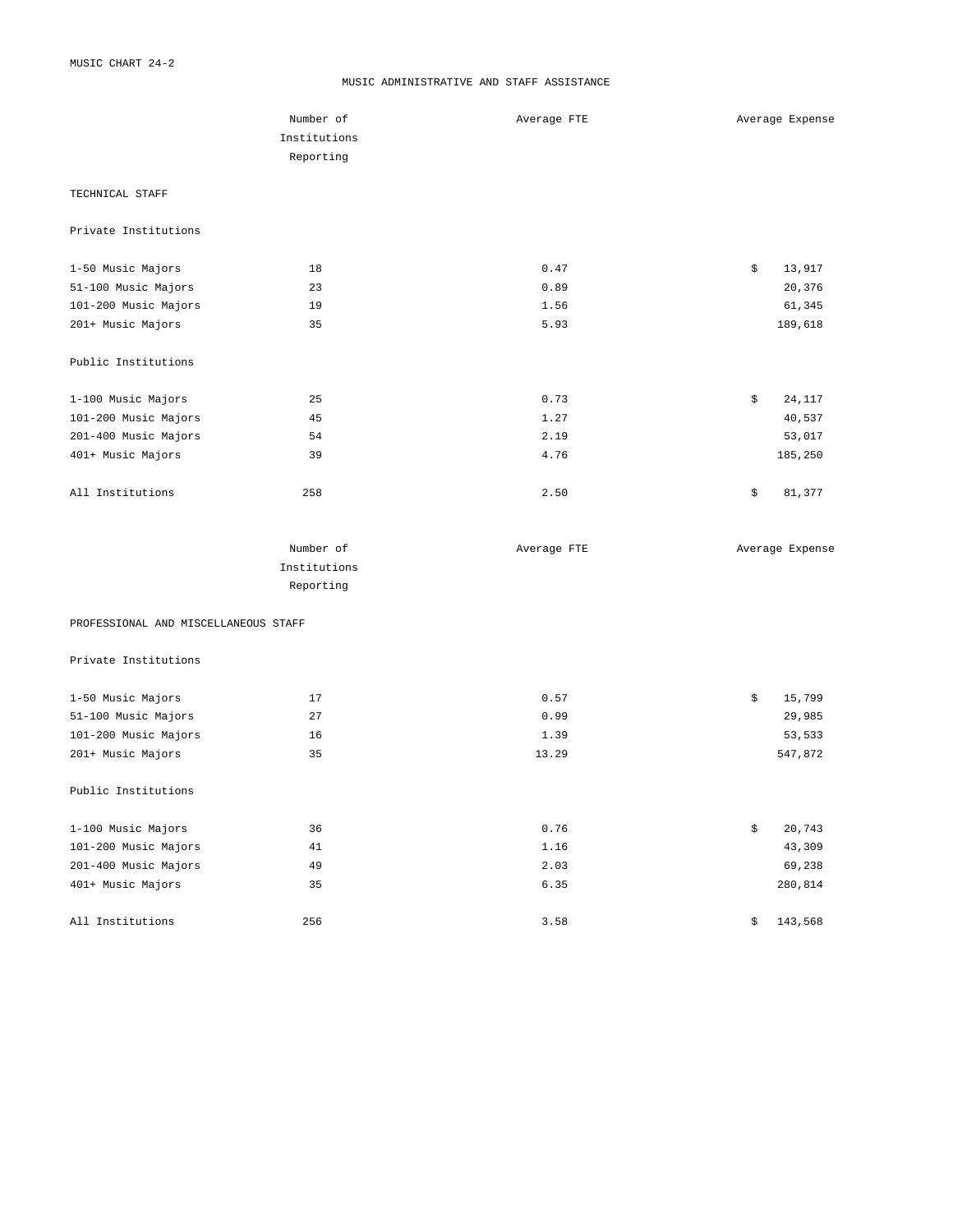Higher Education Arts Data Services DATA SUMMARIES 2005-2006

# **MUSIC BUDGET**

**Charts 25-1 through 25-11** provide information on expenses for specific budget categories of music units by size (number of music majors) and type (public or private). Charts 25-1 to 25-5 include private institutions, Charts 25-6 to 25-10 include public institutions, and Chart 25-11 covers all institutions. In all cases, the charts represent average expenses and percentile rankings for various budget categories and totals.

*Example: Chart 25-6 - "Expenses of the Music Unit: All Public Institutions," Specific Instructional, Operational, and Performance Expenses, Faculty/Professional Travel. Two hundred seventy-seven public* institutions included faculty/professional travel in their 2005-2006 music unit budget. The average expense was \$13,015. Also included in the chart are percentile rankings.

**Charts 26-1 through 26-11** provide information on specific sources of income for the music unit by size and type of institution. Charts 26-1 through 26-6 include private institutions, Charts 26-7 through 26-10 include public institutions, and Chart 26-11 covers all institutions. The data included in these charts are not meant to represent the total income of the music unit, but instead reflect specific types of income generated specifically for the music unit.

*Example: Chart 26-8 - "Specific Income Sources for the Music Unit," Public Institutions, 101-200 Majors.* In this category, twenty-seven institutions received public grants, the average of which was \$24,605. Forty institutions received foundation/corporation support specifically for their music unit, with an average amount of \$34,132. Sixty-five institutions reported private gifts to the music unit with an average amount of \$31,260; and 68 institutions generated income from ticket sales, commissions, and rentals with an average of \$17,924. For each category, the percentile rankings are also presented to delineate the range of responses.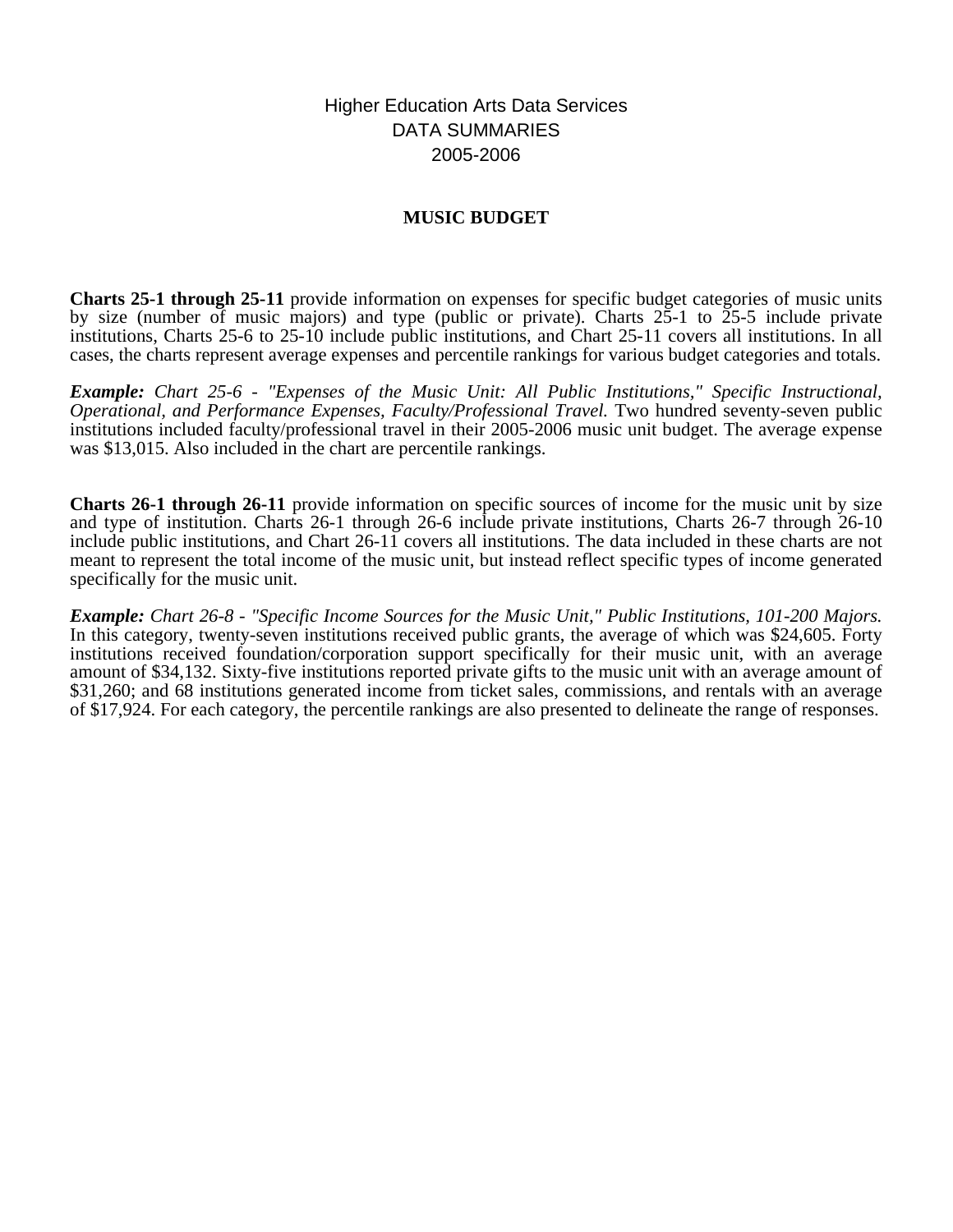## EXPENSES OF THE MUSIC UNIT All Private Institutions

| Number of                                                           | 5th | 25th | 50 t.h | 75th | 95th | Average |
|---------------------------------------------------------------------|-----|------|--------|------|------|---------|
| Institutions Percentile Percentile Percentile Percentile Percentile |     |      |        |      |      |         |
| Reporting                                                           |     |      |        |      |      |         |

SPECIFIC INSTRUCTIONAL, OPERATIONAL, AND PERFORMANCE EXPENSE

| Faculty/Professional Travel        | 200 | \$<br>998     | \$   | 2,575   | - \$ | 5,002       | \$<br>11,050       | $71,253$ \$<br>\$        |    | 17,737      |
|------------------------------------|-----|---------------|------|---------|------|-------------|--------------------|--------------------------|----|-------------|
| Graduate Scholarships              | 40  | 7,900         |      | 37,875  |      | 194,900     | 986,040            | 3,007,409                |    | 751,569     |
| Guest Artists                      | 164 | 614           |      | 2,500   |      | 6,000       | 16,000             | 76,154                   |    | 20,336      |
| Instructional Supplies             | 222 | 594           |      | 2,755   |      | 7,000       | 12,635             | 34,677                   |    | 12,496      |
| Library (collection development)   | 141 | 500           |      | 1,800   |      | 4,282       | 11,800             | 55,535                   |    | 12,885      |
| Library (performance scores)       | 175 | 500           |      | 2,375   |      | 5,714       | 13,038             | 32,990                   |    | 11,206      |
| Office Supplies                    | 226 | 500           |      | 1,500   |      | 3,112       | 7,000              | 31,406                   |    | 7,898       |
| Operating Services                 | 80  | 746           |      | 2,005   |      | 7,875       | 26,992             | 659,562                  |    | 92,647      |
| Printing/Duplication               | 220 | 710           |      | 3,100   |      | 5,747       | 10,801             | 50,000                   |    | 14,453      |
| Postage                            | 212 | 406           |      | 1,000   |      | 1,900       | 4,000              | 26,489                   |    | 6,087       |
| Public Relations and Fundraising   | 97  | 471           |      | 1,500   |      | 4,208       | 15,000             | 272,254                  |    | 54,858      |
| Artists/Lectures                   | 95  | 608           |      | 1,505   |      | 6,158       | 18,500             | 80,279                   |    | 18,335      |
| Student Recruitment                | 110 | 500           |      | 2,219   |      | 5,380       | 16,225             | 111,745                  |    | 20,144      |
| Student Travel                     | 192 | 1,093         |      | 6,841   |      | 14,000      | 30,000             | 110,867                  |    | 31,152      |
| Student Wages                      | 199 | 2,820         |      | 6,710   |      | 13,769      | 33,000             | 156,285                  |    | 36,766      |
| Technical Services                 | 230 | 2,271         |      | 5,346   |      | 10,050      | 19,106             | 61,655                   |    | 20,637      |
| Technology Services                | 124 | 358           |      | 1,200   |      | 2,375       | 6,850              | 79,064                   |    | 24,042      |
| Telephone/Fax/Elec. Communications | 199 | 159           |      | 600     |      | 1,555       | 4,650              | 39,069                   |    | 9,556       |
| Undergraduate Scholarships         | 153 | 23,400        |      | 83,000  |      | 179,500     | 370,000            | 1,993,758                |    | 449,904     |
| All Other Expenses                 | 209 | 1,228         |      | 4,000   |      | 12,000      | 40,250             | 268,541                  |    | 132,025     |
| TOTAL BUDGET                       | 241 | \$<br>33,719  | - S  | 88,336  | - \$ |             | 237,700 \$ 454,581 | \$4,926,554              | S. | 845,462     |
| BENEFIT EXPENSES OF THE MUSIC UNIT |     |               |      |         |      |             |                    |                          |    |             |
| TOTAL BENEFITS                     | 241 | \$<br>37,967  | - \$ | 80,555  | \$   | 139,300 \$  | 303,900            | $$1,408,474 \t$ 355,667$ |    |             |
| GRAND TOTAL ANNUAL BUDGET          | 241 | \$<br>337,604 | \$   | 646,068 |      | \$1,047,701 | \$1,867,793        | \$9,032,928              |    | \$2,457,690 |
| (Including Salaries and Benefits)  |     |               |      |         |      |             |                    |                          |    |             |

#### EQUIPMENT AND BUILDING BUDGET

|                    | Number of    | 5th         |    | 25th       |    | 50th       |    | 75th       |      | 95th       |    | Average   |
|--------------------|--------------|-------------|----|------------|----|------------|----|------------|------|------------|----|-----------|
|                    | Institutions | Percentile  |    | Percentile |    | Percentile |    | Percentile |      | Percentile |    |           |
|                    | Reporting    |             |    |            |    |            |    |            |      |            |    |           |
| Equipment          |              |             |    |            |    |            |    |            |      |            |    |           |
| Purchases          | 157          | \$<br>1,308 | -Ŝ | 6,000      | Ŝ. | 18,148     | \$ | 40,891     | Ŝ.   | 236,963    | S. | 60,222    |
| Leases and Rentals | 59           | 435         |    | 1,000      |    | 3,751      |    | 9,372      |      | 78,065     |    | 20,570    |
| Repair             | 102          | 584         |    | 2,653      |    | 5,402      |    | 14,000     |      | 49,750     |    | 12,960    |
| Building           |              |             |    |            |    |            |    |            |      |            |    |           |
| Renovation         | 56           | \$<br>994   | \$ | $6,253$ \$ |    | 33,214     | Ŝ. | 142,000    | - \$ | 478,588    | S. | 131,023   |
| Leases and Rentals | 20           | 975         |    | 4,900      |    | 22,612     |    | 67,042     |      | 180,250    |    | 46,192    |
| New Construction   | 14           | 13,730      |    | 75,576     |    | 844,722    |    | 4,819,000  |      | 21,275,000 |    | 5,193,774 |
| TOTAL              | 184          | \$<br>1,360 | \$ | 8,350      | \$ | 27,731     | \$ | 104,448    | \$   | 986,978    | \$ | 506,912   |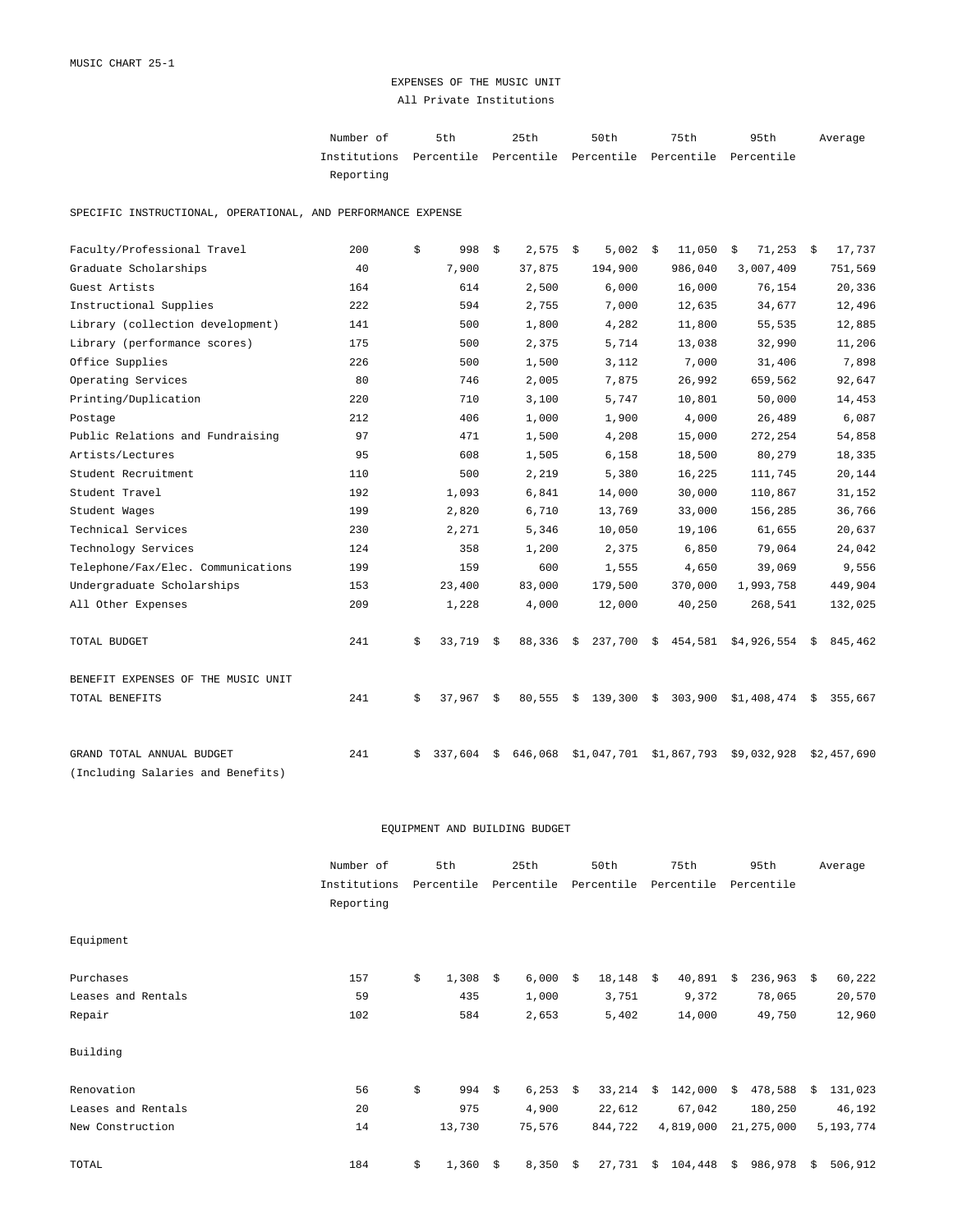## EXPENSES OF THE MUSIC UNIT Private Institutions; 1-50 Majors

Number of 5th 25th 50th 75th 95th Institutions Percentile Percentile Percentile Percentile Percentile Reporting Average

SPECIFIC INSTRUCTIONAL, OPERATIONAL, AND PERFORMANCE EXPENSE

| Faculty/Professional Travel        | 59 | \$ | 590     | \$ | 1,010       | - \$ | $2,500$ \$  | 4,450         | \$<br>$8,837$ \$       |    | 3,677   |
|------------------------------------|----|----|---------|----|-------------|------|-------------|---------------|------------------------|----|---------|
| Graduate Scholarships              | 2  |    | 3,515   |    | 4,775       |      | 6,350       | 7,925         | 9,185                  |    | 6,350   |
| Guest Artists                      | 39 |    | 480     |    | 1,750       |      | 4,010       | 7,250         | 17,092                 |    | 6,333   |
| Instructional Supplies             | 72 |    | 409     |    | 1,475       |      | 3,412       | 7,619         | 17,022                 |    | 5,565   |
| Library (collection development)   | 45 |    | 420     |    | 1,000       |      | 2,420       | 4,329         | 11,731                 |    | 3,592   |
| Library (performance scores)       | 48 |    | 435     |    | 1,380       |      | 3,400       | 5,625         | 15,402                 |    | 4,508   |
| Office Supplies                    | 69 |    | 322     |    | 910         |      | 1,500       | 2,900         | 6,295                  |    | 2,368   |
| Operating Services                 | 20 |    | 485     |    | 975         |      | 3,672       | 12,940        | 52,205                 |    | 14,051  |
| Postage                            | 64 |    | 133     |    | 542         |      | 1,000       | 1,575         | 3,409                  |    | 1,380   |
| Printing/Duplication               | 68 |    | 288     |    | 1,285       |      | 3,050       | 5,119         | 8,949                  |    | 3,571   |
| Public Relations and Fundraising   | 27 |    | 333     |    | 612         |      | 1,450       | 3,475         | 6,781                  |    | 2,550   |
| Artists/Lectures                   | 27 |    | 481     |    | 904         |      | 1,600       | 5,748         | 25,960                 |    | 5,886   |
| Student Recruitment                | 21 |    | 500     |    | 2,000       |      | 3,000       | 4,000         | 7,856                  |    | 3,394   |
| Student Travel                     | 51 |    | 780     |    | 3,000       |      | 9,600       | 16,260        | 37,753                 |    | 17,803  |
| Student Wages                      | 55 |    | 2,525   |    | 4,680       |      | 8,000       | 13,780        | 27,968                 |    | 10,901  |
| Technical Services                 | 71 |    | 1,990   |    | 4,000       |      | 5,500       | 9,705         | 17,700                 |    | 7,644   |
| Technology Services                | 30 |    | 207     |    | 625         |      | 1,369       | 2,000         | 4,550                  |    | 1,818   |
| Telephone/Fax/Elec. Communications | 59 |    | 100     |    | 300         |      | 661         | 1,678         | 4,495                  |    | 1,327   |
| Undergraduate Scholarships         | 48 |    | 14,175  |    | 36,312      |      | 68,638      | 170,575       | 326,500                |    | 122,459 |
| All Other Expenses                 | 62 |    | 530     |    | 2,550       |      | 4,375       | 10,863        | 36,437                 |    | 10,195  |
| TOTAL BUDGET                       | 76 | Ŝ. | 17,433  | S. | $49,495$ \$ |      | $85,664$ \$ | 180,663       | $$382,000$$ \$ 145,041 |    |         |
| BENEFIT EXPENSES OF THE MUSIC UNIT |    |    |         |    |             |      |             |               |                        |    |         |
| TOTAL BENEFITS                     | 76 | \$ | 31,290  | \$ | $52,216$ \$ |      | 76,989      | \$<br>108,751 | \$236,507              | \$ | 101,825 |
| GRAND TOTAL ANNUAL BUDGET          | 76 | S. | 246,249 | Ŝ. | 379,764     |      | \$525,638   | \$<br>772,832 | \$1,187,362            | Ŝ. | 631,048 |
| (Including Salaries and Benefits)  |    |    |         |    |             |      |             |               |                        |    |         |

## EQUIPMENT AND BUILDING BUDGET

|                    | Number of    | 5th         |    | 25th       |      | 50th       |    | 75th       |     | 95th       |    | Average |
|--------------------|--------------|-------------|----|------------|------|------------|----|------------|-----|------------|----|---------|
|                    | Institutions | Percentile  |    | Percentile |      | Percentile |    | Percentile |     | Percentile |    |         |
|                    | Reporting    |             |    |            |      |            |    |            |     |            |    |         |
| Equipment          |              |             |    |            |      |            |    |            |     |            |    |         |
| Purchases          | 42           | \$<br>604   | -Ŝ | 2,615      | - \$ | 5,500      | \$ | 18,111     | - Š | 29,625     | S. | 11,678  |
| Leases and Rentals | 8            | 468         |    | 875        |      | 1,708      |    | 2,714      |     | 7,024      |    | 2,528   |
| Repair             | 29           | 270         |    | 1,000      |      | 3,000      |    | 5,000      |     | 12,800     |    | 4,799   |
| Building           |              |             |    |            |      |            |    |            |     |            |    |         |
| Renovation         | 12           | \$<br>3,628 | S. | $7,695$ \$ |      | 34,353     | Ŝ. | 174,000    | Ŝ.  | 485,214    | Ŝ. | 136,082 |
| Leases and Rentals | 3            | 550         |    | 750        |      | 1,000      |    | 30,862     |     | 54,751     |    | 20,741  |
| New Construction   | $\mathbf 1$  | 5,800       |    | 5,800      |      | 5,800      |    | 5,800      |     | 5,800      |    | 5,800   |
| TOTAL              | 50           | \$<br>735   | \$ | 4,268      | \$   | 12,625     | \$ | 27,071     | \$  | 278,002    | \$ | 47,017  |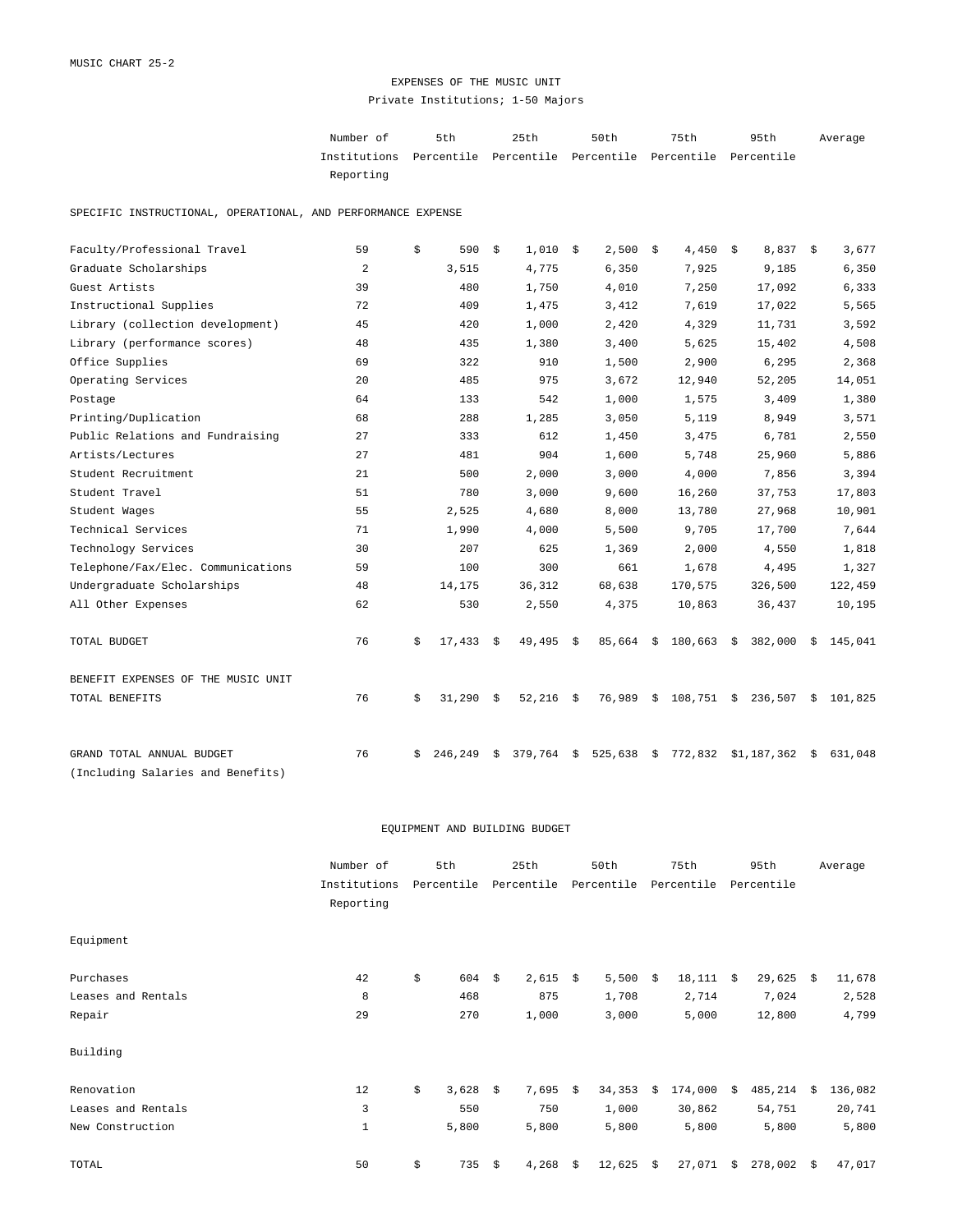## EXPENSES OF THE MUSIC UNIT Private Institutions; 51-100 Majors

| Number of                                                           | 5th | 25th | 50 t.h | 75th | 95th | Average |
|---------------------------------------------------------------------|-----|------|--------|------|------|---------|
| Institutions Percentile Percentile Percentile Percentile Percentile |     |      |        |      |      |         |
| Reporting                                                           |     |      |        |      |      |         |

SPECIFIC INSTRUCTIONAL, OPERATIONAL, AND PERFORMANCE EXPENSE

| Faculty/Professional Travel        | 66 | \$ | 1,256   | \$ | $2,915$ \$ | $4,500$ \$               | 7,875        | \$<br>$34,325$ \$ |    | 9,741       |
|------------------------------------|----|----|---------|----|------------|--------------------------|--------------|-------------------|----|-------------|
| Graduate Scholarships              | 6  |    | 9,250   |    | 15,384     | 31,519                   | 55,125       | 97,614            |    | 42,365      |
| Guest Artists                      | 55 |    | 500     |    | 1,500      | 4,200                    | 10,472       | 27,308            |    | 8,757       |
| Instructional Supplies             | 70 |    | 801     |    | 3,000      | 6,000                    | 9,674        | 16,168            |    | 7,308       |
| Library (collection development)   | 44 |    | 1,000   |    | 1,978      | 3,200                    | 7,700        | 13,400            |    | 5,206       |
| Library (performance scores)       | 64 |    | 388     |    | 2,000      | 5,000                    | 9,954        | 14,996            |    | 6,552       |
| Office Supplies                    | 73 |    | 810     |    | 1,500      | 2,940                    | 6,000        | 14,900            |    | 4,619       |
| Operating Services                 | 21 |    | 515     |    | 1,900      | 3,500                    | 8,238        | 47,638            |    | 10,533      |
| Postage                            | 71 |    | 500     |    | 1,000      | 1,867                    | 2,825        | 5,298             |    | 2,280       |
| Printing/Duplication               | 69 |    | 1,044   |    | 3,400      | 5,467                    | 8,500        | 14,928            |    | 7,106       |
| Public Relations and Fundraising   | 28 |    | 587     |    | 1,259      | 2,450                    | 5,171        | 16,622            |    | 5,578       |
| Artists/Lectures                   | 21 |    | 500     |    | 1,000      | 1,510                    | 7,500        | 10,149            |    | 4,025       |
| Student Recruitment                | 38 |    | 500     |    | 1,400      | 3,365                    | 6,894        | 17,075            |    | 5,607       |
| Student Travel                     | 68 |    | 1,400   |    | 6,841      | 12,500                   | 30,000       | 107,520           |    | 27,339      |
| Student Wages                      | 64 |    | 2,131   |    | 6,710      | 12,000                   | 17,550       | 30,000            |    | 13,850      |
| Technical Services                 | 74 |    | 2,174   |    | 5,746      | 9,062                    | 16,125       | 31,011            |    | 12,269      |
| Technology Services                | 48 |    | 554     |    | 1,372      | 2,008                    | 3,700        | 9,405             |    | 3,595       |
| Telephone/Fax/Elec. Communications | 63 |    | 250     |    | 500        | 1,200                    | 3,450        | 7,521             |    | 2,252       |
| Undergraduate Scholarships         | 49 |    | 41,000  |    | 102,111    | 161,540                  | 242,375      | 467,482           |    | 198,820     |
| All Other Expenses                 | 66 |    | 1,365   |    | 4,425      | 12,000                   | 29,138       | 105,190           |    | 25,224      |
| TOTAL BUDGET                       | 77 | \$ | 53,614  |    |            | $$112,587$ \$ 239,235 \$ | $317,171$ \$ | 523,955           | S. | 257,513     |
| BENEFIT EXPENSES OF THE MUSIC UNIT |    |    |         |    |            |                          |              |                   |    |             |
| TOTAL BENEFITS                     | 77 | \$ | 37,906  | S. | 98,117     | \$<br>130,934 \$         | 195,195      | \$311,350         |    | \$155,305   |
| GRAND TOTAL ANNUAL BUDGET          | 77 | Ŝ. | 520,737 | \$ | 725,288    | \$<br>936,062            | \$1,252,020  | \$1,754,439       |    | \$1,035,467 |
| (Including Salaries and Benefits)  |    |    |         |    |            |                          |              |                   |    |             |

#### EQUIPMENT AND BUILDING BUDGET

|                    | Number of<br>Institutions |    | 5th<br>Percentile |      | 25th<br>Percentile |    | 50th<br>Percentile |    | 75th       |            | 95th      |    | Average   |  |
|--------------------|---------------------------|----|-------------------|------|--------------------|----|--------------------|----|------------|------------|-----------|----|-----------|--|
|                    |                           |    |                   |      |                    |    |                    |    | Percentile | Percentile |           |    |           |  |
|                    | Reporting                 |    |                   |      |                    |    |                    |    |            |            |           |    |           |  |
| Equipment          |                           |    |                   |      |                    |    |                    |    |            |            |           |    |           |  |
| Purchases          | 50                        | \$ | 1,890             | - \$ | 5,744 \$           |    | 10,202             | \$ | 24,014     | - Š        | 56,450    | Ŝ. | 23,271    |  |
| Leases and Rentals | 22                        |    | 281               |      | 850                |    | 2,657              |    | 5,696      |            | 31,975    |    | 6,259     |  |
| Repair             | 30                        |    | 766               |      | 2,625              |    | 4,000              |    | 9,198      |            | 25,843    |    | 7,454     |  |
| Building           |                           |    |                   |      |                    |    |                    |    |            |            |           |    |           |  |
| Renovation         | 11                        | \$ | 1,500             | \$   | $3,925$ \$         |    | $5,000$ \$         |    | 8,040      | S.         | 44,234    | S. | 11,855    |  |
| Leases and Rentals | $\overline{a}$            |    | 2,675             |      | 3,375              |    | 4,250              |    | 5,125      |            | 5,825     |    | 4,250     |  |
| New Construction   | 3                         |    | 194,700           |      | 641,500            |    | 1,200,000          |    | 3,100,000  |            | 4,620,000 |    | 2,094,333 |  |
| TOTAL              | 61                        | \$ | 2,000             | -Ŝ   | 7,000              | \$ | 15,481             | \$ | 36,200     | Ŝ.         | 175,000   | Ŝ. | 130,274   |  |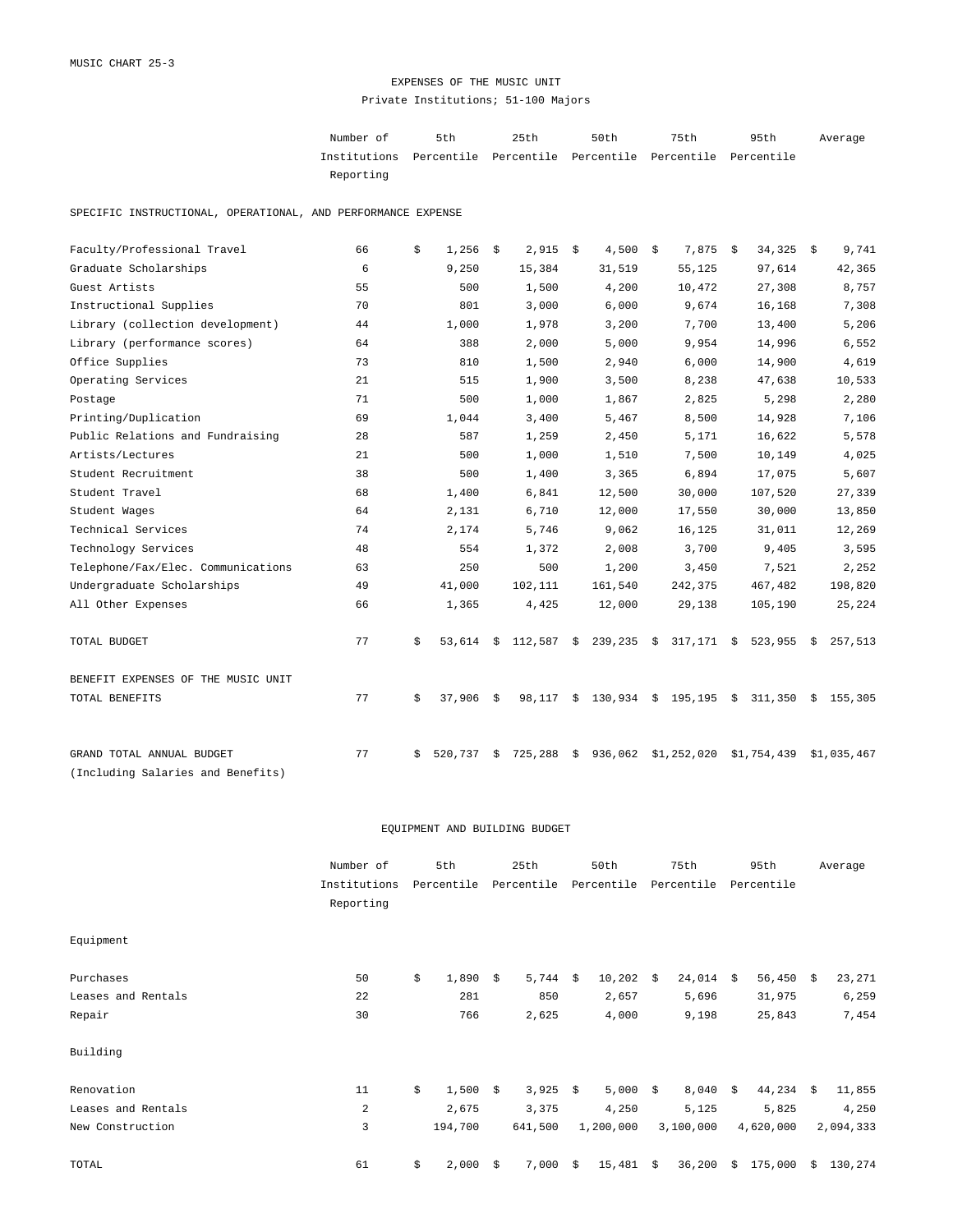## EXPENSES OF THE MUSIC UNIT Private Institutions; 101-200 Majors

Number of 5th 25th 50th 75th 95th Institutions Percentile Percentile Percentile Percentile Percentile Reporting Average

SPECIFIC INSTRUCTIONAL, OPERATIONAL, AND PERFORMANCE EXPENSE

| Faculty/Professional Travel        | 31 | \$ | 1,850   | \$ | 3,481       | - \$ | 6,400       | \$<br>12,150                                          | \$<br>$26,228$ \$ |    | 15,347      |
|------------------------------------|----|----|---------|----|-------------|------|-------------|-------------------------------------------------------|-------------------|----|-------------|
| Graduate Scholarships              | 8  |    | 8,100   |    | 14,250      |      | 104,150     | 412,500                                               | 530,510           |    | 208,145     |
| Guest Artists                      | 34 |    | 1,325   |    | 2,625       |      | 7,892       | 18,046                                                | 47,116            |    | 25,878      |
| Instructional Supplies             | 37 |    | 2,430   |    | 5,000       |      | 11,000      | 19,164                                                | 41,552            |    | 15,180      |
| Library (collection development)   | 21 |    | 500     |    | 5,413       |      | 9,200       | 20,160                                                | 32,171            |    | 13,313      |
| Library (performance scores)       | 25 |    | 1,040   |    | 3,880       |      | 8,068       | 13,945                                                | 41,958            |    | 13,456      |
| Office Supplies                    | 37 |    | 1,040   |    | 2,000       |      | 4,000       | 7,878                                                 | 24,200            |    | 8,585       |
| Operating Services                 | 14 |    | 1,735   |    | 3,967       |      | 15,500      | 59,750                                                | 664,802           |    | 122,880     |
| Postage                            | 34 |    | 807     |    | 1,522       |      | 2,174       | 5,491                                                 | 29,664            |    | 6,722       |
| Printing/Duplication               | 37 |    | 1,918   |    | 4,000       |      | 8,500       | 12,228                                                | 32,959            |    | 11,482      |
| Public Relations and Fundraising   | 14 |    | 3,109   |    | 4,498       |      | 6,150       | 41,000                                                | 494,419           |    | 104,556     |
| Artists/Lectures                   | 13 |    | 2,400   |    | 4,000       |      | 8,100       | 17,000                                                | 36,423            |    | 12,660      |
| Student Recruitment                | 18 |    | 526     |    | 1,725       |      | 5,278       | 13,850                                                | 49,800            |    | 11,880      |
| Student Travel                     | 35 |    | 3,350   |    | 11,775      |      | 15,813      | 42,670                                                | 90,251            |    | 29,834      |
| Student Wages                      | 38 |    | 4,934   |    | 8,270       |      | 15,400      | 34,312                                                | 121,660           |    | 29,202      |
| Technical Services                 | 38 |    | 4,888   |    | 9,191       |      | 13,364      | 19,835                                                | 38,406            |    | 16,618      |
| Technology Services                | 17 |    | 370     |    | 500         |      | 1,500       | 9,000                                                 | 73,662            |    | 14,622      |
| Telephone/Fax/Elec. Communications | 35 |    | 470     |    | 933         |      | 2,200       | 5,500                                                 | 27,200            |    | 5,991       |
| Undergraduate Scholarships         | 25 |    | 62,600  |    | 135,500     |      | 221,500     | 370,000                                               | 752,400           |    | 308,115     |
| All Other Expenses                 | 37 |    | 2,088   |    | 7,100       |      | 15,702      | 35,000                                                | 269,881           |    | 174,752     |
| TOTAL BUDGET                       | 40 | Ŝ. | 88,209  | Ŝ. |             |      |             | 218,808 \$ 315,699 \$ 603,839 \$7,749,792 \$1,102,190 |                   |    |             |
| BENEFIT EXPENSES OF THE MUSIC UNIT |    |    |         |    |             |      |             |                                                       |                   |    |             |
| TOTAL BENEFITS                     | 40 | \$ | 89,922  | \$ | 134,865     | \$   | 216,552     | \$<br>289,725                                         | \$<br>504,275     | S. | 247,281     |
| GRAND TOTAL ANNUAL BUDGET          | 40 | S. | 974,923 |    | \$1,113,196 |      | \$1,301,991 | \$1,941,890                                           | \$3,638,383       |    | \$2,356,581 |
| (Including Salaries and Benefits)  |    |    |         |    |             |      |             |                                                       |                   |    |             |

|                    | Number of      | 5th         |     | 25th        |    | 50th       |    | 75th       |    | 95th       |            | Average   |
|--------------------|----------------|-------------|-----|-------------|----|------------|----|------------|----|------------|------------|-----------|
|                    | Institutions   | Percentile  |     | Percentile  |    | Percentile |    | Percentile |    | Percentile |            |           |
|                    | Reporting      |             |     |             |    |            |    |            |    |            |            |           |
| Equipment          |                |             |     |             |    |            |    |            |    |            |            |           |
| Purchases          | 25             | \$<br>1,800 | -Ŝ  | 15,000      | Ŝ. | 30,000     | \$ | 45,156     | S. | 119,275    | $\ddot{s}$ | 52,331    |
| Leases and Rentals | 7              | 790         |     | 1,175       |    | 3,000      |    | 22,014     |    | 218,100    |            | 49,428    |
| Repair             | 16             | 2,062       |     | 5,000       |    | 9,500      |    | 12,400     |    | 21,062     |            | 9,550     |
| Building           |                |             |     |             |    |            |    |            |    |            |            |           |
| Renovation         | 11             | \$<br>1,489 | - S | $7,000 \pm$ |    | 50,000     | Ŝ. | 139,589    | Ŝ. | 468,776    | Ŝ.         | 125,501   |
| Leases and Rentals | $\mathbf{1}$   | 86,000      |     | 86,000      |    | 86,000     |    | 86,000     |    | 86,000     |            | 86,000    |
| New Construction   | $\overline{a}$ | 504,446     |     | 2,229,826   |    | 4,386,550  |    | 6,543,275  |    | 8,268,655  |            | 4,386,550 |
| TOTAL              | 30             | \$<br>1,475 | \$  | 22,575      | \$ | 38,500     | \$ | 216,854    | \$ | 498,033    | \$         | 411,807   |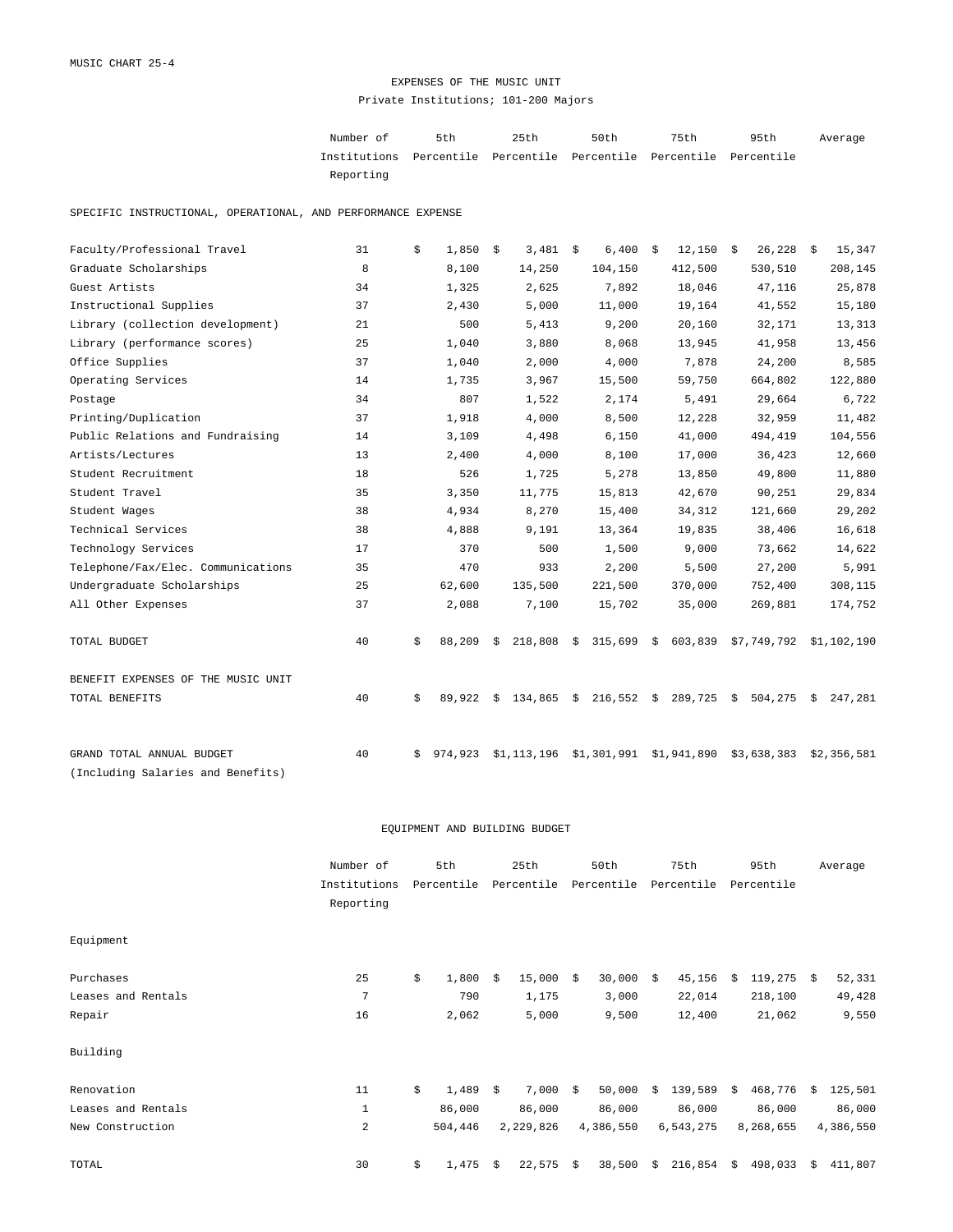## EXPENSES OF THE MUSIC UNIT Private Institutions; over 200 Majors

Number of 5th 25th 50th 75th 95th Institutions Percentile Percentile Percentile Percentile Percentile Reporting Average

SPECIFIC INSTRUCTIONAL, OPERATIONAL, AND PERFORMANCE EXPENSE

| Faculty/Professional Travel        | 44 | 4,243<br>\$   | 10,800<br>\$  | 27,060<br>- \$ | 60,927<br>\$ | 173,169<br>\$                                            | 50,269<br>\$ |
|------------------------------------|----|---------------|---------------|----------------|--------------|----------------------------------------------------------|--------------|
| Graduate Scholarships              | 24 | 39,756        | 132,014       | 683,990        | 1,836,837    | 3,813,801                                                | 1,172,114    |
| Guest Artists                      | 36 | 2,671         | 7,375         | 23,500         | 63,225       | 217,948                                                  | 47,963       |
| Instructional Supplies             | 43 | 1,150         | 7,569         | 12,630         | 26,927       | 145,037                                                  | 30,240       |
| Library (collection development)   | 31 | 1,000         | 5,250         | 16,000         | 51,348       | 133,874                                                  | 36,984       |
| Library (performance scores)       | 38 | 3,939         | 11,519        | 18,000         | 22,775       | 49,630                                                   | 26,025       |
| Office Supplies                    | 47 | 2,680         | 5,650         | 9,000          | 23,850       | 73,667                                                   | 20,572       |
| Operating Services                 | 25 | 2,040         | 5,000         | 19,420         | 218,904      | 1,051,119                                                | 207,569      |
| Postage                            | 43 | 1,275         | 2,520         | 6,400          | 16,500       | 88,711                                                   | 18,876       |
| Printing/Duplication               | 46 | 4,125         | 10,554        | 20,958         | 43,374       | 220,834                                                  | 43,950       |
| Public Relations and Fundraising   | 28 | 3,000         | 9,838         | 29,186         | 147,262      | 509,030                                                  | 129,727      |
| Artists/Lectures                   | 34 | 2,000         | 9,550         | 20,050         | 51,969       | 137,321                                                  | 39,229       |
| Student Recruitment                | 33 | 3,804         | 10,000        | 22,000         | 76,000       | 143,338                                                  | 52,051       |
| Student Travel                     | 38 | 2,605         | 11,375        | 20,750         | 45,124       | 201,807                                                  | 57,102       |
| Student Wages                      | 42 | 10,465        | 34,225        | 61,430         | 124,867      | 433,340                                                  | 112,402      |
| Technical Services                 | 47 | 6,068         | 12,000        | 29,430         | 58,874       | 152,337                                                  | 56,688       |
| Technology Services                | 29 | 2,460         | 6,800         | 21,000         | 44,000       | 343,373                                                  | 86,399       |
| Telephone/Fax/Elec. Communications | 42 | 1,434         | 3,012         | 10,721         | 36,000       | 155,399                                                  | 35,043       |
| Undergraduate Scholarships         | 31 | 139,000       | 442,710       | 1,041,970      | 2,028,632    | 3,802,950                                                | 1,468,135    |
| All Other Expenses                 | 44 | 4,201         | 14,858        | 61,948         | 200,666      | 1,828,931                                                | 427,967      |
| TOTAL BUDGET                       | 48 | \$<br>87,495  | \$            |                |              | 396,952 \$1,225,326 \$3,145,106 \$10,053,774 \$2,683,688 |              |
| BENEFIT EXPENSES OF THE MUSIC UNIT |    |               |               |                |              |                                                          |              |
| TOTAL BENEFITS                     | 48 | 239,398<br>Ŝ. | 420,360<br>Ŝ. | 642,930<br>\$  |              | $$1,413,336$ $$3,209,442$ $$1,169,319$                   |              |
| GRAND TOTAL ANNUAL BUDGET          | 48 | \$1,544,442   | \$3,164,170   | \$4,647,040    |              | \$8,759,116 \$23,692,100                                 | \$7,715,611  |
| (Including Salaries and Benefits)  |    |               |               |                |              |                                                          |              |

|                    | Number of    | 5th              |    | 25th        | 50th          |    | 75th        |     | 95th        |    | Average     |
|--------------------|--------------|------------------|----|-------------|---------------|----|-------------|-----|-------------|----|-------------|
|                    | Institutions | Percentile       |    | Percentile  | Percentile    |    | Percentile  |     | Percentile  |    |             |
|                    | Reporting    |                  |    |             |               |    |             |     |             |    |             |
| Equipment          |              |                  |    |             |               |    |             |     |             |    |             |
| Purchases          | 40           | \$<br>9,800      | -Ŝ | $33,650$ \$ | 65,224        | Ŝ. | 146,236     | - S | 546,106     | Ŝ. | 162,312     |
| Leases and Rentals | 22           | 810              |    | 3,965       | 8,128         |    | 37,556      |     | 119,890     |    | 32,259      |
| Repair             | 27           | 2,208            |    | 9,624       | 16,000        |    | 44,400      |     | 83,994      |    | 29,865      |
| Building           |              |                  |    |             |               |    |             |     |             |    |             |
| Renovation         | 22           | \$<br>$6,187$ \$ |    | $29,538$ \$ | 77,530        | \$ | 197,814     | S.  | 448,068     | S. | 190,609     |
| Leases and Rentals | 14           | 4,495            |    | 12,876      | 32,250        |    | 79,500      |     | 181,750     |    | 54,794      |
| New Construction   | 8            | 20,870           |    | 81,550      | 1,365,364     |    | 6, 207, 000 |     | 29,225,000  |    | 7,206,366   |
| TOTAL              | 43           | \$<br>21,350     | \$ | 58,282      | \$<br>147,026 |    | \$476,324   |     | \$4,475,718 |    | \$1,642,325 |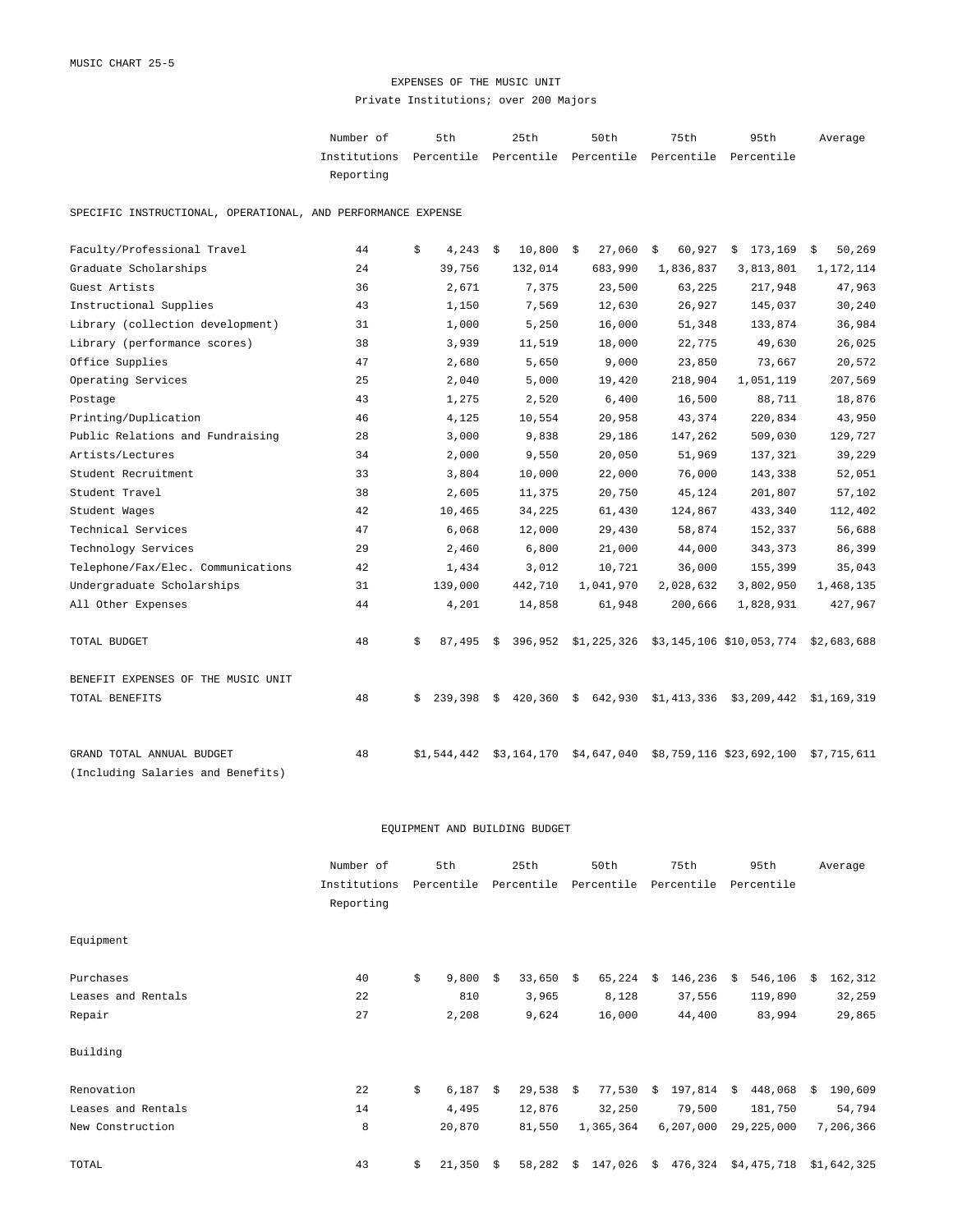## EXPENSES OF THE MUSIC UNIT All Public Institutions

| Number of                                                           | 5th | 25th | 50 t.h | 75th | 95th | Average |
|---------------------------------------------------------------------|-----|------|--------|------|------|---------|
| Institutions Percentile Percentile Percentile Percentile Percentile |     |      |        |      |      |         |
| Reporting                                                           |     |      |        |      |      |         |

SPECIFIC INSTRUCTIONAL, OPERATIONAL, AND PERFORMANCE EXPENSE

| Faculty/Professional Travel        | 277 | \$ | 1,400   | \$ | $3,891$ \$ | 7,118         | \$   | 14,794      | 45,410<br>\$              | - \$ | 13,015      |
|------------------------------------|-----|----|---------|----|------------|---------------|------|-------------|---------------------------|------|-------------|
| Graduate Scholarships              | 146 |    | 3,562   |    | 14,962     | 50,500        |      | 166,250     | 1,022,644                 |      | 282,333     |
| Guest Artists                      | 232 |    | 1,000   |    | 3,395      | 10,000        |      | 22,025      | 92,250                    |      | 25,401      |
| Instructional Supplies             | 281 |    | 965     |    | 3,000      | 7,600         |      | 15,150      | 53,964                    |      | 14,476      |
| Library (collection development)   | 166 |    | 316     |    | 1,500      | 4,000         |      | 10,000      | 49,400                    |      | 13,017      |
| Library (performance scores)       | 220 |    | 850     |    | 2,680      | 5,879         |      | 11,575      | 30,000                    |      | 9,384       |
| Office Supplies                    | 288 |    | 646     |    | 2,050      | 4,515         |      | 9,618       | 30,726                    |      | 9,018       |
| Operating Services                 | 152 |    | 898     |    | 3,000      | 7,524         |      | 16,252      | 70,250                    |      | 19,157      |
| Postage                            | 253 |    | 500     |    | 1,500      | 3,000         |      | 6,500       | 17,613                    |      | 5,532       |
| Printing/Duplication               | 275 |    | 898     |    | 3,000      | 6,206         |      | 12,466      | 40,493                    |      | 11,843      |
| Public Relations and Fundraising   | 185 |    | 500     |    | 1,800      | 3,775         |      | 10,000      | 50,000                    |      | 11,424      |
| Artists/Lectures                   | 127 |    | 522     |    | 2,500      | 5,300         |      | 16,430      | 57,031                    |      | 16,186      |
| Student Recruitment                | 207 |    | 500     |    | 2,000      | 4,050         |      | 9,000       | 29,954                    |      | 8,860       |
| Student Travel                     | 240 |    | 1,000   |    | 4,500      | 10,392        |      | 26,309      | 100,000                   |      | 28,268      |
| Student Wages                      | 262 |    | 1,269   |    | 5,000      | 10,372        |      | 23,467      | 79,474                    |      | 24,769      |
| Technical Services                 | 290 |    | 2,000   |    | 6,000      | 10,000        |      | 18,400      | 53,484                    |      | 17,438      |
| Technology Services                | 221 |    | 500     |    | 1,565      | 3,400         |      | 9,000       | 32,098                    |      | 10,089      |
| Telephone/Fax/Elec. Communications | 255 |    | 500     |    | 2,511      | 6,430         |      | 14,500      | 45,000                    |      | 12,621      |
| Undergraduate Scholarships         | 267 |    | 6,140   |    | 37,175     | 114,095       |      | 225,112     | 727,983                   |      | 195,892     |
| All Other Expenses                 | 230 |    | 1,000   |    | 4,560      | 12,468        |      | 45, 413     | 170,140                   |      | 51,220      |
| TOTAL BUDGET                       | 312 | \$ | 32,338  | Ŝ. | 109,925    | \$253,286     | - \$ | 534,464     | \$1,727,607               | \$   | 525,214     |
| BENEFIT EXPENSES OF THE MUSIC UNIT |     |    |         |    |            |               |      |             |                           |      |             |
| TOTAL BENEFITS                     | 312 | \$ | 65,535  | S. | 152,468    | \$<br>251,925 | \$   | 469,246     | $$1,239,765$ $$1,888,640$ |      |             |
| GRAND TOTAL ANNUAL BUDGET          | 312 | Ŝ. | 480,420 | \$ | 956,537    | \$1,654,258   |      | \$2,764,001 | \$7,148,643               |      | \$4,056,519 |
| (Including Salaries and Benefits)  |     |    |         |    |            |               |      |             |                           |      |             |

|                    | Number of    | 5th         |    | 25th                  |    | 50th       |    | 75th       |      | 95th                   |    | Average     |
|--------------------|--------------|-------------|----|-----------------------|----|------------|----|------------|------|------------------------|----|-------------|
|                    | Institutions | Percentile  |    | Percentile Percentile |    |            |    | Percentile |      | Percentile             |    |             |
|                    | Reporting    |             |    |                       |    |            |    |            |      |                        |    |             |
| Equipment          |              |             |    |                       |    |            |    |            |      |                        |    |             |
| Purchases          | 240          | \$<br>1,958 | S. | 10,000                | Ŝ. | 24,000     | \$ | 46,419     | - \$ | 140,195                | S. | 49,294      |
| Leases and Rentals | 100          | 500         |    | 2,000                 |    | 5,000      |    | 13,988     |      | 70,384                 |    | 18,216      |
| Repair             | 154          | 1,000       |    | 2,500                 |    | 5,000      |    | 14,000     |      | 30,000                 |    | 9,529       |
| Building           |              |             |    |                       |    |            |    |            |      |                        |    |             |
| Renovation         | 81           | \$<br>1,250 | S. | $6,000$ \$            |    | 20,000     | Ŝ. | 70,500     |      | \$2,507,715            | Ŝ. | 471,885     |
| Leases and Rentals | 23           | 978         |    | 4,500                 |    | 10,275     |    | 29,281     |      | 145,407                |    | 30,530      |
| New Construction   | 10           | 123,500     |    | 4,750,000             |    | 14,000,000 |    |            |      | 22,961,000 183,000,000 |    | 42,511,400  |
| TOTAL              | 263          | \$<br>3,385 | Ŝ. | 15,000                | \$ | 34,000     | \$ | 75,577     | \$   | 830,800                |    | \$1,821,915 |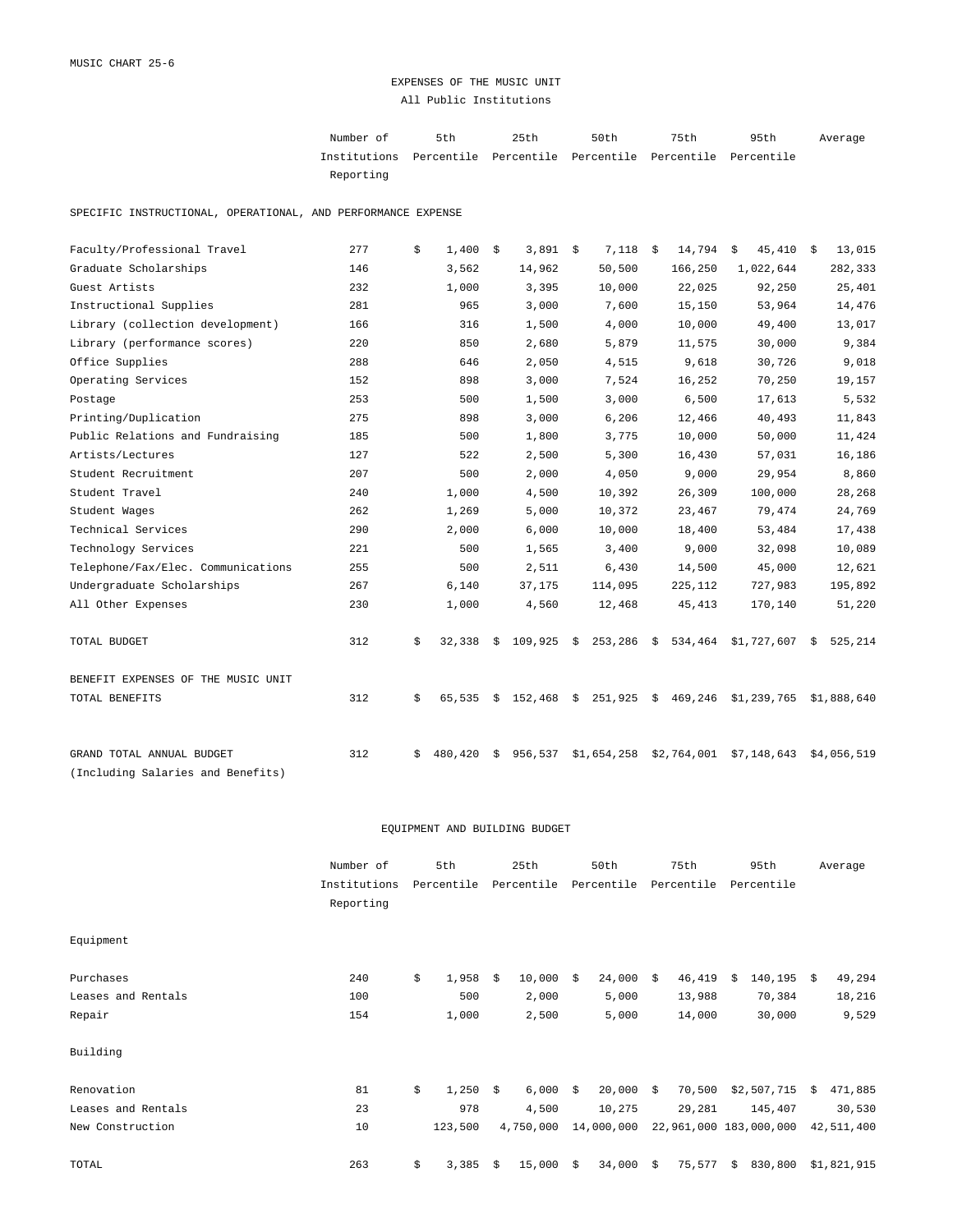## EXPENSES OF THE MUSIC UNIT Public Institutions; 1-100 Majors

| Number of                                                           | 5th | 25th | 50 t.h | 75th | 95th | Average |
|---------------------------------------------------------------------|-----|------|--------|------|------|---------|
| Institutions Percentile Percentile Percentile Percentile Percentile |     |      |        |      |      |         |
| Reporting                                                           |     |      |        |      |      |         |

SPECIFIC INSTRUCTIONAL, OPERATIONAL, AND PERFORMANCE EXPENSE

| Faculty/Professional Travel        | 76  | \$ | 925     | \$ | 2,392            | - \$ | 3,950   | - \$ | 7,830       | \$<br>$12,250$ \$ |    | 5,414   |
|------------------------------------|-----|----|---------|----|------------------|------|---------|------|-------------|-------------------|----|---------|
| Graduate Scholarships              | 13  |    | 1,880   |    | 6,800            |      | 13,200  |      | 40,500      | 149,000           |    | 43,816  |
| Guest Artists                      | 61  |    | 600     |    | 2,000            |      | 4,400   |      | 8,600       | 22,099            |    | 6,535   |
| Instructional Supplies             | 86  |    | 1,000   |    | 2,007            |      | 5,050   |      | 8,769       | 17,850            |    | 6,463   |
| Library (collection development)   | 47  |    | 200     |    | 500              |      | 2,000   |      | 5,000       | 14,236            |    | 3,638   |
| Library (performance scores)       | 59  |    | 500     |    | 1,850            |      | 4,000   |      | 6,000       | 11,300            |    | 4,825   |
| Office Supplies                    | 86  |    | 518     |    | 1,200            |      | 2,042   |      | 4,000       | 11,700            |    | 3,952   |
| Operating Services                 | 44  |    | 492     |    | 2,000            |      | 4,500   |      | 11,500      | 23,575            |    | 9,569   |
| Postage                            | 65  |    | 359     |    | 721              |      | 1,500   |      | 2,300       | 4,000             |    | 1,816   |
| Printing/Duplication               | 79  |    | 463     |    | 1,533            |      | 3,000   |      | 6,000       | 9,910             |    | 4,272   |
| Public Relations and Fundraising   | 39  |    | 385     |    | 1,000            |      | 1,800   |      | 3,500       | 8,220             |    | 2,791   |
| Artists/Lectures                   | 24  |    | 500     |    | 1,725            |      | 3,060   |      | 5,037       | 18,035            |    | 5,340   |
| Student Recruitment                | 47  |    | 295     |    | 1,008            |      | 2,000   |      | 4,050       | 9,100             |    | 3,175   |
| Student Travel                     | 65  |    | 1,040   |    | 4,100            |      | 7,000   |      | 20,000      | 75,120            |    | 19,014  |
| Student Wages                      | 73  |    | 902     |    | 3,000            |      | 6,000   |      | 10,864      | 25,849            |    | 8,894   |
| Technical Services                 | 91  |    | 1,164   |    | 4,000            |      | 6,500   |      | 10,000      | 15,500            |    | 7,265   |
| Technology Services                | 61  |    | 300     |    | 1,000            |      | 2,000   |      | 4,000       | 8,400             |    | 3,218   |
| Telephone/Fax/Elec. Communications | 67  |    | 332     |    | 1,000            |      | 2,200   |      | 4,850       | 10,033            |    | 3,325   |
| Undergraduate Scholarships         | 75  |    | 3,350   |    | 22,405           |      | 55,000  |      | 154,000     | 394,264           |    | 128,452 |
| All Other Expenses                 | 69  |    | 1,000   |    | 2,510            |      | 6,000   |      | 13,000      | 78,840            |    | 18,630  |
| TOTAL BUDGET                       | 100 | \$ | 18,051  | S. | $48,162 \quad $$ |      | 107,837 | - \$ | 250,302     | \$<br>471,586     | S. | 178,689 |
| BENEFIT EXPENSES OF THE MUSIC UNIT |     |    |         |    |                  |      |         |      |             |                   |    |         |
| TOTAL BENEFITS                     | 100 | \$ | 45,369  | Ŝ. | 89,078           | \$   | 144,034 | - \$ | 198,617     | \$<br>285,296     | S. | 152,725 |
| GRAND TOTAL ANNUAL BUDGET          | 100 | S. | 353,425 | Ŝ. | 598,056          | \$   | 844,494 |      | \$1,217,390 | \$1,686,180       | \$ | 920,824 |
| (Including Salaries and Benefits)  |     |    |         |    |                  |      |         |      |             |                   |    |         |

|                    | Number of    | 5th          |            | 25th                  | 50th              | 75th         |    | 95th          |    | Average    |
|--------------------|--------------|--------------|------------|-----------------------|-------------------|--------------|----|---------------|----|------------|
|                    | Institutions | Percentile   |            | Percentile Percentile |                   | Percentile   |    | Percentile    |    |            |
|                    | Reporting    |              |            |                       |                   |              |    |               |    |            |
| Equipment          |              |              |            |                       |                   |              |    |               |    |            |
| Purchases          | 71           | \$<br>1,490S |            | 8,250                 | \$<br>$17,500$ \$ | 33,690       | -Ŝ | $128,500 \t5$ |    | 30,222     |
| Leases and Rentals | 25           | 520          |            | 1,700                 | 2,950             | 5,000        |    | 9,712         |    | 4,314      |
| Repair             | 37           | 900          |            | 1,800                 | 3,370             | 7,000        |    | 15,000        |    | 5,177      |
| Building           |              |              |            |                       |                   |              |    |               |    |            |
| Renovation         | 13           | \$<br>2,300  | $\ddot{s}$ | $6,000$ \$            | $18,639$ \$       | 750,000      |    | \$3,600,000   | S. | 843,681    |
| Leases and Rentals | 3            | 1,228        |            | 2,682                 | 4,500             | 10,000       |    | 14,400        |    | 6,955      |
| New Construction   | $\mathbf{1}$ | 18,000,000   |            | 18,000,000            | 18,000,000        | 18,000,000   |    | 18,000,000    |    | 18,000,000 |
| TOTAL              | 76           | \$<br>1,995  | \$         | 9,692                 | \$<br>23,800      | \$<br>40,592 |    | \$1,300,679   | \$ | 413,603    |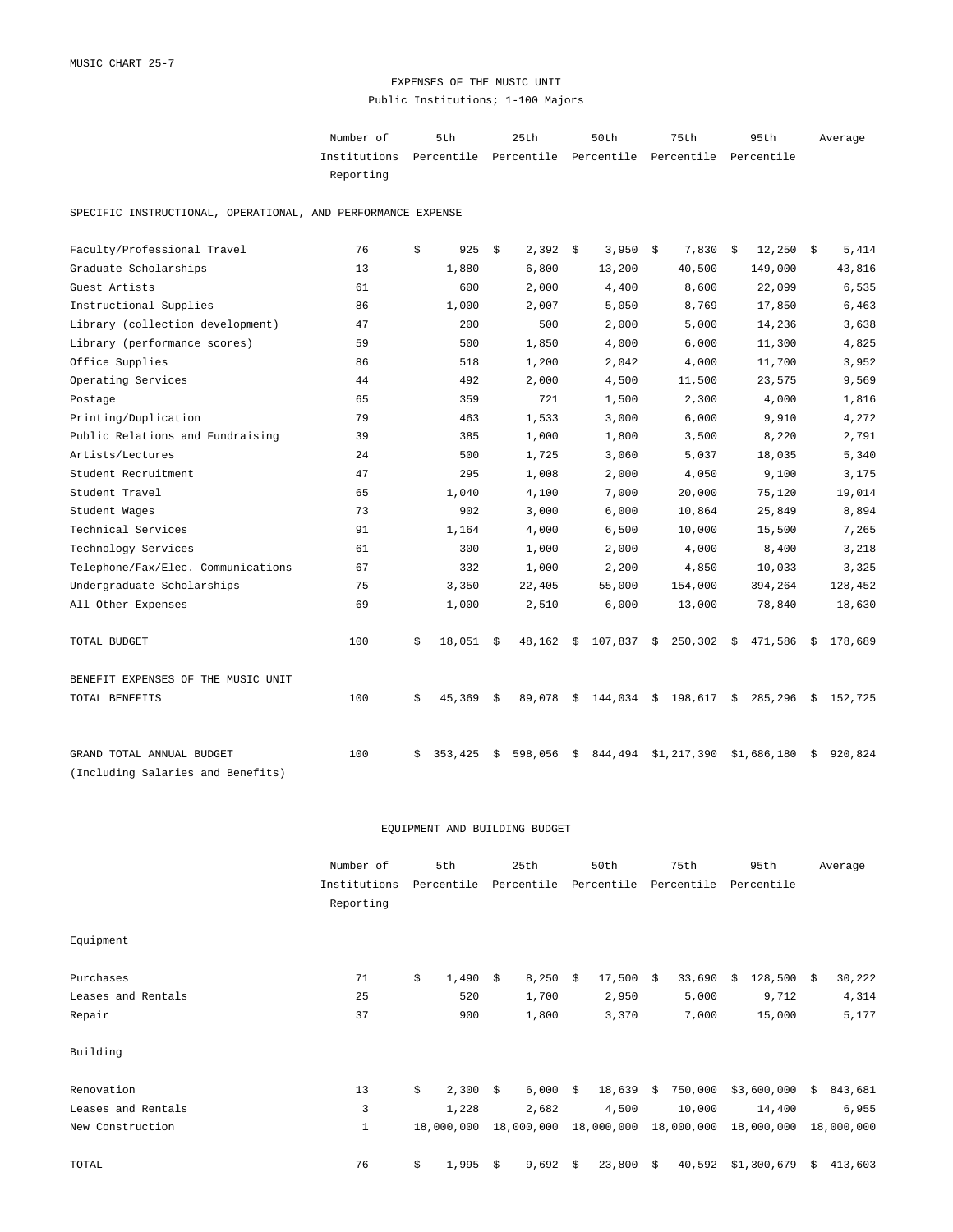## EXPENSES OF THE MUSIC UNIT Public Institutions; 101-200 Majors

| Number of                                                           | 5th | 25th | 50 t.h | 75th | 95th | Average |
|---------------------------------------------------------------------|-----|------|--------|------|------|---------|
| Institutions Percentile Percentile Percentile Percentile Percentile |     |      |        |      |      |         |
| Reporting                                                           |     |      |        |      |      |         |

SPECIFIC INSTRUCTIONAL, OPERATIONAL, AND PERFORMANCE EXPENSE

| Faculty/Professional Travel        | 89 | \$ | 1,126   | - \$ | $3,275$ \$   | 6,000                     | - \$ | 11,700      | \$<br>$21,171$ \$                           |    | 8,725       |
|------------------------------------|----|----|---------|------|--------------|---------------------------|------|-------------|---------------------------------------------|----|-------------|
| Graduate Scholarships              | 43 |    | 3,775   |      | 8,837        | 30,000                    |      | 73,700      | 176,379                                     |    | 58,897      |
| Guest Artists                      | 70 |    | 545     |      | 2,090        | 6,950                     |      | 15,000      | 57,450                                      |    | 14,210      |
| Instructional Supplies             | 84 |    | 680     |      | 2,720        | 6,056                     |      | 12,097      | 32,032                                      |    | 10,738      |
| Library (collection development)   | 55 |    | 500     |      | 1,850        | 3,500                     |      | 5,720       | 10,255                                      |    | 4,280       |
| Library (performance scores)       | 68 |    | 902     |      | 2,500        | 5,000                     |      | 8,100       | 13,689                                      |    | 6,064       |
| Office Supplies                    | 88 |    | 657     |      | 2,112        | 3,946                     |      | 6,569       | 18,276                                      |    | 5,967       |
| Operating Services                 | 45 |    | 500     |      | 2,000        | 4,376                     |      | 7,800       | 15,962                                      |    | 5,568       |
| Postage                            | 84 |    | 500     |      | 1,500        | 2,829                     |      | 4,500       | 9,400                                       |    | 3,680       |
| Printing/Duplication               | 86 |    | 1,080   |      | 3,000        | 5,000                     |      | 8,700       | 18,352                                      |    | 7,376       |
| Public Relations and Fundraising   | 54 |    | 428     |      | 980          | 2,450                     |      | 4,000       | 15,000                                      |    | 4,141       |
| Artists/Lectures                   | 35 |    | 500     |      | 1,500        | 3,786                     |      | 9,052       | 23,000                                      |    | 6,823       |
| Student Recruitment                | 66 |    | 706     |      | 1,595        | 3,450                     |      | 7,000       | 13,215                                      |    | 5,156       |
| Student Travel                     | 74 |    | 1,000   |      | 4,250        | 9,000                     |      | 25,660      | 102,208                                     |    | 23,393      |
| Student Wages                      | 77 |    | 1,085   |      | 6,026        | 10,436                    |      | 19,000      | 39,125                                      |    | 14,581      |
| Technical Services                 | 88 |    | 2,000   |      | 6,000        | 9,000                     |      | 15,694      | 40,000                                      |    | 13,158      |
| Technology Services                | 64 |    | 406     |      | 1,238        | 2,604                     |      | 5,000       | 15,942                                      |    | 5,752       |
| Telephone/Fax/Elec. Communications | 80 |    | 548     |      | 2,950        | 5,495                     |      | 8,450       | 19,049                                      |    | 7,207       |
| Undergraduate Scholarships         | 85 |    | 5,100   |      | 28,300       | 85,600                    |      | 191,921     | 484,657                                     |    | 137,707     |
| All Other Expenses                 | 64 |    | 560     |      | 3,131        | 10,000                    |      | 28,638      | 104,203                                     |    | 25,091      |
| TOTAL BUDGET                       | 94 | \$ | 42,800  | Ŝ.   | $119,515$ \$ | $220,303$ \$              |      | 367,052     | \$<br>618,554                               | S. | 290,618     |
| BENEFIT EXPENSES OF THE MUSIC UNIT |    |    |         |      |              |                           |      |             |                                             |    |             |
| TOTAL BENEFITS                     | 94 | \$ | 91,765  |      |              |                           |      |             | $$172,197$ \$ 241,424 \$ 347,971 \$ 512,369 | \$ | 277,430     |
| GRAND TOTAL ANNUAL BUDGET          | 94 |    |         |      |              |                           |      |             | \$2,576,944                                 |    | \$1,660,363 |
| (Including Salaries and Benefits)  |    | Ŝ. | 798.694 |      |              | $$1,156,954$ $$1,561,121$ |      | \$2,067,749 |                                             |    |             |
|                                    |    |    |         |      |              |                           |      |             |                                             |    |             |

|                    | Number of    | 5th         |                     | 25th       |    | 50th       |      | 75th       |      | 95th         |      | Average |
|--------------------|--------------|-------------|---------------------|------------|----|------------|------|------------|------|--------------|------|---------|
|                    | Institutions | Percentile  |                     | Percentile |    | Percentile |      | Percentile |      | Percentile   |      |         |
|                    | Reporting    |             |                     |            |    |            |      |            |      |              |      |         |
| Equipment          |              |             |                     |            |    |            |      |            |      |              |      |         |
| Purchases          | 67           | \$<br>3,500 | Ŝ.                  | 10,000     | S. | 19,333     | \$   | 40,932     | - \$ | 97,600       | - \$ | 29,394  |
| Leases and Rentals | 25           | 410         |                     | 1,250      |    | 3,000      |      | 6,624      |      | 162,730      |      | 19,862  |
| Repair             | 40           | 1,000       |                     | 2,000      |    | 4,000      |      | 6,750      |      | 14,050       |      | 5,319   |
| Building           |              |             |                     |            |    |            |      |            |      |              |      |         |
| Renovation         | 20           | \$<br>1,218 | $\ddot{\mathbf{s}}$ | $7,178$ \$ |    | 15,000     | - \$ | 50,250     | Ŝ.   | $122,625$ \$ |      | 57,097  |
| Leases and Rentals | 6            | 905         |                     | 2,500      |    | 7,138      |      | 12,319     |      | 19,000       |      | 8,469   |
| New Construction   | $1\,$        | 20,000      |                     | 20,000     |    | 20,000     |      | 20,000     |      | 20,000       |      | 20,000  |
| TOTAL              | 76           | \$<br>4,001 | Ŝ.                  | 12,683     | \$ | 25,000     | \$   | 58,688     | \$   | 167,393      | \$   | 51,269  |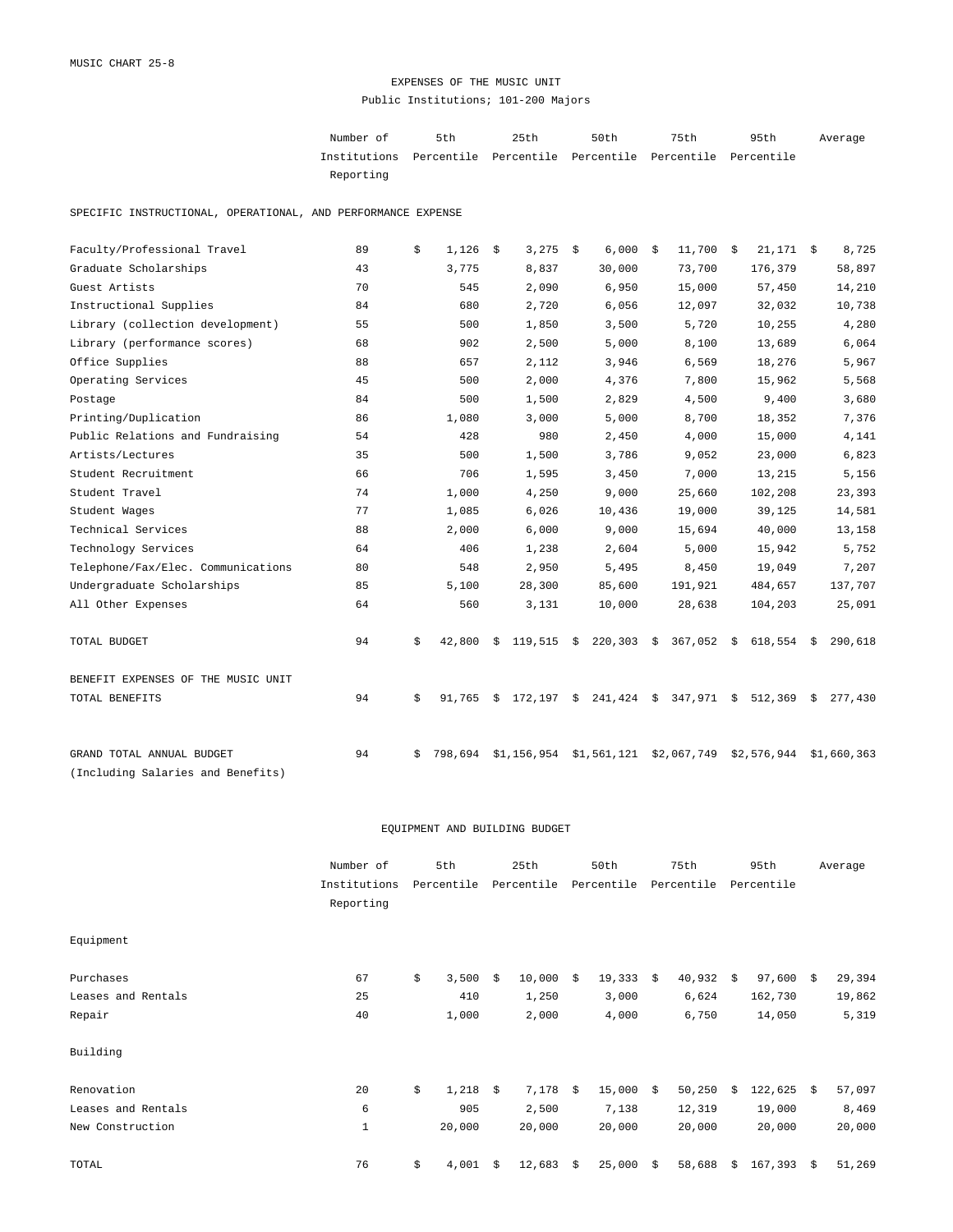## EXPENSES OF THE MUSIC UNIT Public Institutions; 201-400 Majors

| Number of                                                           | 5th | 25th | 50 t.h | 75th | 95th | Average |
|---------------------------------------------------------------------|-----|------|--------|------|------|---------|
| Institutions Percentile Percentile Percentile Percentile Percentile |     |      |        |      |      |         |
| Reporting                                                           |     |      |        |      |      |         |

SPECIFIC INSTRUCTIONAL, OPERATIONAL, AND PERFORMANCE EXPENSE

| Faculty/Professional Travel        | 72 | \$ | 3,598       | \$ | 5,260        | - \$ | 10,156                        | - \$ | 17,462                                 | \$<br>$28,548$ \$         | 13,702      |
|------------------------------------|----|----|-------------|----|--------------|------|-------------------------------|------|----------------------------------------|---------------------------|-------------|
| Graduate Scholarships              | 56 |    | 3,478       |    | 16,000       |      | 42,500                        |      | 154,452                                | 711,262                   | 152,221     |
| Guest Artists                      | 66 |    | 1,594       |    | 4,350        |      | 12,000                        |      | 37,844                                 | 103,852                   | 27,720      |
| Instructional Supplies             | 73 |    | 800         |    | 3,950        |      | 9,106                         |      | 21,921                                 | 55,871                    | 18,121      |
| Library (collection development)   | 41 |    | 500         |    | 2,000        |      | 9,711                         |      | 18,344                                 | 90,000                    | 22,562      |
| Library (performance scores)       | 63 |    | 1,344       |    | 3,375        |      | 8,000                         |      | 12,000                                 | 27,968                    | 9,893       |
| Office Supplies                    | 76 |    | 706         |    | 4,474        |      | 6,000                         |      | 10,909                                 | 26,250                    | 10,005      |
| Operating Services                 | 41 |    | 2,644       |    | 5,975        |      | 12,515                        |      | 21,432                                 | 65,000                    | 26,967      |
| Postage                            | 66 |    | 989         |    | 3,000        |      | 5,000                         |      | 7,000                                  | 11,275                    | 5,605       |
| Printing/Duplication               | 72 |    | 2,775       |    | 6,375        |      | 10,000                        |      | 18,150                                 | 33,134                    | 14,243      |
| Public Relations and Fundraising   | 58 |    | 1,333       |    | 2,583        |      | 4,500                         |      | 10,976                                 | 30,479                    | 12,142      |
| Artists/Lectures                   | 43 |    | 820         |    | 3,750        |      | 6,500                         |      | 15,636                                 | 56,701                    | 15,406      |
| Student Recruitment                | 61 |    | 1,058       |    | 2,500        |      | 5,000                         |      | 9,000                                  | 29,848                    | 8,272       |
| Student Travel                     | 66 |    | 1,088       |    | 4,288        |      | 15,500                        |      | 29,250                                 | 93,500                    | 23,604      |
| Student Wages                      | 74 |    | 2,000       |    | 5,235        |      | 14,116                        |      | 24,750                                 | 47,952                    | 20,794      |
| Technical Services                 | 72 |    | 4,196       |    | 10,000       |      | 15,000                        |      | 26,019                                 | 50,940                    | 20,020      |
| Technology Services                | 64 |    | 1,000       |    | 2,500        |      | 5,000                         |      | 10,353                                 | 30,145                    | 8,806       |
| Telephone/Fax/Elec. Communications | 69 |    | 1,240       |    | 7,500        |      | 10,921                        |      | 17,709                                 | 32,888                    | 14,247      |
| Undergraduate Scholarships         | 71 |    | 10,721      |    | 61,732       |      | 150,300                       |      | 250,500                                | 626,381                   | 190,176     |
| All Other Expenses                 | 61 |    | 1,525       |    | 7,190        |      | 17,000                        |      | 50,000                                 | 140,600                   | 36,156      |
| TOTAL BUDGET                       | 78 | \$ | 97,200      | Ŝ. |              |      | 221,815 \$ 360,700 \$ 644,292 |      |                                        | \$1,561,667 \$            | 529,666     |
| BENEFIT EXPENSES OF THE MUSIC UNIT |    |    |             |    |              |      |                               |      |                                        |                           |             |
| TOTAL BENEFITS                     | 78 | Ŝ. | 157,000     | Ŝ. | $320,356$ \$ |      | 444,548                       | \$   | 612,272                                | $$1,147,577$ $$1,430,933$ |             |
| GRAND TOTAL ANNUAL BUDGET          | 78 |    | \$1,534,503 |    | \$2,085,438  |      |                               |      | $$2,711,154$ $$3,722,386$ $$5,941,489$ |                           | \$3,976,417 |
| (Including Salaries and Benefits)  |    |    |             |    |              |      |                               |      |                                        |                           |             |

|                    | Number of                 | 5th              |    | 25th        | 50th         |    | 75th                   |    | 95th        |    | Average     |
|--------------------|---------------------------|------------------|----|-------------|--------------|----|------------------------|----|-------------|----|-------------|
|                    | Institutions<br>Reporting | Percentile       |    | Percentile  | Percentile   |    | Percentile             |    | Percentile  |    |             |
| Equipment          |                           |                  |    |             |              |    |                        |    |             |    |             |
| Purchases          | 66                        | \$<br>1,030      | -Ŝ | $10,250$ \$ | 25,618       | S. | 47,008                 | Ŝ. | 108,492     | S. | 41,922      |
| Leases and Rentals | 23                        | 550              |    | 2,250       | 5,000        |    | 12,122                 |    | 28,191      |    | 8,731       |
| Repair             | 48                        | 816              |    | 2,500       | 5,500        |    | 15,531                 |    | 29,545      |    | 10,060      |
| Building           |                           |                  |    |             |              |    |                        |    |             |    |             |
| Renovation         | 23                        | \$<br>$1,180$ \$ |    | $5,329$ \$  | $13,500$ \$  |    | 70,250                 |    | \$1,289,300 | Ŝ. | 476,298     |
| Leases and Rentals | $\overline{a}$            | 4,080            |    | 4,379       | 4,752        |    | 5,126                  |    | 5,425       |    | 4,752       |
| New Construction   | 5                         | 1,600,000        |    | 7,000,000   | 10,000,000   |    | 23,000,000 244,600,000 |    |             |    | 68,050,000  |
| TOTAL              | 71                        | \$<br>6,942      | Ŝ. | 18,800      | \$<br>42,000 | \$ | 75,682                 |    | \$7,940,398 |    | \$4,995,281 |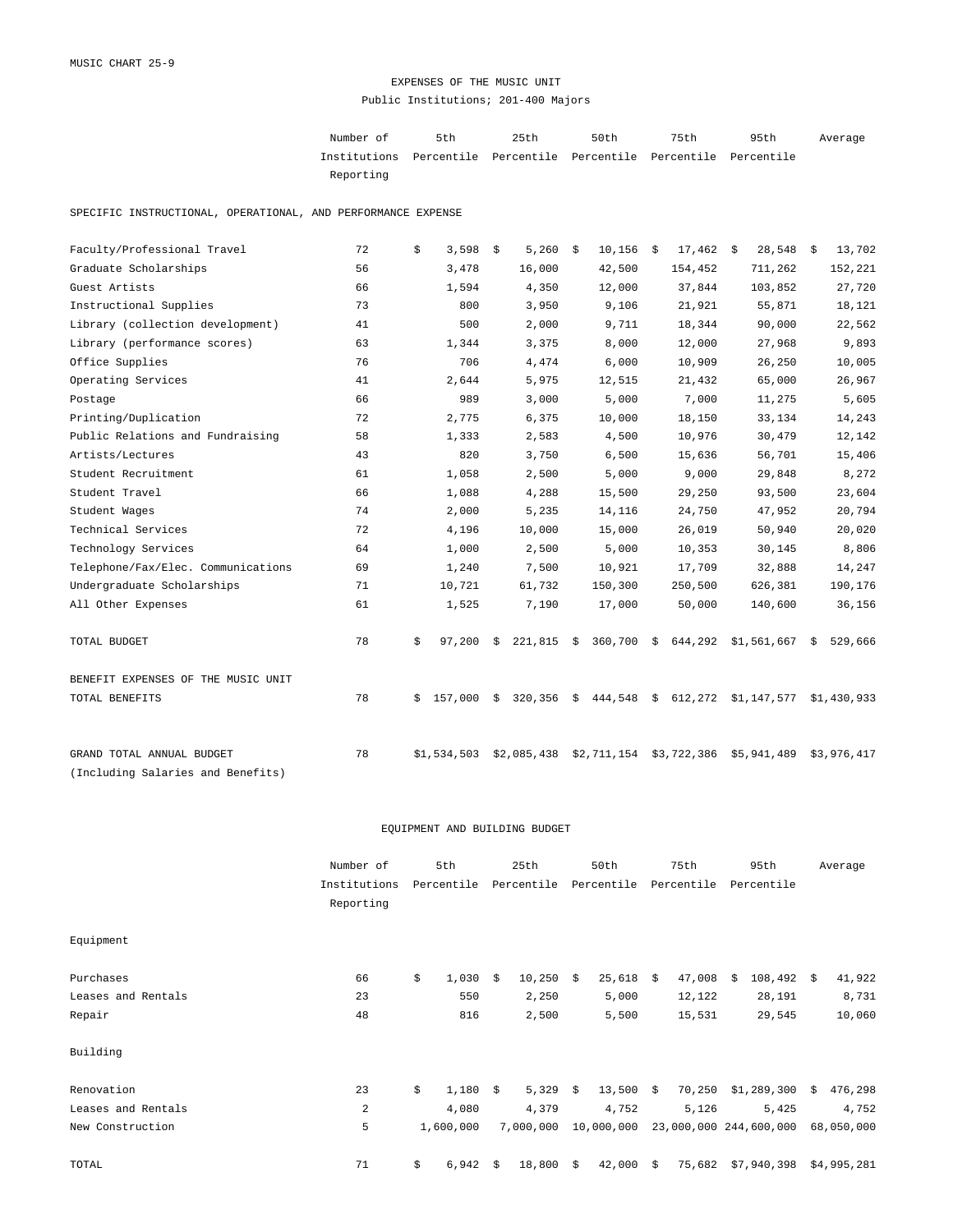## EXPENSES OF THE MUSIC UNIT Public Institutions; over 400 Majors

Number of 5th 25th 50th 75th 95th Institutions Percentile Percentile Percentile Percentile Percentile Reporting Average

SPECIFIC INSTRUCTIONAL, OPERATIONAL, AND PERFORMANCE EXPENSE

| Faculty/Professional Travel        | 40 | 3,950<br>\$   | 14,425<br>\$  | \$<br>25,395 | 48,960<br>- \$ | $100,408$ \$<br>\$                                      | 35,764  |
|------------------------------------|----|---------------|---------------|--------------|----------------|---------------------------------------------------------|---------|
| Graduate Scholarships              | 34 | 10,000        | 59,918        | 347,586      | 989,500        | 3,527,517                                               | 870,413 |
| Guest Artists                      | 35 | 9,100         | 15,773        | 40,000       | 70,858         | 312,471                                                 | 76,292  |
| Instructional Supplies             | 38 | 3,170         | 8,624         | 25,250       | 43,262         | 107,212                                                 | 33,867  |
| Library (collection development)   | 23 | 1,600         | 5,484         | 20,513       | 42,500         | 100,000                                                 | 36,061  |
| Library (performance scores)       | 30 | 1,900         | 12,000        | 21,500       | 31,139         | 61,064                                                  | 24,806  |
| Office Supplies                    | 38 | 4,850         | 8,956         | 18,232       | 30,111         | 75,003                                                  | 25,573  |
| Operating Services                 | 22 | 3,575         | 9,625         | 19,180       | 45,700         | 263,327                                                 | 51,571  |
| Postage                            | 38 | 1,000         | 6,050         | 14,000       | 19,500         | 42,622                                                  | 15,855  |
| Printing/Duplication               | 38 | 4,000         | 17,460        | 27,935       | 42,468         | 77,435                                                  | 33,147  |
| Public Relations and Fundraising   | 34 | 4,650         | 10,050        | 22,258       | 50,000         | 79,547                                                  | 31,668  |
| Artists/Lectures                   | 25 | 3,800         | 8,000         | 23,000       | 45,280         | 138,779                                                 | 41,045  |
| Student Recruitment                | 33 | 2,000         | 4,419         | 10,000       | 27,000         | 94,596                                                  | 25,455  |
| Student Travel                     | 35 | 3,000         | 10,196        | 20,000       | 41,000         | 256,185                                                 | 64,555  |
| Student Wages                      | 38 | 5,000         | 20,500        | 38,000       | 88,775         | 343,050                                                 | 83,654  |
| Technical Services                 | 39 | 5,930         | 10,000        | 27,425       | 46,625         | 119,994                                                 | 46,062  |
| Technology Services                | 32 | 3,430         | 7,498         | 13,170       | 30,524         | 148,821                                                 | 34,423  |
| Telephone/Fax/Elec. Communications | 39 | 1,998         | 15,700        | 30,000       | 46,965         | 94,970                                                  | 36,820  |
| Undergraduate Scholarships         | 36 | 78,750        | 139,696       | 311,340      | 715,423        | 1,437,936                                               | 485,046 |
| All Other Expenses                 | 36 | 5,000         | 34,412        | 85,405       | 185,000        | 644,998                                                 | 185,662 |
| TOTAL BUDGET                       | 40 | 155,468<br>Ŝ. | Ŝ.            |              |                | 571,296 \$1,064,939 \$2,466,558 \$5,771,900 \$1,934,147 |         |
| BENEFIT EXPENSES OF THE MUSIC UNIT |    |               |               |              |                |                                                         |         |
| TOTAL BENEFITS                     | 40 | 278,407<br>Ŝ. | 711,365<br>\$ | \$1,088,408  |                | \$1,351,058 \$2,889,052 \$10,907,302                    |         |
| GRAND TOTAL ANNUAL BUDGET          | 40 | \$3,001,399   | \$4,875,691   | \$6,549,491  |                | \$8,736,795 \$20,816,199 \$17,682,926                   |         |
| (Including Salaries and Benefits)  |    |               |               |              |                |                                                         |         |

|                    | Number of    | 5th              |    | 25th           |    | 50th        |      | 75th       |    | 95th                 |    | Average      |
|--------------------|--------------|------------------|----|----------------|----|-------------|------|------------|----|----------------------|----|--------------|
|                    | Institutions | Percentile       |    | Percentile     |    | Percentile  |      | Percentile |    | Percentile           |    |              |
|                    | Reporting    |                  |    |                |    |             |      |            |    |                      |    |              |
| Equipment          |              |                  |    |                |    |             |      |            |    |                      |    |              |
| Purchases          | 36           | \$<br>8,750      | -Ŝ | 29,938         | Ŝ. | 51,375      | - \$ | 82,476     | -Ŝ | 328,711              | S. | 137,462      |
| Leases and Rentals | 27           | 1,456            |    | 10,170         |    | 19,370      |      | 43,000     |    | 125,694              |    | 37,643       |
| Repair             | 29           | 1,300            |    | 8,000          |    | 16,335      |      | 25,269     |    | 54,930               |    | 20,012       |
| Building           |              |                  |    |                |    |             |      |            |    |                      |    |              |
| Renovation         | 25           | \$<br>$4,760$ \$ |    | $12,000 \t$ \$ |    | $25,500$ \$ |      | 70,000     | Ŝ. | 157,880              | Ŝ. | 606,320      |
| Leases and Rentals | 12           | 5,325            |    | 7,959          |    | 28,310      |      | 73,765     |    | 148,836              |    | 51,750       |
| New Construction   | 3            | 5,884,400        |    | 13,422,000     |    | 22,844,000  |      | 31,422,000 |    | 38,284,400           |    | 22, 281, 333 |
| TOTAL              | 40           | \$<br>14,817     | -Ŝ | 63,125         | Ŝ. | 104,914     | \$   |            |    | 347,498 \$14,482,112 |    | \$2,229,208  |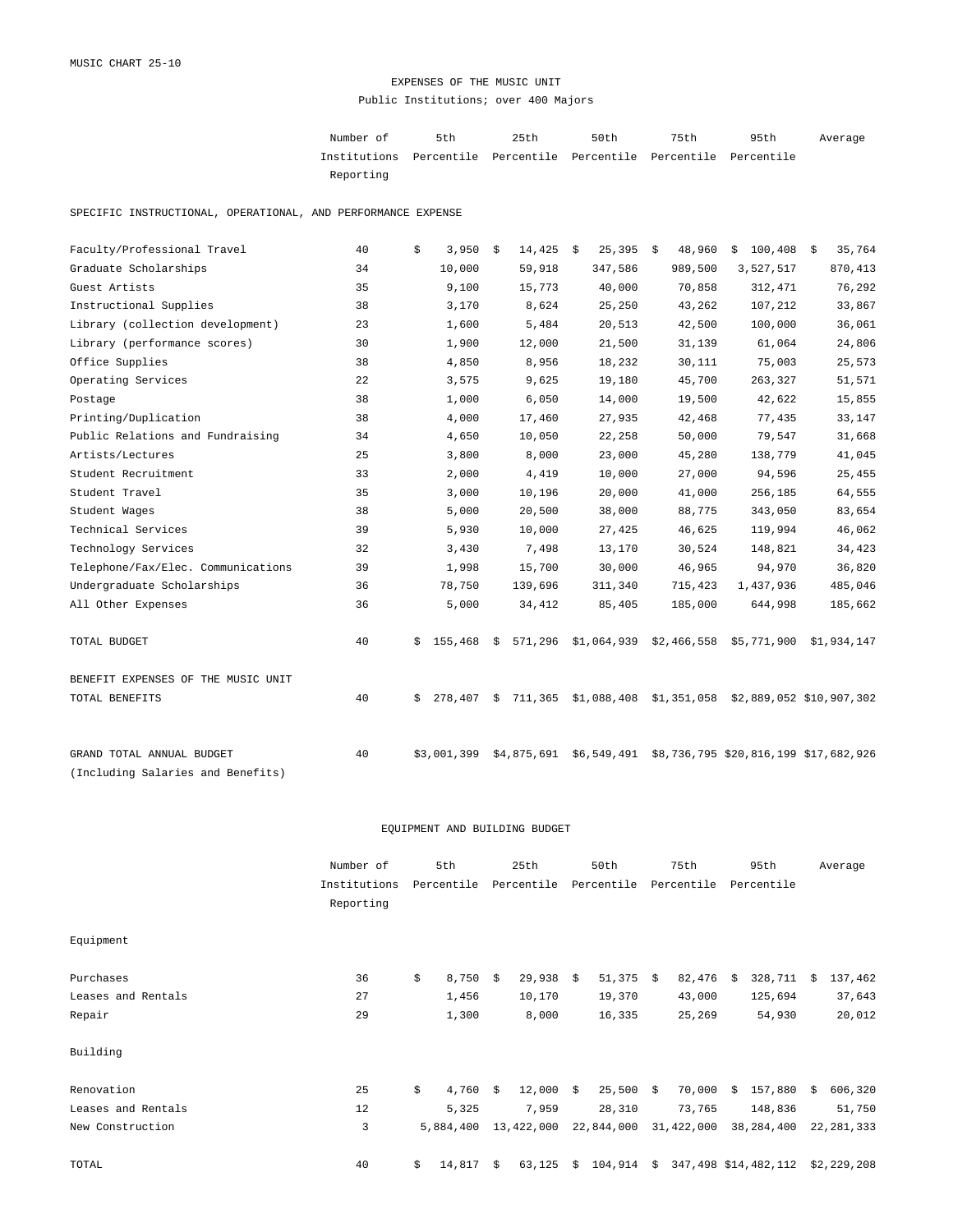## EXPENSES OF THE MUSIC UNIT All Institutions

Number of 5th 25th 50th 75th 95th Institutions Percentile Percentile Percentile Percentile Percentile Reporting Average

SPECIFIC INSTRUCTIONAL, OPERATIONAL, AND PERFORMANCE EXPENSE

| Faculty/Professional Travel        | 477 | \$ | 1,000   | \$ | 3,200        | - \$ | 6,200       | - \$ | 13,702      | $60,041$ \$<br>\$                          | 14,995      |
|------------------------------------|-----|----|---------|----|--------------|------|-------------|------|-------------|--------------------------------------------|-------------|
| Graduate Scholarships              | 186 |    | 3,812   |    | 15,812       |      | 63,500      |      | 297,258     | 1,940,234                                  | 383,244     |
| Guest Artists                      | 396 |    | 701     |    | 3,000        |      | 7,500       |      | 20,000      | 84,381                                     | 23,304      |
| Instructional Supplies             | 503 |    | 659     |    | 3,000        |      | 7,180       |      | 14,442      | 45,111                                     | 13,602      |
| Library (collection development)   | 307 |    | 400     |    | 1,600        |      | 4,000       |      | 11,000      | 53,600                                     | 12,956      |
| Library (performance scores)       | 395 |    | 581     |    | 2,504        |      | 5,750       |      | 12,000      | 30,805                                     | 10,191      |
| Office Supplies                    | 514 |    | 583     |    | 1,865        |      | 4,000       |      | 8,500       | 31,300                                     | 8,526       |
| Operating Services                 | 232 |    | 765     |    | 2,581        |      | 7,622       |      | 19,508      | 185,976                                    | 44,498      |
| Postage                            | 465 |    | 473     |    | 1,200        |      | 2,500       |      | 5,116       | 19,556                                     | 5,785       |
| Printing/Duplication               | 495 |    | 800     |    | 3,000        |      | 6,000       |      | 12,000      | 45,058                                     | 13,003      |
| Public Relations and Fundraising   | 282 |    | 500     |    | 1,735        |      | 4,000       |      | 11,642      | 91,844                                     | 26,364      |
| Artists/Lectures                   | 222 |    | 576     |    | 2,000        |      | 5,748       |      | 16,897      | 74,552                                     | 17,105      |
| Student Recruitment                | 317 |    | 500     |    | 2,000        |      | 4,800       |      | 10,000      | 50,000                                     | 12,776      |
| Student Travel                     | 432 |    | 1,000   |    | 5,000        |      | 12,500      |      | 27,840      | 107,350                                    | 29,549      |
| Student Wages                      | 461 |    | 1,684   |    | 5,934        |      | 12,000      |      | 26,342      | 118,646                                    | 29,948      |
| Technical Services                 | 520 |    | 2,000   |    | 5,786        |      | 10,000      |      | 18,400      | 57,669                                     | 18,853      |
| Technology Services                | 345 |    | 416     |    | 1,500        |      | 3,000       |      | 8,512       | 43,800                                     | 15,104      |
| Telephone/Fax/Elec. Communications | 454 |    | 250     |    | 1,209        |      | 4,112       |      | 10,150      | 41,861                                     | 11,278      |
| Undergraduate Scholarships         | 420 |    | 7,485   |    | 50,000       |      | 137,418     |      | 270,733     | 1,084,176                                  | 288,425     |
| All Other Expenses                 | 439 |    | 1,104   |    | 4,211        |      | 12,144      |      | 43,050      | 235,986                                    | 89,690      |
| TOTAL BUDGET                       | 553 | \$ | 32,500  | S. | 99,490       | \$   | 247,949     | - \$ | 503,505     | $$2,565,376$ \$                            | 664,779     |
| BENEFIT EXPENSES OF THE MUSIC UNIT |     |    |         |    |              |      |             |      |             |                                            |             |
| TOTAL BENEFITS                     | 553 | \$ | 44,830  | Ŝ. | $112,054$ \$ |      |             |      |             | 206,716 \$ 415,176 \$1,271,734 \$1,220,563 |             |
| GRAND TOTAL ANNUAL BUDGET          | 553 | Ŝ. | 387,374 | \$ | 818,719      |      | \$1,325,374 |      | \$2,486,446 | \$7,927,716                                | \$3,359,742 |
| (Including Salaries and Benefits)  |     |    |         |    |              |      |             |      |             |                                            |             |

|                    | Number of    | 5th         |    | 25th       |    | 50th       | 75th         |    | 95th       |     | Average     |
|--------------------|--------------|-------------|----|------------|----|------------|--------------|----|------------|-----|-------------|
|                    | Institutions | Percentile  |    | Percentile |    | Percentile | Percentile   |    | Percentile |     |             |
|                    | Reporting    |             |    |            |    |            |              |    |            |     |             |
| Equipment          |              |             |    |            |    |            |              |    |            |     |             |
| Purchases          | 397          | \$<br>1,388 | Ŝ. | 10,000     | Ŝ. | 20,000     | \$<br>45,158 | Ŝ. | 178,000    | - S | 53,616      |
| Leases and Rentals | 159          | 500         |    | 1,700      |    | 4,884      | 12,372       |    | 72,056     |     | 19,089      |
| Repair             | 256          | 888         |    | 2,500      |    | 5,000      | 14,000       |    | 40,250     |     | 10,896      |
| Building           |              |             |    |            |    |            |              |    |            |     |             |
| Renovation         | 137          | \$<br>1,000 | -Ŝ | 6,000      | \$ | 23,000     | \$<br>96,000 | \$ | 875,031    | Ŝ.  | 332,554     |
| Leases and Rentals | 43           | 878         |    | 4,550      |    | 13,500     | 46,500       |    | 149,788    |     | 37,815      |
| New Construction   | 24           | 18,300      |    | 95,750     |    | 4,138,000  | 13,500,000   |    | 39,775,000 |     | 20,742,785  |
| TOTAL              | 447          | \$<br>1,987 | Ŝ. | 12,688     | \$ | 31,382     | \$<br>81,414 | \$ | 976,922    |     | \$1,280,616 |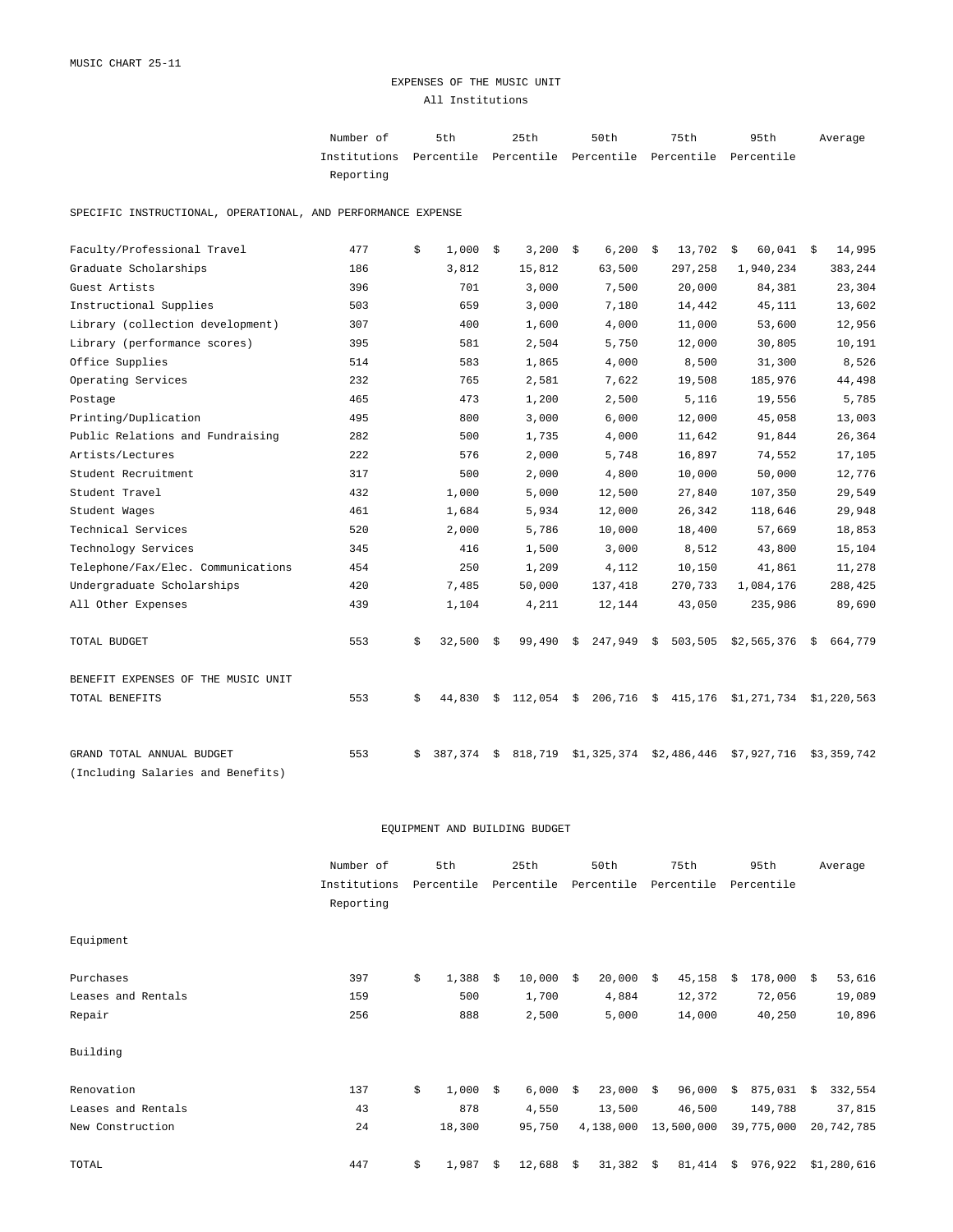## SPECIFIC INCOME SOURCES FOR THE MUSIC UNIT All Private Institutions

|                            | Number of    | 5th         |    | 25th             |    | 50th       |    | 75th       | 95th                     |    | Average     |
|----------------------------|--------------|-------------|----|------------------|----|------------|----|------------|--------------------------|----|-------------|
|                            | Institutions | Percentile  |    | Percentile       |    | Percentile |    | Percentile | Percentile               |    |             |
|                            | Reporting    |             |    |                  |    |            |    |            |                          |    |             |
| Public Grants              |              |             |    |                  |    |            |    |            | Ŝ.                       |    |             |
|                            | 23           | \$<br>2,400 | Ŝ. | $4,250$ \$       |    | $8,943$ \$ |    | 62,456     | 147,237                  | S. | 47,881      |
| Foundation/Corporation     | 65           | 1,300       |    | 4,750            |    | 12,500     |    | 72,822     | 522,400                  |    | 90,437      |
| Private Gifts              | 165          | 500         |    | 4,624            |    | 20,000     |    | 92,719     | 1,058,307                |    | 216,426     |
| Tickets/Commission/Rentals | 133          | 1,000       |    | 3,645            |    | 10,000     |    | 24,000     | 328,528                  |    | 46,824      |
| Fund Raising               | 46           | 350         |    | 3,854            |    | 11,344     |    | 50,180     | 607,614                  |    | 112,525     |
| Tuition                    | 35           | 22,090      |    | 294,130          |    | 1,944,175  |    | 7,963,940  | 17,923,682               |    | 4,900,767   |
| Student Fees               | 80           | 2,180       |    | 12,000           |    | 55,550     |    | 157,143    | 505,784                  |    | 130,854     |
| Income From Endowment      | 119          | 1,969       |    | 11,519           |    | 29,800     |    | 126,286    | 2,062,455                |    | 610,627     |
| Total Specific Sources of  |              |             |    |                  |    |            |    |            |                          |    |             |
| Income/Endowment           | 217          | \$<br>3,000 | Ŝ. | $18,062 \quad $$ |    | 61,000     | Ŝ. | 282,286    | \$8,254,339              |    | \$1,423,959 |
| Total Endowment            |              |             |    |                  |    |            |    |            |                          |    |             |
| of the music Unit          | 171          | \$<br>8,025 | Ŝ  | 112,180          | Ŝ. | 503,819    |    |            | \$2,368,142 \$30,716,500 |    | \$9,646,448 |

MUSIC CHART 26-2

SPECIFIC INCOME SOURCES FOR THE MUSIC UNIT Private Institutions; 1-50 Majors

|                            | Number of      | 5th         |    | 25th       |    | 50th       |    | 75th       |    | 95th        |    | Average |
|----------------------------|----------------|-------------|----|------------|----|------------|----|------------|----|-------------|----|---------|
|                            | Institutions   | Percentile  |    | Percentile |    | Percentile |    | Percentile |    | Percentile  |    |         |
|                            | Reporting      |             |    |            |    |            |    |            |    |             |    |         |
| Public Grants              | $\overline{2}$ | \$<br>2,725 | -Ŝ | $3,625$ \$ |    | 4,750      | Ŝ. | 5,875      | -Ŝ | $6,775$ \$  |    | 4,750   |
| Foundation/Corporation     | 11             | 1,250       |    | 4,000      |    | 6,000      |    | 10,266     |    | 20,000      |    | 8,136   |
| Private Gifts              | 48             | 184         |    | 1,432      |    | 6,434      |    | 32,066     |    | 191,600     |    | 53,588  |
| Tickets/Commission/Rentals | 32             | 538         |    | 1,226      |    | 4,019      |    | 7,625      |    | 14,786      |    | 5,269   |
| Fund Raising               | 14             | 211         |    | 1,501      |    | 4,828      |    | 10,875     |    | 24,637      |    | 7,879   |
| Tuition                    | $\overline{4}$ | 37,300      |    | 74,500     |    | 118,140    |    | 158,210    |    | 186,842     |    | 114,570 |
| Student Fees               | 15             | 1,983       |    | 3,250      |    | 14,500     |    | 30,062     |    | 59,400      |    | 20,364  |
| Income From Endowment      | 31             | 1,022       |    | 7,096      |    | 11,700     |    | 19,600     |    | 52,261      |    | 22,670  |
| Total Specific Sources of  |                |             |    |            |    |            |    |            |    |             |    |         |
| Income/Endowment           | 69             | \$<br>1,580 | -Ŝ | $6,000$ \$ |    | 20,000     | Ŝ. | 58,500     | \$ | 236,875     | Ŝ. | 64,009  |
| Total Endowment            |                |             |    |            |    |            |    |            |    |             |    |         |
| of the music Unit          | 51             | \$<br>6,472 | -S | 25,000     | Ŝ. | 115,287    | S. | 495,188    |    | \$1,812,941 | Ŝ. | 472,495 |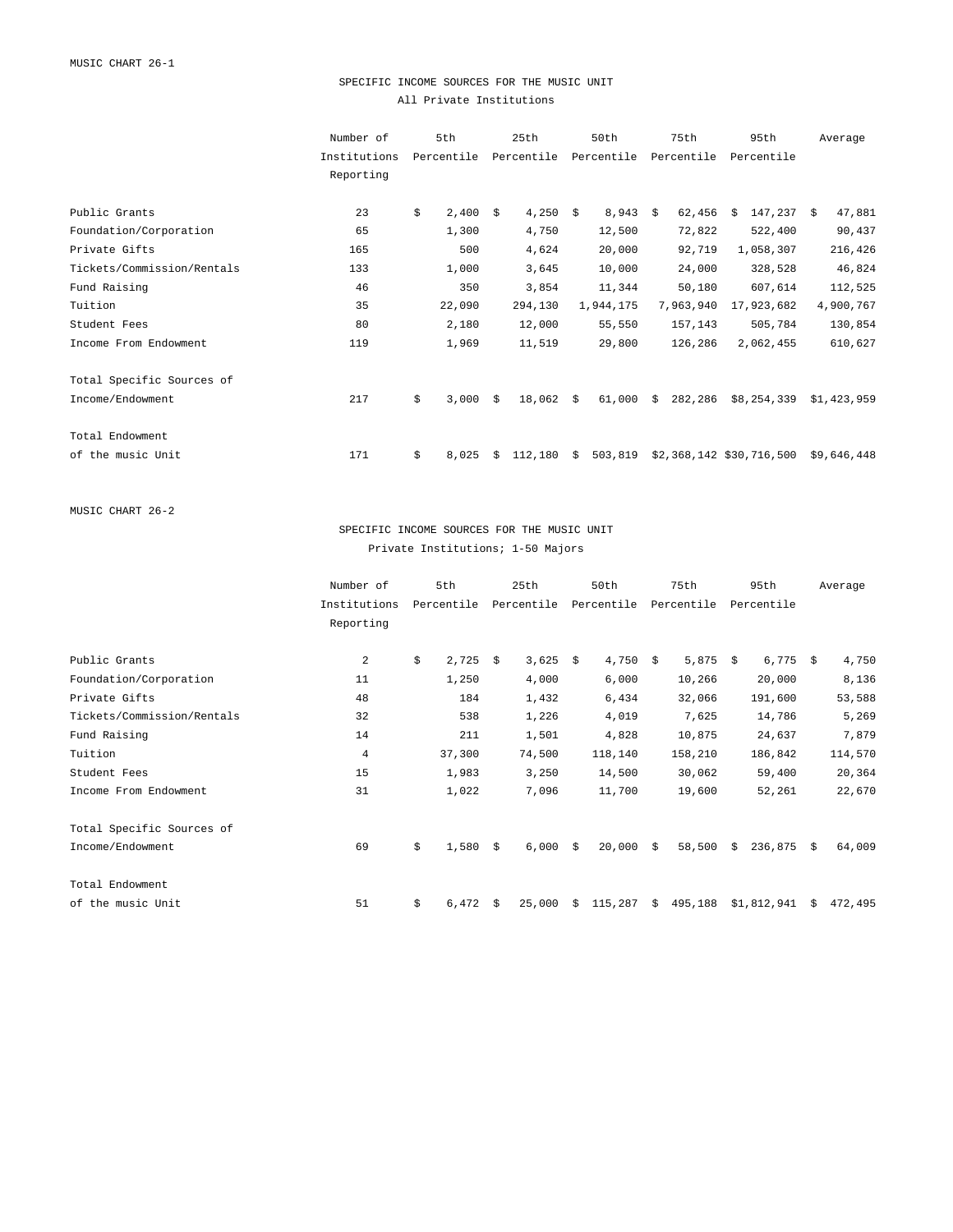## SPECIFIC INCOME SOURCES FOR THE MUSIC UNIT Private Institutions; 51-100 Majors

|                            | Number of    | 5th         |    | 25th       |    | 50th       |    | 75th        |    | 95th        |    | Average |
|----------------------------|--------------|-------------|----|------------|----|------------|----|-------------|----|-------------|----|---------|
|                            | Institutions | Percentile  |    | Percentile |    | Percentile |    | Percentile  |    | Percentile  |    |         |
|                            | Reporting    |             |    |            |    |            |    |             |    |             |    |         |
| Public Grants              | 5            | \$<br>1,680 | Ŝ. | $2,400$ \$ |    | 2,400      | Ŝ. | 7,749       | Ŝ. | $8,430$ \$  |    | 4,530   |
| Foundation/Corporation     | 15           | 2,500       |    | 4,000      |    | 7,000      |    | 13,750      |    | 30,570      |    | 13,457  |
| Private Gifts              | 52           | 1,000       |    | 4,000      |    | 8,334      |    | 30,000      |    | 294,182     |    | 51,691  |
| Tickets/Commission/Rentals | 40           | 1,000       |    | 3,175      |    | 6,000      |    | 15,000      |    | 71,259      |    | 19,916  |
| Fund Raising               | 10           | 1,335       |    | 1,836      |    | 10,344     |    | 14,375      |    | 63,100      |    | 17,303  |
| Tuition                    | 6            | 22,475      |    | 123,750    |    | 447,104    |    | 855,802     |    | 1,259,344   |    | 545,883 |
| Student Fees               | 22           | 5,525       |    | 10,972     |    | 28,598     |    | 74,536      |    | 192,321     |    | 55,666  |
| Income From Endowment      | 36           | 2,344       |    | 13,237     |    | 23,804     |    | 78,524      |    | 203,060     |    | 55,589  |
| Total Specific Sources of  |              |             |    |            |    |            |    |             |    |             |    |         |
| Income/Endowment           | 67           | \$<br>4,824 | Ŝ. | 19,165     | S. | 50,000     | Ŝ. | 140,820     | Ŝ. | 622,875     | S. | 158,640 |
| Total Endowment            |              |             |    |            |    |            |    |             |    |             |    |         |
| of the music Unit          | 52           | \$<br>7.526 | Ŝ. | 118,750    | S. | 370,000    |    | \$1,233,275 |    | \$3,166,476 | S. | 889,978 |

MUSIC CHART 26-4

## SPECIFIC INCOME SOURCES FOR THE MUSIC UNIT Private Institutions; 101-200 Majors

|                            | Number of    | 5th          |    | 25th       |    | 50th        |     | 75th       | 95th                     |      | Average     |
|----------------------------|--------------|--------------|----|------------|----|-------------|-----|------------|--------------------------|------|-------------|
|                            | Institutions | Percentile   |    | Percentile |    | Percentile  |     | Percentile | Percentile               |      |             |
|                            | Reporting    |              |    |            |    |             |     |            |                          |      |             |
|                            |              |              |    |            |    |             |     |            |                          |      |             |
| Public Grants              | 5            | \$<br>3,600  | Ŝ. | 4,000      | S. | 5,000       | - S | 20,000     | 52,000<br>Ŝ.             | - \$ | 18,500      |
| Foundation/Corporation     | 15           | 3,100        |    | 9,000      |    | 22,000      |     | 100,000    | 564,500                  |      | 114,990     |
| Private Gifts              | 28           | 2,350        |    | 10,000     |    | 40,776      |     | 100,000    | 1,374,200                |      | 374,132     |
| Tickets/Commission/Rentals | 27           | 2,500        |    | 7,000      |    | 15,000      |     | 30,417     | 66,812                   |      | 24,649      |
| Fund Raising               | 11           | 1,167        |    | 4,240      |    | 10,000      |     | 21,464     | 700,000                  |      | 134,522     |
| Tuition                    | 5            | 16,400       |    | 76,000     |    | 1,792,000   |     | 1,823,790  | 3, 312, 210              |      | 1,475,521   |
| Student Fees               | 16           | 1,625        |    | 30,712     |    | 92,277      |     | 159,208    | 335,444                  |      | 123,323     |
| Income From Endowment      | 21           | 7,500        |    | 21,700     |    | 35,000      |     | 120,899    | 997,111                  |      | 470,128     |
| Total Specific Sources of  |              |              |    |            |    |             |     |            |                          |      |             |
| Income/Endowment           | 35           | \$<br>16,655 | Ŝ  | 60,475     | Ŝ. | 129,920     | Ŝ.  | 717,602    | $$5,329,242$ \$          |      | 961,765     |
| Total Endowment            |              |              |    |            |    |             |     |            |                          |      |             |
| of the music Unit          | 29           | \$<br>28,858 | Ŝ. | 250,194    |    | \$1,350,000 |     |            | \$5,058,487 \$12,815,668 |      | \$7,280,030 |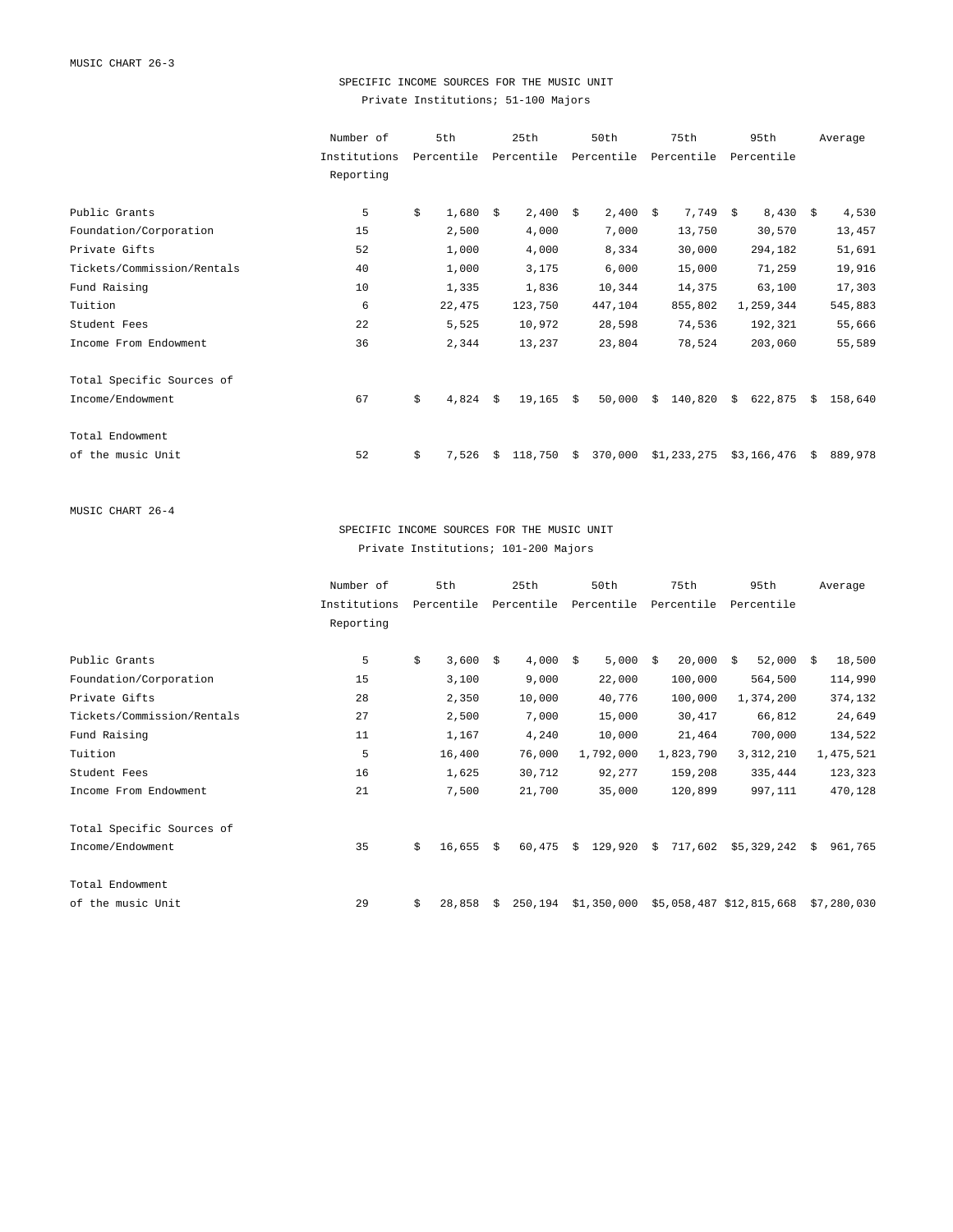## SPECIFIC INCOME SOURCES FOR THE MUSIC UNIT Private Institutions; over 200 Majors

|                            | Number of    |    | 5th        |    | 25th        | 50th       |    | 75th       | 95th                                                       | Average   |
|----------------------------|--------------|----|------------|----|-------------|------------|----|------------|------------------------------------------------------------|-----------|
|                            | Institutions |    | Percentile |    | Percentile  | Percentile |    | Percentile | Percentile                                                 |           |
|                            | Reporting    |    |            |    |             |            |    |            |                                                            |           |
|                            |              |    |            |    |             |            |    |            |                                                            |           |
| Public Grants              | 11           | \$ | 6,722      | S. | $22,000$ \$ | 64,913     | Ŝ. | 107,930    | $262,078$ \$<br>Ŝ.                                         | 88,782    |
| Foundation/Corporation     | 24           |    | 3,225      |    | 10,131      | 62,822     |    | 202,264    | 560,147                                                    | 160,926   |
| Private Gifts              | 37           |    | 11,284     |    | 28,080      | 135,000    |    | 505,000    | 1,950,801                                                  | 539,850   |
| Tickets/Commission/Rentals | 34           |    | 2,325      |    | 8,825       | 24,000     |    | 272,084    | 467,686                                                    | 135,202   |
| Fund Raising               | 11           |    | 33,860     |    | 110,888     | 300,358    |    | 442,728    | 675,000                                                    | 310,280   |
| Tuition                    | 20           |    | 344,417    |    | 4,081,645   | 7,253,258  |    | 11,367,725 | 19, 414, 125                                               | 8,020,783 |
| Student Fees               | 27           |    | 10,686     |    | 33,500      | 177,372    |    | 403,960    | 692,803                                                    | 257,963   |
| Income From Endowment      | 31           |    | 16,000     |    | 74,450      | 168,800    |    | 1,246,658  | 8,700,150                                                  | 1,938,320 |
| Total Specific Sources of  |              |    |            |    |             |            |    |            |                                                            |           |
| Income/Endowment           | 46           | \$ | 6,246      | Ŝ. | 192,148     |            |    |            | $$1,603,344$ $$6,722,120$ $$24,613,784$ $$5,658,518$       |           |
| Total Endowment            |              |    |            |    |             |            |    |            |                                                            |           |
| of the music Unit          | 39           | Ŝ. | 109,000    | Ŝ. |             |            |    |            | 963,814 \$3,462,100 \$22,938,636\$113,361,976 \$35,078,092 |           |

MUSIC CHART 26-6

## SPECIFIC INCOME SOURCES FOR THE MUSIC UNIT All Public Insitutions

|                            | Number of    | 5th         |    | 25th       |    | 50th       |    | 75th        | 95th          |    | Average     |
|----------------------------|--------------|-------------|----|------------|----|------------|----|-------------|---------------|----|-------------|
|                            | Institutions | Percentile  |    | Percentile |    | Percentile |    | Percentile  | Percentile    |    |             |
|                            | Reporting    |             |    |            |    |            |    |             |               |    |             |
|                            |              |             |    |            |    |            |    |             |               |    |             |
| Public Grants              | 93           | \$<br>794   | Ŝ. | 3,000      | S. | $9,844$ \$ |    | 29,500      | 143,800<br>Ŝ. | -Ŝ | 279,270     |
| Foundation/Corporation     | 148          | 2,000       |    | 5,375      |    | 17,738     |    | 50,000      | 241,175       |    | 57,761      |
| Private Gifts              | 225          | 612         |    | 3,725      |    | 14,564     |    | 73,781      | 544,266       |    | 148,395     |
| Tickets/Commission/Rentals | 217          | 1,000       |    | 4,055      |    | 12,000     |    | 30,000      | 136,136       |    | 47,408      |
| Fund Raising               | 103          | 1,000       |    | 5,000      |    | 10,500     |    | 50,000      | 312,655       |    | 119,733     |
| Tuition                    | 32           | 2,800       |    | 9,891      |    | 76,000     |    | 1,281,422   | 9,038,237     |    | 1,655,162   |
| Student Fees               | 186          | 2,000       |    | 16,160     |    | 50,000     |    | 118,748     | 314,138       |    | 100,214     |
| Income From Endowment      | 184          | 2,000       |    | 9,811      |    | 32,593     |    | 112,893     | 476,295       |    | 123,339     |
| Total Specific Sources of  |              |             |    |            |    |            |    |             |               |    |             |
| Income/Endowment           | 291          | \$<br>5,825 | Ŝ. | 33,232     | S. | 108,962    | Ŝ. | 329,719     | \$2,339,201   | Ŝ. | 838,054     |
| Total Endowment            |              |             |    |            |    |            |    |             |               |    |             |
| of the music Unit          | 249          | \$<br>9,796 | Ŝ. | 85,052     | S. | 475,000    |    | \$1,500,000 | \$9,145,185   |    | \$2,064,007 |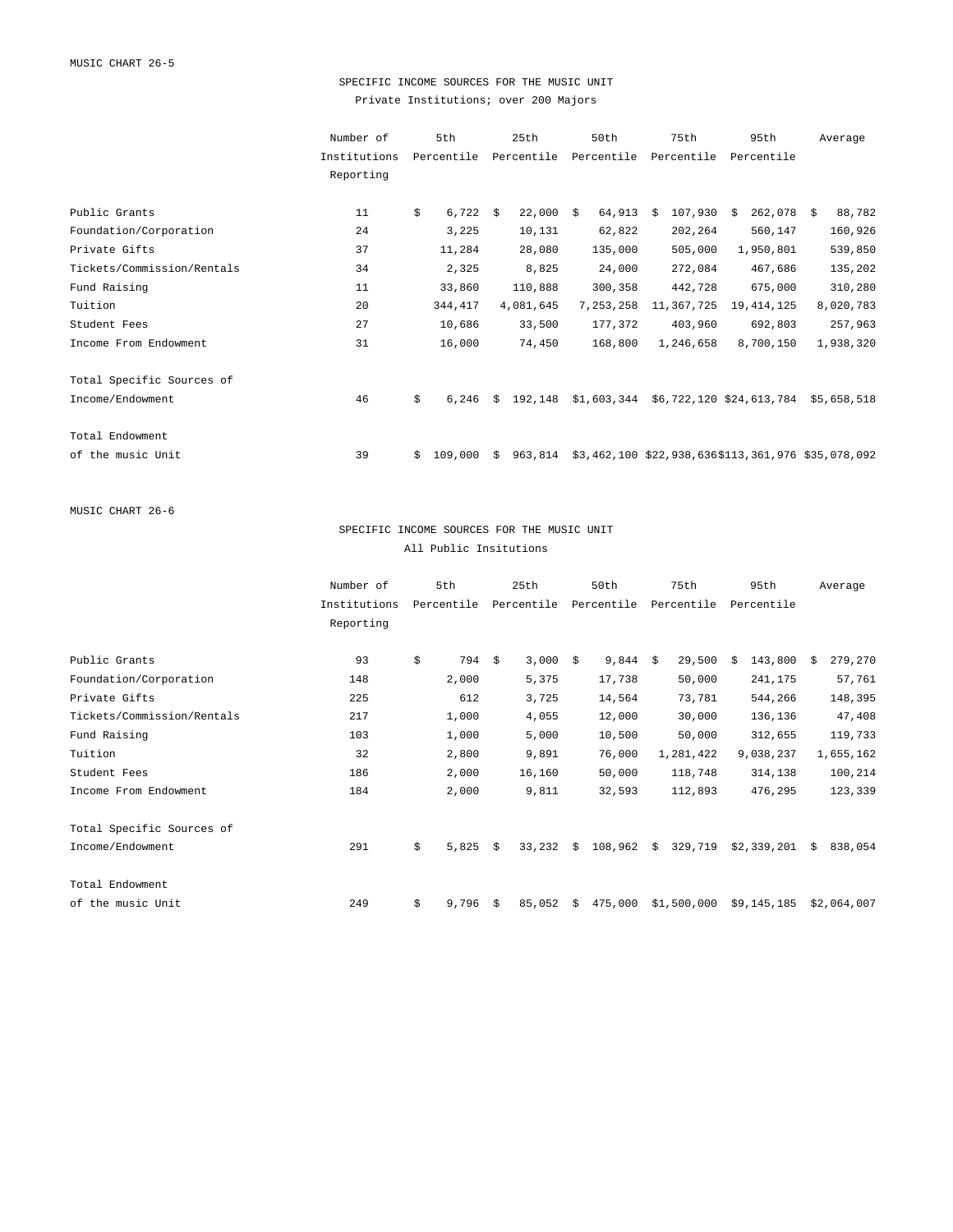## SPECIFIC INCOME SOURCES FOR THE MUSIC UNIT Public Insitutions; 1-100 Majors

|                            | Number of    | 5th         |    | 25th           |      | 50th       |    | 75th       |    | 95th         |    | Average |
|----------------------------|--------------|-------------|----|----------------|------|------------|----|------------|----|--------------|----|---------|
|                            | Institutions | Percentile  |    | Percentile     |      | Percentile |    | Percentile |    | Percentile   |    |         |
|                            | Reporting    |             |    |                |      |            |    |            |    |              |    |         |
| Public Grants              | 19           | \$<br>1,720 | Ŝ. | $3,700$ \$     |      | 10,000     | -Ŝ | 22,500     | Ŝ. | $563,082$ \$ |    | 77,174  |
| Foundation/Corporation     | 40           | 1,475       |    | 3,375          |      | 7,452      |    | 20,125     |    | 164,189      |    | 37,904  |
| Private Gifts              | 63           | 455         |    | 1,667          |      | 6,000      |    | 19,112     |    | 139,873      |    | 30,695  |
| Tickets/Commission/Rentals | 54           | 428         |    | 2,000          |      | 4,250      |    | 10,000     |    | 26,228       |    | 7,990   |
| Fund Raising               | 23           | 500         |    | 2,000          |      | 5,000      |    | 10,000     |    | 123,300      |    | 21,319  |
| Tuition                    | 6            | 5,050       |    | 11,000         |      | 37,000     |    | 84,000     |    | 939,479      |    | 233,562 |
| Student Fees               | 45           | 1,360       |    | 6,250          |      | 20,282     |    | 59,500     |    | 171,000      |    | 43,871  |
| Income From Endowment      | 42           | 860         |    | 4,000          |      | 9,000      |    | 24,750     |    | 84,732       |    | 24,727  |
| Total Specific Sources of  |              |             |    |                |      |            |    |            |    |              |    |         |
| Income/Endowment           | 88           | \$<br>2,675 | Ŝ. | $15,261 \t$ \$ |      | 47,150     | Ŝ. | 111,100    | Ŝ. | 386,310      | S. | 116,502 |
| Total Endowment            |              |             |    |                |      |            |    |            |    |              |    |         |
| of the music Unit          | 67           | \$<br>5,066 | Ŝ. | 34,500         | - \$ | 85,052     | Ŝ. | 344,822    |    | \$1,664,398  | -Ŝ | 324,605 |
|                            |              |             |    |                |      |            |    |            |    |              |    |         |

MUSIC CHART 26-8

## SPECIFIC INCOME SOURCES FOR THE MUSIC UNIT Public Insitutions; 101-200 Majors

|                            | Number of    | 5th         |    | 25th        |    | 50th       |    | 75th       |    | 95th          |    | Average |
|----------------------------|--------------|-------------|----|-------------|----|------------|----|------------|----|---------------|----|---------|
|                            | Institutions | Percentile  |    | Percentile  |    | Percentile |    | Percentile |    | Percentile    |    |         |
|                            | Reporting    |             |    |             |    |            |    |            |    |               |    |         |
|                            |              |             |    |             |    |            |    |            |    |               |    |         |
| Public Grants              | 27           | \$<br>820   | -Ŝ | 1,950       | S. | 7,840      | Ŝ. | 15,000     | Ŝ. | $139,100 \t5$ |    | 24,605  |
| Foundation/Corporation     | 40           | 2,000       |    | 4,000       |    | 9,500      |    | 25,775     |    | 131,950       |    | 34,132  |
| Private Gifts              | 65           | 1,049       |    | 3,500       |    | 10,000     |    | 27,000     |    | 140,700       |    | 31,260  |
| Tickets/Commission/Rentals | 68           | 1,106       |    | 4,000       |    | 9,100      |    | 20,000     |    | 75,000        |    | 17,924  |
| Fund Raising               | 28           | 1,049       |    | 2,550       |    | 6,665      |    | 20,738     |    | 269,429       |    | 46,266  |
| Tuition                    | 12           | 2,100       |    | 6,950       |    | 25,938     |    | 700,756    |    | 2,067,378     |    | 532,164 |
| Student Fees               | 53           | 1,642       |    | 10,000      |    | 23,200     |    | 60,000     |    | 174,600       |    | 52,337  |
| Income From Endowment      | 55           | 1,235       |    | 6,932       |    | 21,359     |    | 43,786     |    | 120,236       |    | 37,886  |
| Total Specific Sources of  |              |             |    |             |    |            |    |            |    |               |    |         |
| Income/Endowment           | 88           | \$<br>7,050 | -Ŝ | $32,556$ \$ |    | 72,102     | Ŝ. | 160,050    | Ŝ. | 627,768       | S. | 202,492 |
| Total Endowment            |              |             |    |             |    |            |    |            |    |               |    |         |
| of the music Unit          | 75           | \$<br>4,270 | -Ŝ | 81,000      | S. | 335,736    | Ŝ. | 928,352    |    | \$2,143,750   | Ŝ. | 760,649 |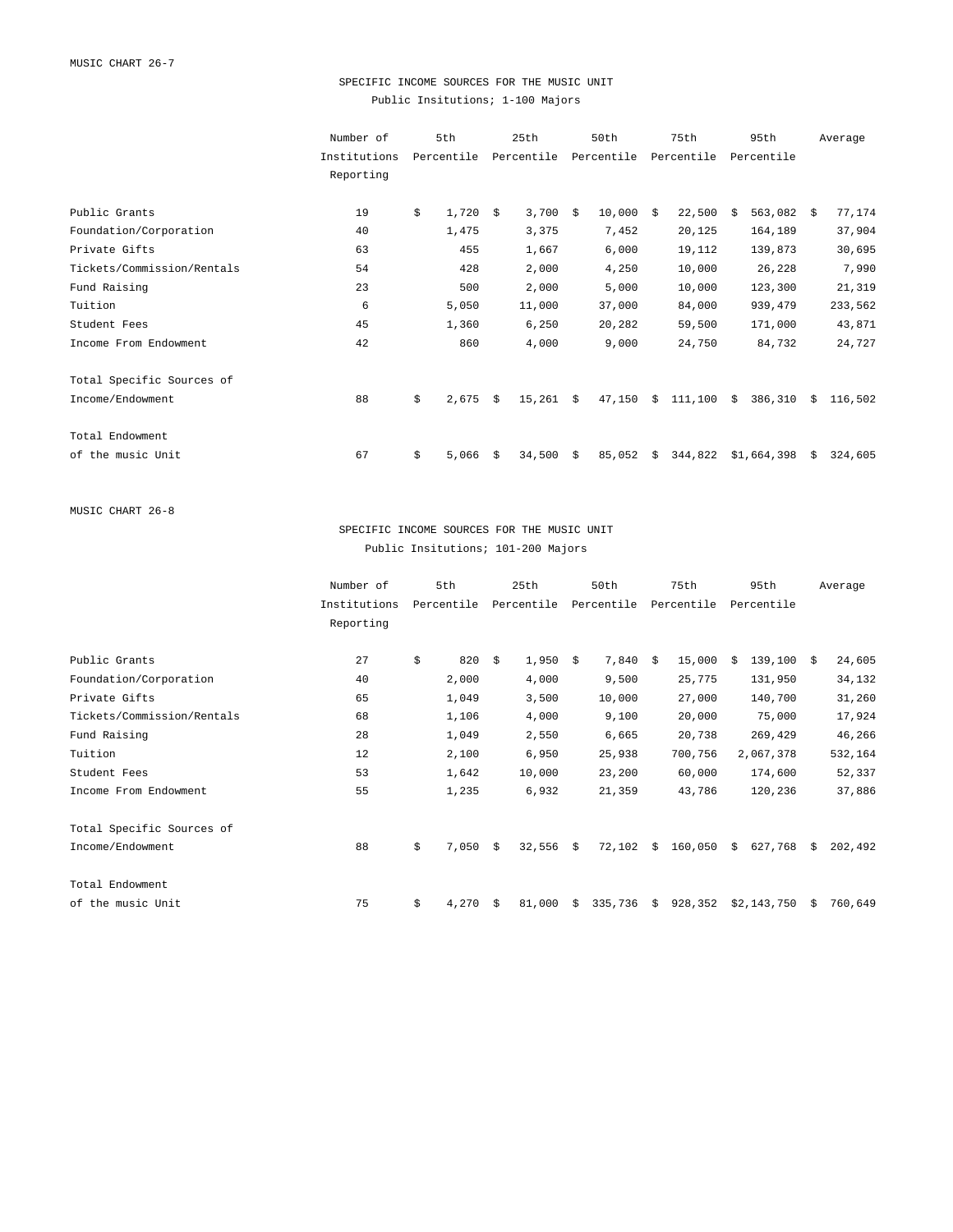## SPECIFIC INCOME SOURCES FOR THE MUSIC UNIT Public Insitutions; 201-400 Majors

| 18,512      |
|-------------|
| 51,597      |
| 66,668      |
| 31,062      |
| 42,542      |
| 358,111     |
| 87,576      |
| 115,639     |
|             |
| 297,424     |
|             |
| \$1,657,977 |
|             |

MUSIC CHART 26-10

SPECIFIC INCOME SOURCES FOR THE MUSIC UNIT Public Insitutions; over 400 Majors

|                            | Number of    |    | 5th        |    | 25th        | 50th        |    | 75th       | 95th                     | Average     |
|----------------------------|--------------|----|------------|----|-------------|-------------|----|------------|--------------------------|-------------|
|                            | Institutions |    | Percentile |    | Percentile  | Percentile  |    | Percentile | Percentile               |             |
|                            | Reporting    |    |            |    |             |             |    |            |                          |             |
|                            |              |    |            |    |             |             |    |            |                          |             |
| Public Grants              | 15           | \$ | 2,090      | -Ŝ | $7,300$ \$  | 29,500      | Ŝ. | 71,904     | \$8,960,498              | \$1,549,940 |
| Foundation/Corporation     | 30           |    | 2,850      |    | 19,044      | 71,500      |    | 150,000    | 344,735                  | 123,549     |
| Private Gifts              | 35           |    | 10,840     |    | 78,818      | 151,047     |    | 664,708    | 3,298,513                | 722,563     |
| Tickets/Commission/Rentals | 35           |    | 6,000      |    | 33,750      | 79,894      |    | 135,656    | 918,888                  | 193,529     |
| Fund Raising               | 18           |    | 4,400      |    | 25,750      | 116,170     |    | 184,998    | 1,679,493                | 505,574     |
| Tuition                    | 9            |    | 50,915     |    | 165,424     | 787,928     |    | 2,577,576  | 18,893,060               | 4,820,809   |
| Student Fees               | 34           |    | 21,580     |    | 94,254      | 170,268     |    | 301,892    | 789,938                  | 269,490     |
| Income From Endowment      | 37           |    | 9,154      |    | 83,269      | 248,137     |    | 400,000    | 1,120,244                | 372,705     |
| Total Specific Sources of  |              |    |            |    |             |             |    |            |                          |             |
| Income/Endowment           | 40           | Ŝ. | 220,255    | Ŝ. | 415,728     | \$1,350,765 |    |            | \$2,794,859 \$29,455,704 | \$4,837,389 |
| Total Endowment            |              |    |            |    |             |             |    |            |                          |             |
| of the music Unit          | 37           | \$ | 986,834    |    | \$2,085,309 | \$6,091,093 |    |            | \$9,093,811 \$30,230,047 | \$8,623,840 |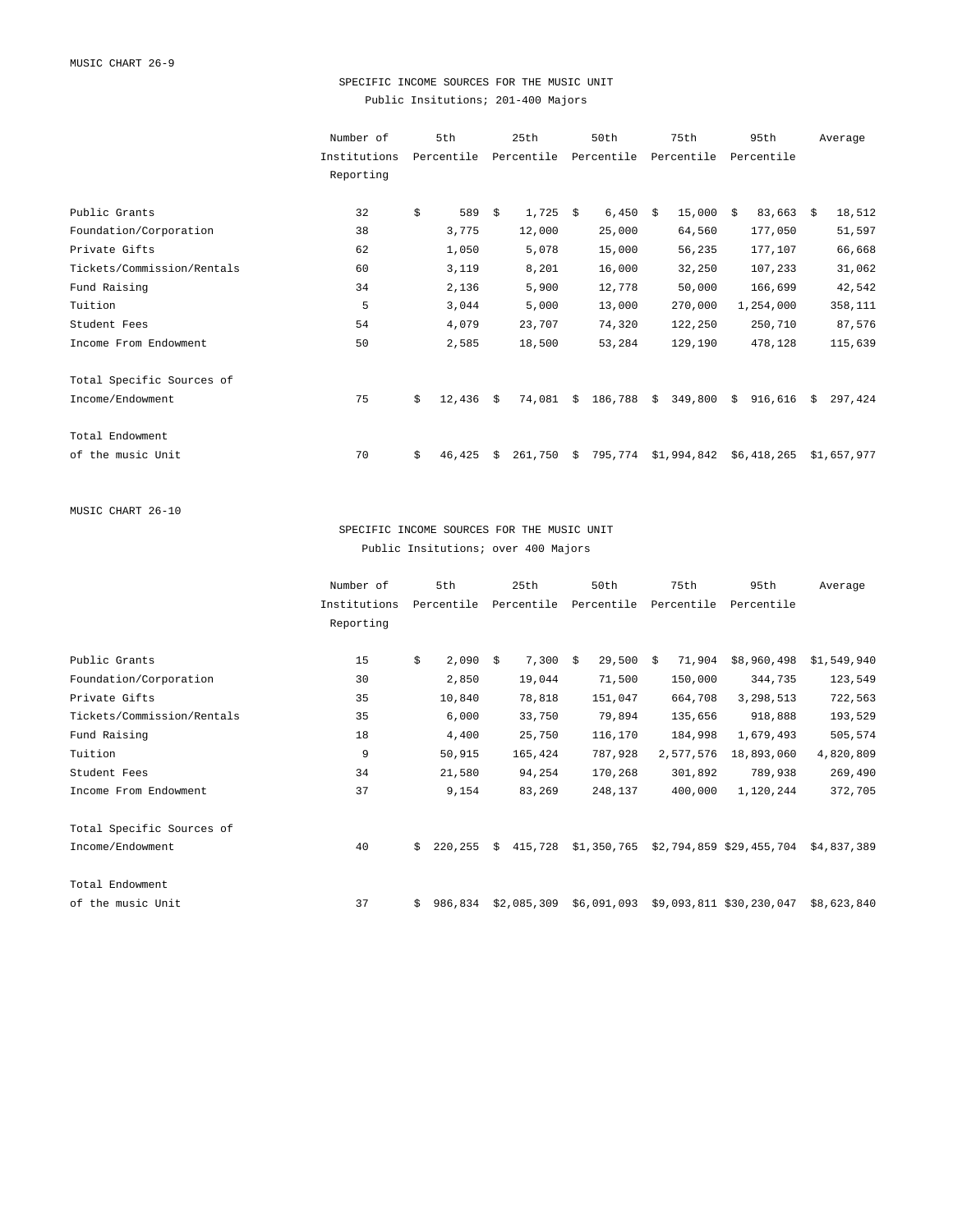## SPECIFIC INCOME SOURCES FOR THE MUSIC UNIT All Institutions

|                            | Number of    | 5th         |    | 25th           |    | 50th       |     | 75th       | 95th                     |    | Average     |
|----------------------------|--------------|-------------|----|----------------|----|------------|-----|------------|--------------------------|----|-------------|
|                            | Institutions | Percentile  |    | Percentile     |    | Percentile |     | Percentile | Percentile               |    |             |
|                            | Reporting    |             |    |                |    |            |     |            |                          |    |             |
|                            |              |             |    |                |    |            |     |            |                          |    |             |
| Public Grants              | 116          | \$<br>875   | -Ŝ | $3,336$ \$     |    | 9,422      | - S | 33,220     | 146,577<br>Ŝ             | Ŝ. | 233,391     |
| Foundation/Corporation     | 213          | 1,975       |    | 5,000          |    | 15,000     |     | 51,084     | 314,791                  |    | 67,733      |
| Private Gifts              | 390          | 500         |    | 4,000          |    | 15,000     |     | 83,476     | 872,400                  |    | 177,177     |
| Tickets/Commission/Rentals | 350          | 1,000       |    | 4,000          |    | 10,000     |     | 29,500     | 188,980                  |    | 47,186      |
| Fund Raising               | 149          | 751         |    | 4,655          |    | 10,689     |     | 50,000     | 492,182                  |    | 117,508     |
| Tuition                    | 67           | 3,120       |    | 51,125         |    | 594,208    |     | 3,961,904  | 17, 127, 742             |    | 3,350,627   |
| Student Fees               | 266          | 2,000       |    | 15,000         |    | 50,605     |     | 128,685    | 428,040                  |    | 109,429     |
| Income From Endowment      | 303          | 2,000       |    | 10,000         |    | 31,150     |     | 120,844    | 764,958                  |    | 314,716     |
| Total Specific Sources of  |              |             |    |                |    |            |     |            |                          |    |             |
| Income/Endowment           | 508          | \$<br>3,670 | Ŝ. | $24,000 \t$ \$ |    | 86,808     | Ŝ.  | 308,550    | \$5,429,190              |    | \$1,088,332 |
| Total Endowment            |              |             |    |                |    |            |     |            |                          |    |             |
| of the music Unit          | 420          | \$<br>8,048 | Ŝ. | 97,902         | Ŝ. | 498,327    |     |            | \$1,926,415 \$12,483,476 |    | \$5.151.143 |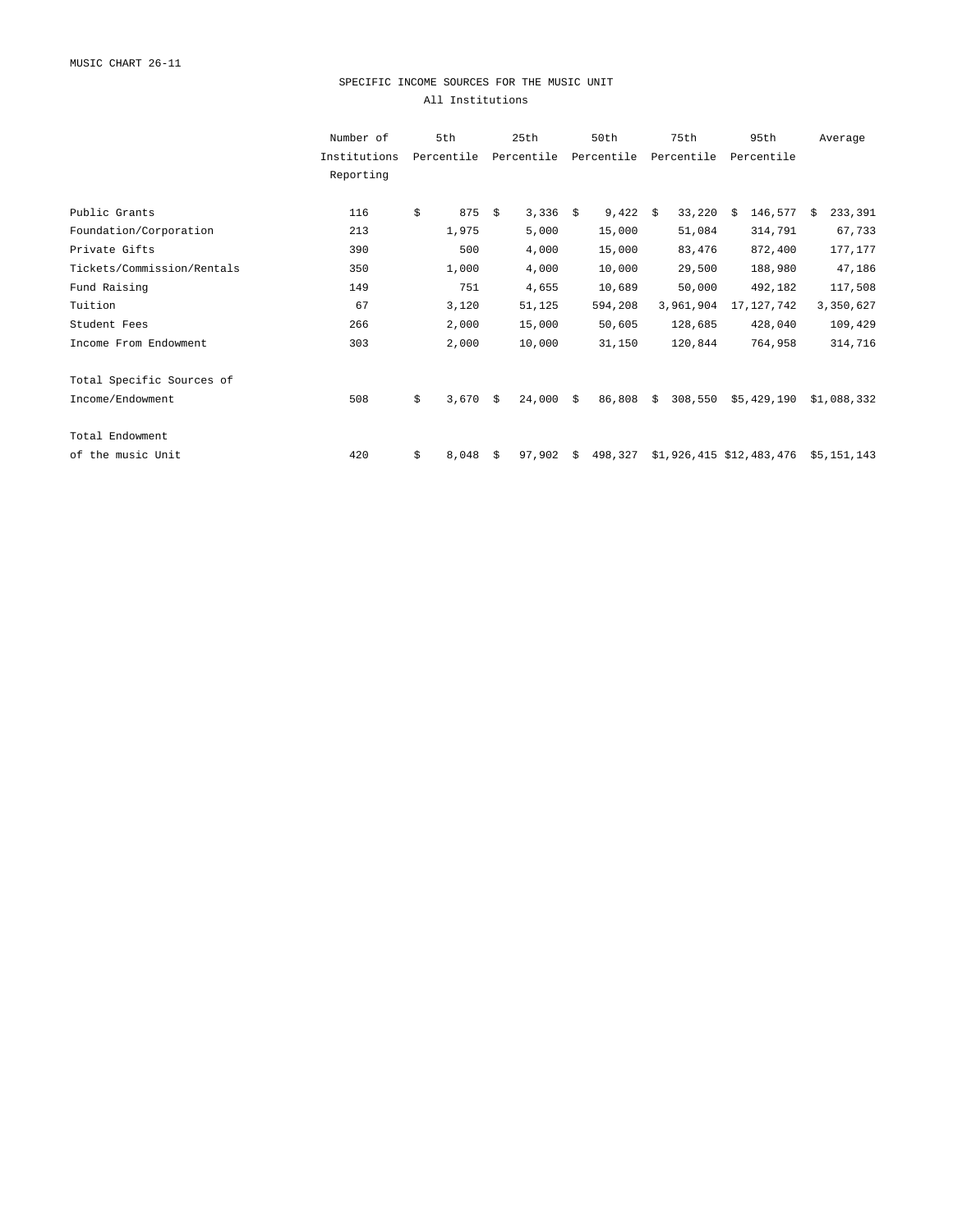# Higher Education Arts Data Services DATA SUMMARIES 2005-2006

## **DEMOGRAPHIC SURVEY OF MUSIC DOCTORAL STUDENTS**

**Chart 27 and Chart 28** provide demographic information about doctoral students in music. Chart 27 includes doctoral students who graduated in 2004-2005. Chart 28 includes doctoral students who were enrolled but did not graduate in 2004-2005.

*Example: Chart 28, "Demographic Survey of Doctoral Degree Students Who Were Enrolled But Did Not Graduate in 2004-2005," General Music Education Majors.* Thirty-five institutions reported a total of 255 doctoral degree students enrolled in general music education. Among these were 8 Black, non-Hispanic males; 6 Black, non-Hispanic females; 0 American Indian or Alaskan Native males, 0 American Indian or Alaskan Native females; 0 Pacific Islander males; 0 Pacific Islander females; 4 Hispanic or Latino males; 24 Hispanic or Latino females; 85 White, non-Hispanic males; 87 White, non-Hispanic females; 7 Asian males; 9 Asian females; 13 males of other race or unknown ethnicity; and 12 females of other race or unknown ethnicity.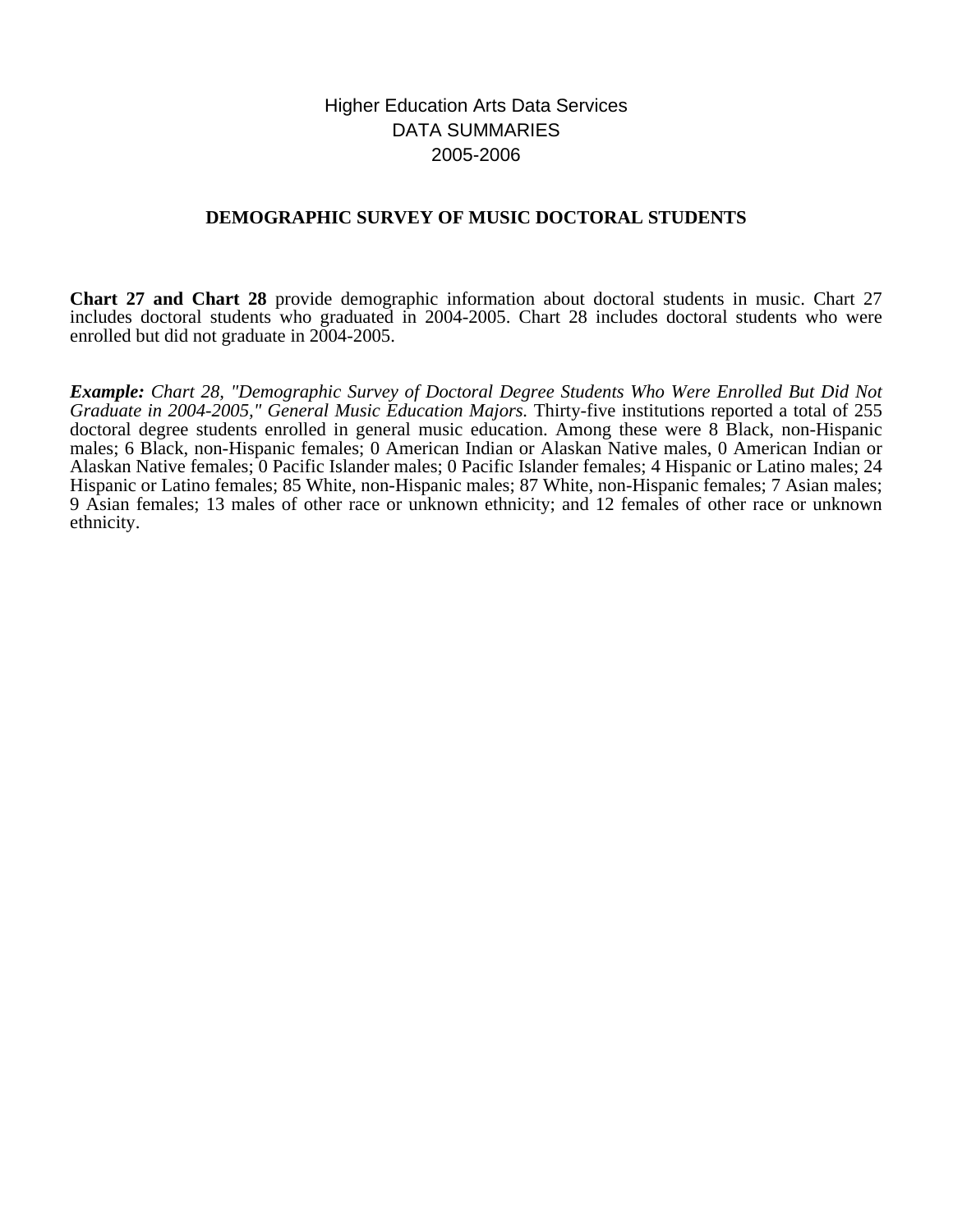#### DEMOGRAPHIC SURVEY OF DOCTORAL DEGREE STUDENTS WHO GRADUATED IN 2004-2005

|                     |                         |                     | Black or<br>African- |              |                     |                     |              |                         |                         |                         |                |                         |                         |                     |                         |                |
|---------------------|-------------------------|---------------------|----------------------|--------------|---------------------|---------------------|--------------|-------------------------|-------------------------|-------------------------|----------------|-------------------------|-------------------------|---------------------|-------------------------|----------------|
|                     |                         |                     | American/            |              | American            |                     |              |                         |                         |                         |                |                         |                         |                     |                         |                |
|                     |                         |                     | Non-                 |              | Indian/             |                     |              |                         |                         |                         |                |                         |                         |                     | Other/Race              |                |
|                     |                         |                     | Hispanic             |              | Native              |                     | Pacific      |                         | Hispanic/               |                         | White Non-     |                         |                         |                     | Ethnicity               |                |
|                     |                         |                     | Latino               |              | Alaskan             |                     | Islander     |                         | Latino                  |                         | Hispanic       |                         | Asian                   |                     | Unknown                 | Total          |
|                     | Institutions            |                     |                      |              |                     |                     |              |                         |                         |                         |                |                         |                         |                     |                         |                |
|                     | Reporting               | М                   | $\mathbf F$          | М            | $\mathbf F$         | М                   | $\mathbf F$  | М                       | $\mathbf F$             | М                       | $\mathbf F$    | М                       | $\mathbf F$             | М                   | $\mathbf F$             |                |
| Accompanying        | $\overline{4}$          | $\mathsf 0$         | 0                    | $\mathbf 1$  | $\mathsf 0$         | $\mathbf 0$         | 0            | 0                       | $\mathsf 0$             | $\sqrt{2}$              | 3              | $\mathsf 0$             | 5                       | $\mathsf 0$         | 3                       | 14             |
| <b>Brass</b>        |                         |                     |                      |              |                     |                     |              |                         |                         |                         |                |                         |                         |                     |                         |                |
| Horn                | 5                       | $\mathsf 0$         | 0                    | 0            | $\mathbf 0$         | $\mathsf 0$         | 0            | 0                       | $\mathsf 0$             | $\overline{\mathbf{c}}$ | 3              | 0                       | $\mathbf 1$             | 0                   | $\mathbb O$             | 6              |
| Trumpet             | 11                      | $\mathbf 0$         | 0                    | 0            | $\mathbf 0$         | $\mathbf 0$         | 0            | 0                       | $\mathbf{1}$            | 9                       | 2              | 0                       | 0                       | 3                   | 0                       | 15             |
| Trombone            | $\sqrt{7}$              | $1\,$               | 0                    | 0            | $\mathbf 0$         | $\mathbf 0$         | 0            | 0                       | $\mathbf 0$             | 8                       | 0              | $\mathbf 0$             | $\mathbf 0$             | 0                   | $\mathbf 0$             | 9              |
| Euphonium           | $1\,$                   | $\mathbf 0$         | 0                    | 0            | $\mathbf 0$         | $\mathbf 0$         | 0            | 0                       | $\mathbf 0$             | $\mathbf{1}$            | 0              | $\mathbf 0$             | 0                       | 0                   | 0                       | $\mathbf{1}$   |
| Tuba                | 3                       | $1\,$               | 0                    | 0            | $\mathbf 0$         | $\mathbf 0$         | 0            | 0                       | $\mathbf 0$             | $\overline{a}$          | $\mathbf{1}$   | $\mathbf 0$             | 0                       | 0                   | $\mathbf 0$             | $\overline{4}$ |
| Composition         | 31                      | $\mathbf 0$         | 0                    | 0            | $\mathbf 0$         | $\mathbf 0$         | 0            | 2                       | $\mathbf 0$             | 47                      | 5              | 6                       | 6                       | 5                   | $\mathbf{1}$            | 72             |
| Conducting          | 29                      | $\overline{a}$      | 0                    | 0            | $\mathbf 0$         | $\mathbf 0$         | 0            | $\overline{\mathbf{c}}$ | 3                       | 54                      | 12             | $\mathbf{1}$            | $\overline{\mathbf{c}}$ | 4                   | 3                       | 83             |
| Ethnomusicology     | 5                       | $\mathbf 0$         | 0                    | 0            | $\mathbf 0$         | $\mathbf 0$         | 0            | 0                       | $\mathbf 0$             | 3                       | $\overline{a}$ | $\mathbf 0$             | $1\,$                   | $\mathbf{1}$        | $\mathbf{1}$            | 8              |
| Guitar              | 9                       | $\mathbf 0$         | 0                    | 0            | $\mathbf 0$         | $\mathbf 0$         | 0            | $\mathbf{1}$            | $\mathbf{1}$            | 11                      | 0              | $\mathbf{1}$            | $\mathbf 0$             | $\mathbf{1}$        | 0                       | 15             |
| Harp                | $\overline{\mathbf{c}}$ | $\mathbf 0$         | 0                    | 0            | $\mathbf 0$         | $\mathbf 0$         | 0            | $\mathbf{1}$            | $\mathbf 0$             | $\sqrt{2}$              | 0              | $\mathbf 0$             | $1\,$                   | 0                   | 0                       | $\overline{4}$ |
| Harpsichord         | $\mathsf 0$             | $\mathbf 0$         | 0                    | 0            | $\mathbf 0$         | $\mathbf 0$         | 0            | 0                       | $\mathbf 0$             | $\mathbf 0$             | 0              | $\mathsf 0$             | $\mathbf 0$             | $\mathsf 0$         | $\mathbf 0$             | $\mathbf 0$    |
| Music Education     |                         |                     |                      |              |                     |                     |              |                         |                         |                         |                |                         |                         |                     |                         |                |
| Choral              | 3                       | $\mathbf 1$         | 0                    | 0            | $\mathbf 0$         | $\mathbf 0$         | 0            | 0                       | $\mathbf 0$             | $\mathbf{1}$            | 3              | 0                       | $\mathbf 1$             | 0                   | $\mathbf 0$             | 6              |
| Instrumental        | 11                      | $1\,$               | 0                    | 0            | $\mathbf 0$         | $\mathbf{1}$        | 0            | 2                       | $\mathbf 0$             | 6                       | 8              | $\mathbf{1}$            | $1\,$                   | $\sqrt{2}$          | 2                       | 24             |
| General             | 22                      | $1\,$               | $\mathbf 1$          | 0            | $\mathbf 0$         | $\mathbf 0$         | 0            | 0                       | 3                       | 16                      | 21             | $\mathbf 0$             | $\mathbf{1}$            | $\mathbf{1}$        | $\mathbf{1}$            | 45             |
| Musicology          | 18                      | $1\,$               | 0                    | 0            | $\mathbf 0$         | $\mathbf 0$         | 0            | 0                       | $\mathbf 0$             | 14                      | 13             | $\mathbf{1}$            | $1\,$                   | $\mathbf{1}$        | 0                       | 31             |
|                     | $\mathbf{1}$            | $\mathbf 0$         | 0                    | 0            | $\mathbf 0$         | $\mathbf 0$         | 0            | 0                       | $\mathbf 0$             | $\mathbf{1}$            | 0              | $\mathbf 0$             | $\mathbf 0$             | 0                   | $\mathbf 0$             | $\mathbf{1}$   |
| Opera               | 9                       | $1\,$               | 0                    | 0            | $\mathbf 0$         | $\mathbf 0$         | 0            | 0                       | $\mathbf 0$             | 3                       | 3              | $\mathbf 0$             | 3                       | $\mathbf{1}$        | $\mathbf{1}$            | 12             |
| Organ<br>Percussion |                         | 3                   | 0                    |              | $\mathbf 0$         | $\mathbf 0$         | 0            |                         | $\mathbf 0$             | 9                       | $\overline{4}$ | $\mathbf 0$             |                         |                     |                         |                |
|                     | 13                      |                     |                      | 0            |                     |                     |              | $\mathbf{1}$            |                         |                         |                |                         | 3                       | 0                   | $\circ$                 | 20             |
| Piano               | 37                      | $1\,$               | 0                    | 0            | $\mathbf 0$         | $\mathbf 0$         | $\mathbf{1}$ | 3                       | 3                       | 31                      | 23             | 3                       | 47                      | $\overline{4}$      | 20                      | 136            |
| Sacred Music        | $\overline{4}$          | $\mathbf 0$         | 0                    | 0            | $\mathbf 0$         | $\mathbf 0$         | 0            | 0                       | $\mathbf 0$             | 6                       | 0              | $\mathbf 0$             | $1\,$                   | $\mathbf 0$         | $\mathbf 0$             | 7              |
| Strings             |                         |                     |                      |              |                     |                     |              |                         |                         |                         |                |                         |                         |                     |                         |                |
| Violin              | 17                      | $\mathsf 0$         | 0                    | 0            | $\mathbf 0$         | $\mathbf 0$         | 0            | 0                       | $\mathbf 0$             | $\overline{4}$          | 7              | 0                       | $\overline{7}$          | $\mathsf 0$         | $\sqrt{2}$              | 20             |
| Viola               | 13                      | 0                   | $\mathbf{1}$         | 0            | $\mathbf 0$         | $\mathbf 0$         | 0            | 2                       | $\mathbf 0$             | 2                       | 7              | $\mathbf{1}$            | 3                       | $\mathbf{1}$        | 0                       | 17             |
| Cello               | 16                      | $\mathbf 0$         | 0                    | 0            | $\mathbf 0$         | $1\,$               | 0            | 0                       | $\mathbf{1}$            | 6                       | 6              | $\overline{4}$          | 5                       | $\mathbf{1}$        | 2                       | 26             |
| Double Bass         | $\mathbf 0$             | $\mathbf 0$         | 0                    | 0            | $\mathbf 0$         | $\mathbf 0$         | 0            | 0                       | $\mathbf 0$             | $\mathbf 0$             | 0              | $\mathbf 0$             | $\mathbf 0$             | $\mathbf 0$         | $\mathbf 0$             | $\mathbf 0$    |
| Theory              | 14                      | 0                   | 0                    | 0            | $\mathbf 0$         | $\mathbb O$         | 0            | 1                       | $\overline{\mathbf{c}}$ | 10                      | 7              | 0                       | $\mathbf 0$             | 6                   | 2                       | 28             |
| Voice-Female        |                         |                     |                      |              |                     |                     |              |                         |                         |                         |                |                         |                         |                     |                         |                |
| Soprano             | 28                      | $\mathsf 0$         | $1\,$                | $\mathbb O$  | $\mathsf{O}\xspace$ | $\mathbb O$         | $\mathbf 1$  | $\mathsf 0$             | $\overline{a}$          | $\sqrt{2}$              | 39             | $\mathbf{1}$            | 5                       | 0                   | $\overline{\mathbf{c}}$ | 53             |
| Alto                | $\sqrt{4}$              | $\mathsf{O}\xspace$ | $\mathsf{O}\xspace$  | $\mathbb O$  | $\mathsf{O}\xspace$ | $\mathsf{O}\xspace$ | $\mathsf 0$  | $\mathsf 0$             | $\mathsf 0$             | $\mathsf 0$             | $\overline{4}$ | $\mathsf 0$             | $\mathbf 0$             | $\mathsf{O}\xspace$ | $\mathsf{O}\xspace$     | $\overline{4}$ |
| Voice-Male          |                         |                     |                      |              |                     |                     |              |                         |                         |                         |                |                         |                         |                     |                         |                |
| Tenor               | 13                      | $\mathsf{O}\xspace$ | $\mathsf 0$          | $\mathbb O$  | $\mathsf{O}\xspace$ | $\mathbb O$         | $\mathbb O$  | $\overline{\mathbf{c}}$ | $\overline{a}$          | 15                      | 0              | $\mathsf 0$             | $\mathsf 0$             | $\mathbf{1}$        | $\mathsf{O}$            | 20             |
| Bass                | 5                       | $\mathsf{O}\xspace$ | 0                    | $\mathbb O$  | $\mathsf{O}\xspace$ | $\mathsf{O}\xspace$ | $\mathsf 0$  | 0                       | $\mathsf 0$             | $\sqrt{ }$              | $\mathsf 0$    | $\mathsf 0$             | $\mathbf 0$             | $\mathsf{O}\xspace$ | $\mathsf{O}\xspace$     | $\overline{7}$ |
| Woodwinds           |                         |                     |                      |              |                     |                     |              |                         |                         |                         |                |                         |                         |                     |                         |                |
| Flute               | $1\,8$                  | $\mathsf{O}$        | $\mathsf 0$          | $\mathbb O$  | $\mathsf{O}\xspace$ | $\mathbb O$         | $\mathsf 0$  | $\mathsf 0$             | $\mathbf{1}$            | 3                       | 14             | $\overline{\mathbf{c}}$ | $\mathbf{1}$            | $\mathsf{O}\xspace$ | $\mathbf{1}$            | 22             |
| Oboe                | 8                       | $\mathbf 0$         | 0                    | $\mathbf 0$  | $\mathsf{O}\xspace$ | $\mathbb O$         | 0            | 0                       | $\mathsf{O}\xspace$     | $\mathbf{3}$            | 6              | $\mathbf 0$             | $\mathsf 0$             | $\mathsf{O}\xspace$ | $\mathsf{O}$            | 9              |
| Clarinet            | 20                      | $\mathbf 0$         | 0                    | $\mathbf 0$  | $\mathsf{O}\xspace$ | $\mathbb O$         | 0            | $\mathbf{1}$            | $\mathbf{1}$            | 8                       | 16             | 0                       | $\mathbf{1}$            | $\mathbf{1}$        | $\mathbf{1}$            | 29             |
| Bassoon             | 12                      | $\mathbf 0$         | 0                    | $\mathbb O$  | $\mathsf{O}\xspace$ | $\mathbb O$         | $\mathsf 0$  | 0                       | $\mathsf{O}\xspace$     | 6                       | 8              | $\mathsf 0$             | $\sqrt{2}$              | $\mathbf{1}$        | $\mathsf 0$             | 17             |
| Saxophone           | 11                      | $1\,$               | 0                    | $\mathbb O$  | $\mathsf{O}\xspace$ | $\mathbb O$         | $\mathsf 0$  | $\mathbf{1}$            | $\mathsf{O}\xspace$     | 5                       | $\sqrt{2}$     | $\mathbf{1}$            | $\mathsf 0$             | $\sqrt{2}$          | $\mathsf 0$             | 12             |
| Other               | $^{\rm 8}$              | $\mathsf 0$         | 0                    | $\mathbb O$  | $\mathsf{O}\xspace$ | $\mathsf{O}\xspace$ | $\mathbb O$  | $\mathbf 1$             | $\mathsf 0$             | $15$                    | $\sqrt{ }$     | $\mathbf{1}$            | $\sqrt{2}$              | $\mathbf 2$         | $\mathbf 2$             | 30             |
| Total               | 57                      | 14                  | $\mathbf{3}$         | $\mathsf{0}$ | $\mathsf{O}\xspace$ | $\mathsf{O}$        | $\mathbf 2$  | 20                      | 20                      | 314                     | 226            | 23                      | 100                     | 38                  | 44                      | 804            |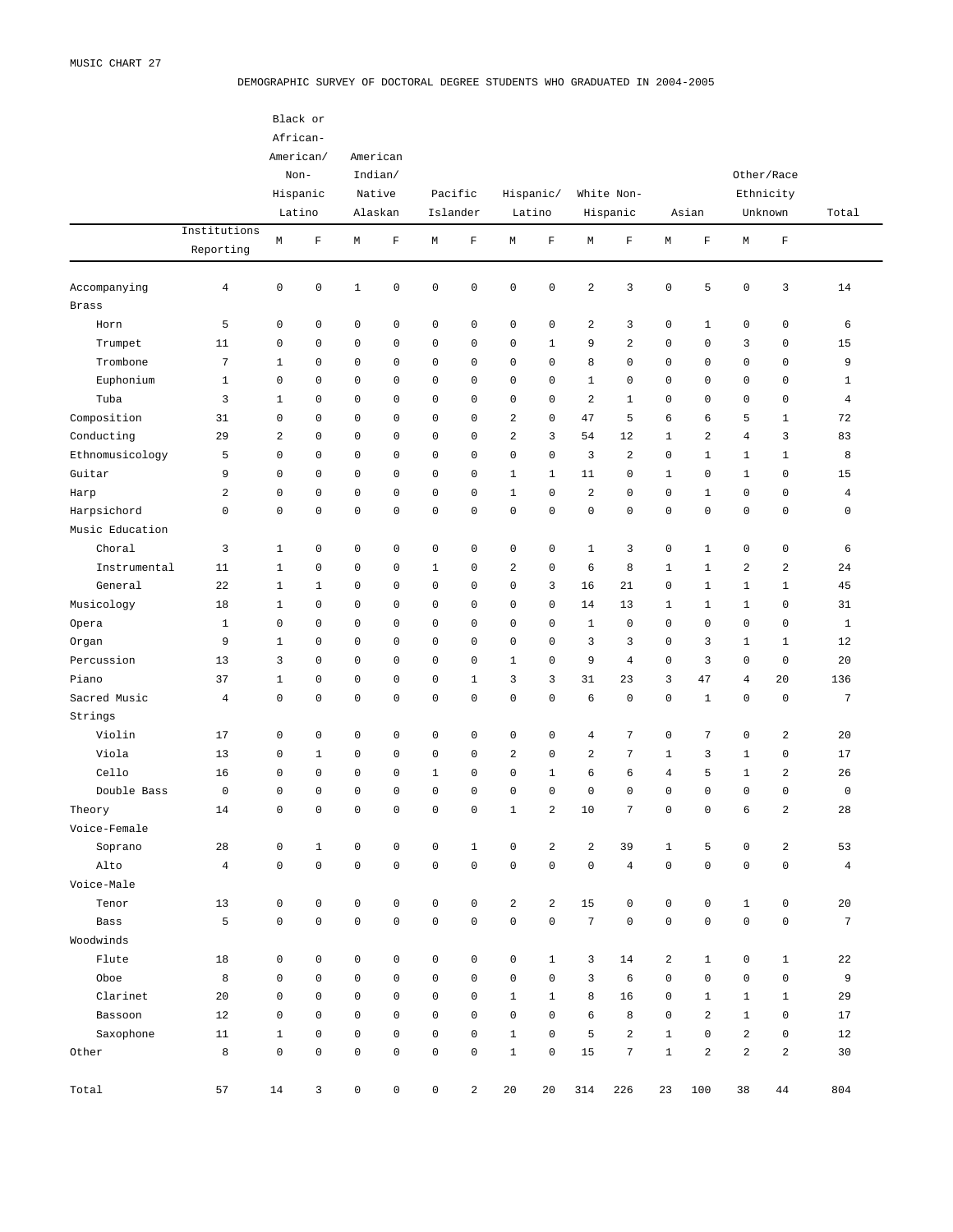DEMOGRAPHIC SURVEY OF DOCTORAL DEGREE STUDENTS WHO WERE ENROLLED BUT DID NOT GRADUATE IN 2004-2005

|                 |              |                | Black or            |                        |                |                     |                |                     |                |                |                 |                |                |                 |                     |              |  |
|-----------------|--------------|----------------|---------------------|------------------------|----------------|---------------------|----------------|---------------------|----------------|----------------|-----------------|----------------|----------------|-----------------|---------------------|--------------|--|
|                 |              |                | African-            |                        |                |                     |                |                     |                |                |                 |                |                |                 |                     |              |  |
|                 |              |                |                     | American/Non- American |                |                     |                |                     |                |                |                 |                |                |                 | Other/Race          |              |  |
|                 |              |                |                     | Hispanic Indian/Native |                |                     | Pacific        |                     | Hispanic/      |                | White Non-      |                |                |                 | Ethnicity           |              |  |
|                 |              |                | Latino              |                        | Alaskan        |                     | Islander       |                     | Latino         |                | Hispanic        |                | Asian          |                 | Unknown             | Total        |  |
|                 | Institutions |                |                     |                        |                |                     |                |                     |                |                |                 |                |                |                 |                     |              |  |
|                 | Reporting    | M              | F                   | М                      | $\mathbf F$    | M                   | $\mathbf F$    | М                   | $\mathbf F$    | М              | $\mathbf F$     | М              | $\mathbf F$    | М               | $\mathbf F$         |              |  |
| Accompanying    | 12           | $\mathbf 1$    | $\mathsf 0$         | $\mathsf 0$            | $\mathsf 0$    | $\mathsf 0$         | $\mathbb O$    | $\mathsf{O}\xspace$ | $\mathbf{1}$   | 25             | 17              | $\mathsf 0$    | 26             | 3               | 15                  | 88           |  |
| <b>Brass</b>    |              |                |                     |                        |                |                     |                |                     |                |                |                 |                |                |                 |                     |              |  |
| Horn            | 22           | $\mathsf 0$    | $\mathsf 0$         | $\mathbb O$            | $\mathsf 0$    | $\mathsf 0$         | $\mathbf 0$    | $\mathbf{1}$        | $\mathsf 0$    | 13             | 22              | $\mathsf 0$    | 3              | $\mathbf{1}$    | $\mathsf 0$         | 40           |  |
| Trumpet         | 32           | $\overline{a}$ | $\mathsf 0$         | $\mathbf{1}$           | 0              | $\mathsf 0$         | 0              | 3                   | $\mathbf{1}$   | 68             | 11              | $\mathbf 0$    | $\mathsf 0$    | 9               | $\mathbf{1}$        | 96           |  |
| Trombone        | 23           | $\mathbf 1$    | $\mathsf 0$         | $\mathbf 0$            | $\mathbf 0$    | $\mathbf 0$         | $\mathbf 0$    | $\circ$             | $\overline{a}$ | 48             | $\overline{7}$  | $\overline{a}$ | $\mathsf 0$    | $\overline{a}$  | $\mathsf 0$         | 62           |  |
| Euphonium       | 6            | $\mathsf 0$    | $\mathbf 0$         | $\mathbb O$            | $\mathbf 0$    | $\mathbf 0$         | $\mathbf 0$    | $\mathsf{O}\xspace$ | $\mathsf 0$    | 8              | $\mathsf 0$     | $\mathbf{1}$   | $\mathsf 0$    | $\mathbf 0$     | $\mathbf 0$         | 9            |  |
| Tuba            | 18           | $\overline{a}$ | $\mathsf 0$         | $\mathbf 0$            | $\mathbf{1}$   | $\mathbf 0$         | $\mathbb O$    | $\mathbf{1}$        | $\mathsf 0$    | 20             | 3               | $\mathsf 0$    | $\mathsf 0$    | 3               | $\mathsf 0$         | 30           |  |
| Composition     | 40           | 7              | $\overline{a}$      | $\mathbf 0$            | $\mathbf 0$    | $\mathbf 0$         | $\mathbb O$    | 15                  | 9              | 176            | 25              | 17             | 31             | 27              | 14                  | 323          |  |
| Conducting      | 39           | 5              | 6                   | $\mathbf 0$            | $\mathbf 0$    | $\mathbf 0$         | $\overline{a}$ | 13                  | 21             | 198            | 71              | 17             | 8              | 21              | 18                  | 380          |  |
| Ethnomusicology |              | 3              | $\overline{a}$      | $\mathbf 0$            | $\mathsf 0$    | 3                   | $\mathbb O$    | 3                   | $\mathsf 0$    | 21             |                 | $\mathsf 0$    | 9              | 5               | 3                   |              |  |
|                 | 8            |                |                     |                        |                |                     |                |                     |                |                | 14              |                |                |                 |                     | 63           |  |
| Guitar          | 18           | $\mathsf 0$    | $\mathbf 0$         | $\mathbf 0$            | $\mathbf 0$    | $\mathbf 0$         | 3              | 7                   | 3              | 52             | 5               | $\overline{a}$ | $\mathsf 0$    | 10              | 3                   | 85           |  |
| Harp            | 6            | $\mathsf 0$    | $\mathbf 0$         | $\mathbb O$            | $\mathbf 0$    | $\mathbf 0$         | 0              | $\mathsf{O}$        | $\mathsf 0$    | $1\,$          | 3               | $1\,$          | 5              | $\mathsf 0$     | $\overline{4}$      | 14           |  |
| Harpsichord     | 5            | $\mathsf 0$    | $\mathbf 0$         | $\mathbb O$            | $\mathbf 0$    | $\mathbf 0$         | 0              | $\mathsf{O}\xspace$ | $\mathsf 0$    | $\overline{4}$ | $\mathbf 0$     | $\mathsf 0$    | $1\,$          | $\mathsf 0$     | $\mathsf 0$         | 5            |  |
| Music Education |              |                |                     |                        |                |                     |                |                     |                |                |                 |                |                |                 |                     |              |  |
| Choral          | 15           | $\overline{4}$ | $\mathbf{1}$        | $\mathbb O$            | $\mathsf 0$    | $\mathsf 0$         | $\mathbb O$    | $\mathbf{1}$        | $\mathbf{1}$   | 17             | 22              | $\mathsf 0$    | $\overline{a}$ | $\overline{4}$  | 3                   | 55           |  |
| Instrumental    | 21           | 3              | $\mathbf{1}$        | $\mathbf{1}$           | $\mathbf{1}$   | 0                   | $\mathbf{1}$   | 3                   | $\mathsf 0$    | 50             | 36              | 3              | 7              | 10              | 5                   | 121          |  |
| General         | 35           | 8              | 6                   | $\mathbb O$            | $\mathbf 0$    | $\mathbf 0$         | $\mathbf 0$    | $\overline{4}$      | 24             | 85             | 87              | $\overline{7}$ | 9              | 13              | 12                  | 255          |  |
| Musicology      | 27           | $\overline{a}$ | $\overline{a}$      | $\mathbf{1}$           | $\mathbf{1}$   | $\mathbf 0$         | $\overline{a}$ | $\overline{4}$      | 6              | 116            | 120             | $\overline{7}$ | 7              | 13              | 11                  | 292          |  |
| Opera           | $\mathbf{1}$ | $\mathsf 0$    | $\mathbf 0$         | $\mathbb O$            | $\mathbf 0$    | $\mathbf 0$         | $\mathbf 0$    | $\circ$             | $\mathsf 0$    | $\mathbf{1}$   | $\mathbf 0$     | $\mathsf 0$    | $\mathbb O$    | $\mathsf 0$     | $\mathbb O$         | $\mathbf{1}$ |  |
| Organ           | 29           | $\mathbf 1$    | $\mathsf 0$         | $1\,$                  | $\mathbf 0$    | $\mathbf 0$         | $\mathbf 0$    | $\mathsf{O}\xspace$ | 5              | 58             | 21              | $\overline{4}$ | 22             | 9               | 24                  | 145          |  |
| Percussion      | 31           | $\overline{a}$ | $1\,$               | $\mathbb O$            | $\mathbf 0$    | $\mathbf 0$         | $\mathbb O$    | 2                   | 3              | 66             | $\overline{7}$  | 5              | $\overline{4}$ | 11              | $\overline{4}$      | 105          |  |
| Piano           | 44           | $\overline{4}$ | $\mathsf 0$         | $1\,$                  | $\mathbf{1}$   | $1\,$               | $\overline{a}$ | 21                  | $\overline{7}$ | 123            | 119             | 39             | 218            | 26              | 70                  | 632          |  |
| Sacred Music    | $\sqrt{ }$   | 3              | $\mathbf 0$         | $\mathsf 0$            | $\mathbf 0$    | $\mathbf 0$         | $\overline{4}$ | $\mathbf 0$         | $\mathsf 0$    | 20             | 8               | 6              | 5              | $\overline{a}$  | $\mathbf{1}$        | 49           |  |
| Strings         |              |                |                     |                        |                |                     |                |                     |                |                |                 |                |                |                 |                     |              |  |
| Violin          | 31           | $\mathsf 0$    | 3                   | $\mathbb O$            | $\mathsf 0$    | 0                   | $\overline{a}$ | $\mathbf{1}$        | 3              | 31             | 36              | 9              | 47             | 11              | 38                  | 181          |  |
| Viola           | 27           | $\mathsf 0$    | $\mathbf{1}$        | $\mathbb O$            | $\mathsf 0$    | $\mathsf 0$         | $\mathbb O$    | 2                   | $\mathsf 0$    | 8              | 23              | 8              | 12             | $7\phantom{.0}$ | $\overline{4}$      | 65           |  |
| Cello           | 37           | $\mathsf 0$    | $\mathsf 0$         | $\mathbb O$            | $\mathsf 0$    | $\mathbf{1}$        | $\mathbf{1}$   | 8                   | $\mathsf 0$    | 28             | 28              | 14             | 51             | 12              | 18                  | 161          |  |
| Double Bass     | 19           | $\mathbf 1$    | $\mathbf{1}$        | $\mathbb O$            | $\mathbf 0$    | $\mathbf 0$         | $\mathbf 0$    | 5                   | $\overline{a}$ | 24             | 3               | $\mathbf{1}$   | $\mathbb O$    | $\mathbf{1}$    | $\mathsf 0$         | 38           |  |
| Theory          | 18           | $\mathbf 1$    | $\mathbf 0$         | $\mathbb O$            | $\mathsf 0$    | $1\,$               | $\overline{a}$ | $\overline{4}$      | $\mathsf 0$    | 71             | 30              | $\overline{7}$ | 13             | 13              | 9                   | 151          |  |
| Voice-Female    |              |                |                     |                        |                |                     |                |                     |                |                |                 |                |                |                 |                     |              |  |
| Soprano         | 42           | $\mathsf 0$    | 19                  | $\mathsf 0$            | $\overline{a}$ | 0                   | $\mathbf 0$    | $\mathbf{1}$        | 6              | 9              | 172             | $\mathbf{1}$   | 25             | $\mathbf{1}$    | 14                  | 250          |  |
| Alto            | 23           | $\mathsf 0$    | $\mathbf{3}$        | $\mathbb O$            | $\mathsf 0$    | $\mathsf{O}\xspace$ | $\mathsf 0$    | $\mathsf{O}\xspace$ | $1\,$          | 3              | 40              | $\mathsf 0$    | 9              | $\mathsf 0$     | 3                   | 59           |  |
| Voice-Male      |              |                |                     |                        |                |                     |                |                     |                |                |                 |                |                |                 |                     |              |  |
| Tenor           | 33           | 5              | $\mathsf{O}\xspace$ | $\mathbb O$            | $\mathsf 0$    | $\mathsf 0$         | $\mathsf 0$    | 3                   | 3              | 66             | $\overline{a}$  | $\overline{7}$ | $\mathbf{1}$   | 8               | $\mathbf 0$         | 95           |  |
| Bass            | 34           | 5              | $\mathsf 0$         | $\mathsf 0$            | $\mathsf 0$    | $\mathsf{O}\xspace$ | $\mathsf 0$    | $1\,$               | $\overline{2}$ | 49             | $\overline{4}$  | $\overline{7}$ | $\mathbb O$    | 5               | $\mathsf 0$         | 73           |  |
| Woodwinds       |              |                |                     |                        |                |                     |                |                     |                |                |                 |                |                |                 |                     |              |  |
| Flute           | 36           | $\mathbf{1}$   | $\mathbf{1}$        | $\mathsf 0$            | $\mathbf{1}$   | $\mathsf 0$         | $\mathbf{1}$   | $\overline{4}$      | $\overline{4}$ | 11             | 70              | $\mathbf{1}$   | 13             | $\mathbf{1}$    | 12                  | 120          |  |
| Oboe            | 28           | $\mathsf 0$    | $\mathsf 0$         | $\mathsf 0$            | $\mathsf 0$    | $\mathsf 0$         | $\mathbf{1}$   | $\mathsf{O}\xspace$ | $\overline{2}$ | 14             | 39              | $\mathbf{1}$   | $\mathbb O$    | $\mathbf{1}$    | $\overline{a}$      | 60           |  |
| Clarinet        | 31           | $\overline{a}$ | $\mathsf{O}\xspace$ | $\mathbb O$            | $\mathsf 0$    | $\mathsf 0$         | $\mathbf 0$    | 5                   | $\mathbf{1}$   | 33             | 42              | 9              | $\sqrt{ }$     | $\overline{7}$  | $\epsilon$          | 112          |  |
| Bassoon         | 25           | $\mathsf 0$    | $\mathsf{O}\xspace$ | $\mathbb O$            | $\mathbf{1}$   | $\mathsf 0$         | $\mathsf 0$    | $\mathsf{O}$        | $\overline{2}$ | 15             | 16              | 5              | 3              | 3               | $\mathsf{O}\xspace$ | 45           |  |
| Saxophone       | 25           | $\mathbf{1}$   | $\mathsf 0$         | $\mathsf 0$            | $\mathsf 0$    | $\mathsf 0$         | $\mathbb O$    | $\overline{4}$      | $1\,$          | 45             | 10              | 3              | $\,2$          | $\overline{a}$  | $\mathbf{1}$        | 69           |  |
| Other           | 19           | $10$           | $\overline{a}$      | $1\,$                  | $\mathsf 0$    | $\mathsf 0$         | $\mathsf 0$    | 7                   | 6              | 87             | 57              | 9              | 12             | 28              | 23                  | 242          |  |
|                 |              |                |                     |                        |                |                     |                |                     |                |                |                 |                |                |                 |                     |              |  |
| Total           | 61           | 77             | 51                  | $7\phantom{.0}$        | 8              | $7\phantom{.}$      | 29             | 127                 |                |                | 119 1,685 1,187 | 200            | 682            | 272             | 319                 | 4,770        |  |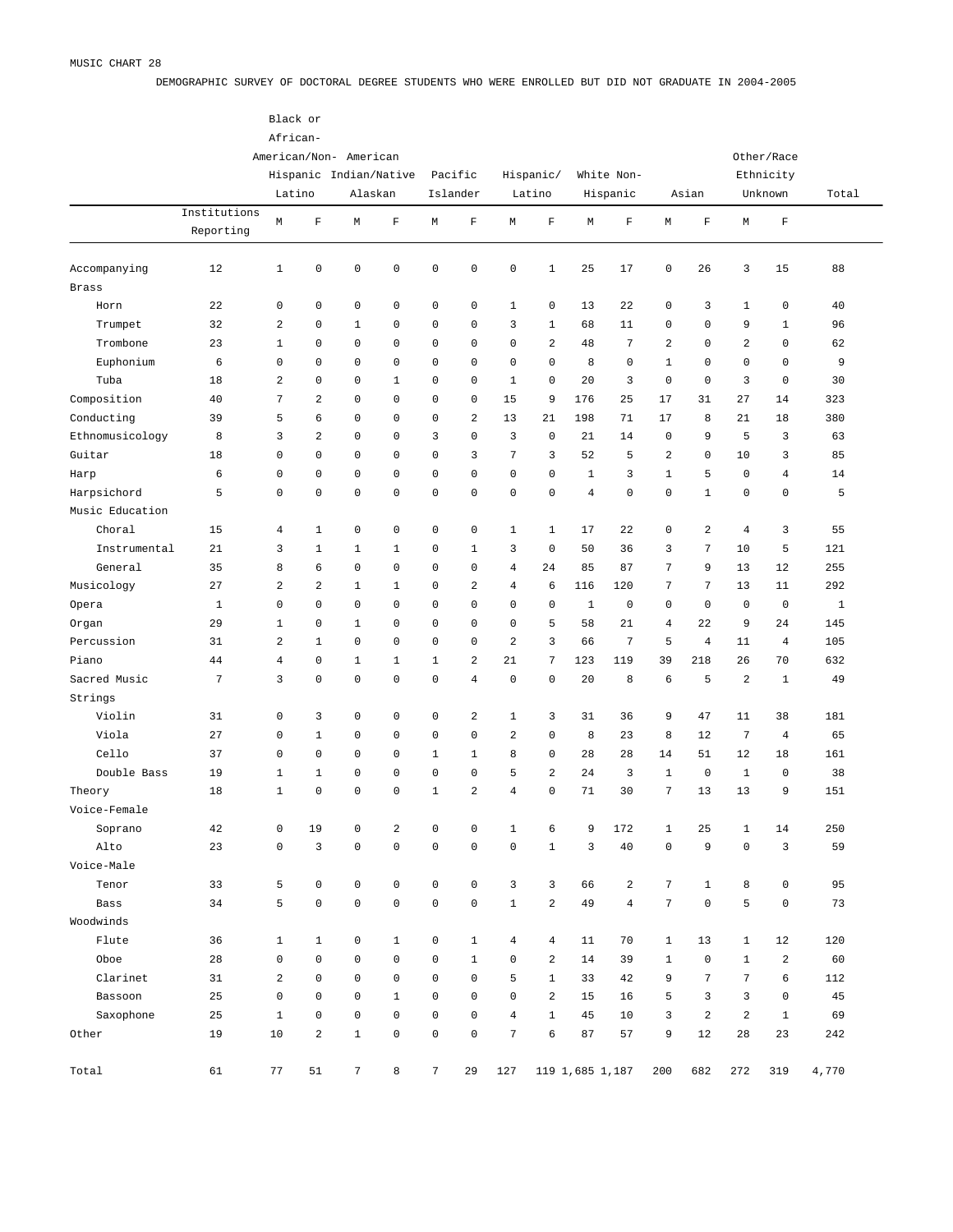# Higher Education Arts Data Services DATA SUMMARIES 2005-2006

# **MUSIC RATIOS**

**Charts 35 through 40, and Chart 43** provide further calculations of data derived from the data survey. Each chart analyzes two aspects of the music unit's operation in order to make operational and budgetary comparisons.

**Chart 35** provides semester and quarter credit hour production per FTE faculty member, including both full- and part-time faculty.

**Chart 36** provides instructional salaries for both full- and part-time faculty per semester and quarter credit hour.

**Chart 37** provides total expenditures per semester and quarter credit hour production.

There are two parts to each of these three charts: one for institutions reporting semester credit hour systems and one for institutions reporting quarter credit hour systems.

*Example: Chart 37 - "Total Expenditures Per Semester Credit Hour," Public Institutions, 1-100 Music Majors.* At 95 institutions in this category, the average expenditure per semester credit hour was \$399. The percentile rankings are also provided.

**Charts 38 through 40, and Chart 43** provide ratios using total number of music majors as their bases. The figures used to develop the ratios are reflected in "Total Expenditures Per Music Major Student" (Chart 38), "Number of Music Majors Per Full-Time Faculty Member" (Chart 39), "Number of Music Majors Per FTE Faculty Member" (Chart 40), and "Average Instructional Salary (Full- and Part-Time) Per Music Major Student" (Chart 43). Each of these charts is presented in two versions: one covers institutions divided by size and type, and the other is based on the highest degree offered in music.

*Example: Chart 39 - "Number of Music Majors Per Full-Time Faculty Member," Highest Degree Offered in Music: Baccalaureate.* At 274 baccalaureate degree-granting institutions, the average number of music majors per full-time faculty member is 9.8. The percentile rankings are also provided to develop a range of responses.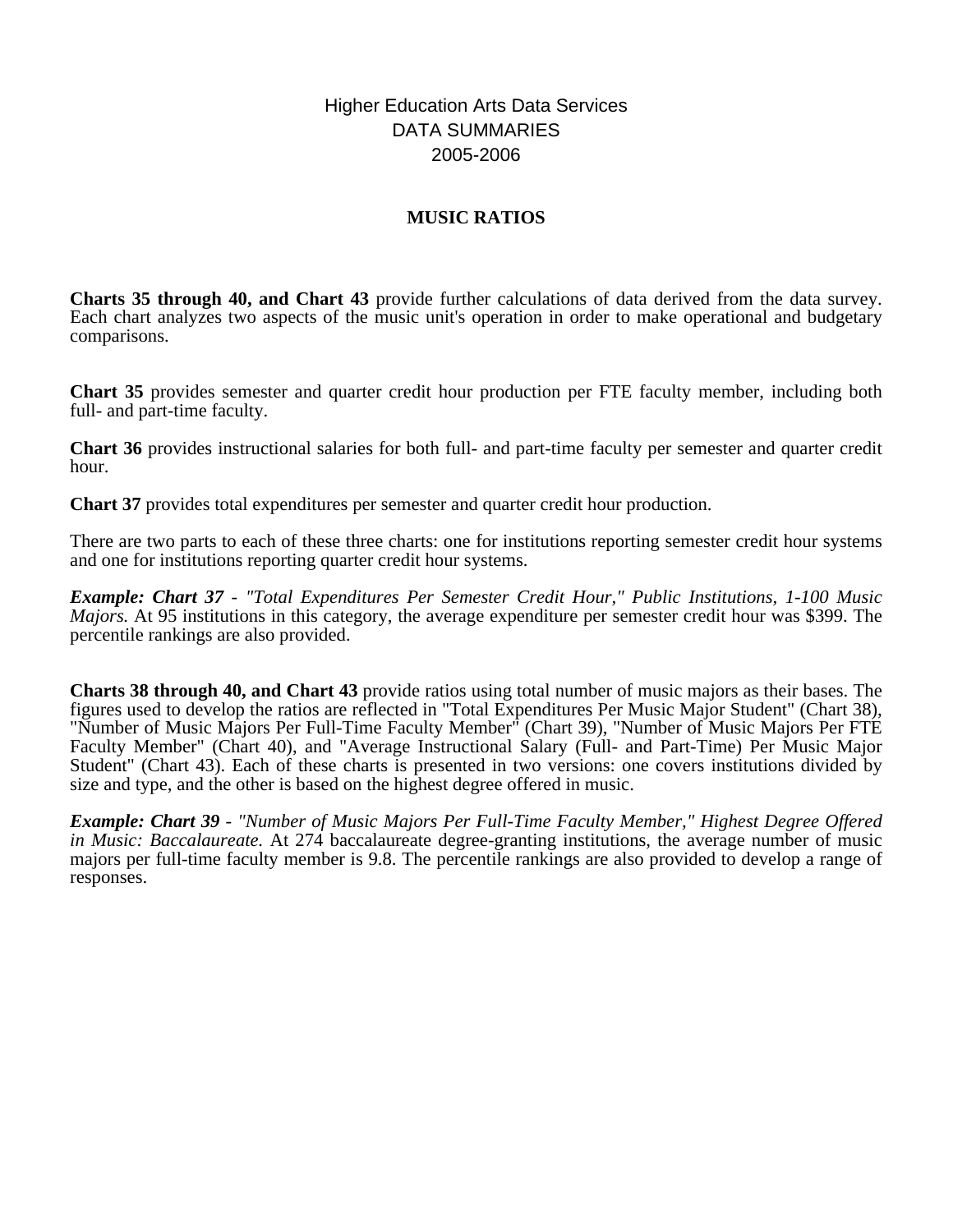### SEMESTER CREDIT HOURS PRODUCTION PER FTE FACULTY MEMBER

(Institutions that Use a Semester-Hour System)

|                        | Number of    | 5th        | 25th       | 50th       | 75th       | 95th       | Average |
|------------------------|--------------|------------|------------|------------|------------|------------|---------|
|                        | Institutions | Percentile | Percentile | Percentile | Percentile | Percentile |         |
|                        | Reporting    |            |            |            |            |            |         |
| Private Institutions   |              |            |            |            |            |            |         |
| 1-50 Music Majors      | 74           | 72.6       | 114.6      | 164.2      | 243.9      | 410.2      | 292.5   |
| 51-100 Music Majors    | 72           | 80.5       | 140.6      | 178.5      | 223.6      | 356.7      | 194.9   |
| 101-200 Music Majors   | 38           | 106.8      | 153.2      | 202.9      | 242.0      | 353.5      | 207.6   |
| 201+ Music Majors      | 45           | 114.5      | 149.4      | 185.9      | 219.9      | 434.5      | 208.3   |
| Public Institutions    |              |            |            |            |            |            |         |
| 1-100 Music Majors     | 95           | 144.0      | 221.0      | 298.1      | 376.6      | 635.6      | 343.5   |
| 101-200 Music Majors   | 93           | 177.6      | 251.4      | 302.3      | 390.2      | 537.5      | 395.7   |
| 201-400 Music Majors   | 73           | 174.2      | 239.8      | 279.0      | 342.8      | 548.9      | 309.8   |
| 401+ Music Majors      | 37           | 139.0      | 189.5      | 258.9      | 325.2      | 417.4      | 450.0   |
| All Institutions       | 527          | 96.0       | 173.8      | 242.9      | 319.9      | 501.7      | 306.7   |
| HIGHEST DEGREE OFFERED |              |            |            |            |            |            |         |
| Associate              | 21           | 158.7      | 224.0      | 350.7      | 463.2      | 524.7      | 388.3   |
| Baccalaureate          | 263          | 94.4       | 165.1      | 228.1      | 318.8      | 502.3      | 312.4   |
| Masters                | 182          | 92.9       | 185.0      | 255.8      | 309.7      | 490.3      | 305.0   |
| Doctorate              | 61           | 138.0      | 175.0      | 258.9      | 317.4      | 429.6      | 259.4   |

QUARTER CREDIT HOURS PRODUCTION PER FTE FACULTY MEMBER (Institutions that Use a Quarter-Hour System)

|                        | Number of    | 5th        | 25th       | 50th       | 75th       | 95th       | Average |
|------------------------|--------------|------------|------------|------------|------------|------------|---------|
|                        | Institutions | Percentile | Percentile | Percentile | Percentile | Percentile |         |
|                        | Reporting    |            |            |            |            |            |         |
| Private Institutions   |              |            |            |            |            |            |         |
|                        |              |            |            |            |            |            |         |
| 1-50 Music Majors      | 2            | 321.2      | 410.7      | 522.7      | 634.6      | 724.1      | 522.7   |
| 51-100 Music Majors    | 5            | 177.5      | 189.2      | 302.5      | 305.9      | 453.0      | 292.4   |
| 101-200 Music Majors   | 2            | 243.7      | 406.4      | 609.7      | 813.1      | 975.8      | 609.7   |
| 201+ Music Majors      | 3            | 192.0      | 205.1      | 221.4      | 225.6      | 229.0      | 213.3   |
| Public Institutions    |              |            |            |            |            |            |         |
| 1-100 Music Majors     | 5            | 451.9      | 696.3      | 704.8      | 855.1      | 1,092.2    | 759.7   |
| 101-200 Music Majors   | $\mathbf{1}$ | 455.0      | 455.0      | 455.0      | 455.0      | 455.0      | 455.0   |
| 201-400 Music Majors   | 5            | 412.7      | 469.7      | 480.6      | 484.5      | 493.7      | 465.9   |
| 401+ Music Majors      | 3            | 271.2      | 276.7      | 283.7      | 323.8      | 355.9      | 305.8   |
| All Institutions       | 26           | 188.8      | 273.3      | 394.6      | 494.5      | 976.1      | 456.4   |
| HIGHEST DEGREE OFFERED |              |            |            |            |            |            |         |
| Associate              | $\mathbf{1}$ | 390.8      | 390.8      | 390.8      | 390.8      | 390.8      | 390.8   |
| Baccalaureate          | 13           | 183.1      | 203.0      | 305.9      | 704.8      | 1,070.5    | 497.5   |
| Masters                | 7            | 274.5      | 426.7      | 469.7      | 490.3      | 747.4      | 482.9   |
| Doctorate              | 5            | 237.8      | 269.8      | 283.7      | 363.9      | 457.3      | 325.6   |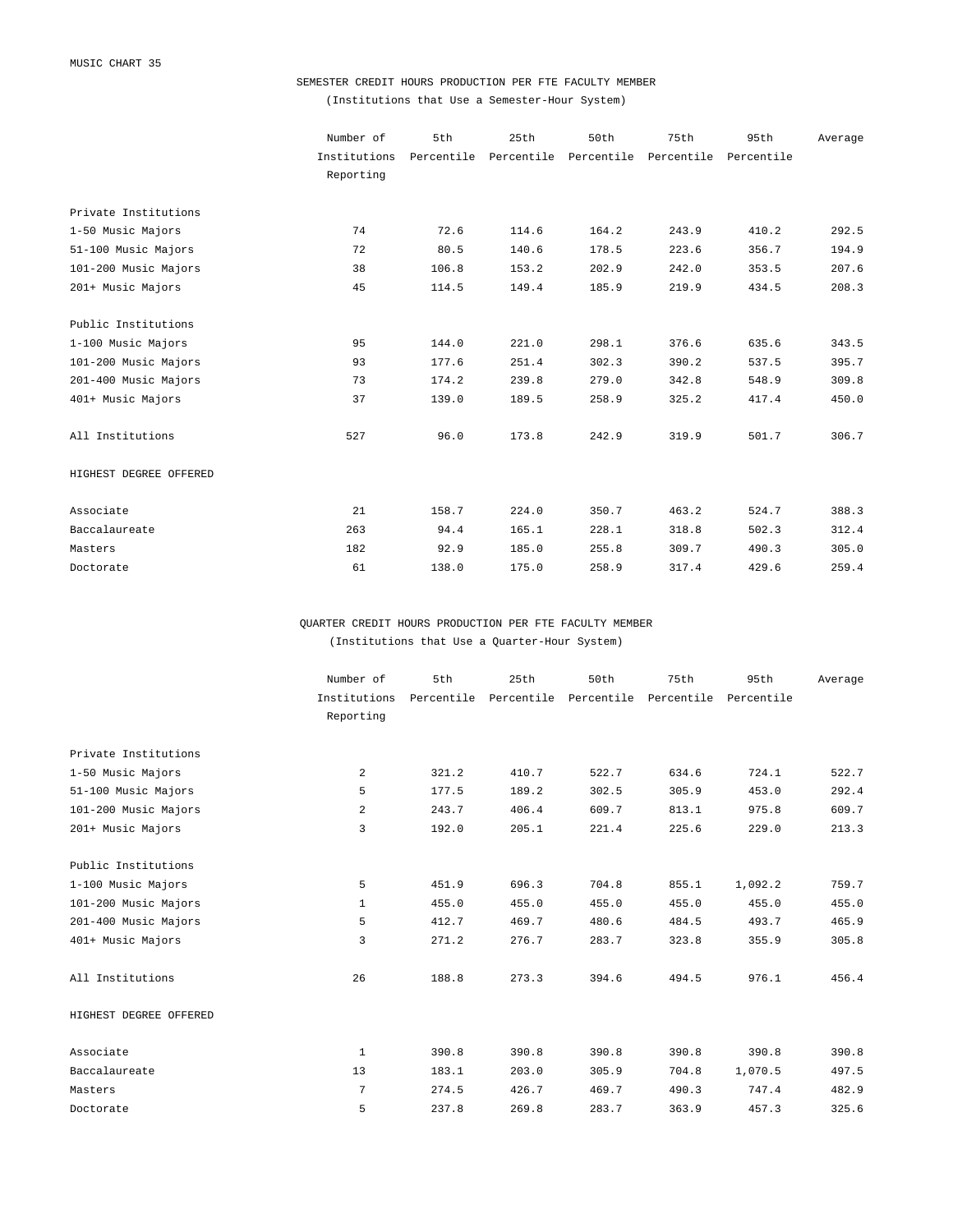## INSTRUCTIONAL SALARIES PER SEMESTER CREDIT HOUR (Institutions that Use a Semester-Hour System)

|                        | Number of    | 5th                    | 25th                  | 50th       | 75th     | 95th                  | Average |
|------------------------|--------------|------------------------|-----------------------|------------|----------|-----------------------|---------|
|                        | Institutions |                        | Percentile Percentile | Percentile |          | Percentile Percentile |         |
|                        | Reporting    |                        |                       |            |          |                       |         |
| Private Institutions   |              |                        |                       |            |          |                       |         |
| 1-50 Music Majors      | 74           | \$<br>$103 \text{ } $$ | $158$ \$              | $206$ \$   | $281$ \$ | 468S                  | 232     |
| 51-100 Music Majors    | 72           | 109                    | 170                   | 213        | 298      | 419                   | 242     |
| 101-200 Music Majors   | 38           | 134                    | 158                   | 198        | 262      | 329                   | 214     |
| 201+ Music Majors      | 45           | 113                    | 184                   | 258        | 350      | 418                   | 268     |
| Public Institutions    |              |                        |                       |            |          |                       |         |
| 1-100 Music Majors     | 95           | \$<br>68 \$            | $108$ \$              | 132S       | 178S     | $291$ \$              | 150     |
| 101-200 Music Majors   | 93           | 83                     | 116                   | 141        | 185      | 262                   | 152     |
| 201-400 Music Majors   | 73           | 79                     | 129                   | 160        | 200      | 256                   | 168     |
| 401+ Music Majors      | 37           | 100                    | 148                   | 182        | 276      | 364                   | 208     |
| All Institutions       | 527          | \$<br>86 \$            | $130 \text{ }$ \$     | 177S       | $245$ \$ | $386$ \$              | 196     |
| HIGHEST DEGREE OFFERED |              |                        |                       |            |          |                       |         |
| Associate              | 21           | \$<br>$48 \text{ } $5$ | 76S                   | 114S       | $165$ \$ | $293$ \$              | 135     |
| Baccalaureate          | 263          | 87                     | 128                   | 174        | 236      | 376                   | 193     |
| Masters                | 182          | 92                     | 139                   | 181        | 232      | 387                   | 198     |
| Doctorate              | 61           | 114                    | 141                   | 198        | 287      | 431                   | 224     |

INSTRUCTIONAL SALARIES PER QUARTER CREDIT HOUR (Institutions that Use a Quarter-Hour System)

|                        | Number of    | 5th                   | 25th            | 50th                                                   | 75th            | 95th             | Average |
|------------------------|--------------|-----------------------|-----------------|--------------------------------------------------------|-----------------|------------------|---------|
|                        | Institutions |                       |                 | Percentile Percentile Percentile Percentile Percentile |                 |                  |         |
|                        | Reporting    |                       |                 |                                                        |                 |                  |         |
| Private Institutions   |              |                       |                 |                                                        |                 |                  |         |
| 1-50 Music Majors      | 2            | \$<br>70S             | $84 \;$ \$      | 102S                                                   | 120S            | 134S             | 102     |
| 51-100 Music Majors    | 5            | 97                    | 111             | 113                                                    | 137             | 156              | 123     |
| 101-200 Music Majors   | 2            | 46                    | 61              | 80                                                     | 100             | 115              | 80      |
| 201+ Music Majors      | 3            | 143                   | 148             | 155                                                    | 199             | 234              | 180     |
| Public Institutions    |              |                       |                 |                                                        |                 |                  |         |
| 1-100 Music Majors     | 5            | \$<br>53 $$$          | 55 $$$          | $55 \frac{2}{3}$                                       | 61S             | 87S              | 64      |
| 101-200 Music Majors   | $\mathbf{1}$ | 84                    | 84              | 84                                                     | 84              | 84               | 84      |
| 201-400 Music Majors   | 5            | 97                    | 97              | 102                                                    | 113             | 134              | 110     |
| 401+ Music Majors      | 3            | 166                   | 166             | 166                                                    | 167             | 168              | 167     |
| All Institutions       | 26           | \$<br>54 $$$          | $86\frac{1}{2}$ | 112S                                                   | 141S            | $168$ \$         | 114     |
| HIGHEST DEGREE OFFERED |              |                       |                 |                                                        |                 |                  |         |
| Associate              | 1            | \$<br>$94 \text{ } $$ | $94$ \$         | $94 \text{ } $$                                        | $94 \text{ } $$ | $94 \text{ } $5$ | 94      |
| Baccalaureate          | 13           | 50                    | 61              | 111                                                    | 137             | 150              | 99      |
| Masters                | 7            | 62                    | 90              | 102                                                    | 126             | 150              | 106     |
| Doctorate              | 5            | 111                   | 166             | 166                                                    | 168             | 228              | 168     |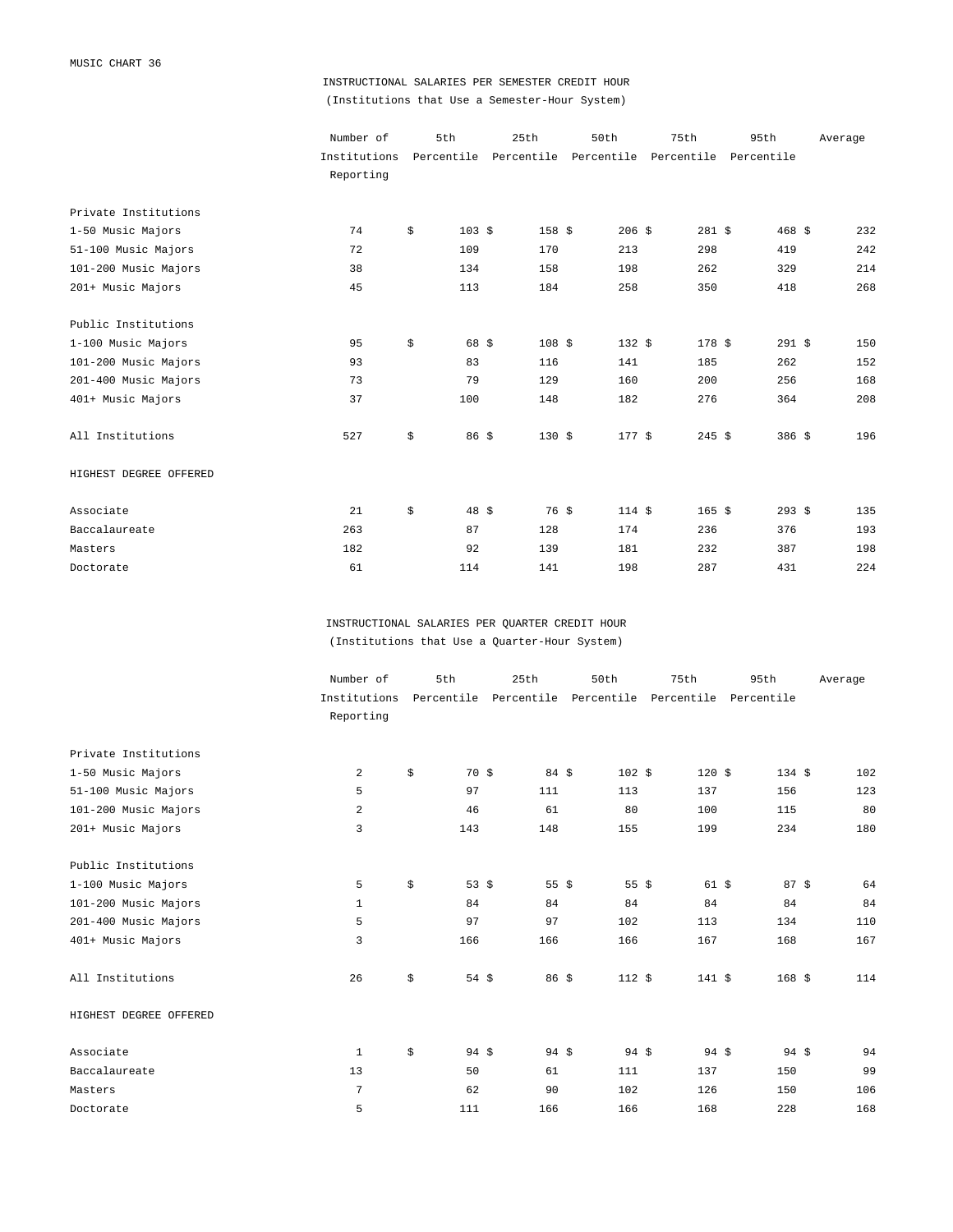## TOTAL EXPENDITURES PER SEMESTER CREDIT HOUR (Institutions that Use a Semester-Hour System)

|                        | Number of    | 5th       | 25th                                                   | 50th     | 75th       | 95th             | Average   |
|------------------------|--------------|-----------|--------------------------------------------------------|----------|------------|------------------|-----------|
|                        | Institutions |           | Percentile Percentile Percentile Percentile Percentile |          |            |                  |           |
|                        | Reporting    |           |                                                        |          |            |                  |           |
| Private Institutions   |              |           |                                                        |          |            |                  |           |
| 1-50 Music Majors      | 74           | \$<br>248 | - \$<br>365 $$$                                        | 495 \$   | 637S       | $1,151$ \$       | 550       |
| 51-100 Music Majors    | 72           | 265       | 358                                                    | 510      | 661        | 972              | 584       |
| 101-200 Music Majors   | 38           | 261       | 353                                                    | 500      | 665        | 2,123            | 693       |
| 201+ Music Majors      | 45           | 283       | 450                                                    | 613      | 1,124      | 2,342            | 953       |
| Public Institutions    |              |           |                                                        |          |            |                  |           |
| 1-100 Music Majors     | 95           | \$<br>148 | \$<br>214S                                             | 278      | \$<br>408  | 705<br>- \$      | \$<br>399 |
| 101-200 Music Majors   | 93           | 162       | 214                                                    | 288      | 350        | 469              | 295       |
| 201-400 Music Majors   | 73           | 139       | 242                                                    | 314      | 406        | 1,874            | 1,275     |
| 401+ Music Majors      | 37           | 172       | 311                                                    | 418      | 641        | 4,496            | 1,041     |
| All Institutions       | 527          | \$<br>167 | 271S<br>\$                                             | $366$ \$ | 550        | $1,239$ \$<br>\$ | 662       |
| HIGHEST DEGREE OFFERED |              |           |                                                        |          |            |                  |           |
| Associate              | 21           | \$<br>94  | 151S<br>- \$                                           | 255      | \$<br>420S | 859              | 414<br>\$ |
| Baccalaureate          | 263          | 174       | 272                                                    | 383      | 547        | 919              | 463       |
| Masters                | 182          | 169       | 274                                                    | 350      | 538        | 2,298            | 944       |
| Doctorate              | 61           | 189       | 295                                                    | 412      | 684        | 1,277            | 764       |

TOTAL EXPENDITURES PER QUARTER CREDIT HOUR (Institutions that Use a Quarter-Hour System)

|                        | Number of    | 5th        | 25th       | 50th              | 75th       | 95th        | Average     |
|------------------------|--------------|------------|------------|-------------------|------------|-------------|-------------|
|                        | Institutions | Percentile | Percentile | Percentile        | Percentile | Percentile  |             |
|                        | Reporting    |            |            |                   |            |             |             |
| Private Institutions   |              |            |            |                   |            |             |             |
| 1-50 Music Majors      | 2            | \$<br>271  | \$<br>293  | 320<br>- \$       | \$<br>346  | 368<br>\$   | \$<br>320   |
| 51-100 Music Majors    | 5            | 221        | 227        | 288               | 318        | 336         | 279         |
| 101-200 Music Majors   | 2            | 94         | 120        | 152               | 183        | 209         | 152         |
| 201+ Music Majors      | 3            | 306        | 345        | 394               | 517        | 615         | 443         |
| Public Institutions    |              |            |            |                   |            |             |             |
| 1-100 Music Majors     | 5            | \$<br>116  | 122<br>\$  | 127<br>- \$       | \$<br>158  | 167<br>\$   | 138<br>\$   |
| 101-200 Music Majors   | $\mathbf{1}$ | 136        | 136        | 136               | 136        | 136         | 136         |
| 201-400 Music Majors   | 5            | 151        | 164        | 190               | 194        | 240         | 189         |
| 401+ Music Majors      | 3            | 292        | 315        | 344               | 450        | 536         | 396         |
| All Institutions       | 26           | \$<br>116  | \$<br>160  | $224 - $$<br>- \$ | 312        | 516<br>- \$ | 255<br>- \$ |
| HIGHEST DEGREE OFFERED |              |            |            |                   |            |             |             |
| Associate              | 1            | \$<br>169  | \$<br>169  | 169<br>- \$       | 169<br>\$  | 169<br>- \$ | \$<br>169   |
| Baccalaureate          | 13           | 104        | 127        | 227               | 296        | 353         | 230         |
| Masters                | 7            | 140        | 153        | 164               | 222        | 351         | 206         |
| Doctorate              | 5            | 209        | 286        | 344               | 557        | 623         | 403         |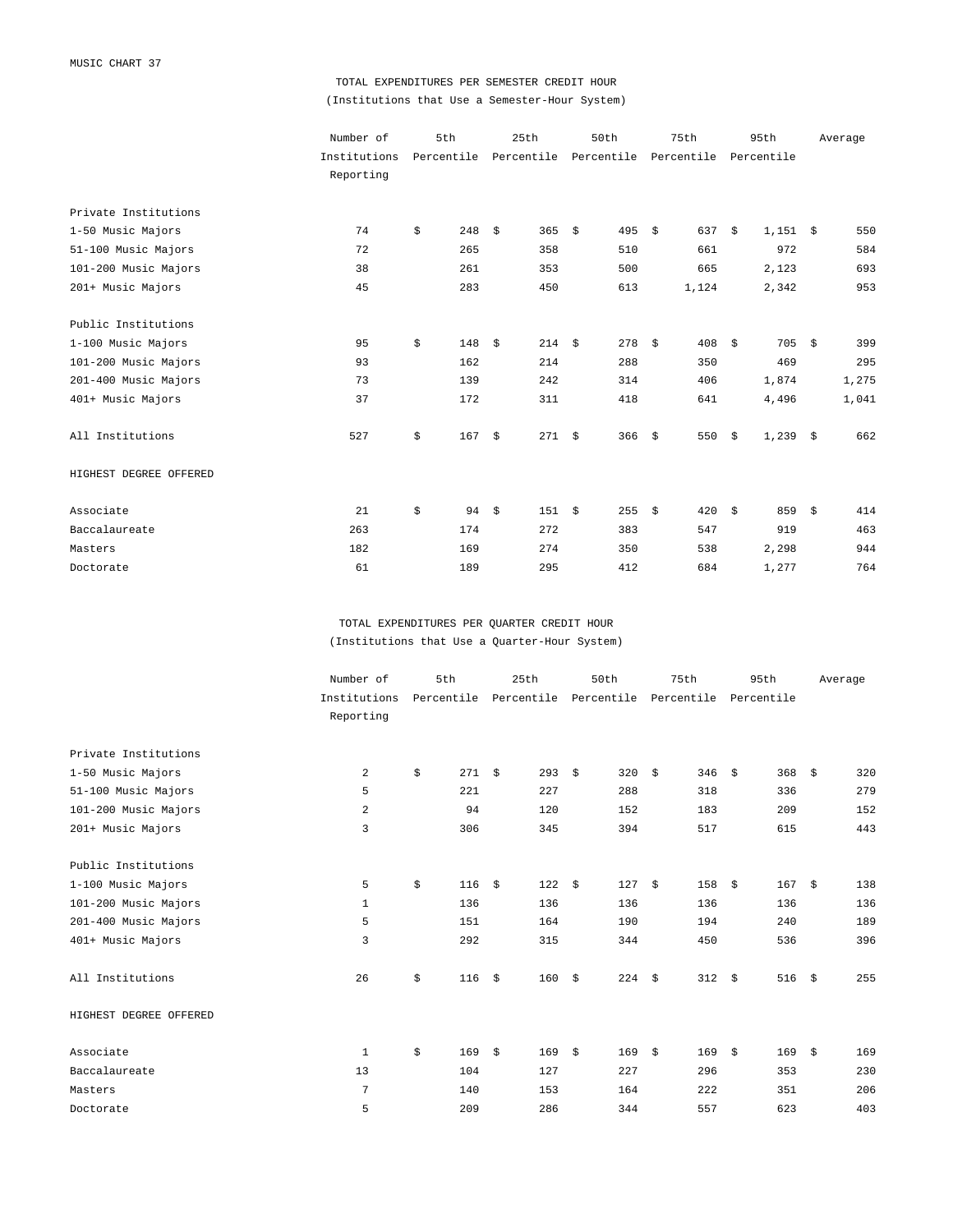MUSIC CHART 38

#### TOTAL EXPENDITURES PER MUSIC MAJOR STUDENT

|                        | Number of    | 5th         |    | 25th                 | 50th        | 75th        |      | 95th        | Average |
|------------------------|--------------|-------------|----|----------------------|-------------|-------------|------|-------------|---------|
|                        | Institutions | Percentile  |    | Percentile           | Percentile  | Percentile  |      | Percentile  |         |
|                        | Reporting    |             |    |                      |             |             |      |             |         |
| Private Institutions   |              |             |    |                      |             |             |      |             |         |
| 1-50 Music Majors      | 76           | \$<br>9,152 | Ŝ. | $13,482 \frac{1}{5}$ | $17,649$ \$ | 24,718      | S.   | $37,650$ \$ | 22,463  |
| 51-100 Music Majors    | 77           | 6,856       |    | 11,851               | 14,217      | 17,770      |      | 24,865      | 16,108  |
| 101-200 Music Majors   | 40           | 6,858       |    | 8,848                | 10,859      | 15,054      |      | 43,611      | 19,094  |
| 201+ Music Majors      | 48           | 6,200       |    | 12,658               | 15,582      | 24,252      |      | 56,207      | 22,212  |
| Public Institutions    |              |             |    |                      |             |             |      |             |         |
| 1-100 Music Majors     | 100          | \$<br>7,318 | \$ | $11,091$ \$          | $14,316$ \$ | 19,623      | - \$ | 44,007 \$   | 20,590  |
| 101-200 Music Majors   | 94           | 6,149       |    | 8,674                | 10,738      | 13,285      |      | 19,737      | 11,619  |
| 201-400 Music Majors   | 78           | 6,012       |    | 7,779                | 10,734      | 14,363      |      | 39,075      | 31,137  |
| 401+ Music Majors      | 40           | 6,330       |    | 9,064                | 11,800      | 16,618      |      | 68,985      | 28,644  |
| All Institutions       | 553          | \$<br>6,695 | \$ | $9,965$ \$           | $13,180$ \$ | 17,818      | \$   | $37,645$ \$ | 20,801  |
| HIGHEST DEGREE OFFERED |              |             |    |                      |             |             |      |             |         |
| Associate              | 22           | \$<br>4,495 | Ŝ. | $7,729$ \$           | $11,327$ \$ | $18,512$ \$ |      | 28,785 \$   | 14,616  |
| Baccalaureate          | 276          | 6,766       |    | 10,670               | 13,608      | 19,102      |      | 30,988      | 18,024  |
| Masters                | 189          | 6,784       |    | 8,999                | 12,409      | 15,958      |      | 44,198      | 24,328  |
| Doctorate              | 66           | 7,111       |    | 11,600               | 15,186      | 18,380      |      | 38,581      | 24,376  |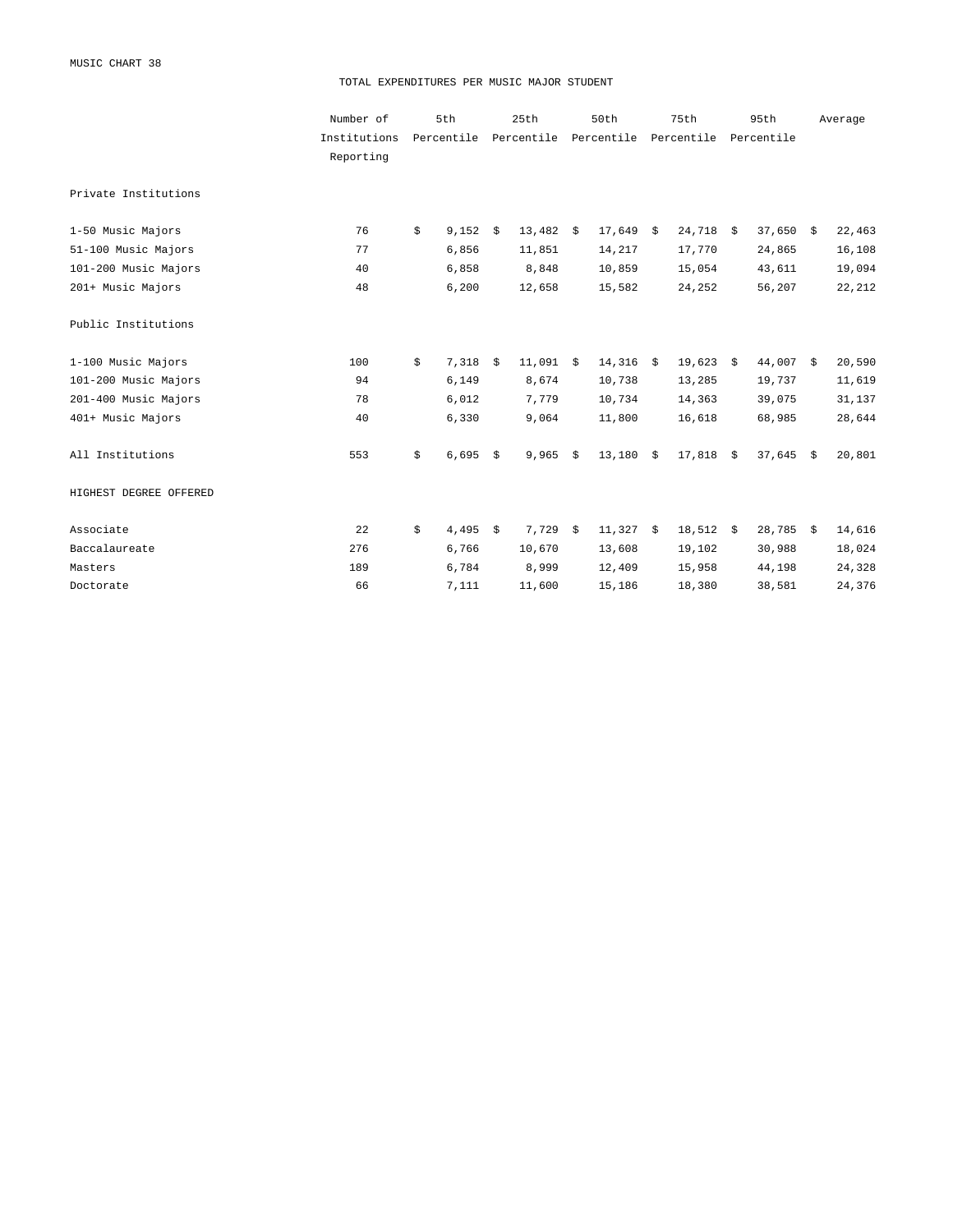#### NUMBER OF MUSIC MAJORS PER FULL-TIME FACULTY MEMBER

|                        | Number of    | 5th | 25th                  | 50th       | 75th       | 95th       | Average |
|------------------------|--------------|-----|-----------------------|------------|------------|------------|---------|
|                        | Institutions |     | Percentile Percentile | Percentile | Percentile | Percentile |         |
|                        | Reporting    |     |                       |            |            |            |         |
| Private Institutions   |              |     |                       |            |            |            |         |
| 1-50 Music Majors      | 75           | 4.0 | 5.0                   | 7.0        | 9.5        | 15.3       | 8.1     |
| 51-100 Music Majors    | 77           | 5.0 | 7.0                   | 9.0        | 13.0       | 18.0       | 10.5    |
| 101-200 Music Majors   | 39           | 6.9 | 9.0                   | 11.0       | 14.0       | 20.1       | 15.6    |
| 201+ Music Majors      | 48           | 7.0 | 9.0                   | 11.0       | 14.0       | 17.6       | 11.4    |
| Public Institutions    |              |     |                       |            |            |            |         |
| 1-100 Music Majors     | 99           | 4.0 | 6.0                   | 8.0        | 11.0       | 17.2       | 9.1     |
| 101-200 Music Majors   | 94           | 5.0 | 8.0                   | 10.0       | 13.0       | 17.3       | 10.8    |
| 201-400 Music Majors   | 78           | 6.0 | 9.0                   | 11.0       | 14.0       | 26.1       | 12.8    |
| 401+ Music Majors      | 40           | 7.0 | 9.0                   | 12.0       | 14.0       | 18.5       | 12.7    |
| All Institutions       | 550          | 5.0 | 7.0                   | 9.0        | 13.0       | 19.5       | 10.9    |
| HIGHEST DEGREE OFFERED |              |     |                       |            |            |            |         |
| Associate              | 22           | 6.0 | 8.0                   | 13.5       | 17.8       | 34.8       | 15.5    |
| Baccalaureate          | 274          | 4.0 | 7.0                   | 9.0        | 12.0       | 18.0       | 9.8     |
| Masters                | 188          | 6.0 | 8.0                   | 10.0       | 13.0       | 20.7       | 12.1    |
| Doctorate              | 66           | 5.2 | 8.0                   | 9.0        | 13.0       | 16.5       | 10.4    |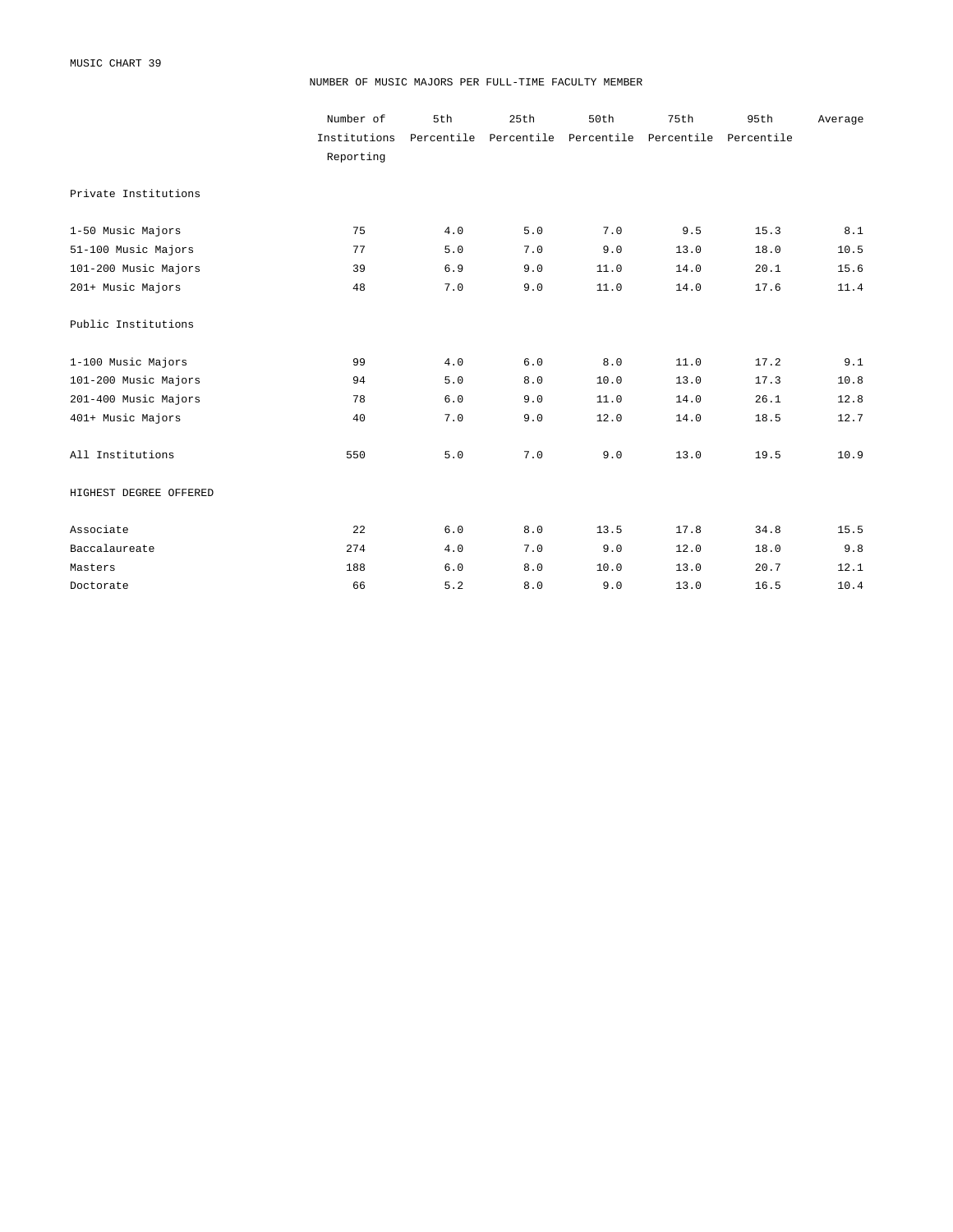#### NUMBER OF MUSIC MAJORS PER FTE FACULTY MEMBER

|                        | Number of    | 5th | 25th                             | 50th  | 75th       | 95th       | Average |
|------------------------|--------------|-----|----------------------------------|-------|------------|------------|---------|
|                        | Institutions |     | Percentile Percentile Percentile |       | Percentile | Percentile |         |
|                        | Reporting    |     |                                  |       |            |            |         |
| Private Institutions   |              |     |                                  |       |            |            |         |
| 1-50 Music Majors      | 76           | 2.3 | 3.2                              | 4.9   | 5.8        | 8.5        | 4.9     |
| 51-100 Music Majors    | 77           | 3.8 | 5.0                              | 5.7   | 7.2        | 11.2       | 6.3     |
| 101-200 Music Majors   | 40           | 3.1 | 6.2                              | 7.3   | 9.6        | 11.4       | 7.7     |
| 201+ Music Majors      | 48           | 4.5 | 5.7                              | $6.8$ | 8.2        | 11.5       | 7.3     |
| Public Institutions    |              |     |                                  |       |            |            |         |
| 1-100 Music Majors     | 100          | 3.0 | 4.4                              | 5.8   | 7.0        | 10.9       | 6.2     |
| 101-200 Music Majors   | 94           | 4.5 | 6.3                              | 7.6   | 9.6        | 13.9       | 8.1     |
| 201-400 Music Majors   | 78           | 5.9 | 6.5                              | 8.0   | 9.7        | 13.9       | 8.7     |
| 401+ Music Majors      | 40           | 5.9 | 6.5                              | 8.2   | 9.8        | 14.2       | 9.3     |
| All Institutions       | 553          | 3.1 | 5.2                              | 6.7   | 8.5        | 12.4       | 7.1     |
| HIGHEST DEGREE OFFERED |              |     |                                  |       |            |            |         |
| Associate              | 22           | 3.3 | 5.4                              | 7.9   | 10.2       | 14.9       | 8.2     |
| Baccalaureate          | 276          | 2.7 | 4.7                              | $6.0$ | 7.8        | 12.0       | $6.5$   |
| Masters                | 189          | 4.0 | 5.9                              | 7.3   | 9.1        | 12.4       | 7.9     |
| Doctorate              | 66           | 4.7 | 6.0                              | 6.7   | 8.1        | 11.0       | 7.3     |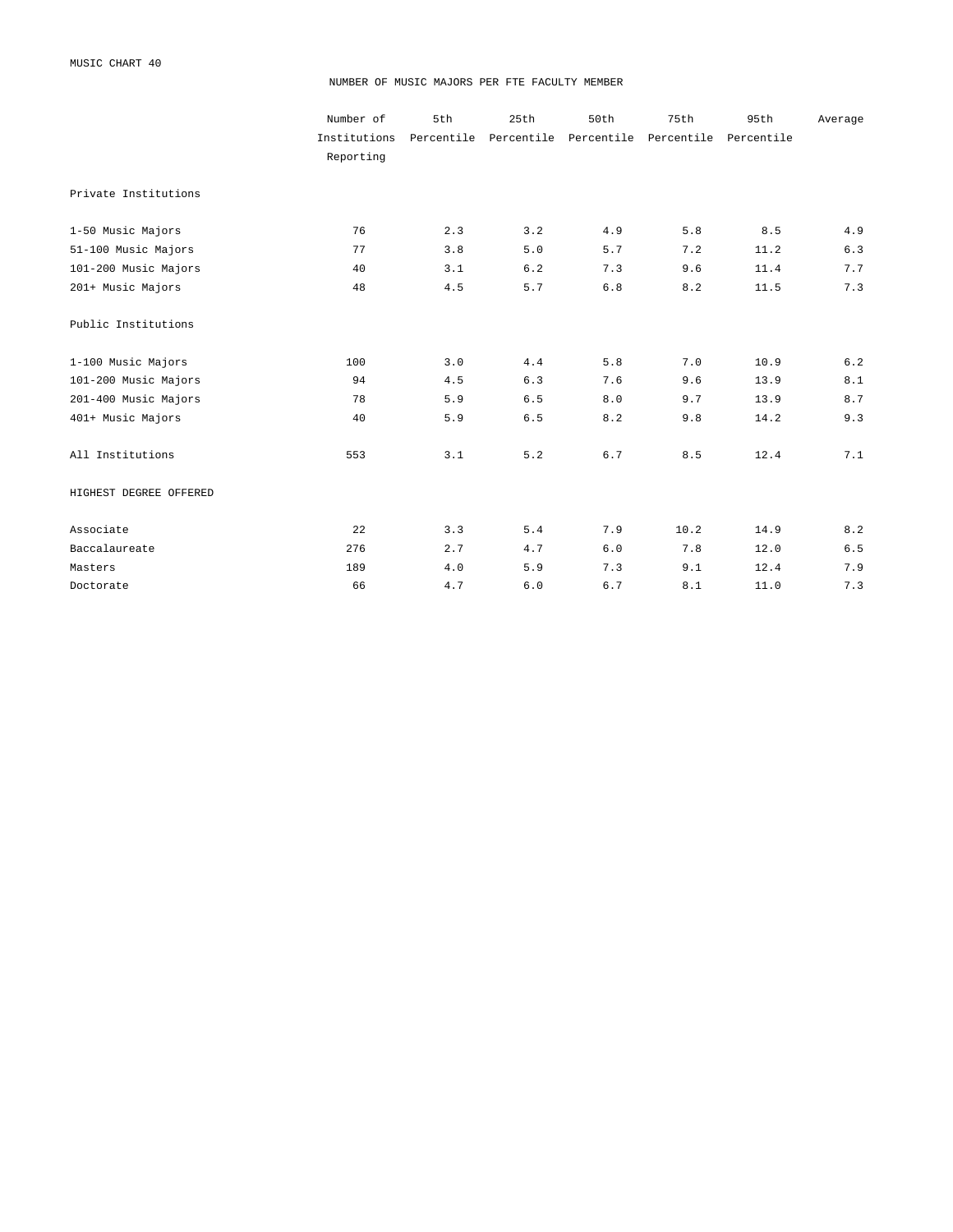AVERAGE INSTRUCTIONAL SALARY (FULL- AND PART-TIME) PER MUSIC MAJOR STUDENT

|                        | Number of    | 5th         |      | 25th                             | 50th       | 75th   |            | 95th        | Average |
|------------------------|--------------|-------------|------|----------------------------------|------------|--------|------------|-------------|---------|
|                        | Institutions | Percentile  |      | Percentile Percentile Percentile |            |        | Percentile |             |         |
|                        | Reporting    |             |      |                                  |            |        |            |             |         |
| Private Institutions   |              |             |      |                                  |            |        |            |             |         |
| 1-50 Music Majors      | 76           | \$<br>3,972 | - \$ | 5,831 \$                         | $7,452 \&$ | 10,486 | \$         | $18,519$ \$ | 9,606   |
| 51-100 Music Majors    | 77           | 3,556       |      | 5,149                            | 6,458      | 8,105  |            | 12,767      | 6,909   |
| 101-200 Music Majors   | 40           | 3,370       |      | 4,324                            | 4,987      | 6,456  |            | 9,143       | 5,597   |
| 201+ Music Majors      | 48           | 3,239       |      | 4,946                            | 7,176      | 8,240  |            | 10,278      | 6,830   |
| Public Institutions    |              |             |      |                                  |            |        |            |             |         |
| 1-100 Music Majors     | 100          | \$<br>3,589 | \$   | 5,270 \$                         | $7,038$ \$ | 8,846  | \$         | $13,909$ \$ | 8,241   |
| 101-200 Music Majors   | 94           | 3,275       |      | 4,689                            | 5,682      | 6,850  |            | 10,138      | 6,142   |
| 201-400 Music Majors   | 78           | 2,881       |      | 4,386                            | 5,604      | 6,928  |            | 8,863       | 5,728   |
| 401+ Music Majors      | 40           | 3,455       |      | 4,551                            | 5,518      | 7,372  |            | 9,251       | 5,996   |
| All Institutions       | 553          | \$<br>3,414 | \$   | $4,806$ \$                       | $6,161$ \$ | 7,894  | \$         | $12,736$ \$ | 7,056   |
| HIGHEST DEGREE OFFERED |              |             |      |                                  |            |        |            |             |         |
| Associate              | 22           | \$<br>2,615 | \$   | 3,500 \$                         | $4,871$ \$ | 7,540  | \$         | $14,926$ \$ | 6,209   |
| Baccalaureate          | 276          | 3,392       |      | 4,892                            | 6,302      | 8,231  |            | 13,667      | 7,627   |
| Masters                | 189          | 3,537       |      | 4,691                            | 5,855      | 7,271  |            | 10,377      | 6,208   |
| Doctorate              | 66           | 3,872       |      | 5,439                            | 6,988      | 8,643  |            | 11,562      | 7,375   |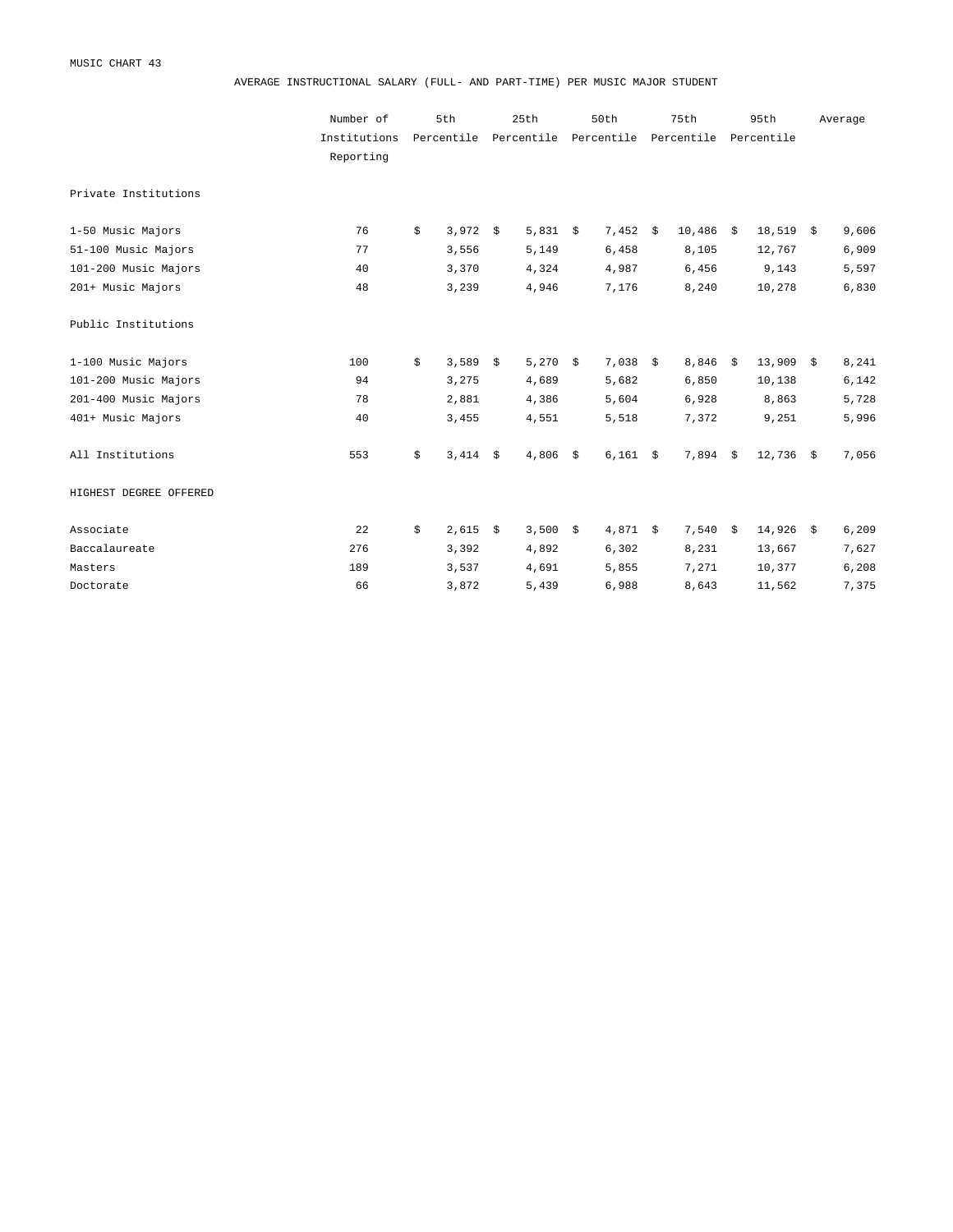# **Higher Education Arts Data Services DATA SUMMARY 2005-2006**

## **ADDENDUM 2005-2006:**

## **MUSIC FACULTY TEACHING LOADS**

**Chart 44** provides information gleaned from the 2005-2006 survey's Addendum on Faculty Teaching Loads.

The section entitled "Teaching Load Rates And Conversion Ratios" includes data concerning average teaching assignments in credit hours.

*Example: Chart 44-1 – "Teaching Load Rates And Conversion Ratio," Average Teaching Assignment in Credit Hours, Public Institutions, 101-200 Music Majors.* Based on 72 institutions in this category reporting, the average teaching assignment in credit hours was 12.8. The percentile rankings are also provided.

The section entitled "Faculty Responsibilities" provides data covering such faculty activities as conducting large ensembles (concert), coaching small ensembles, directing marching band, teaching master classes, teaching performance classes, preparing students for solo recitals, research projects, performing in faculty ensembles, performing in solo recitals, and participating in committee and/or administrative assignments.

*Example: Chart 44-2 -- "Faculty Responsibilities," Conduct Large Ensemble (Concert), Private Institutions, 1-50 Music Majors.* Of the 57 institutions that assigned credit for conducting large ensembles, the average percentage of load credit assigned was 30.7%. The percentile rankings are also provided.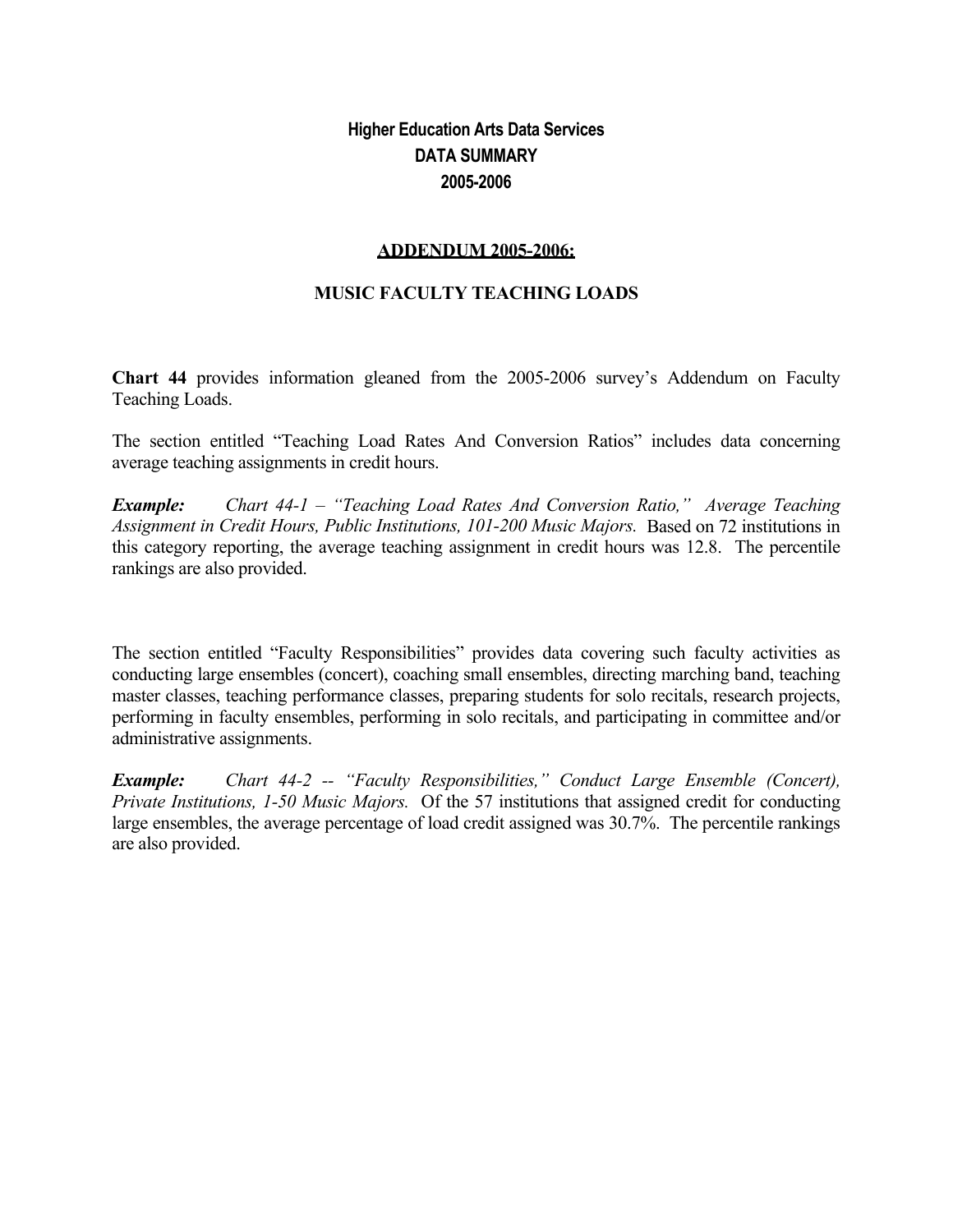## FACULTY TEACHING LOADS

TEACHING LOAD RATES AND CONVERSION RATIO

|                                                      | Number       |          |           |         |           |           |         |
|------------------------------------------------------|--------------|----------|-----------|---------|-----------|-----------|---------|
|                                                      | Institutions |          |           |         |           |           |         |
|                                                      | Reporting    | $5%$ ile | $25%$ ile | $50$ le | $75%$ ile | $95%$ ile | Average |
| Average teaching assignment in credit hours          |              |          |           |         |           |           |         |
| Private 1-50 Majors                                  | 59           | 9.0      | 12.0      | 12.0    | 14.0      | 25.0      | 13.7    |
| Private 51-100 Majors                                | 63           | 9.0      | 12.0      | 12.0    | 13.0      | 22.0      | 13.1    |
| Private 101-200 Majors                               | 41           | 10.0     | 12.0      | 12.0    | 13.0      | 20.0      | 13.0    |
| Private 201+ Majors                                  | 62           | 9.0      | 11.0      | 12.0    | 13.0      | 18.0      | 12.3    |
| Public 1-100 Majors                                  | 70           | 10.0     | 12.0      | 12.0    | 15.0      | 18.0      | 13.2    |
| Public 101-200 Majors                                | 72           | 8.0      | 12.0      | 12.0    | 13.0      | 24.0      | 12.8    |
| Public 201-400 Majors                                | 102          | 7.0      | 9.0       | 12.0    | 12.0      | 15.0      | 11.3    |
| Public 401+ Majors                                   | 34           | 7.0      | 9.0       | 11.0    | 12.0      | 18.0      | 11.1    |
| Maximum teaching assignment in credit hours          |              |          |           |         |           |           |         |
| Private 1-50 Majors                                  | 59           | 10.0     | 12.0      | 12.0    | 16.0      | 27.0      | 14.8    |
| Private 51-100 Majors                                | 63           | 11.0     | 12.0      | 12.0    | 14.0      | 24.0      | 13.9    |
| Private 101-200 Majors                               | 41           | 12.0     | 12.0      | 12.0    | 15.0      | 24.0      | 14.1    |
| Private 201+ Majors                                  | 62           | 10.0     | 12.0      | 12.0    | 15.0      | 20.0      | 13.8    |
| Public 1-100 Majors                                  | 70           | 12.0     | 12.0      | 12.0    | 15.0      | 21.0      | 14.0    |
| Public 101-200 Majors                                | 72           | 10.0     | 12.0      | 12.0    | 15.0      | 24.0      | 13.8    |
| Public 201-400 Majors                                | 102          | 9.0      | 12.0      | 12.0    | 12.0      | 17.0      | 13.0    |
| Public 401+ Majors                                   | 34           | 8.0      | 12.0      | 12.0    | 12.0      | 21.0      | 12.4    |
| Conversion ratio: studio instruction to credit hours |              |          |           |         |           |           |         |
| Private 1-50 Majors                                  | 59           | 1.0      | 1.5       | 1.5     | 1.5       | 3.0       | 1.6     |
| Private 51-100 Majors                                | 63           | 0.8      | 1.5       | 1.5     | 1.5       | 2.7       | 1.6     |
| Private 101-200 Majors                               | 41           | 1.0      | 1.5       | 1.5     | 1.5       | 3.0       | 1.7     |
| Private 201+ Majors                                  | 62           | 1.1      | 1.5       | 1.5     | 1.5       | 3.0       | 1.6     |
| Public 1-100 Majors                                  | 69           | 1.0      | 1.5       | 1.5     | 1.5       | 3.0       | 1.6     |
| Public 101-200 Majors                                | 72           | 1.0      | 1.5       | 1.5     | 1.5       | 2.0       | 1.5     |
| Public 201-400 Majors                                | 102          | 1.5      | 1.5       | 1.5     | 1.7       | 3.0       | 1.7     |
| Public 401+ Majors                                   | 34           | 1.5      | 1.5       | 1.5     | 1.7       | 3.0       | 1.7     |
|                                                      |              |          |           |         |           |           |         |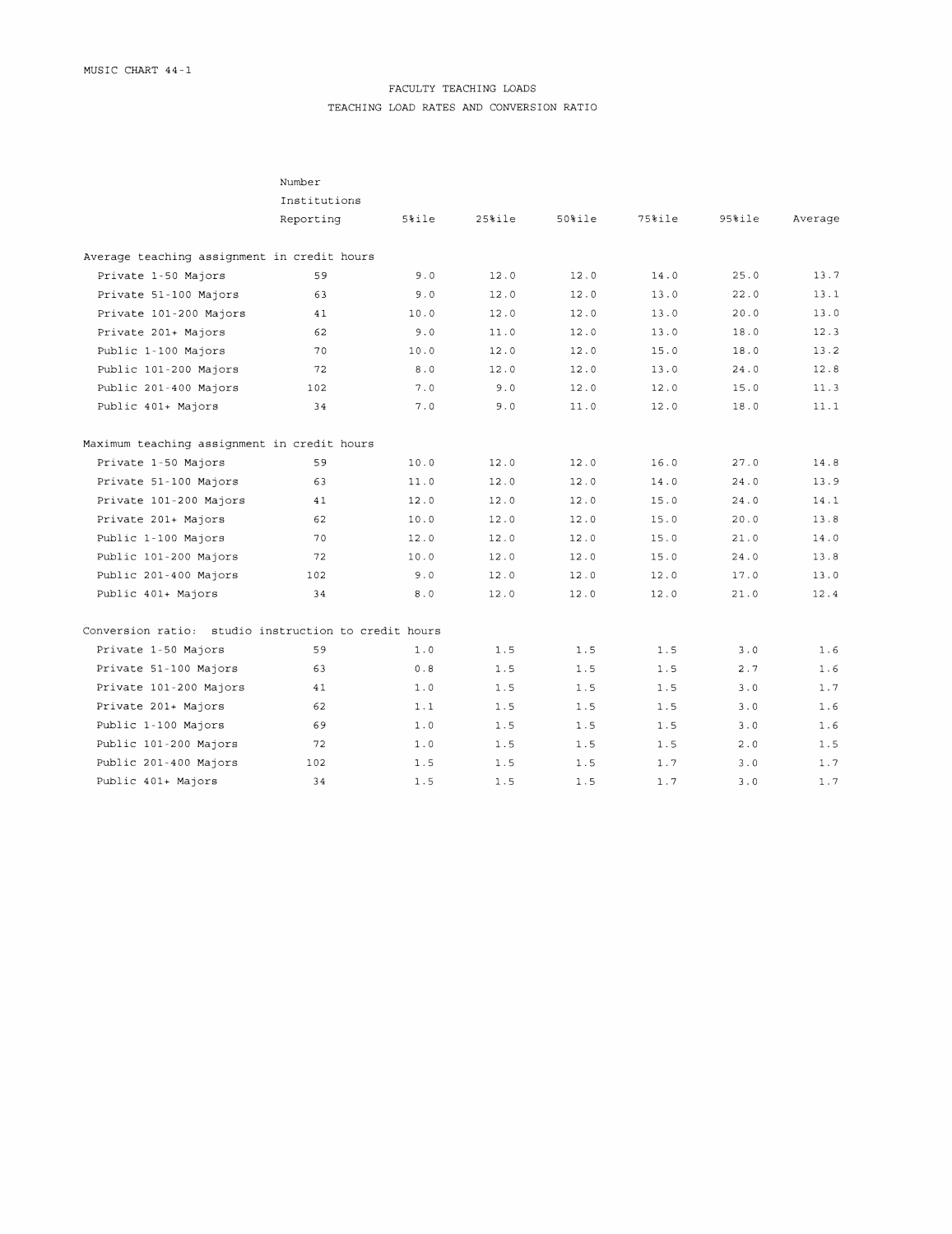## FACULTY TEACHING LOADS FACULTY RESPONSIBILITIES

|                                  | Number     | Assigning | Maximum percentage assigned for this activity |               |           |           |        |         |  |  |  |
|----------------------------------|------------|-----------|-----------------------------------------------|---------------|-----------|-----------|--------|---------|--|--|--|
|                                  | Performing | Credit    | 5%ile                                         | 25%ile        | $50$ tile | $75%$ ile | 95%ile | Average |  |  |  |
| Conduct Large Ensemble (Concert) |            |           |                                               |               |           |           |        |         |  |  |  |
| Private 1-50 Majors              | 57         | 57        | $6.0$                                         | 25.0          | 25.0      | 40.0      | 64.0   | 30.7    |  |  |  |
| Private 51-100 Majors            | 61         | 60        | 12.5                                          | 25.0          | 33.0      | 38.0      | 50.0   | 31.7    |  |  |  |
| Private 101-200 Majors           | 41         | 39        | 16.7                                          | 25.0          | 33.0      | 50.0      | 100.0  | 42.3    |  |  |  |
| Private 201+ Majors              | 61         | 60        | 14.3                                          | 25.0          | 33.0      | 50.0      | 100.0  | 42.1    |  |  |  |
| Public 1-100 Majors              | 68         | 66        | 8.3                                           | 25.0          | 30.0      | 40.0      | 75.0   | 33.2    |  |  |  |
| Public 101-200 Majors            | 71         | 70        | 12.5                                          | 25.0          | 25.0      | 33.3      | 60.0   | 30.9    |  |  |  |
| Public 201-400 Majors            | 102        | 102       | 20.0                                          | 25.0          | 33.0      | 50.0      | 66.0   | 37.5    |  |  |  |
| Public 401+ Majors               | 33         | 33        | 25.0                                          | 28.0          | 33.0      | 50.0      | 100.0  | 39.1    |  |  |  |
| Direct Marching Band             |            |           |                                               |               |           |           |        |         |  |  |  |
| Private 1-50 Majors              | 5          | 5         | 17.0                                          | 41.6          | 50.0      | 50.0      | 50.0   | 41.7    |  |  |  |
| Private 51-100 Majors            | 12         | 11        | 33.0                                          | 33.0          | 40.0      | 50.0      | 50.0   | 40.5    |  |  |  |
| Private 101-200 Majors           | 10         | 10        | 20.0                                          | 30.0          | 50.0      | 50.0      | 75.0   | 46.1    |  |  |  |
| Private 201+ Majors              | 12         | 12        | 25.0                                          | 40.0          | 50.0      | 50.0      | 75.0   | 45.7    |  |  |  |
| Public 1-100 Majors              | 31         | 31        | 0.5                                           | 25.0          | 33.3      | 50.0      | 60.0   | 36.1    |  |  |  |
| Public 101-200 Majors            | 40         | 40        | 16.0                                          | 25.0          | 33.0      | 50.0      | 75.0   | 38.5    |  |  |  |
| Public 201-400 Majors            | 76         | 76        | 15.0                                          | 33.0          | 50.0      | 50.0      | 100.0  | 47.5    |  |  |  |
| Public 401+ Majors               | 24         | 24        | 25.0                                          | 42.0          | 50.0      | 50.0      | 100.0  | 54.3    |  |  |  |
| Coach Small Ensemble             |            |           |                                               |               |           |           |        |         |  |  |  |
| Private 1-50 Majors              | 57         | 56        | 2.7                                           | 8.0           | 16.7      | 20.0      | 40.0   | 16.7    |  |  |  |
| Private 51-100 Majors            | 59         | 52        | 0.6                                           | 8.0           | 15.0      | 19.0      | 33.3   | 16.0    |  |  |  |
| Private 101-200 Majors           | 40         | 37        | 3.0                                           | 8.0           | 15.0      | 20.0      | 50.0   | 17.5    |  |  |  |
| Private 201+ Majors              | 61         | 59        | 4.2                                           | 8.3           | 12.5      | 20.0      | 95.0   | 19.7    |  |  |  |
| Public 1-100 Majors              | 65         | 62        | 0.8                                           | 8.5           | 11.0      | 20.0      | 25.0   | 13.8    |  |  |  |
| Public 101-200 Majors            | 69         | 58        | 5.0                                           | 8.0           | 12.0      | 20.0      | 40.0   | 15.7    |  |  |  |
| Public 201-400 Majors            | 102        | 94        | 3.0                                           | $8.0\,$       | 10.0      | 17.0      | 30.0   | 14.0    |  |  |  |
| Public 401+ Majors               | 34         | 34        | 2.5                                           | $6.6$         | 10.0      | 17.0      | 75.0   | 17.2    |  |  |  |
| Teach Master Class               |            |           |                                               |               |           |           |        |         |  |  |  |
| Private 1-50 Majors              | 23         | 6         | 5.0                                           | 8.8           | 10.0      | 25.0      | 25.0   | 14.0    |  |  |  |
| Private 51-100 Majors            | 29         | 5         | 0.1                                           | 2.0           | 5.0       | 7.0       | 8.0    | 4.4     |  |  |  |
| Private 101-200 Majors           | 19         | $\gamma$  | 5.0                                           | 5.0           | 5.5       | 15.0      | 16.0   | $8.4\,$ |  |  |  |
| Private 201+ Majors              | 38         | 9         | 3.0                                           | 5.0           | 5.0       | 10.0      | 25.0   | 8.6     |  |  |  |
| Public 1-100 Majors              | 28         | 6         | 5.0                                           | $6.0$         | 11.0      | 15.0      | 25.0   | 12.0    |  |  |  |
| Public 101-200 Majors            | 44         | 9         | 0.3                                           | $8.0\,$       | 10.0      | 12.0      | 100.0  | 20.1    |  |  |  |
| Public 201-400 Majors            | 65         | 18        | 0.5                                           | $5.0$         | $8.0\,$   | $8.0\,$   | 11.0   | 6.9     |  |  |  |
| Public 401+ Majors               | 24         | 7         | $2.0$                                         | $4\,$ . $0\,$ | 6.2       | 24.0      | 25.0   | 11.3    |  |  |  |
| Teach Performance Class          |            |           |                                               |               |           |           |        |         |  |  |  |
| Private 1-50 Majors              | 40         | 25        | $4\ .\ 0$                                     | 8.0           | 15.0      | 20.0      | $40.0$ | 16.9    |  |  |  |
| Private 51-100 Majors            | 41         | 20        | $5.0\,$                                       | $8.0$         | 14.0      | 16.0      | 25.0   | 15.5    |  |  |  |
| Private 101-200 Majors           | 31         | 15        | 5.0                                           | 8.0           | 15.0      | 25.0      | 100.0  | 23.7    |  |  |  |
| Private 201+ Majors              | 49         | 29        | 0.6                                           | 6.0           | 10.0      | 25.0      | 100.0  | 21.8    |  |  |  |
| Public 1-100 Majors              | 49         | 27        | 0.5                                           | $8.0\,$       | 10.0      | 22.0      | 75.0   | 18.5    |  |  |  |
| Public 101-200 Majors            | 51         | 29        | 3.0                                           | 8.0           | 10.0      | 25.0      | 29.0   | 13.7    |  |  |  |
| Public 201-400 Majors            | 75         | 39        | $4.0$                                         | 5.5           | 10.0      | 25.0      | 75.0   | 20.0    |  |  |  |
| Public 401+ Majors               | 27         | 14        | 5.0                                           | 13.0          | 15.0      | 50.0      | 100.0  | 32.7    |  |  |  |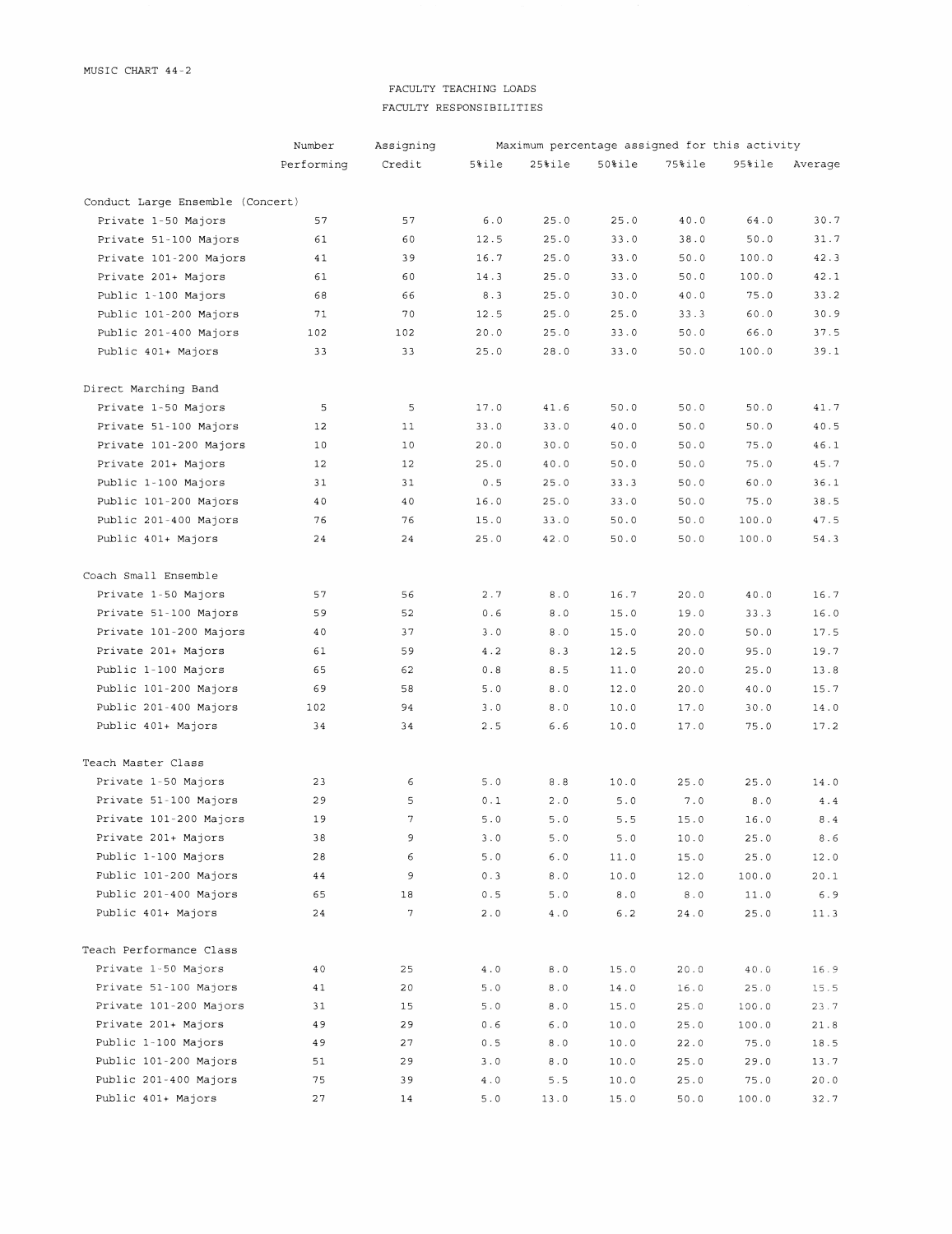## FACULTY TEACHING LOADS FACULTY RESPONSIBILITIES

|                                                 | Number     | Assigning        | Maximum percentage assigned for this activity |              |         |        |        |           |  |  |  |
|-------------------------------------------------|------------|------------------|-----------------------------------------------|--------------|---------|--------|--------|-----------|--|--|--|
|                                                 | Performing | Credit           | 5%ile                                         | $25$ ile     | $50$ le | 75%ile | 95%ile | Average   |  |  |  |
| Prepare Students for Solo Recitals              |            |                  |                                               |              |         |        |        |           |  |  |  |
| Private 1-50 Majors                             | 57         | 18               | 1.0                                           | 6.0          | 8.3     | 15.0   | 85.0   | 17.1      |  |  |  |
| Private 51-100 Majors                           | 61         | 16               | 1.0                                           | 5.0          | 10.0    | 16.6   | 100.0  | 21.0      |  |  |  |
| Private 101-200 Majors                          | 41         | 9                | 5.0                                           | 6.0          | 10.0    | 20.0   | 50.0   | 15.4      |  |  |  |
| Private 201+ Majors                             | 61         | 20               | 4.0                                           | 7.0          | 11.0    | 25.0   | 100.0  | 28.2      |  |  |  |
| Public 1-100 Majors                             | 68         | 23               | 1.0                                           | $5.0$        | 10.0    | 10.0   | 50.0   | 12.9      |  |  |  |
| Public 101-200 Majors                           | 70         | 29               | 0.2                                           | $5.0$        | 8.0     | 10.0   | 25.0   | 9.7       |  |  |  |
| Public 201-400 Majors                           | 98         | 33               | 2.0                                           | 5.0          | 10.0    | 16.0   | 50.0   | 14.7      |  |  |  |
| Public 401+ Majors                              | 32         | 10               | 0.2                                           | 3.0          | 10.0    | 15.0   | 100.0  | 25.4      |  |  |  |
| Supervise Student Teaching                      |            |                  |                                               |              |         |        |        |           |  |  |  |
| Private 1-50 Majors                             | 43         | 32               | 0.5                                           | 5.0          | 10.0    | 21.0   | 40.0   | 14.4      |  |  |  |
| Private 51-100 Majors                           | 54         | 37               | $0.2$                                         | 7.0          | 15.0    | 18.0   | 33.3   | 15.2      |  |  |  |
| Private 101-200 Majors                          | 35         | 33               | $4.0$                                         | 10.0         | 25.0    | 25.0   | 100.0  | 24.7      |  |  |  |
| Private 201+ Majors                             | 54         | 43               | 0.6                                           | 5.0          | 11.0    | 26.0   | 50.0   | 19.7      |  |  |  |
| Public 1-100 Majors                             | 49         | 40               | 0.2                                           | 6.0          | 16.7    | 25.0   | 33.3   | 15.9      |  |  |  |
| Public 101-200 Majors                           | 66         | 58               | 0.6                                           | 8.0          | 15.0    | 25.0   | 60.0   | 19.8      |  |  |  |
| Public 201-400 Majors                           | 90         | 84               | 3.0                                           | 8.0          | 25.0    | 27.0   | 75.0   | 24.7      |  |  |  |
| Public 401+ Majors                              | 32         | 29               | 0.5                                           | 5.0          | 12.5    | 30.0   | 100.0  | 21.1      |  |  |  |
| Advise Students                                 |            |                  |                                               |              |         |        |        |           |  |  |  |
| Private 1-50 Majors                             | 59         | 5                | 1.2                                           | 7.1          | 10.0    | 25.0   | 25.0   | 13.7      |  |  |  |
| Private 51-100 Majors                           | 63         | 7                | $1.0$                                         | 3.0          | 5.0     | 25.0   | 25.0   | 10.1      |  |  |  |
| Private 101-200 Majors                          | 40         | $\overline{4}$   | 5.0                                           | 7.0          | 19.0    | 19.0   | 25.0   | 14.0      |  |  |  |
| Private 201+ Majors                             | 58         | 6                | 2.0                                           | 5.0          | $6.0$   | 11.0   | 25.0   | 9.2       |  |  |  |
| Public 1-100 Majors                             | 68         | 8                | 0.1                                           | 10.0         | 12.5    | 20.0   | 33.0   | 14.2      |  |  |  |
| Public 101-200 Majors                           | 72         | 12               | 0.1                                           | 8.0          | 10.0    | 10.0   | 33.0   | 11.2      |  |  |  |
| Public 201-400 Majors                           | 99         | 32               | 5.0                                           | 10.0         | 15.0    | 25.0   | 50.0   | 18.4      |  |  |  |
| Public 401+ Majors                              | 28         | 8                | 5.0                                           | 15.0         | 25.0    | 30.0   | 60.0   | 28.0      |  |  |  |
| Advise Theses or Dissertations (Graduate Level) |            |                  |                                               |              |         |        |        |           |  |  |  |
| Private 1-50 Majors                             | 10         | 6                | 5.0                                           | 5.0          | $8.0$   | 20.0   | 20.0   | 10.5      |  |  |  |
| Private 51-100 Majors                           | 11         | $\overline{4}$   | 2.0                                           | 10.0         | 15.0    | 15.0   | 16.0   | 10.8      |  |  |  |
| Private 101-200 Majors                          | 8          | 6                | 5.0                                           | $6.0$        | 17.0    | 25.0   | 25.0   | 14.7      |  |  |  |
| Private 201+ Majors                             | 32         | 16               | 0.2                                           | 3.0          | 5.6     | 10.0   | 30.0   | 7.6       |  |  |  |
| Public 1-100 Majors                             | 11         | 5                | $0.8\,$                                       | 1.0          | 5.0     | $6.0$  | 10.0   | $4\ .\ 6$ |  |  |  |
| Public 101-200 Majors                           | 41         | 28               | 0.6                                           | $7\,$ . $0$  | 10.0    | 20.0   | 25.0   | 12.8      |  |  |  |
| Public 201-400 Majors                           | 73         | 26               | 2.0                                           | 5.0          | 10.0    | 15.0   | 25.0   | 10.7      |  |  |  |
| Public 401+ Majors                              | 29         | $1\,8$           | 0.5                                           | 5.0          | $8.0$   | 17.0   | 100.0  | 15.3      |  |  |  |
| Conduct Faculty Research Projects               |            |                  |                                               |              |         |        |        |           |  |  |  |
| Private 1-50 Majors                             | 25         | 3                | 5.0                                           | $5.0$        | 20.0    | 25.0   | 25.0   | 16.7      |  |  |  |
| Private 51-100 Majors                           | 31         | $\mathbf{1}$     | 15.0                                          | 15.0         | 15.0    | 15.0   | 15.0   | 15.0      |  |  |  |
| Private 101-200 Majors                          | 26         | $1\,$            | 25.0                                          | 25.0         | 25.0    | 25.0   | 25.0   | 25.0      |  |  |  |
| Private 201+ Majors                             | 45         | 12               | 0.2                                           | 13.0         | 25.0    | 25.0   | $40.0$ | 19.3      |  |  |  |
| Public 1-100 Majors                             | 47         | $\boldsymbol{7}$ | 15.0                                          | 25.0         | 25.0    | 33.0   | 50.0   | 28.3      |  |  |  |
| Public 101-200 Majors                           | 56         | 14               | $1.0$                                         | 15.0         | 25.0    | 25.0   | 50.0   | 22.6      |  |  |  |
| Public 201-400 Majors                           | 83         | 28               | 15.0                                          | 25.0         | 30.0    | 33.3   | 50.0   | 32.5      |  |  |  |
| Public 401+ Majors                              | 27         | 9                | 25.0                                          | $2\,5$ . $0$ | 25.0    | 50.0   | 99.0   | 39.7      |  |  |  |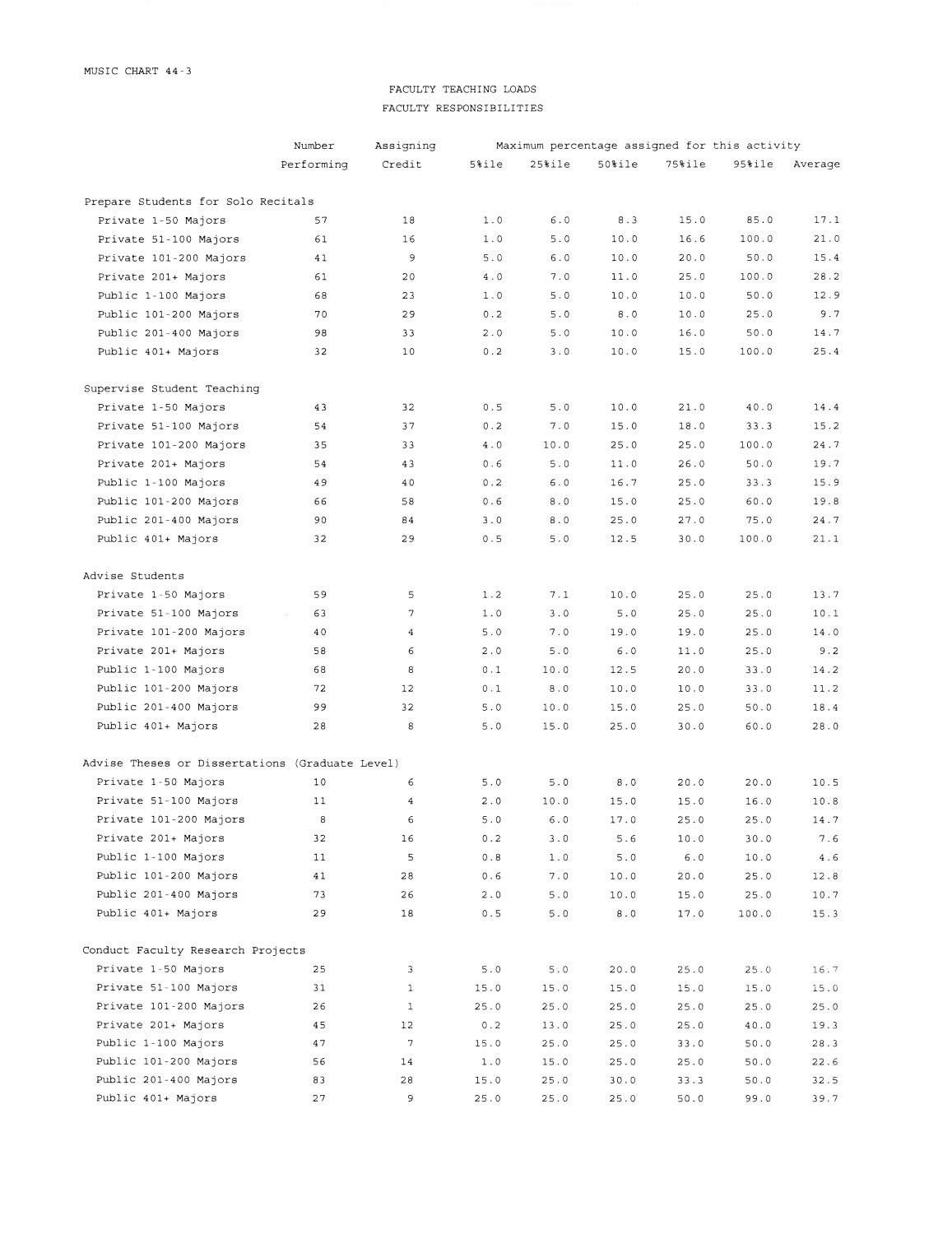## FACULTY TEACHING LOADS FACULTY RESPONSIBILITIES

|                              | Number     | Assigning         |               |        |            | Maximum percentage assigned for this activity |        |         |
|------------------------------|------------|-------------------|---------------|--------|------------|-----------------------------------------------|--------|---------|
|                              | Performing | Credit            | $5%$ ile      | 25%ile | $50$ $ile$ | $75%$ ile                                     | 95%ile | Average |
| Perform in Faculty Ensembles |            |                   |               |        |            |                                               |        |         |
| Private 1-50 Majors          | 31         | $\overline{2}$    | 10.0          | 10.0   | 20.0       | 20.0                                          | 20.0   | 15.0    |
| Private 51-100 Majors        | 38         | $\overline{4}$    | 5.0           | 8.0    | 10.0       | 10.0                                          | 15.0   | 9.5     |
| Private 101-200 Majors       | 25         | 5                 | 4.2           | $8.0$  | 18.0       | 18.0                                          | 25.0   | 14.6    |
| Private 201+ Majors          | 50         | $12 \overline{ }$ | 0.8           | $8.0$  | 11.0       | 18.0                                          | 27.0   | 13.0    |
| Public 1-100 Majors          | 57         | $\mathbf{1}$      | 5.0           | 5.0    | 5.0        | 5.0                                           | 5.0    | 5.0     |
| Public 101-200 Majors        | 61         | 8                 | $0.8$         | 1.0    | 10.0       | 10.0                                          | 33.0   | 9.3     |
| Public 201-400 Majors        | 89         | 28                | $6.0$         | 10.0   | 12.0       | 25.0                                          | $40.0$ | 16.7    |
| Public 401+ Majors           | 30         | 9                 | 8.0           | 8.0    | 11.0       | 15.0                                          | 25.0   | 12.7    |
| Perform in Solo Recitals     |            |                   |               |        |            |                                               |        |         |
| Private 1-50 Majors          | 54         | $\overline{4}$    | 5.0           | 5.0    | 10.0       | 10.0                                          | 60.0   | 20.0    |
| Private 51-100 Majors        | 60         | $\overline{3}$    | 4.0           | 4.0    | 10.0       | 15.0                                          | 15.0   | 9.7     |
| Private 101-200 Majors       | 40         | 3                 | $8.0\,$       | 8.0    | 12.5       | 15.0                                          | 15.0   | 11.8    |
| Private 201+ Majors          | 57         | $\overline{2}$    | 5.0           | 5.0    | 22.0       | 22.0                                          | 22.0   | 13.5    |
| Public 1-100 Majors          | 68         | 6                 | 0.1           | 5.0    | 6.0        | 10.0                                          | 10.0   | 6.0     |
| Public 101-200 Majors        | 70         | 8                 | 1.0           | 5.0    | 10.0       | 10.0                                          | 25.0   | 9.6     |
| Public 201-400 Majors        | 98         | 12                | 5.0           | 5.0    | 10.0       | 15.0                                          | 33.0   | 12.9    |
| Public 401+ Majors           | 32         | $\mathbf{1}$      | $6.0$         | 6.0    | $6.0$      | $6.0$                                         | 6.0    | $6.0$   |
| Committee Assignments        |            |                   |               |        |            |                                               |        |         |
| Private 1-50 Majors          | 58         | $\overline{c}$    | 3.0           | 3.0    | 20.0       | 20.0                                          | 20.0   | 11.5    |
| Private 51-100 Majors        | 63         | $\mathsf S$       | $4\,$ . $0\,$ | 5.0    | 12.0       | 18.0                                          | 25.0   | 12.8    |
| Private 101-200 Majors       | 41         | $\mathbf{1}$      | $5.0$         | 5.0    | 5.0        | $5.0$                                         | $5.0$  | $5.0$   |
| Private 201+ Majors          | 60         | 5                 | 4.0           | 10.0   | 12.0       | 25.0                                          | 25.0   | 15.2    |
| Public 1-100 Majors          | 68         | $\overline{4}$    | 5.0           | 10.0   | 10.0       | 10.0                                          | 20.0   | 11.3    |
| Public 101-200 Majors        | 71         | 9                 | 0.1           | $1.0$  | 5.0        | 20.0                                          | 25.0   | 9.8     |
| Public 201-400 Majors        | 99         | 16                | 5.0           | 8.0    | 10.0       | 10.0                                          | 22.0   | 11.1    |
| Public 401+ Majors           | 33         | 3                 | 2.0           | 2.0    | 5.0        | 25.0                                          | 25.0   | 10.7    |
| Administrative Assignments   |            |                   |               |        |            |                                               |        |         |
| Private 1-50 Majors          | 52         | 32                | 5.0           | 20.0   | 25.0       | 33.0                                          | 50.0   | 27.3    |
| Private 51-100 Majors        | 59         | 41                | 3.0           | 14.0   | 25.0       | 50.0                                          | 50.0   | 29.2    |
| Private 101-200 Majors       | 39         | 25                | 4.2           | 10.0   | 25.0       | 40.0                                          | 75.0   | 27.3    |
| Private 201+ Majors          | 57         | 35                | 0.2           | 25.0   | 33.3       | 50.0                                          | 100.0  | 39.2    |
| Public 1-100 Majors          | 55         | 35                | 5.0           | 13.0   | 25.0       | 30.0                                          | 50.0   | 23.6    |
| Public 101-200 Majors        | 64         | 42                | $1.0$         | 13.0   | 25.0       | 50.0                                          | 75.0   | 31.3    |
| Public 201-400 Majors        | 89         | 66                | 10.0          | 25.0   | 30.0       | 50.0                                          | 75.0   | 36.2    |
| Public 401+ Majors           | 29         | 29                | 5.0           | 10.0   | 25.0       | 50.0                                          | 75.0   | 32.1    |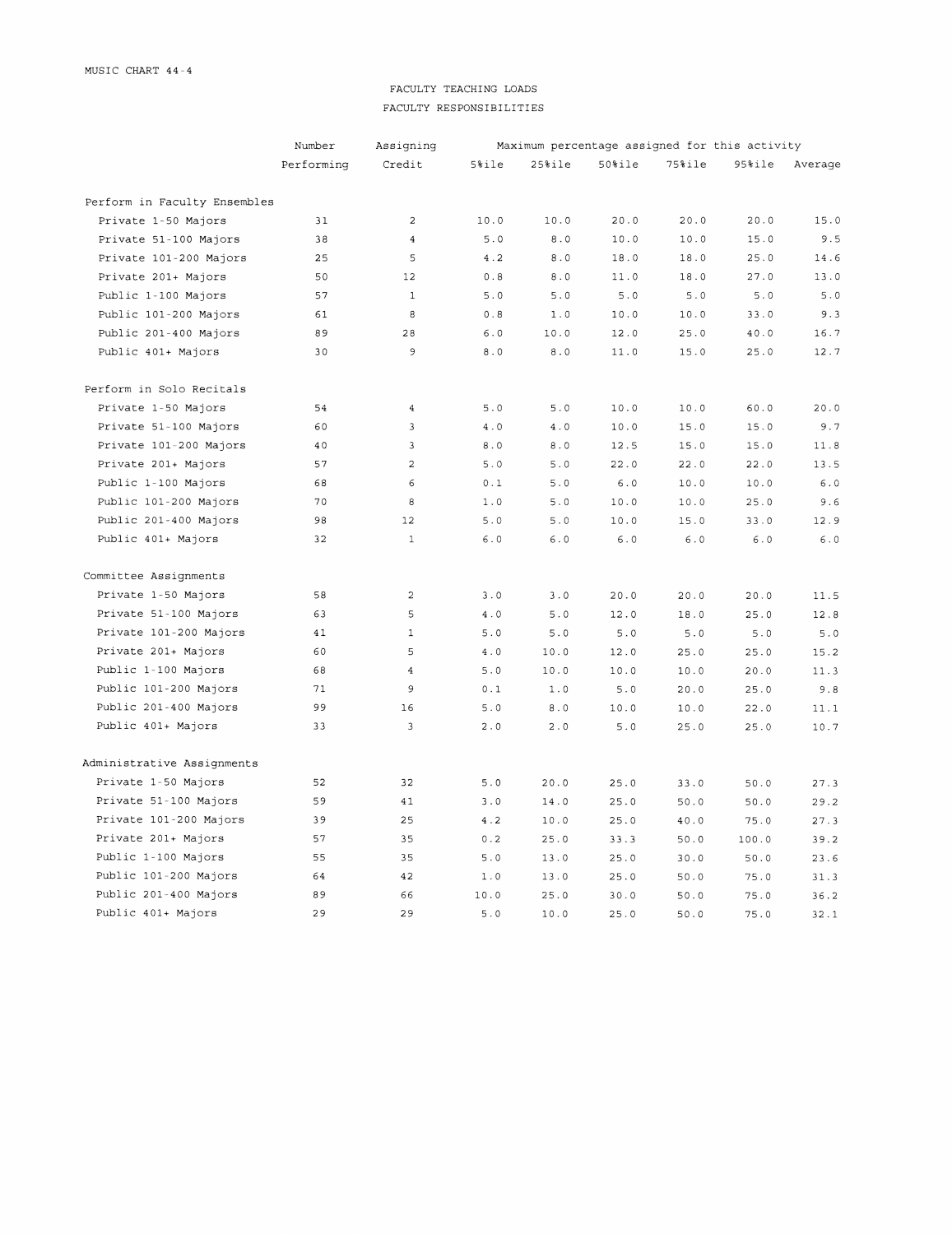# Higher Education Arts Data Services DATA SUMMARIES 2005-2006

## **ETHNIC CHARACTERISTICS OF FACULTY AND STUDENTS**

**Charts 60 and 61** provide information concerning the ethnic breakdown of faculty by rank, and students by degree level.

*Example: Chart 60 - "Music Faculty By Rank and Ethnic Characteristics," All Institutions, Associate Professor.* Four hundred ninety-one institutions reported a total of 2,669 Associate Professors with an ethnic breakdown as follows: 90 Black, non-Hispanic males, representing 3.4% of the total faculty; 37 Black, non-Hispanic females, representing 1.4% of the total faculty; 9 American Indian or Alaskan Native males, representing 0.3% of the total faculty; 2 American Indian or Alaskan Native females, representing 0.1% of the total faculty; 5 Pacific Islander males, representing 0.2% of the total faculty; 4 Pacific Islander females, representing 0.1% of the total faculty; 53 Hispanic males, representing 2.0% of the total faculty; 18 Hispanic females, representing 0.7% of the total faculty; 1,590 White, non-Hispanic males, representing 59.6% of the total faculty; 737 White, non-Hispanic females, representing 27.6% of the total faculty; 38 Asian males, representing 1.4% of the total faculty; 29 Asian females, representing 1.1% of the total faculty; 31 males of other race or unknown ethnicity, representing 1.2% of the total faculty; and 26 females of other race or unknown ethnicity, representing 1.0% of the total faculty.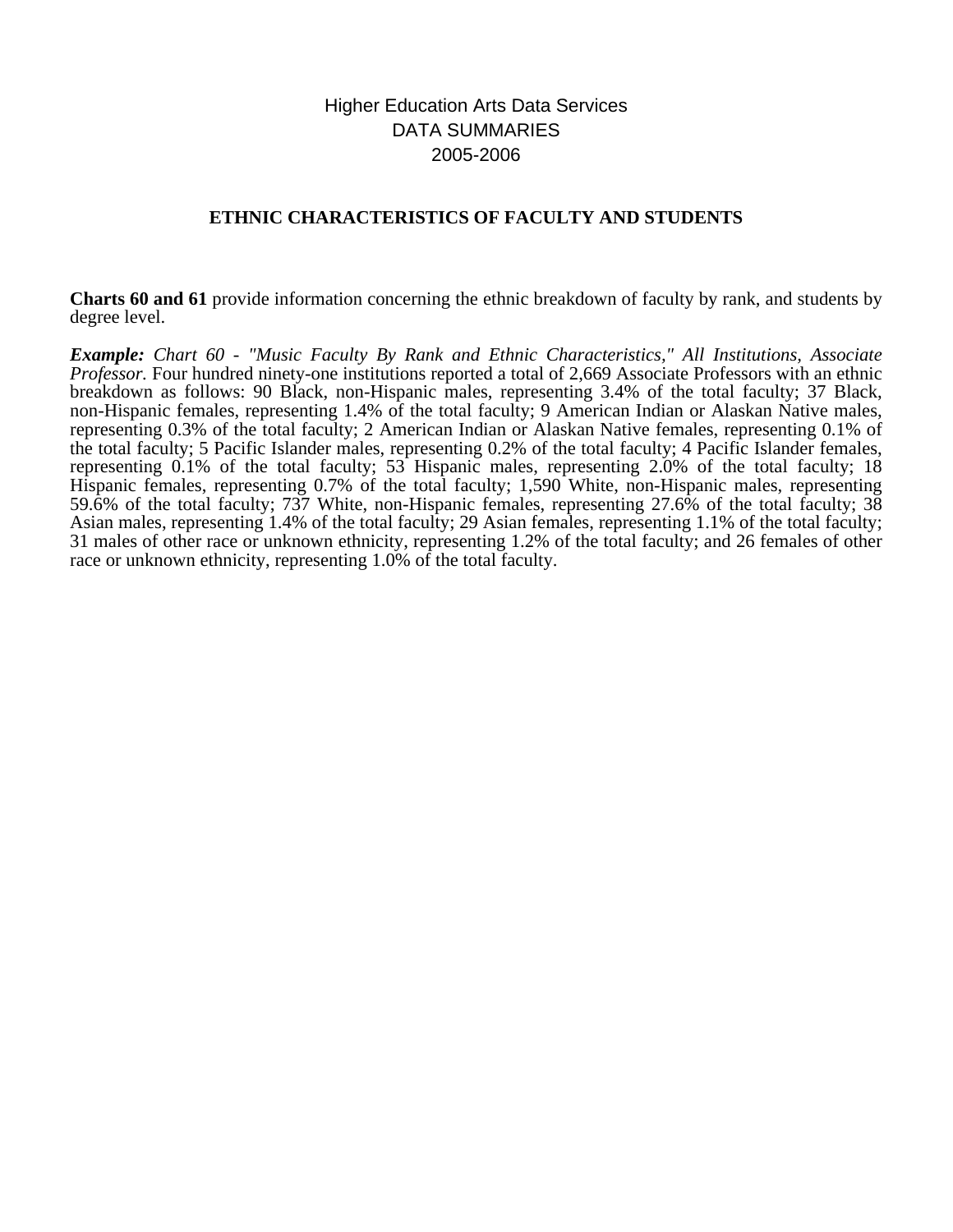#### MUSIC FACULTY BY RANK AND ETHNIC CHARACTERISTICS

|                           |             | Black or<br>African-<br>American/Non-<br>Hispanic<br>Latino |                | American<br>Indian/Native<br>Alaskan |                | Pacific<br>Islander |             | Hispanic/<br>Latino |             | White Non-<br>Hispanic |             | Asian          |              | Other/Race<br>Ethnicity<br>Unknown | Total |
|---------------------------|-------------|-------------------------------------------------------------|----------------|--------------------------------------|----------------|---------------------|-------------|---------------------|-------------|------------------------|-------------|----------------|--------------|------------------------------------|-------|
| Institutions<br>Reporting | $\mathbb M$ | $\mathbf F$                                                 | M              | $\mathbf F$                          | M              | $\mathbf{F}$        | $\mathbb M$ | $\mathbf F$         | $\mathbb M$ | $\mathbf F$            | $\mathbb M$ | $\mathbf{F}$   | $\mathbb M$  | $\mathbf F$                        |       |
| Professor                 |             |                                                             |                |                                      |                |                     |             |                     |             |                        |             |                |              |                                    |       |
| 493                       | 78          | 36                                                          | $\overline{4}$ | $\overline{4}$                       | $\overline{a}$ | $\mathbf{1}$        | 33          | 11                  | 1,994       | 650                    | 34          | 14             | 47           | 12                                 | 2,920 |
| $\rm _{o}^{\rm o}$        | 2.7         | $1.2\,$                                                     | 0.1            | 0.1                                  | $0.1\,$        | $0.0$               | 1.1         | 0.4                 | 68.3        | 22.3                   | $1.2\,$     | $0.5\,$        | 1.6          | 0.4                                | 100.0 |
| Associate Professor       |             |                                                             |                |                                      |                |                     |             |                     |             |                        |             |                |              |                                    |       |
| 491                       | 90          | 37                                                          | 9              | $\overline{a}$                       | 5              | $\overline{4}$      | 53          | 18                  | 1,590       | 737                    | 38          | 29             | 31           | 26                                 | 2,669 |
| $\rm _{e}^{\circ}$        | 3.4         | 1.4                                                         | 0.3            | 0.1                                  | 0.2            | 0.1                 | 2.0         | 0.7                 | 59.6        | 27.6                   | 1.4         | 1.1            | 1.2          | 1.0                                | 100.0 |
| Assistant Professor       |             |                                                             |                |                                      |                |                     |             |                     |             |                        |             |                |              |                                    |       |
| 492                       | 102         | 40                                                          | $\overline{4}$ | $\overline{4}$                       | 8              | $\overline{7}$      | 52          | 17                  | 1,307       | 697                    | 58          | 66             | 38           | 19                                 | 2,419 |
| $\frac{9}{6}$             | 4.2         | 1.7                                                         | 0.2            | 0.2                                  | 0.3            | 0.3                 | 2.1         | 0.7                 | 54.0        | 28.8                   | 2.4         | 2.7            | 1.6          | 0.8                                | 100.0 |
| Instructor                |             |                                                             |                |                                      |                |                     |             |                     |             |                        |             |                |              |                                    |       |
| 201                       | 34          | $\overline{7}$                                              | 3              | $\mathbb O$                          | $\mathbf 0$    | 3                   | 31          | 15                  | 340         | 168                    | $\sqrt{6}$  | $\sqrt{ }$     | 9            | 5                                  | 628   |
| $\epsilon$                | 5.4         | 1.1                                                         | 0.5            | 0.0                                  | 0.0            | 0.5                 | 4.9         | 2.4                 | 54.1        | 26.8                   | 1.0         | 1.1            | 1.4          | 0.8                                | 100.0 |
| Lecturer                  |             |                                                             |                |                                      |                |                     |             |                     |             |                        |             |                |              |                                    |       |
| 111                       | 19          | 10                                                          | $\mathbf{1}$   | $\mathbf 0$                          | $\mathsf 0$    | $\mathbf{0}$        | 10          | 10                  | 200         | 104                    | 6           | 11             | 2            | $\overline{3}$                     | 376   |
| $\mathsf{S}^{\mathsf{c}}$ | 5.1         | 2.7                                                         | 0.3            | $0.0$                                | $0.0$          | $0.0$               | 2.7         | 2.7                 | 53.2        | 27.7                   | 1.6         | 2.9            | 0.5          | $\ensuremath{\mathbf 0}$ .<br>8    | 100.0 |
| Unranked                  |             |                                                             |                |                                      |                |                     |             |                     |             |                        |             |                |              |                                    |       |
| 50                        | $\,8\,$     | $\overline{3}$                                              | $\mathbb O$    | $\mathbb O$                          | $\mathsf 0$    | $\mathbf 0$         | $\epsilon$  | $\sqrt{2}$          | 197         | 109                    | 18          | 21             | $\sqrt{4}$   | $\overline{3}$                     | 371   |
| $\mathsf{S}^{\mathsf{c}}$ | 2.2         | 0.8                                                         | 0.0            | 0.0                                  | 0.0            | 0.0                 | $1.6\,$     | 0.5                 | 53.1        | 29.4                   | 4.9         | $5.7$          | 1.1          | 0.8                                | 100.0 |
| Visiting Faculty          |             |                                                             |                |                                      |                |                     |             |                     |             |                        |             |                |              |                                    |       |
| 97                        | 5           | 6                                                           | $\mathbf{1}$   | $\mathbf 0$                          | $\mathbf{1}$   | $\mathbf 0$         | 6           | $\mathbf{1}$        | 112         | 47                     | 3           | $\overline{4}$ | $\mathbf{1}$ | $\mathbf{1}$                       | 188   |
| နွ                        | 2.7         | 3.2                                                         | $0.5$          | $0.0$                                | $0.5$          | $0.0$               | 3.2         | $0.5$               | 59.6        | 25.0                   | 1.6         | 2.1            | $0.5$        | $0.5$                              | 100.0 |
| Total                     |             |                                                             |                |                                      |                |                     |             |                     |             |                        |             |                |              |                                    |       |
| 552                       | 336         | 139                                                         | 22             | 10                                   | 16             | 15                  | 191         | 74                  | 5,740       | 2,512                  | 163         | 152            | 132          | 69                                 | 9,571 |
| $\,$ $\,$ $\,$            | 3.5         | 1.5                                                         | 0.2            | 0.1                                  | 0.2            | 0.2                 | 2.0         | 0.8                 | 60.0        | 26.2                   | 1.7         | 1.6            | 1.4          | 0.7                                | 100.0 |
|                           |             |                                                             |                |                                      |                |                     |             |                     |             |                        |             |                |              |                                    |       |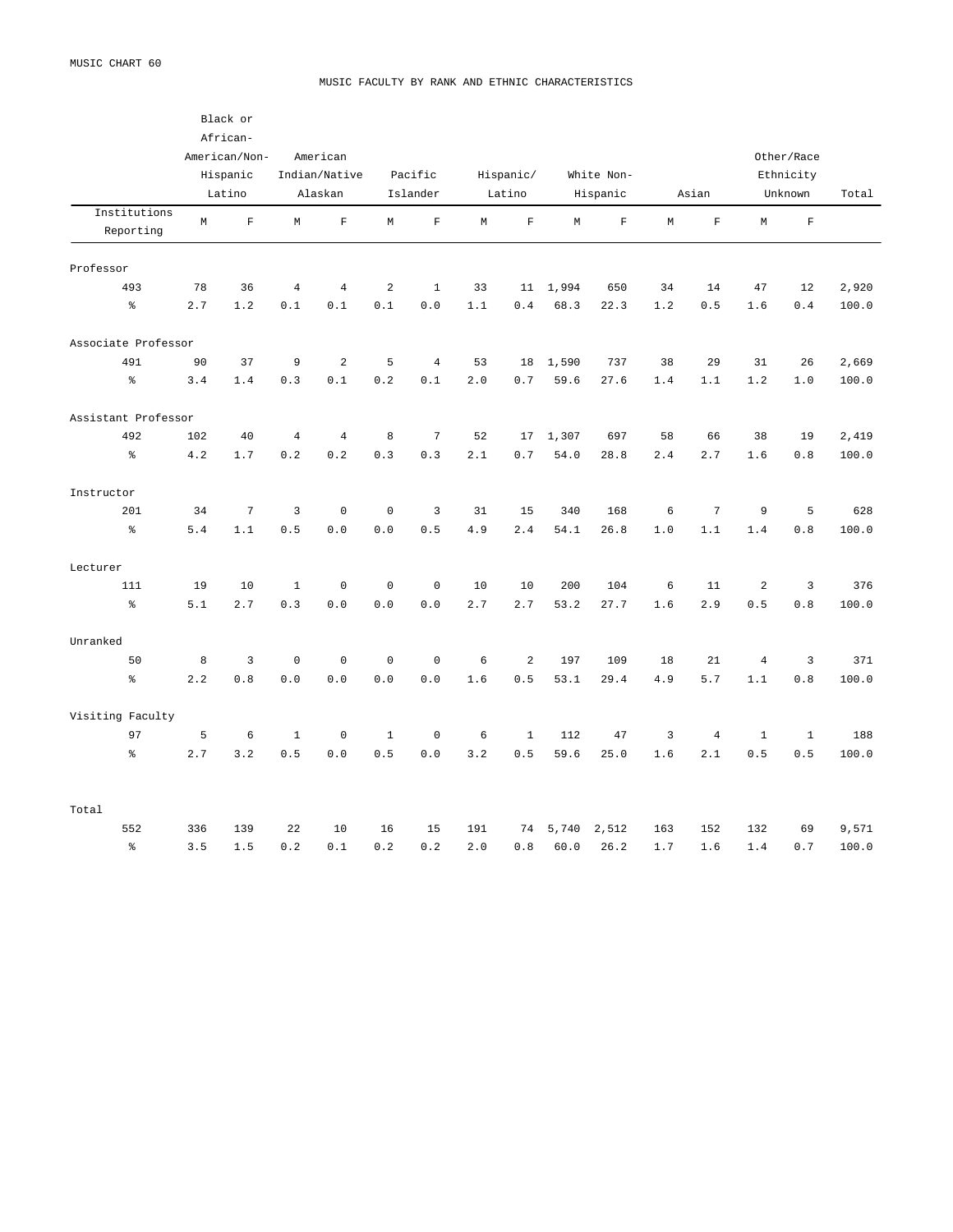#### MUSIC STUDENTS BY DEGREE LEVEL AND ETHNIC CHARACTERISTICS

|                            |       | Black or                            |             |                          |              |                     |                |                     |       |                        |         |                         |       |                         |         |
|----------------------------|-------|-------------------------------------|-------------|--------------------------|--------------|---------------------|----------------|---------------------|-------|------------------------|---------|-------------------------|-------|-------------------------|---------|
|                            |       | African-                            |             |                          |              |                     |                |                     |       |                        |         |                         |       |                         |         |
|                            |       | American/Non-<br>Hispanic<br>Latino |             | American                 |              |                     |                |                     |       |                        |         |                         |       | Other/Race              |         |
|                            |       |                                     |             | Indian/Native<br>Alaskan |              | Pacific<br>Islander |                | Hispanic/<br>Latino |       | White Non-<br>Hispanic |         | Ethnicity               |       |                         |         |
|                            |       |                                     |             |                          |              |                     |                |                     |       |                        |         | Asian                   |       | Unknown                 |         |
| Institutions               |       |                                     |             |                          |              |                     |                |                     |       |                        |         |                         |       |                         |         |
| Reporting                  | M     | $\overline{\mathrm{F}}$             | М           | $\overline{\mathrm{F}}$  | М            | $\mathbf F$         | $\mathbb M$    | $\mathbf F$         | М     | $\mathbf F$            | M       | $\overline{\mathrm{F}}$ | M     | $\overline{\mathrm{F}}$ |         |
| Associate Professional     |       |                                     |             |                          |              |                     |                |                     |       |                        |         |                         |       |                         |         |
| 27                         | 66    | 55                                  | $\,4$       | $\mathbf{1}$             | 5            | $\mathbf{1}$        | 166            | 52                  | 1,042 | 645                    | 51      | 31                      | 94    | 57                      | 2,270   |
| $\,$ $\,$ $\,$             | 2.9   | 2.4                                 | 0.2         | 0.0                      | 0.2          | 0.0                 | 7.3            | 2.3                 | 45.9  | 28.4                   | 2.2     | 1.4                     | 4.1   | 2.5                     | 100.0   |
| Associate Liberal Arts     |       |                                     |             |                          |              |                     |                |                     |       |                        |         |                         |       |                         |         |
| 23                         | 37    | 35                                  | $\mathbb O$ | $\mathbb O$              | $\sqrt{2}$   | 3                   | 36             | 20                  | 327   | 229                    | 9       | 15                      | 35    | 35                      | 783     |
| $\,$ $\,$ $\,$             | 4.7   | 4.5                                 | 0.0         | 0.0                      | 0.3          | 0.4                 | 4.6            | 2.6                 | 41.8  | 29.2                   | 1.1     | 1.9                     | 4.5   | 4.5                     | 100.0   |
| Baccalaureate Professional |       |                                     |             |                          |              |                     |                |                     |       |                        |         |                         |       |                         |         |
| 448                        | 2,338 | 1,616                               | 147         | 139                      | 86           | 86                  | 1,761          |                     |       | 1,386 21,798 23,194    | 864     | 1,310                   | 2,406 | 2,492                   | 59,623  |
| $\frac{6}{6}$              | 3.9   | 2.7                                 | 0.2         | 0.2                      | 0.1          | 0.1                 | 3.0            | 2.3                 | 36.6  | 38.9                   | 1.4     | 2.2                     | 4.0   | 4.2                     | 100.0   |
| Baccalaureate Liberal Arts |       |                                     |             |                          |              |                     |                |                     |       |                        |         |                         |       |                         |         |
| 423                        | 945   | 765                                 | 64          | 64                       | 55           | 78                  | 732            | 440                 | 7,316 | 7,391                  | 301     | 408                     | 669   | 744                     | 19,972  |
| $\,$ $\,$ $\,$             | 4.7   | 3.8                                 | 0.3         | 0.3                      | 0.3          | 0.4                 | 3.7            | 2.2                 | 36.6  | 37.0                   | 1.5     | 2.0                     | 3.3   | 3.7                     | 100.0   |
| Master's Specific          |       |                                     |             |                          |              |                     |                |                     |       |                        |         |                         |       |                         |         |
| 217                        | 258   | 206                                 | 18          | 16                       | 13           | 26                  | 287            | 200                 | 3,753 | 4,020                  | 228     | 728                     | 619   | 814                     | 11,186  |
| $\,$ $\,$ $\,$             | 2.3   | 1.8                                 | $0.2$       | $0.1\,$                  | 0.1          | 0.2                 | 2.6            | 1.8                 | 33.6  | 35.9                   | 2.0     | 6.5                     | 5.5   | 7.3                     | 100.0   |
| Master's General           |       |                                     |             |                          |              |                     |                |                     |       |                        |         |                         |       |                         |         |
| 65                         | 31    | 18                                  | 3           | $\mathbf{1}$             | $\mathbf{1}$ | $\mathbf{1}$        | 59             | 35                  | 405   | 448                    | 26      | 53                      | 78    | 151                     | 1,310   |
| $\,$ $\,$ $\,$             | 2.4   | 1.4                                 | 0.2         | 0.1                      | 0.1          | 0.1                 | 4.5            | 2.7                 | 30.9  | 34.2                   | 2.0     | 4.0                     | 6.0   | 11.5                    | 100.0   |
| Doctoral Specific          |       |                                     |             |                          |              |                     |                |                     |       |                        |         |                         |       |                         |         |
| 62                         | 76    | 60                                  | 6           | 11                       | 11           | 18                  | 133            | 66                  | 1,828 | 1,359                  | 188     | 622                     | 360   | 417                     | 5,155   |
| $\frac{6}{6}$              | 1.5   | 1.2                                 | 0.1         | 0.2                      | 0.2          | 0.3                 | 2.6            | 1.3                 | 35.5  | 26.4                   | 3.6     | 12.1                    | 7.0   | 8.1                     | 100.0   |
| Doctoral General           |       |                                     |             |                          |              |                     |                |                     |       |                        |         |                         |       |                         |         |
| $\overline{7}$             | 6     | $\overline{3}$                      | $\mathbf 0$ | $\mathbf{1}$             | $\mathbf{1}$ | $\mathbf 0$         | $\overline{a}$ | $\mathbf{1}$        | 38    | 20                     | 22      | 14                      | 3     | 2                       | 113     |
| $\,$ $\,$ $\,$             | 5.3   | 2.7                                 | 0.0         | 0.9                      | 0.9          | 0.0                 | 1.8            | 0.9                 | 33.6  | 17.7                   | 19.5    | 12.4                    | 2.7   | 1.8                     | 100.0   |
| Total                      |       |                                     |             |                          |              |                     |                |                     |       |                        |         |                         |       |                         |         |
| 552                        | 3,757 | 2,758                               | 242         | 233                      | 174          | 213                 | 3,176          |                     |       | 2,200 36,507 37,306    | 1,689   | 3,181                   | 4,264 | 4,712                   | 100,412 |
| န့                         | 3.7   | 2.7                                 | 0.2         | 0.2                      | 0.2          | 0.2                 | 3.2            | 2.2                 | 36.4  | 37.2                   | $1\,.7$ | 3.2                     | 4.2   | 4.7                     | 100.0   |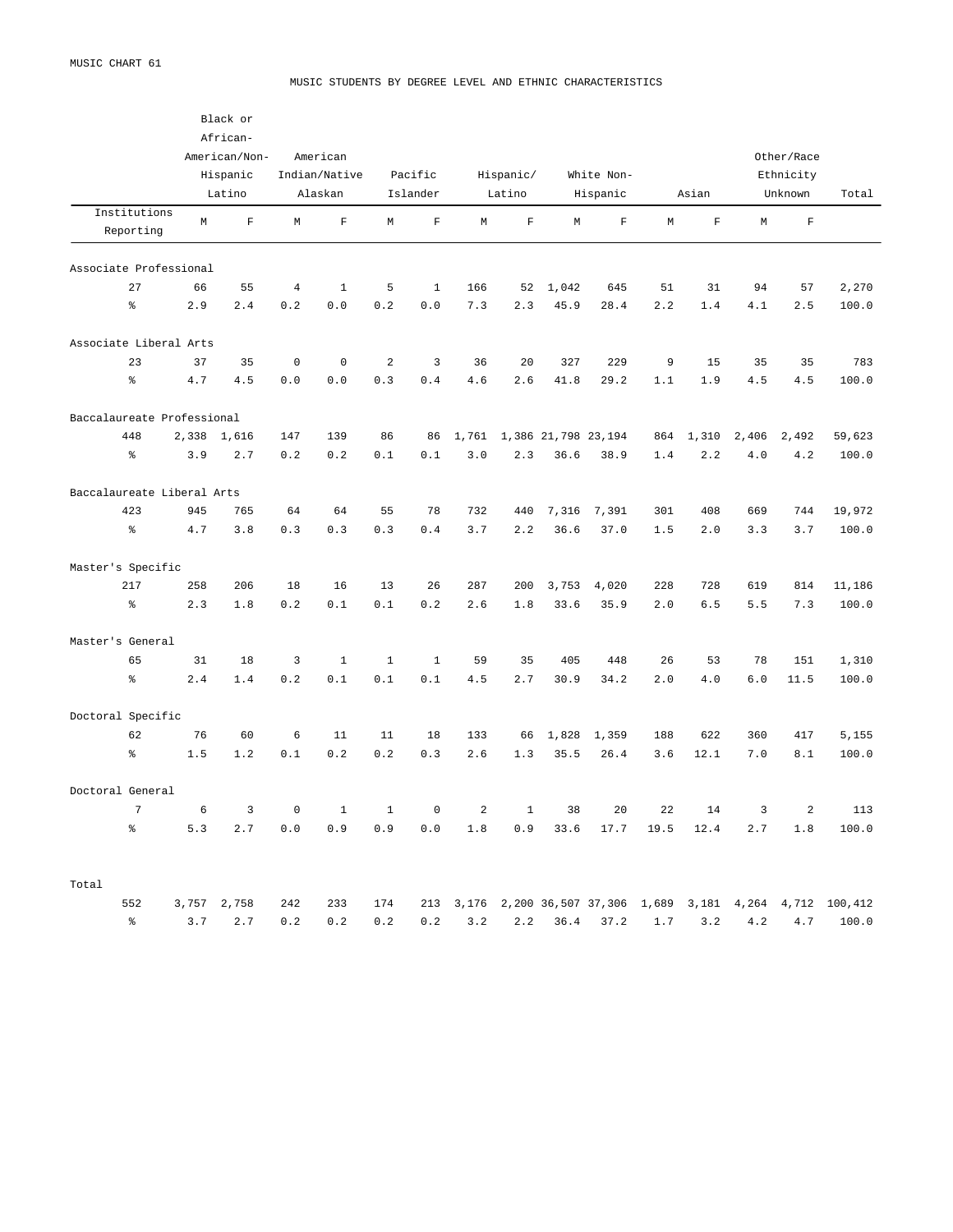# Higher Education Arts Data Services DATA SUMMARIES 2005-2006

# **INSTITUTIONS REPORTING NEW CONSTRUCTION AND/OR RENOVATION OF MUSIC FACILITIES IN 2005-2006**

This addendum simply provides a list of institutions reporting new construction and/or renovations of existing music facilities under way during the 2005-2006 academic year.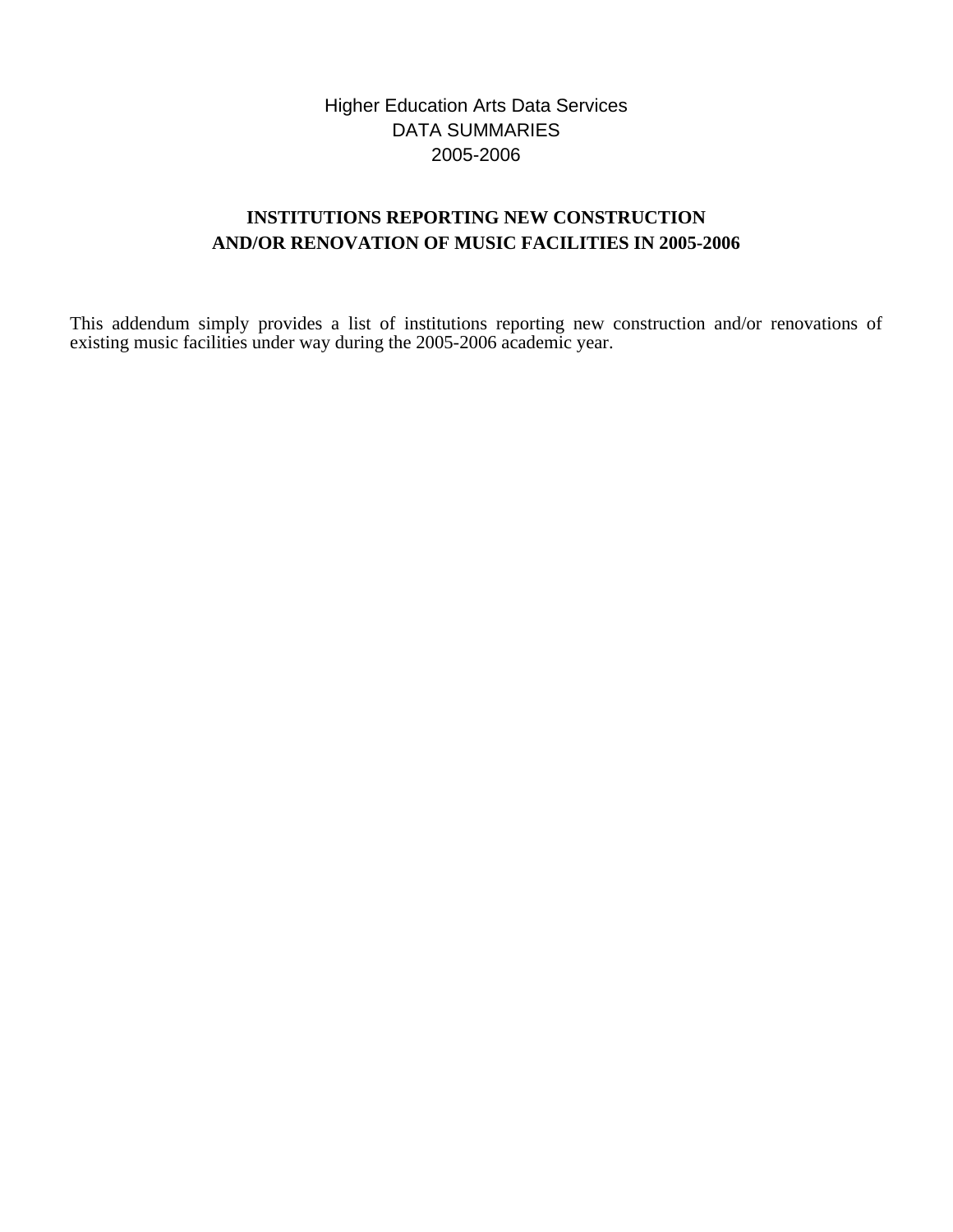Building a new facility Arizona State University Colorado State University East Central University Eastern Illinois University Grambling State University James Madison University Kennesaw State University Linfield College MidAmerica Nazarene University Montclair State University Oklahoma City University Philadelphia Biblical University Radford University Samford University San Francisco Conservatory of Music Seattle Pacific University Seton Hill University Sonoma State University Southeast Missouri State University Southern Arkansas University Southern Nazarene University Texas A&M University - Commerce Texas A&M University - Corpus Christi University of Delaware University of Florida University of North Carolina at Wilmington University of Wisconsin, Madison West Chester University of Pennsylvania West Texas A&M University Western Connecticut State University Renovating an existing facility Alcorn State University Arkansas Tech University Atlantic Union College Augsburg College Ball State University Bloomsburg University of Pennsylvania Boston Conservatory Boston University Brewton-Parker College Brigham Young University - Idaho Central Methodist University Chicago College of Performing Arts, Roosevelt University Chowan College Cleveland Institute of Music Coker College College of Charleston College of Saint Benedict/Saint John's University Colorado State University - Pueblo Converse College Curtis Institute of Music Duquesne University East Carolina University Eastman School of Music

George Mason University

Georgia Southern University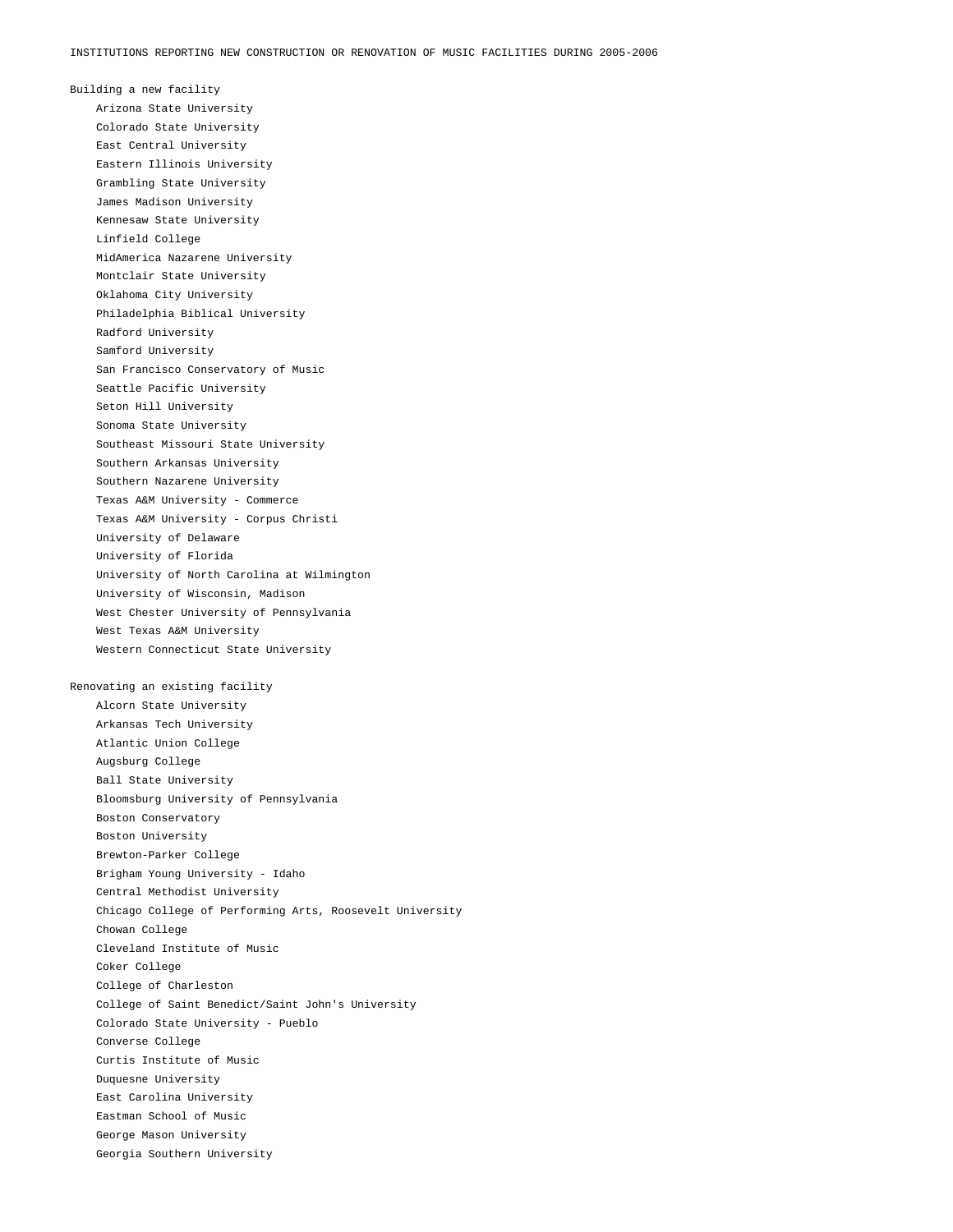Renovating an existing facility (Continued) Georgia State University Greensboro College Hamline University Heidelberg College Hillsborough Community College Indiana State University Indiana University Indiana University of Pennsylvania Joliet Junior College Louisiana State University Mcnally Smith Miami University Middle Tennessee State University Millersville University Minnesota State University Mankato Mississippi College Mississippi Valley State University Morehouse College Musicians Institute North Carolina Agricultural and Technical State University Pfeiffer University Rutgers, The State University of New Jersey Saint Mary-of-the-Woods College Saint Olaf College Salem College San Jose State University Schenectady County Community College Shenandoah University Southwestern Oklahoma State University Southwestern University State University of New York, New Paltz Tarleton State University Tennessee Technological University Towson University University of Alabama University of Arkansas, Little Rock University of Arkansas, Pine Bluff University of Michigan, Flint University of Mississippi University of Montana, Missoula University of Nebraska, Kearney University of North Carolina at Pembroke University of Oregon University of Rhode Island University of Southern California University of Tampa University of Wisconsin, Oshkosh Valdosta State University West Liberty State College Winona State University Wright State University

Building a new facility and renovating an existing facility Indiana University-Purdue University, Fort Wayne McNeese State University Northern Michigan University Puerto Rico Conservatory of Music